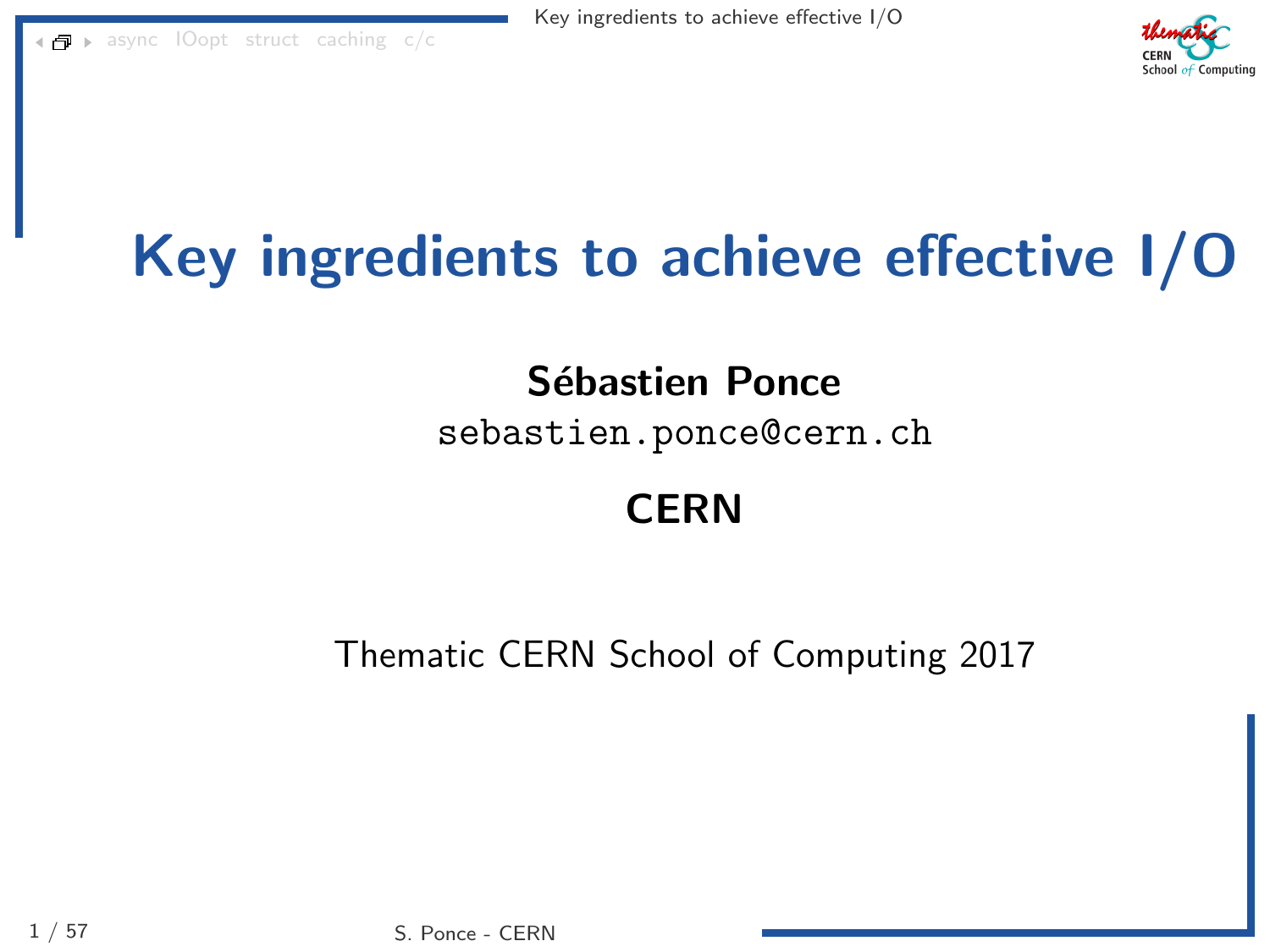



### In the previous episodes...

- We've discussed data formats and addressing
- We've talked about finding our data
- We've found out how to store it efficiently
- We've made sure our data was safe and consistent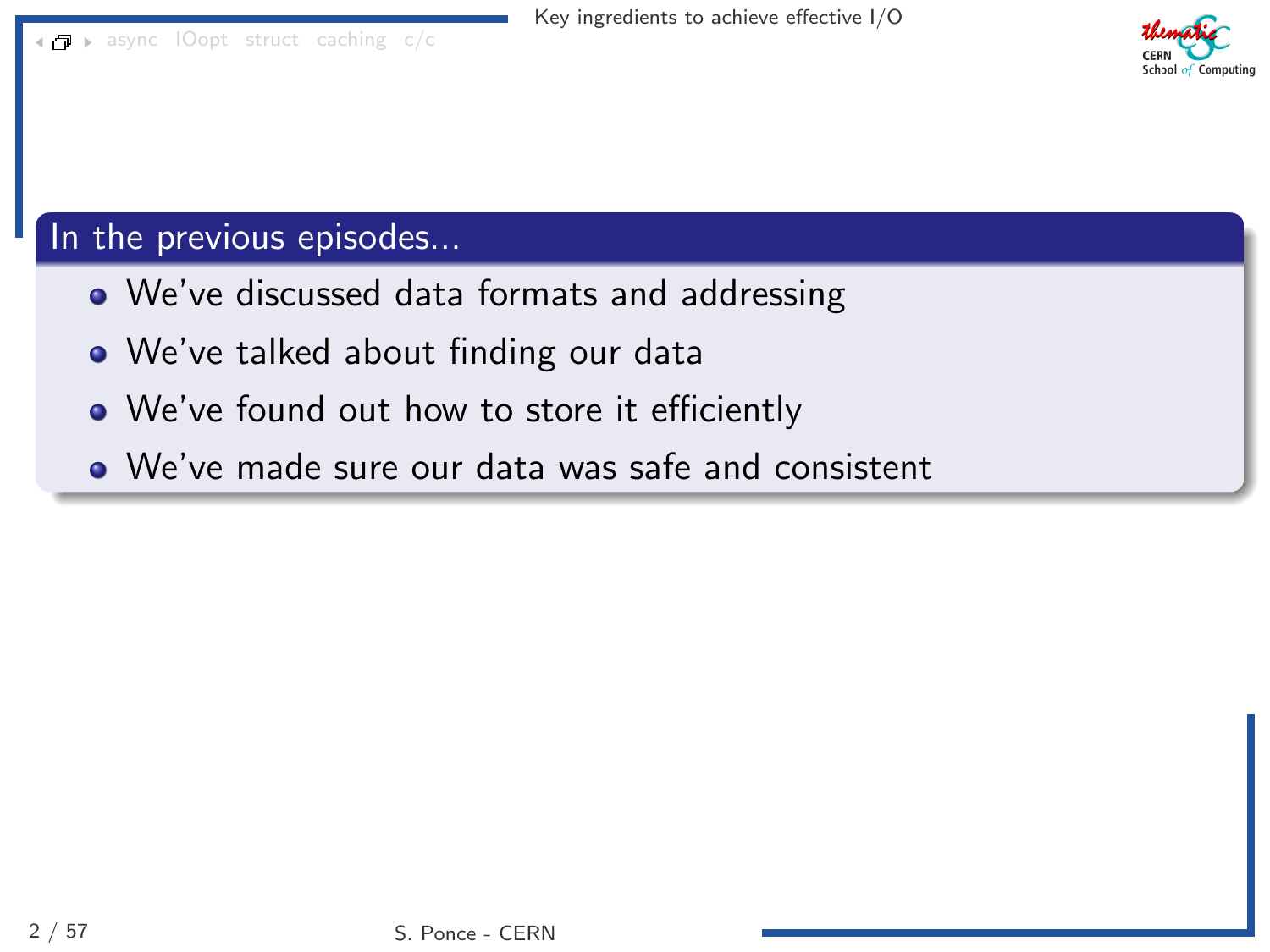



#### In the previous episodes...

- We've discussed data formats and addressing
- We've talked about finding our data
- We've found out how to store it efficiently
- We've made sure our data was safe and consistent

### Today

How do we use them ? Efficiently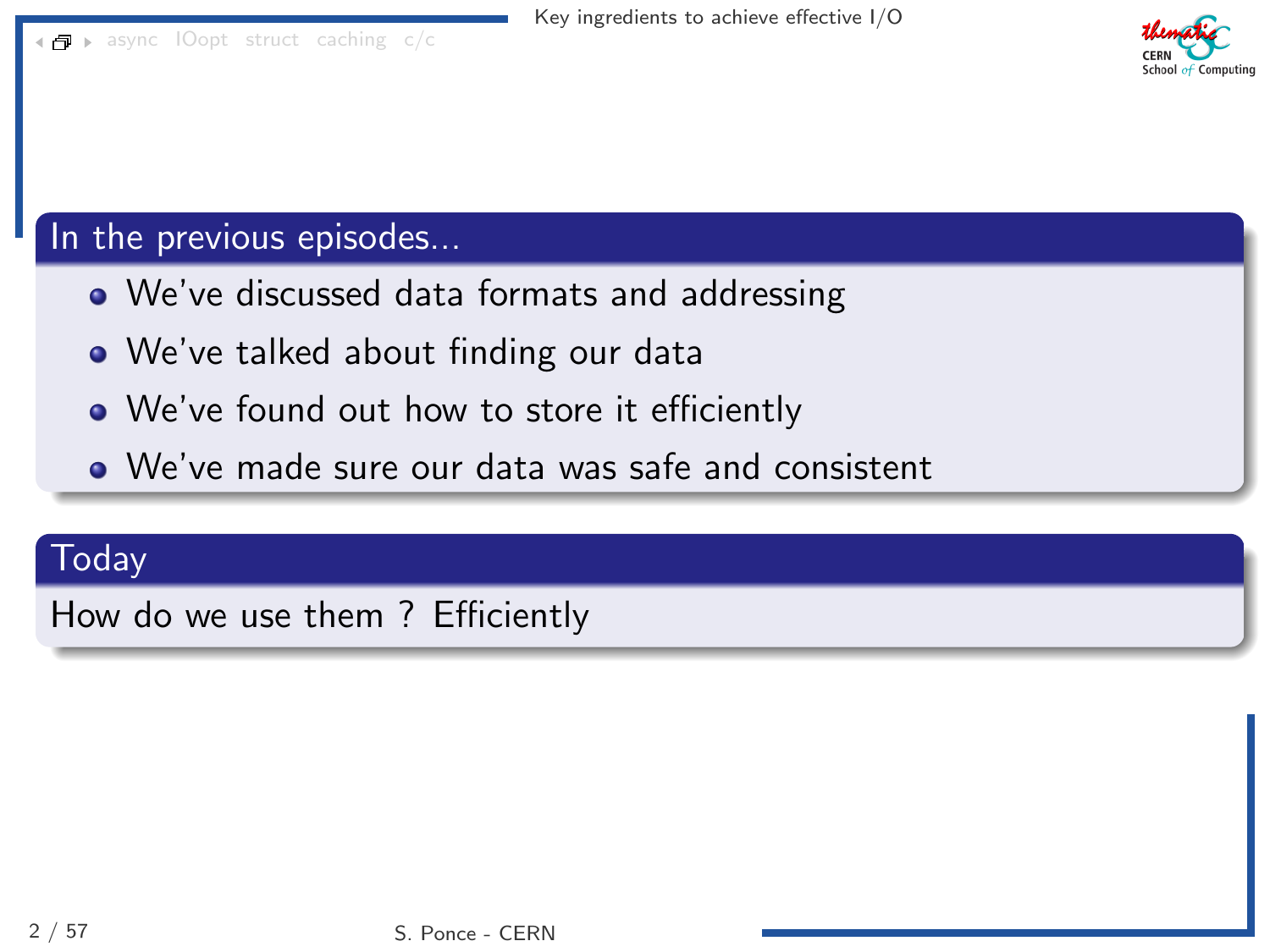

# **Outline**



- **O** [Latency](#page-5-0)
- [Asynchronous I/O interfaces](#page-20-0)
- **O** [Message queues](#page-31-0)



#### [I/O optimizations](#page-33-0)

- **O** [Optimizing network transfers](#page-34-0)
- **O** [Optimizing local transfers](#page-42-0)

#### Influence of data structures on  $I/O$

[Measuring I/O efficiency of algorithms](#page-71-0)

#### **[Caching](#page-107-0)**

- **•** [Principles](#page-108-0)
- **O** [Policies](#page-112-0)
- **O** [Distributed Caches](#page-118-0)

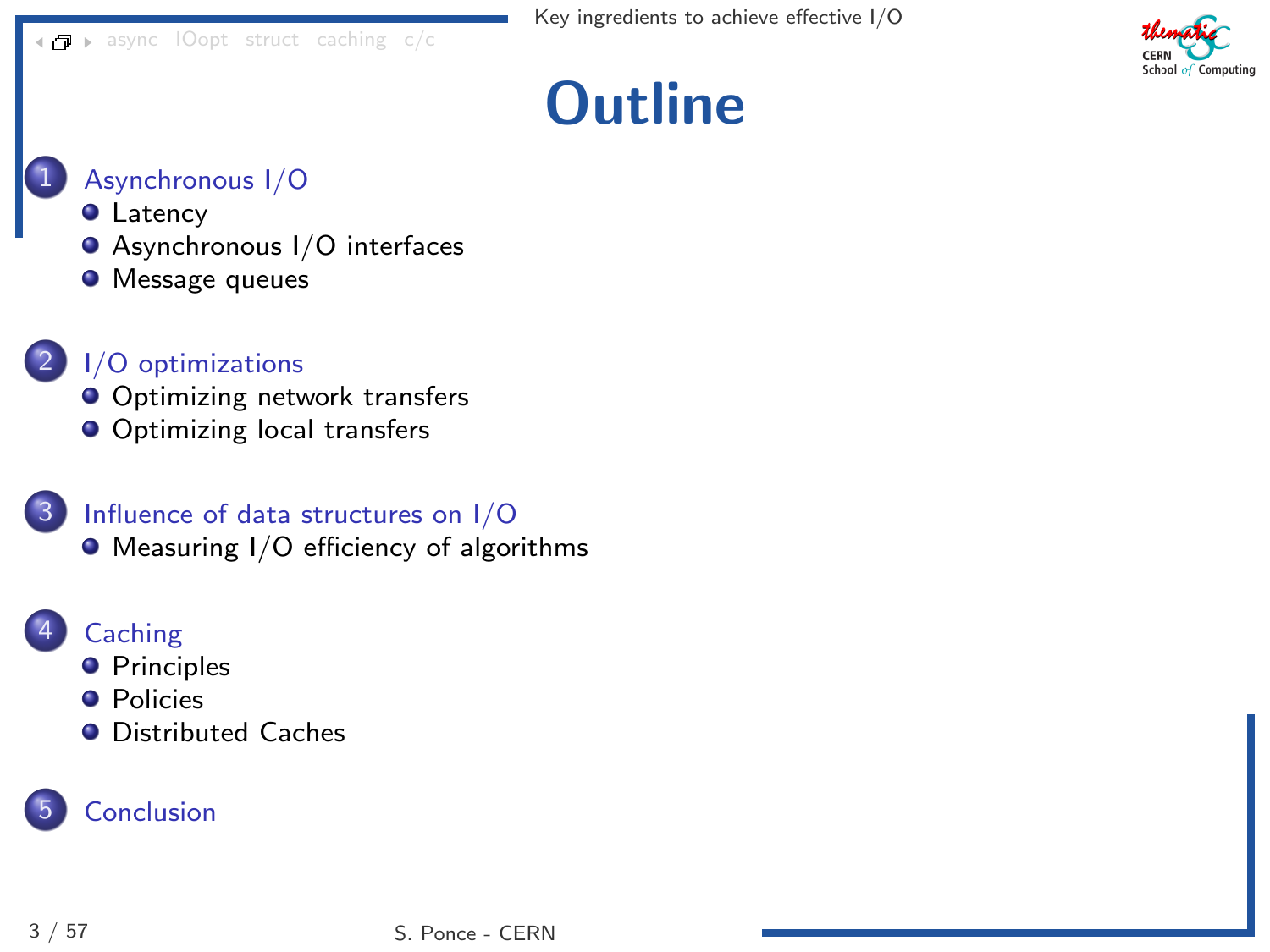

# [Asynchronous I/O](#page-4-0)

### <span id="page-4-0"></span>[Asynchronous I/O](#page-4-0)

- [Latency](#page-5-0)
- [Asynchronous I/O interfaces](#page-20-0)
- **•** [Message queues](#page-31-0)

### 1/O optimizations

Influence of data structures on  $1/O$ 

### **[Caching](#page-107-0)**

### **[Conclusion](#page-122-0)**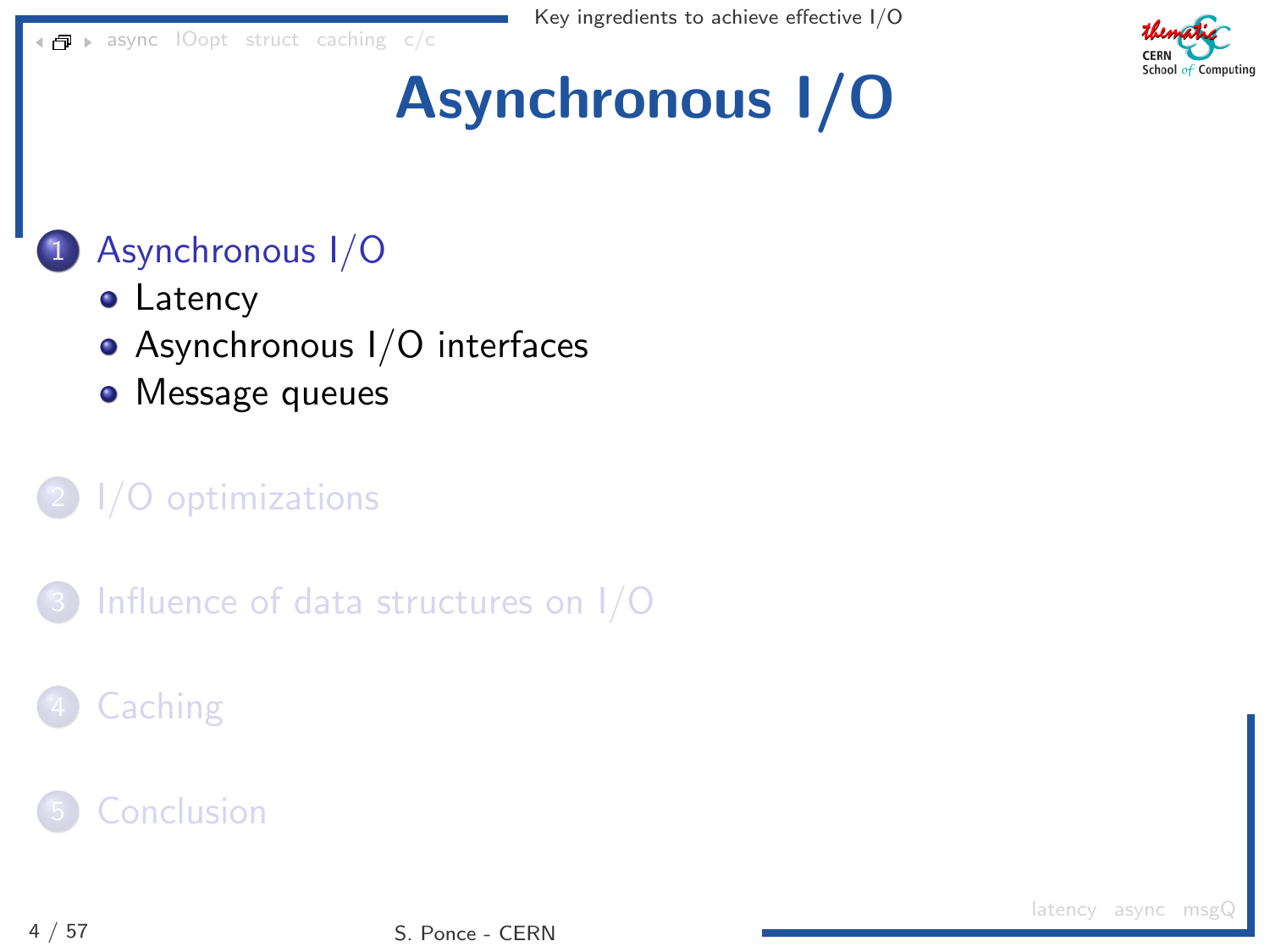

# Sources of I/O latency

### <span id="page-5-0"></span>Physical constraints

- preparing an SSD ( $\sim 100 \,\mu s$ )
- moving disk's arm ( $\sim 10 \,\mathrm{ms}$ )
- mounting and rotating tapes ( $\sim 1$  min)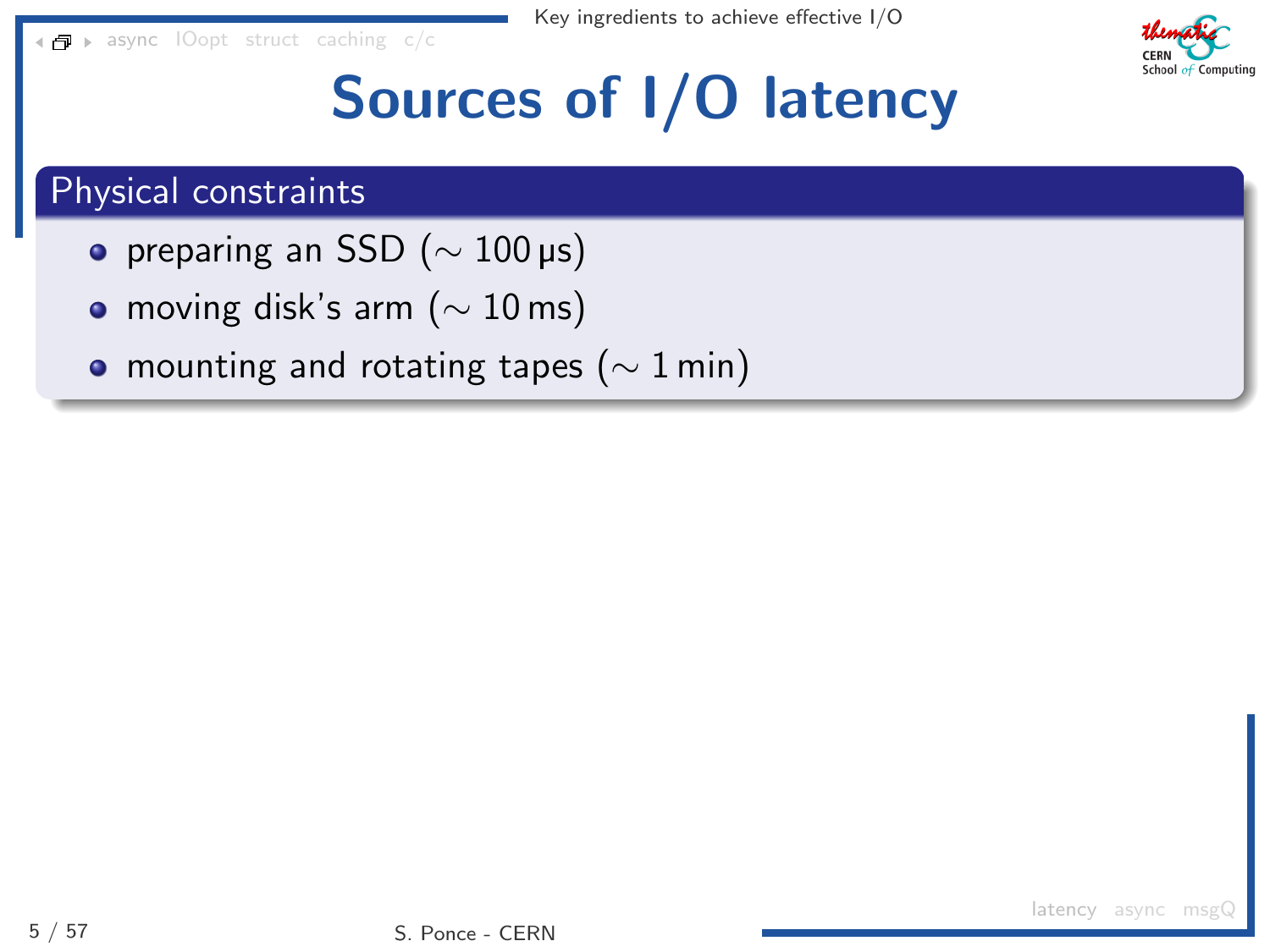

# Sources of I/O latency

### Physical constraints

- preparing an SSD ( $\sim$  100 µs)
- moving disk's arm ( $\sim 10 \,\mathrm{ms}$ )
- mounting and rotating tapes ( $\sim 1$  min)

### Network infrastructure

- **•** number of switches routers on the way
- 200 µs delay per switch/router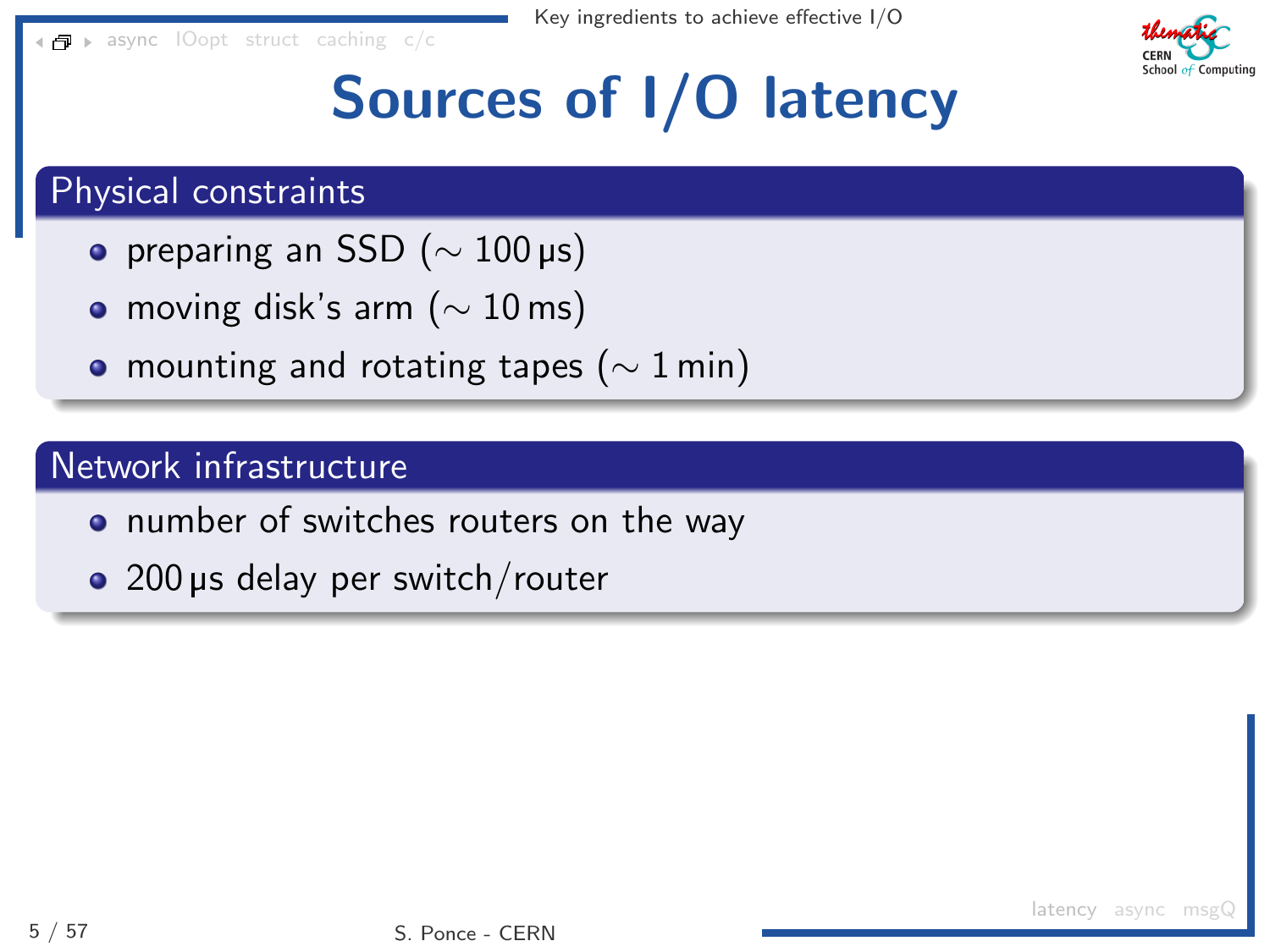

# Sources of I/O latency

### <span id="page-7-0"></span>Physical constraints

- preparing an SSD ( $\sim$  100 µs)
- moving disk's arm ( $\sim 10 \,\mathrm{ms}$ )
- mounting and rotating tapes ( $\sim 1$  min)

### Network infrastructure

- **•** number of switches routers on the way
- 200 µs delay per switch/router

### 'slow" speed of light

- "speed" of light is slower in a fiber (refractive index 1.47)
- that gives around 200 m  $\mu\text{s}^{-1}$  or 20 cm ns $^{-1}$
- $\bullet$  Budapest's ping time from CERN is  $\sim$ 21 ms for  $\sim$ 2500 km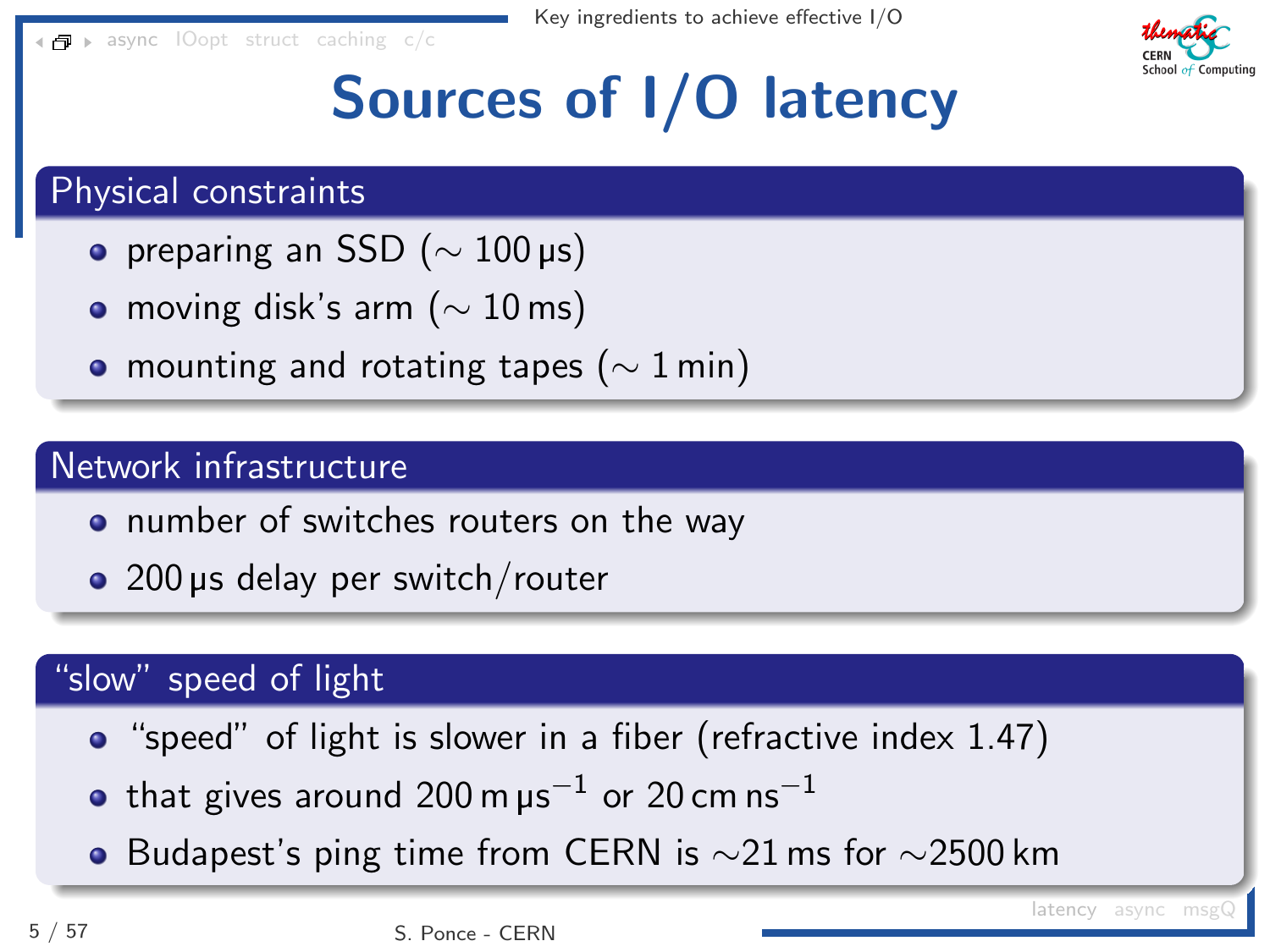$\blacksquare$  [async](#page-4-0) [IOopt](#page-33-0) [struct](#page-70-0) [caching](#page-107-0) [c/c](#page-122-0)



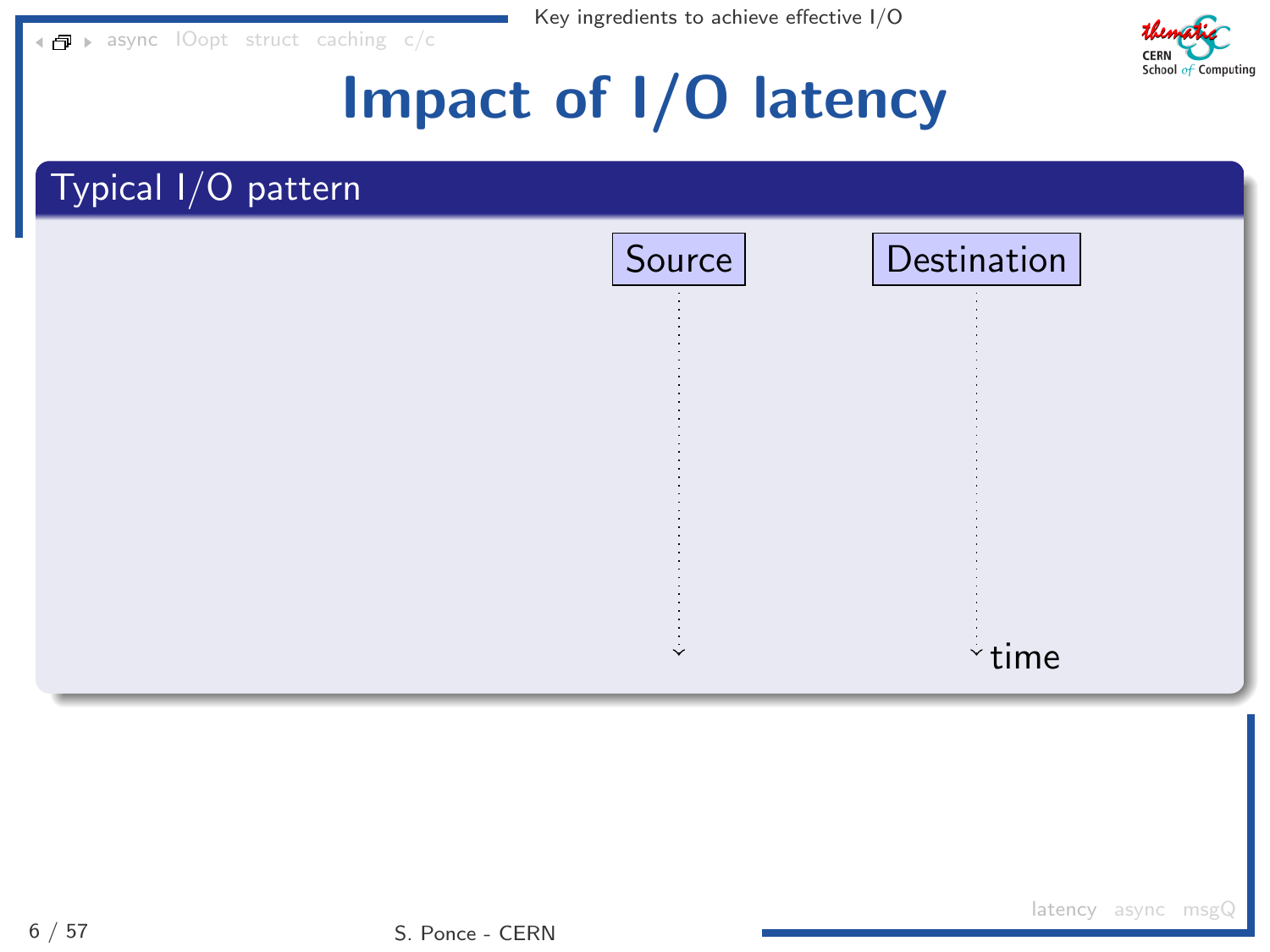$\blacksquare$  > [async](#page-4-0) [IOopt](#page-33-0) [struct](#page-70-0) [caching](#page-107-0) [c/c](#page-122-0)



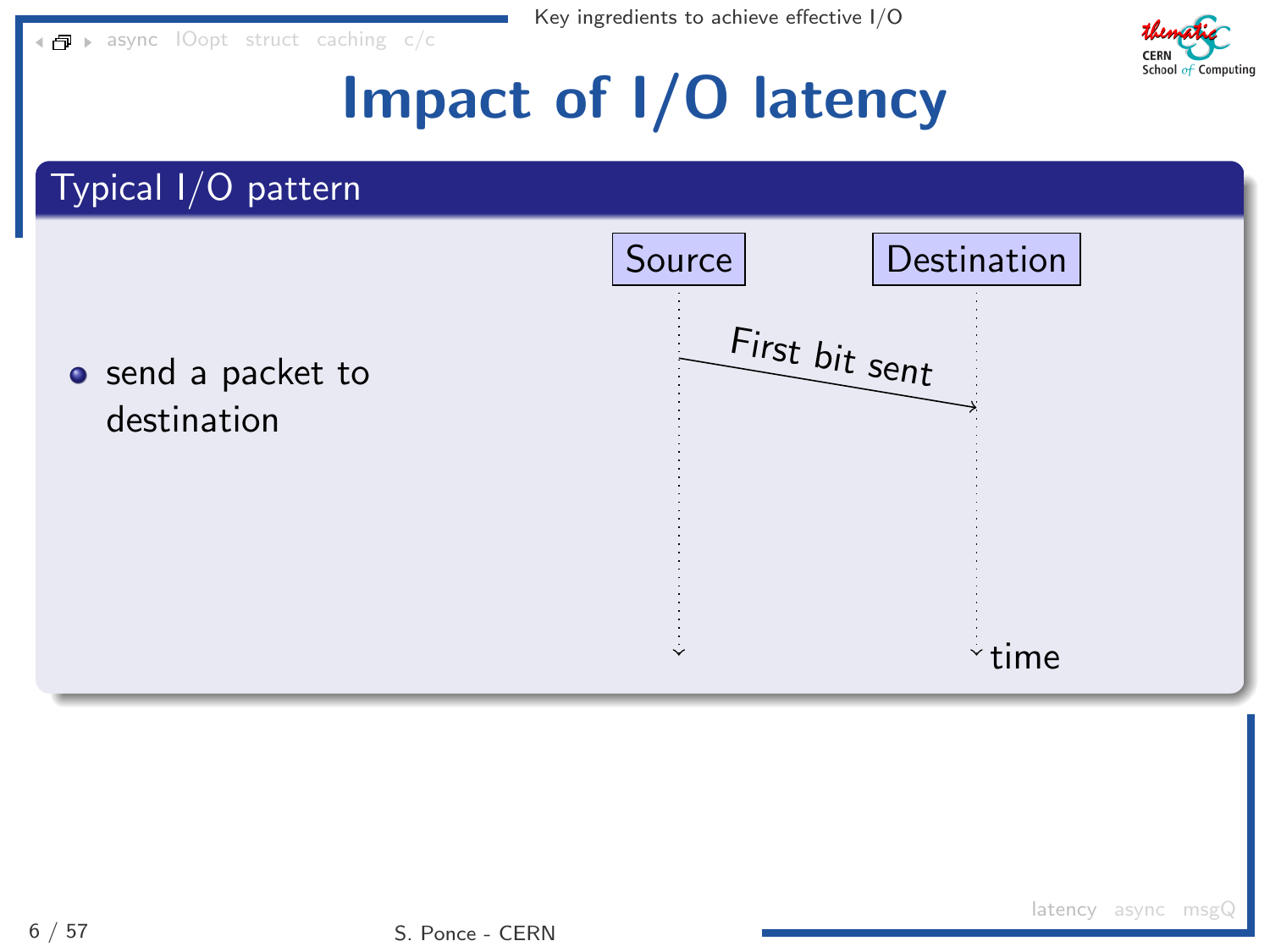$\blacksquare$  > [async](#page-4-0) [IOopt](#page-33-0) [struct](#page-70-0) [caching](#page-107-0) [c/c](#page-122-0)



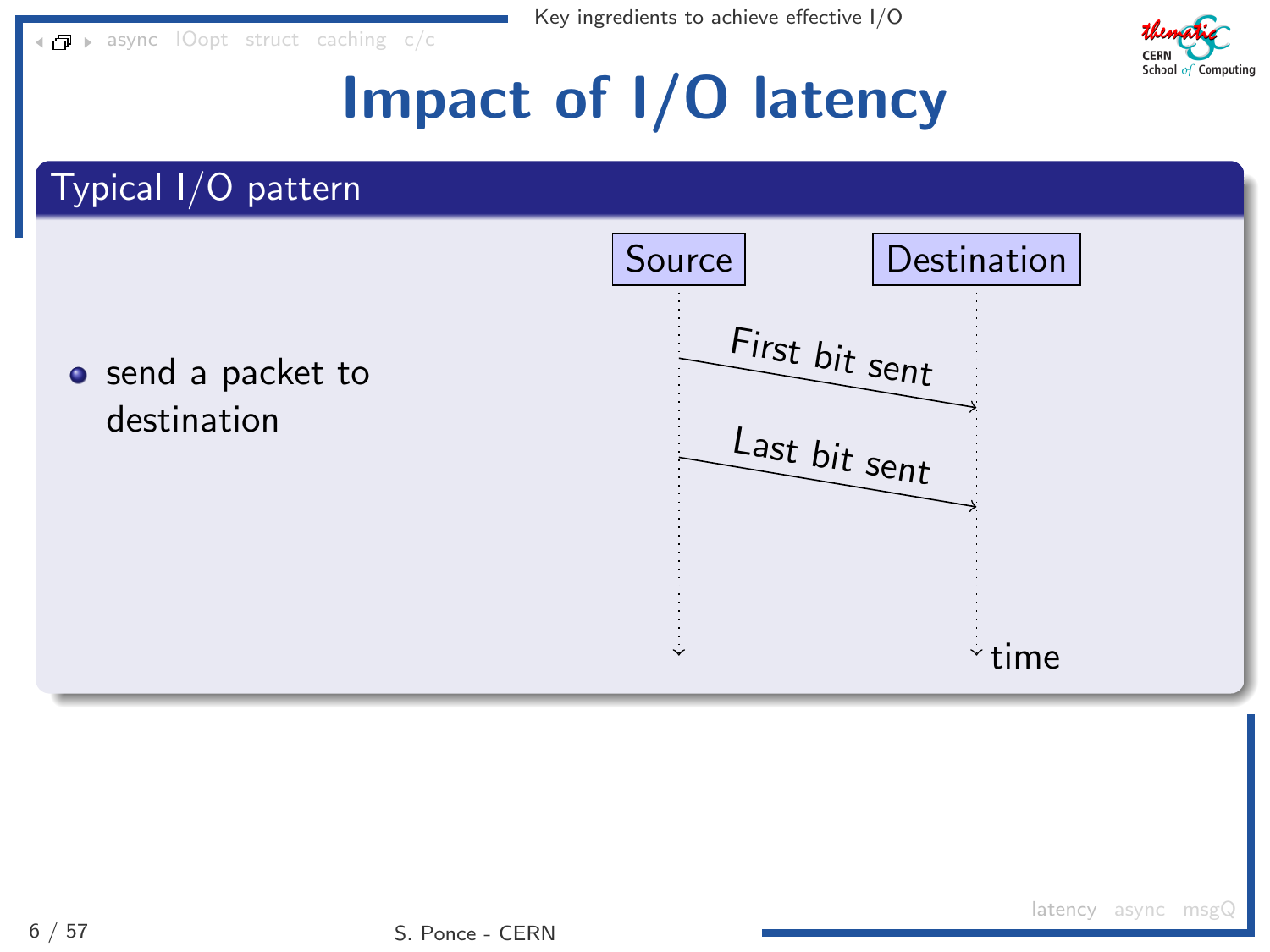$\blacksquare$  > [async](#page-4-0) [IOopt](#page-33-0) [struct](#page-70-0) [caching](#page-107-0) [c/c](#page-122-0)



# Impact of I/O latency

Typical I/O pattern

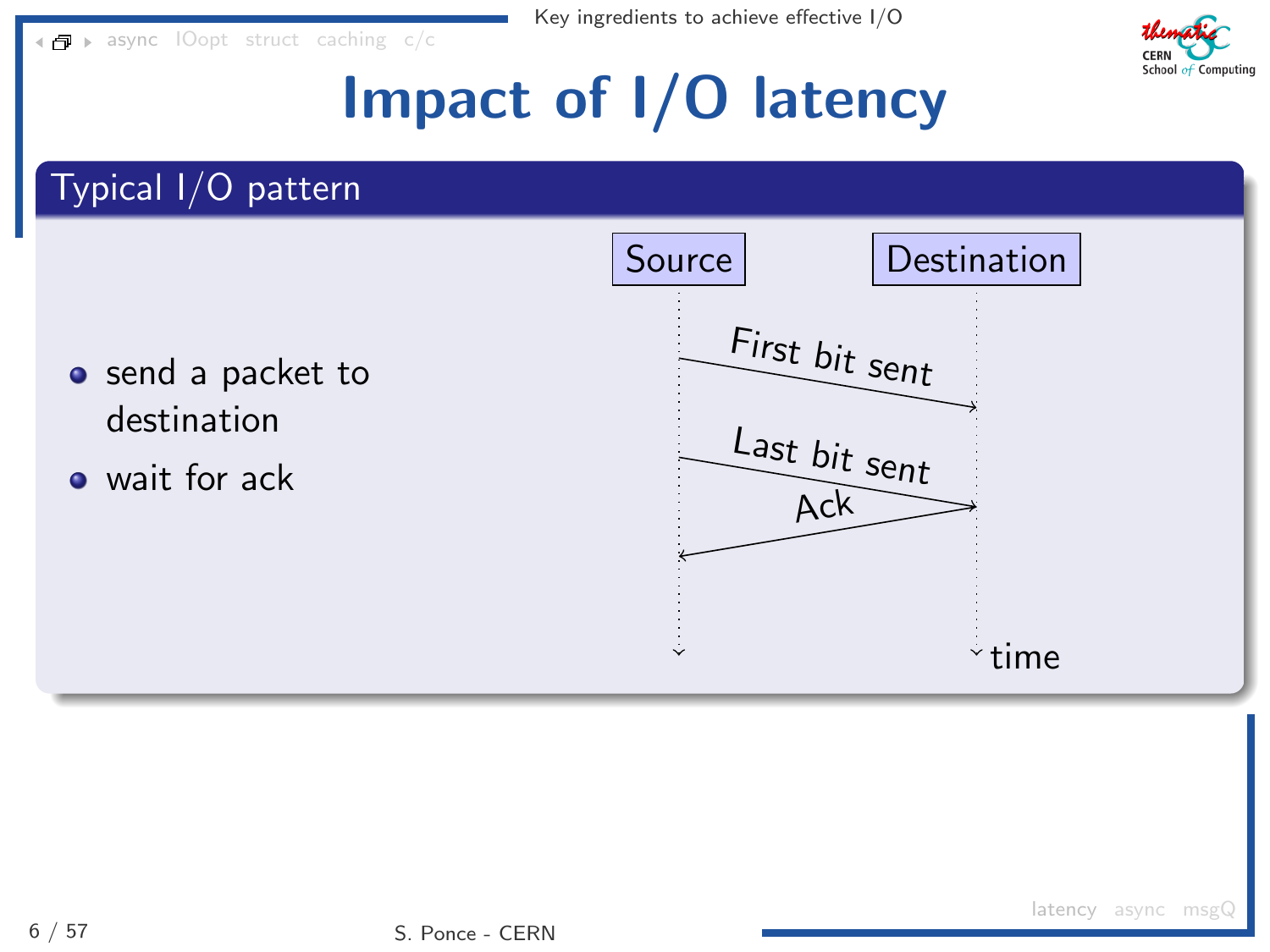$\blacksquare$  [async](#page-4-0) [IOopt](#page-33-0) [struct](#page-70-0) [caching](#page-107-0) [c/c](#page-122-0)



# Impact of I/O latency

Typical I/O pattern

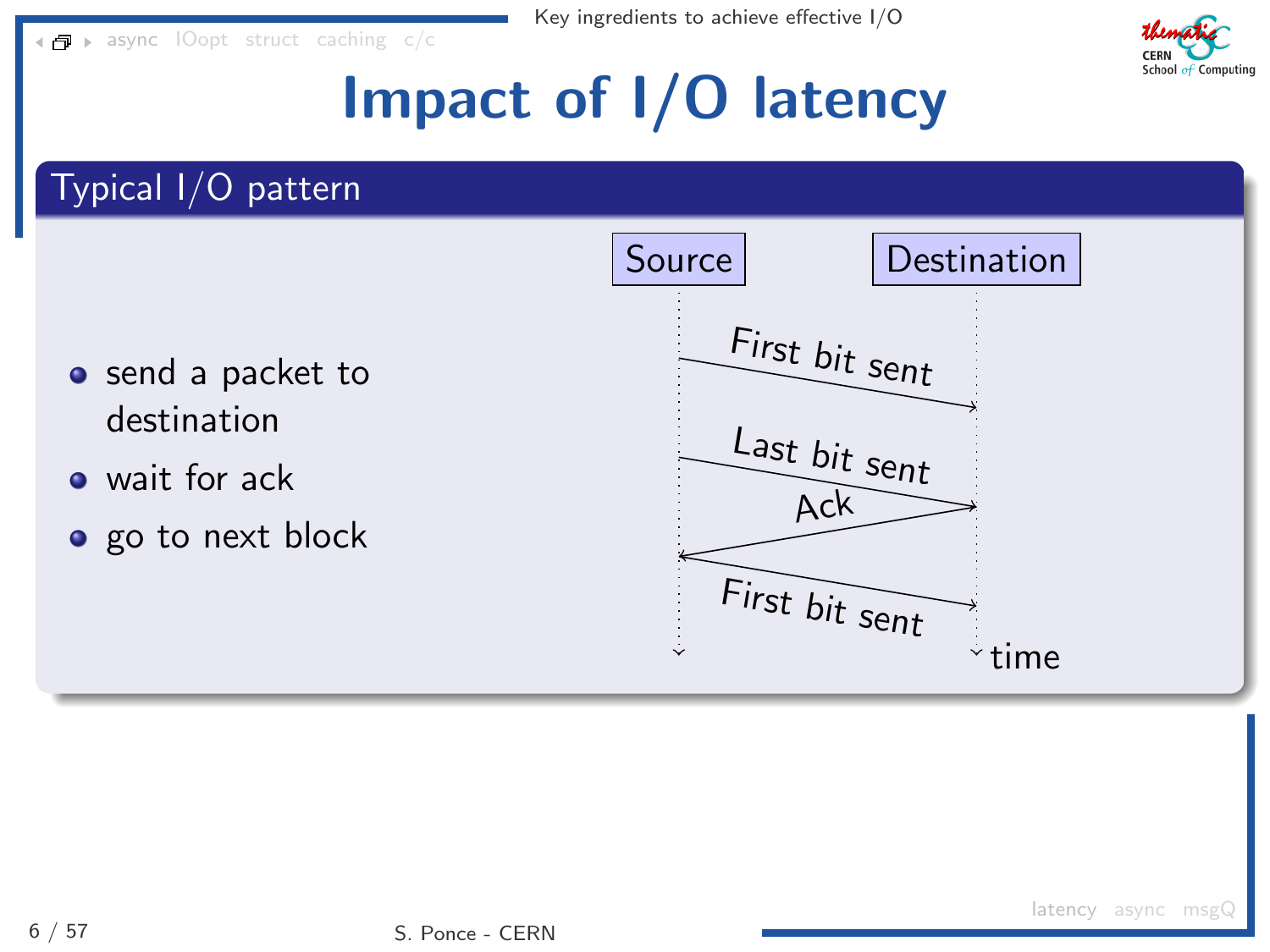$\blacksquare$  [async](#page-4-0) [IOopt](#page-33-0) [struct](#page-70-0) [caching](#page-107-0) [c/c](#page-122-0)





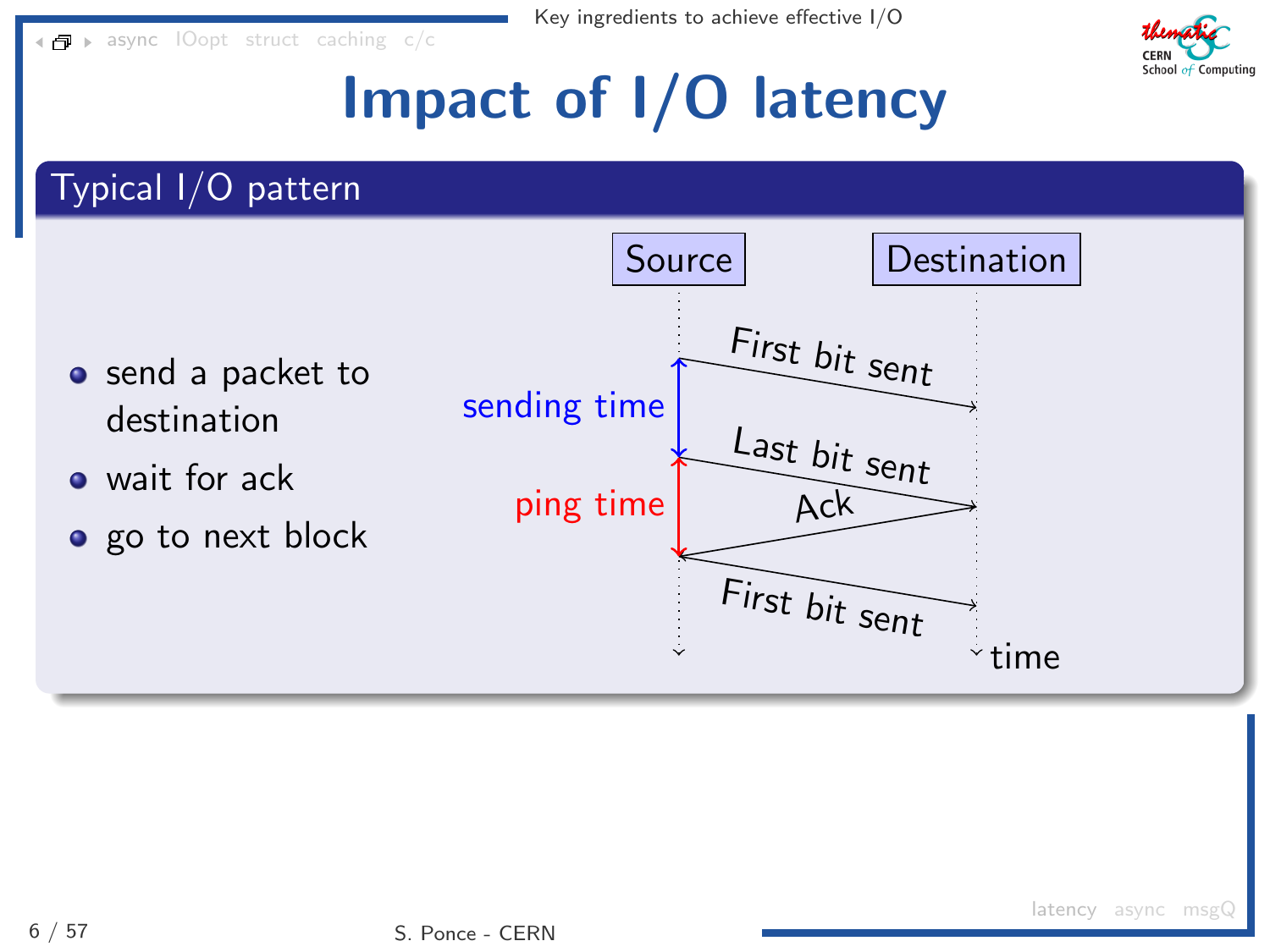$\blacksquare$  [async](#page-4-0) [IOopt](#page-33-0) [struct](#page-70-0) [caching](#page-107-0) [c/c](#page-122-0)







$$
\text{efficiency} = \frac{\text{ sending time}}{\text{ sending time} + \text{ping time}}
$$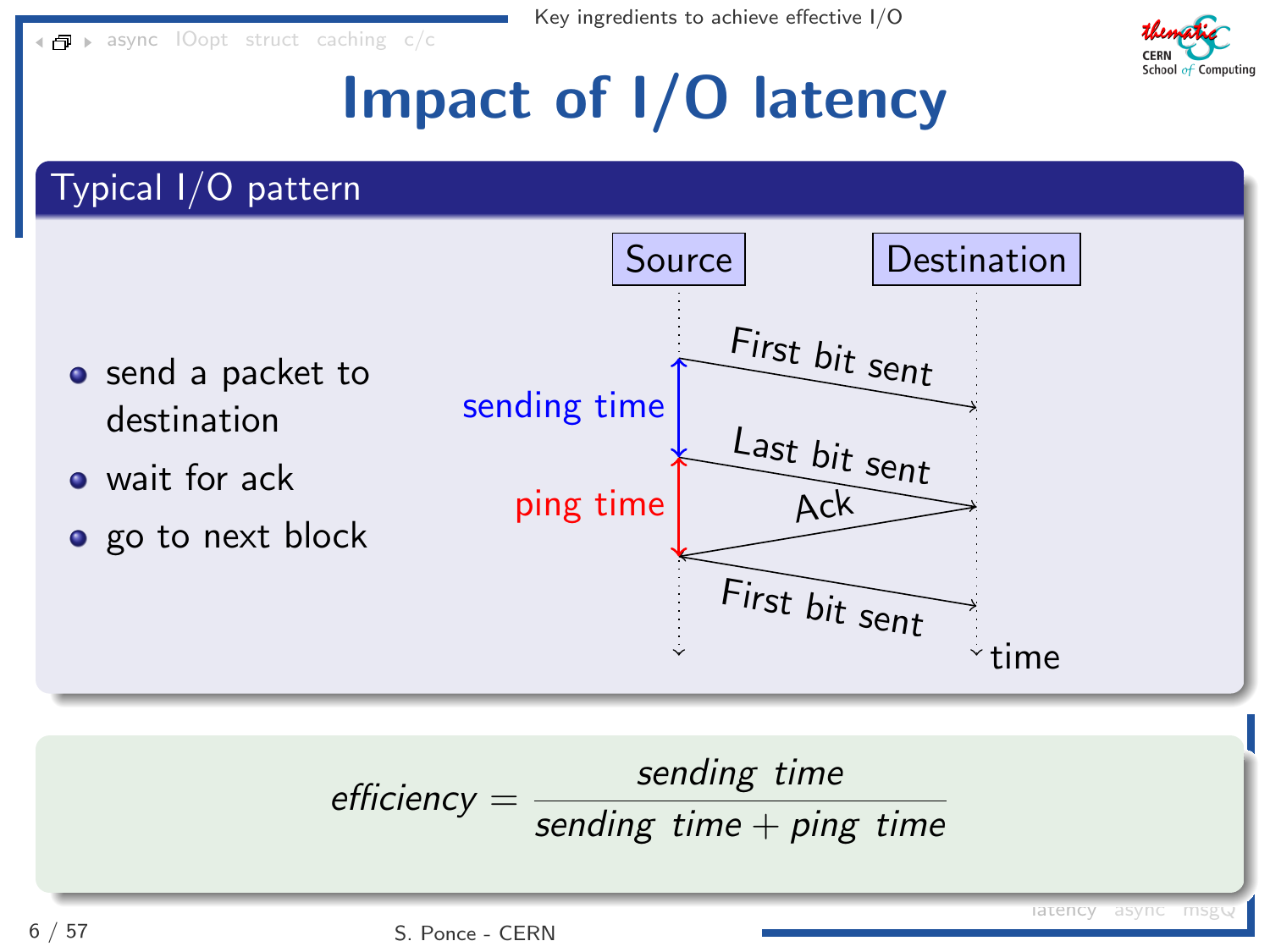[async](#page-4-0) [IOopt](#page-33-0) [struct](#page-70-0) [caching](#page-107-0) [c/c](#page-122-0)



### Some mathematics

### **Definitions**

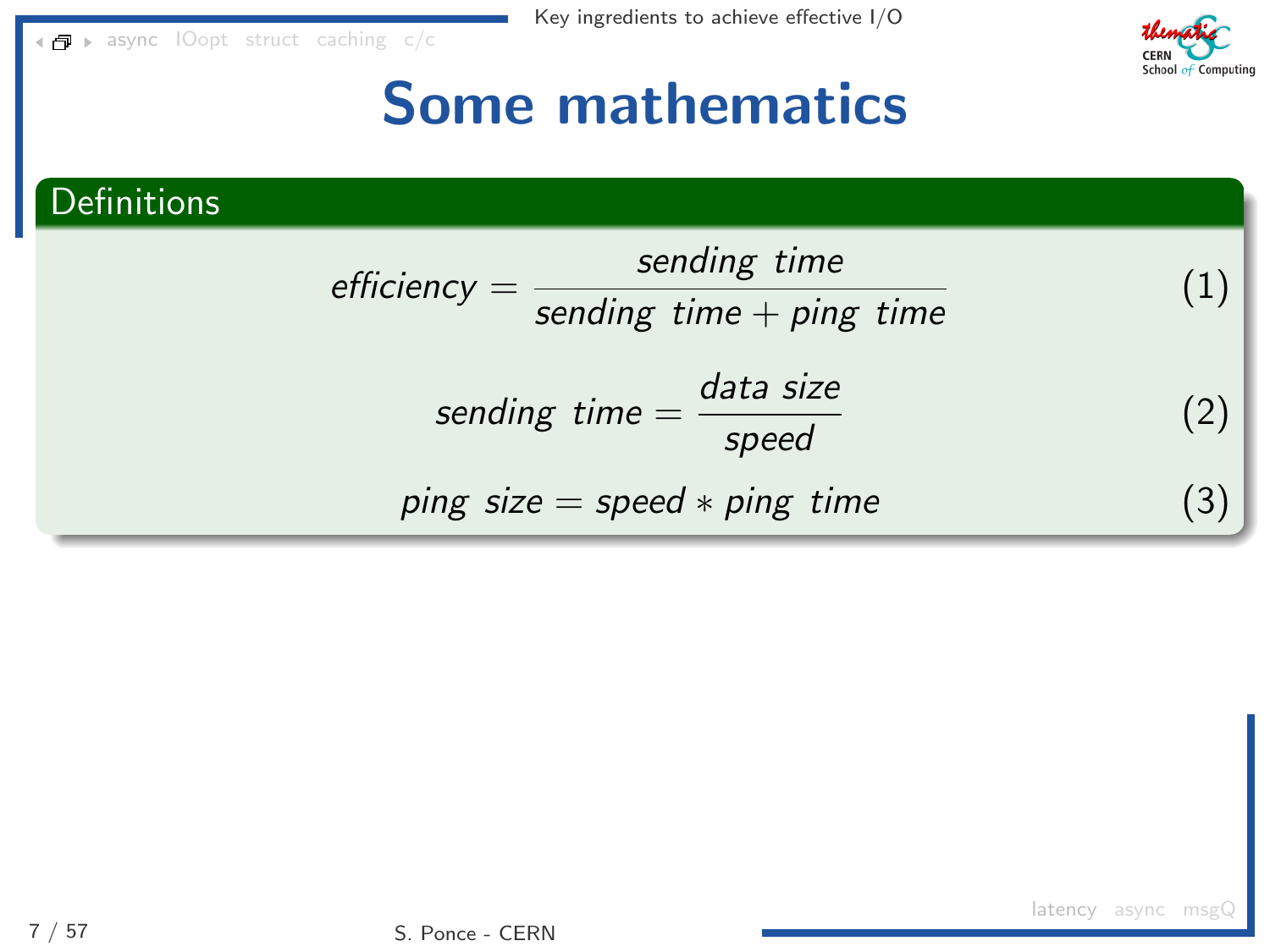$\blacksquare$  [async](#page-4-0) [IOopt](#page-33-0) [struct](#page-70-0) [caching](#page-107-0) [c/c](#page-122-0)



### Some mathematics

**Definitions** 



#### Gives

$$
\text{efficiency} = \frac{1}{1 + \frac{\text{ping size}}{\text{data size}}}
$$
(4)  
data size =  $\frac{\text{efficiency}}{1 - \text{efficiency}} * \text{ping size}$  (5)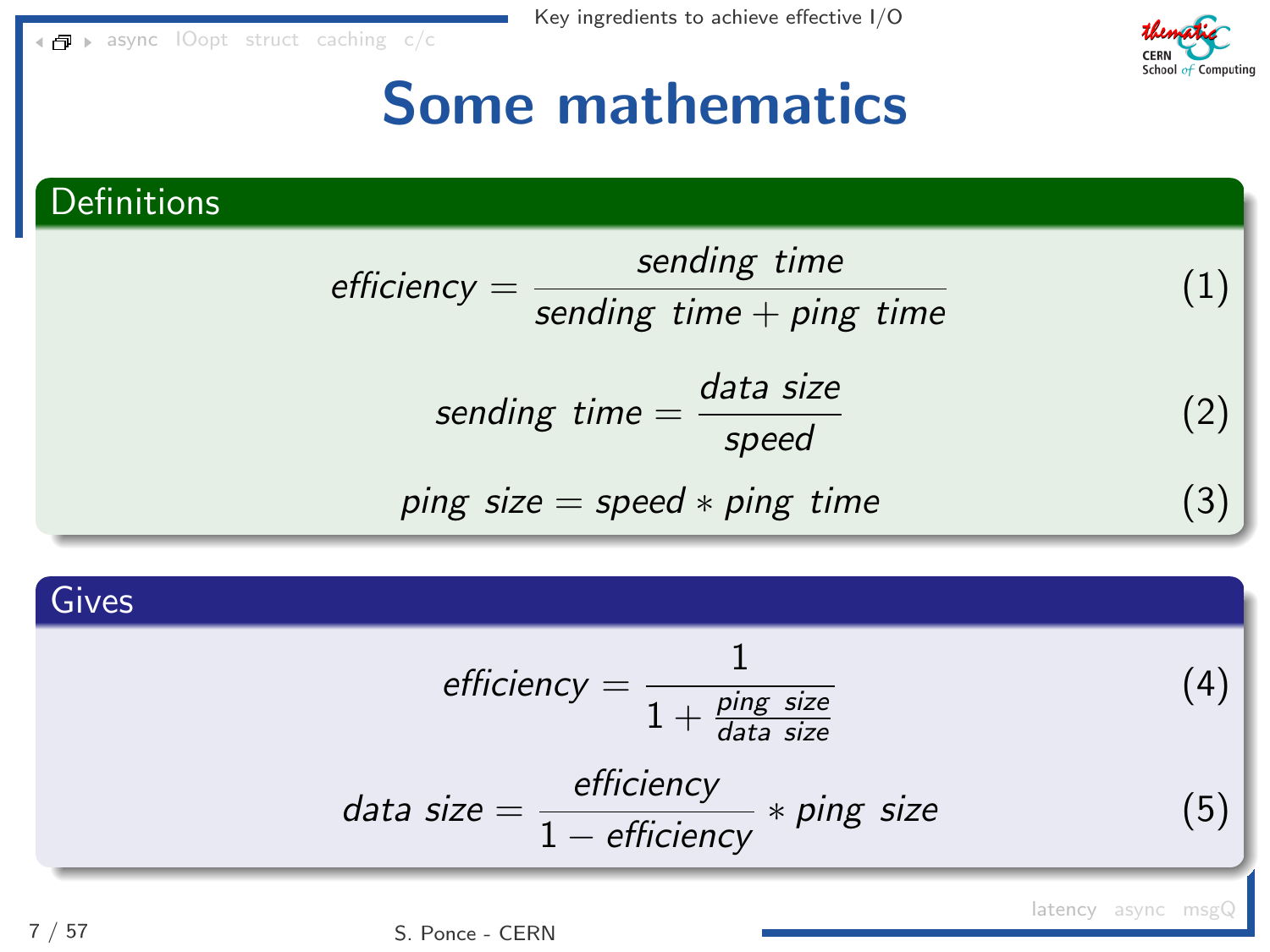$\blacksquare$  [async](#page-4-0) [IOopt](#page-33-0) [struct](#page-70-0) [caching](#page-107-0) [c/c](#page-122-0)



# Some (bad) numbers

### Consequences for 10KB blocks

| Usage      | Speed                   | Latency          | Ping Size | Efficiency |
|------------|-------------------------|------------------|-----------|------------|
| CC.        | $1$ GB s <sup>-1</sup>  | $100 \,\mu s$    | 10 kB     | 50%        |
| CC.        | $10$ GB s <sup>-1</sup> | $100 \,\mu s$    | 100 kB    | 9%         |
| <b>WAN</b> | $1$ GB s <sup>-1</sup>  | 10 <sub>ms</sub> | 1 MB      | $1\%$      |
| <b>WAN</b> | $10$ GB s <sup>-1</sup> | 10 <sub>ms</sub> | 10 MB     | $1\%$      |
| UK-JP      | $10$ GB s <sup>-1</sup> | 250 ms           | 250 MB    | $0.04\%$   |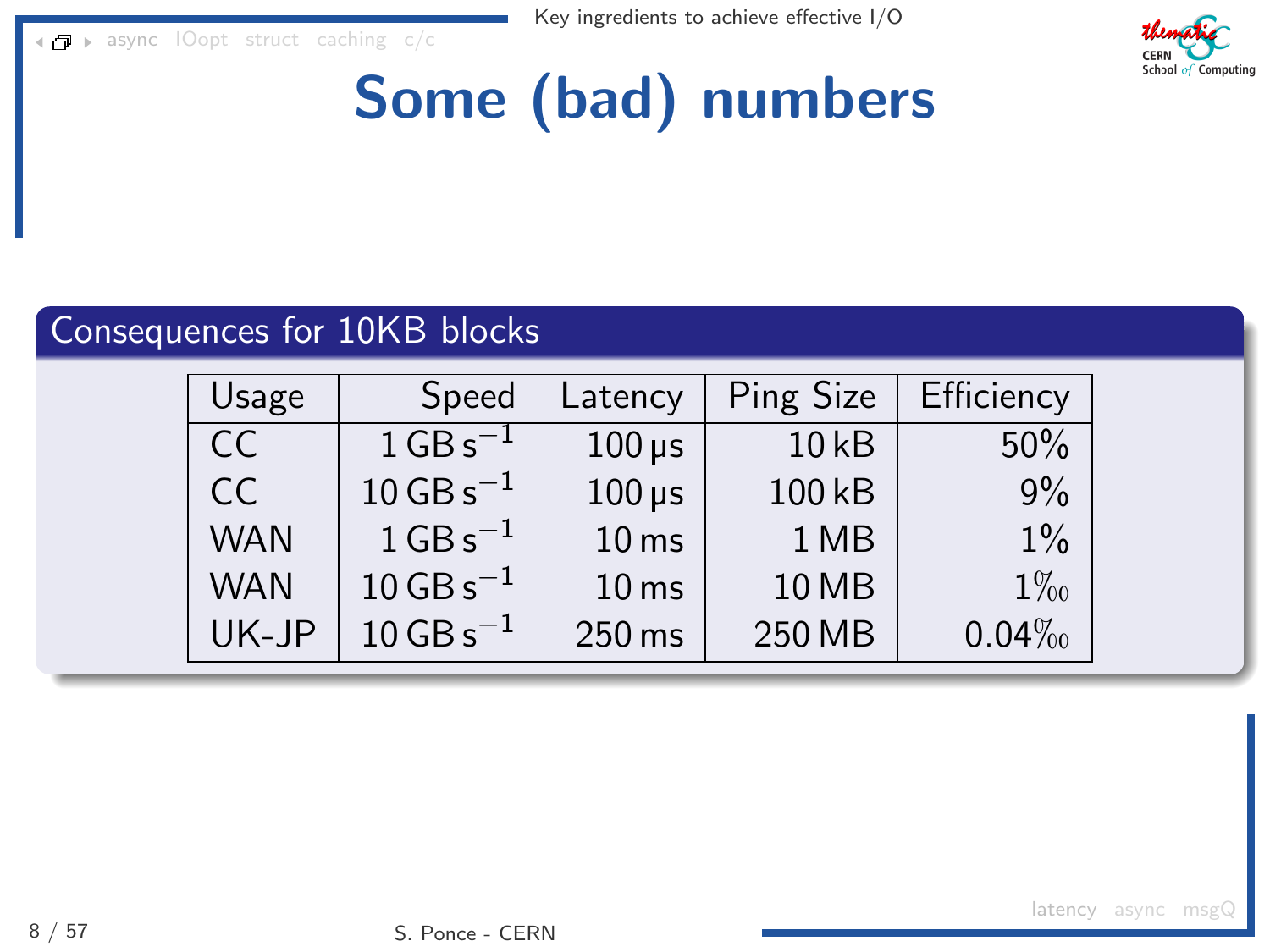$\blacksquare$  [async](#page-4-0) [IOopt](#page-33-0) [struct](#page-70-0) [caching](#page-107-0) [c/c](#page-122-0)



## More bad numbers

### Data size for decent efficiency

| Usage      | Speed                   | Latency          | 50% efficiency | 91% efficiency |
|------------|-------------------------|------------------|----------------|----------------|
| CC         | $1$ GB s <sup>-1</sup>  | $100 \,\mu s$    | 10 kB          | 100 kB         |
| CC         | $10$ GB s <sup>-1</sup> | $100 \,\mu s$    | 100 kB         | 1 MB           |
| <b>WAN</b> | $1$ GB s <sup>-1</sup>  | 10 <sub>ms</sub> | 1 MB           | 10 MB          |
| <b>WAN</b> | $10$ GB s <sup>-1</sup> | 10 <sub>ms</sub> | 10 MB          | 100 MB         |
| UK-JP      | $10$ GB s <sup>-1</sup> | 250 ms           | 250 MB         | $2.5$ GB       |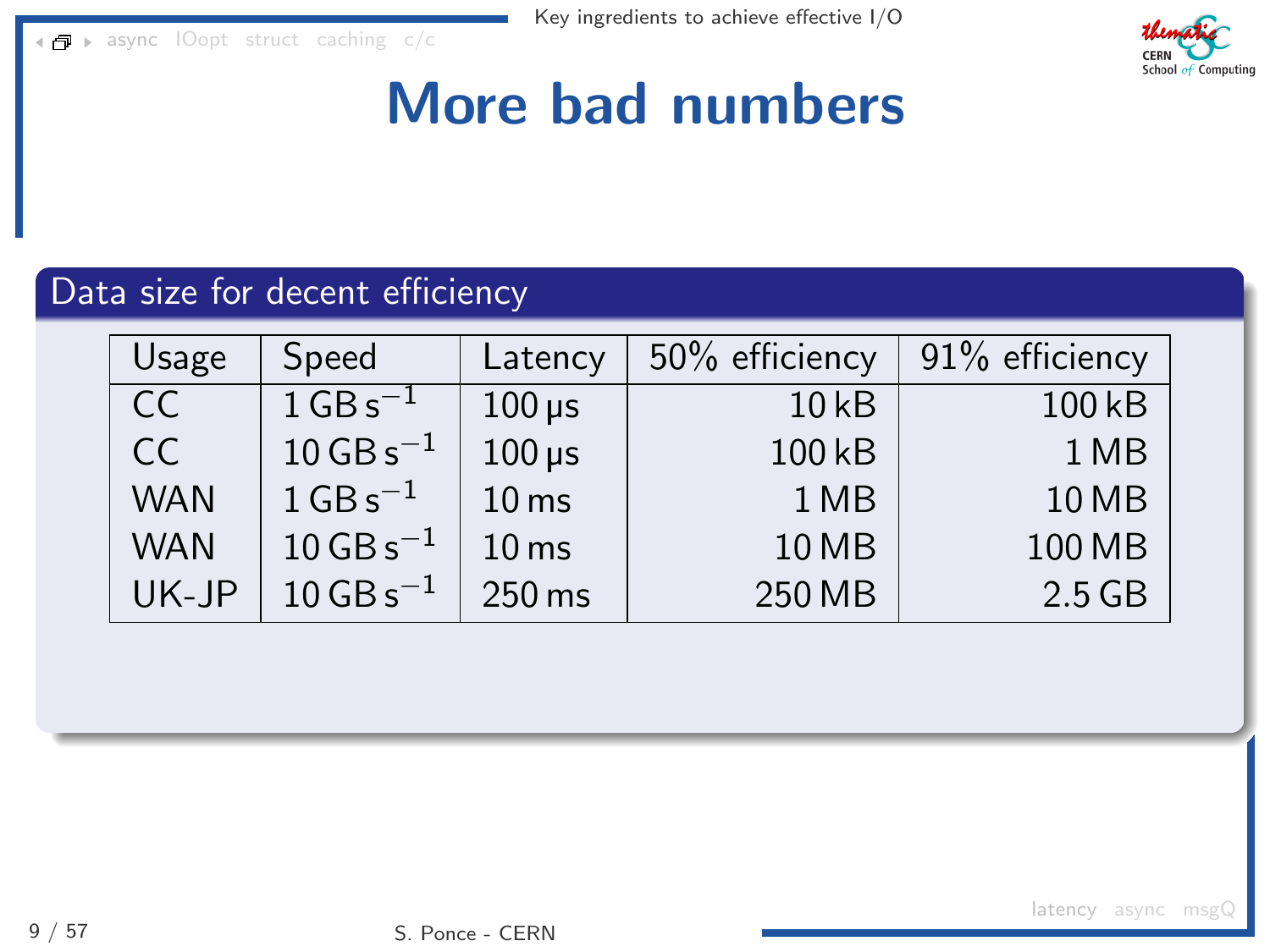[async](#page-4-0) [IOopt](#page-33-0) [struct](#page-70-0) [caching](#page-107-0) [c/c](#page-122-0) n n



## More bad numbers

### Data size for decent efficiency

| Usage         | Speed                   | Latency          | 50% efficiency | 91% efficiency |
|---------------|-------------------------|------------------|----------------|----------------|
| CC.           | $1$ GB s <sup>-1</sup>  | $100 \,\mu s$    | 10 kB          | 100 kB         |
| <sub>CC</sub> | $10$ GB s <sup>-1</sup> | $100 \,\mu s$    | 100 kB         | 1 MB           |
| <b>WAN</b>    | $1$ GB s <sup>-1</sup>  | 10 <sub>ms</sub> | 1 MB           | 10 MB          |
| <b>WAN</b>    | $10$ GB s <sup>-1</sup> | 10 <sub>ms</sub> | 10 MB          | 100 MB         |
| UK-JP         | $10$ GB s <sup>-1</sup> | 250 ms           | 250 MB         | $2.5$ GB       |

Remember maximum TCP packet size is 64 KiB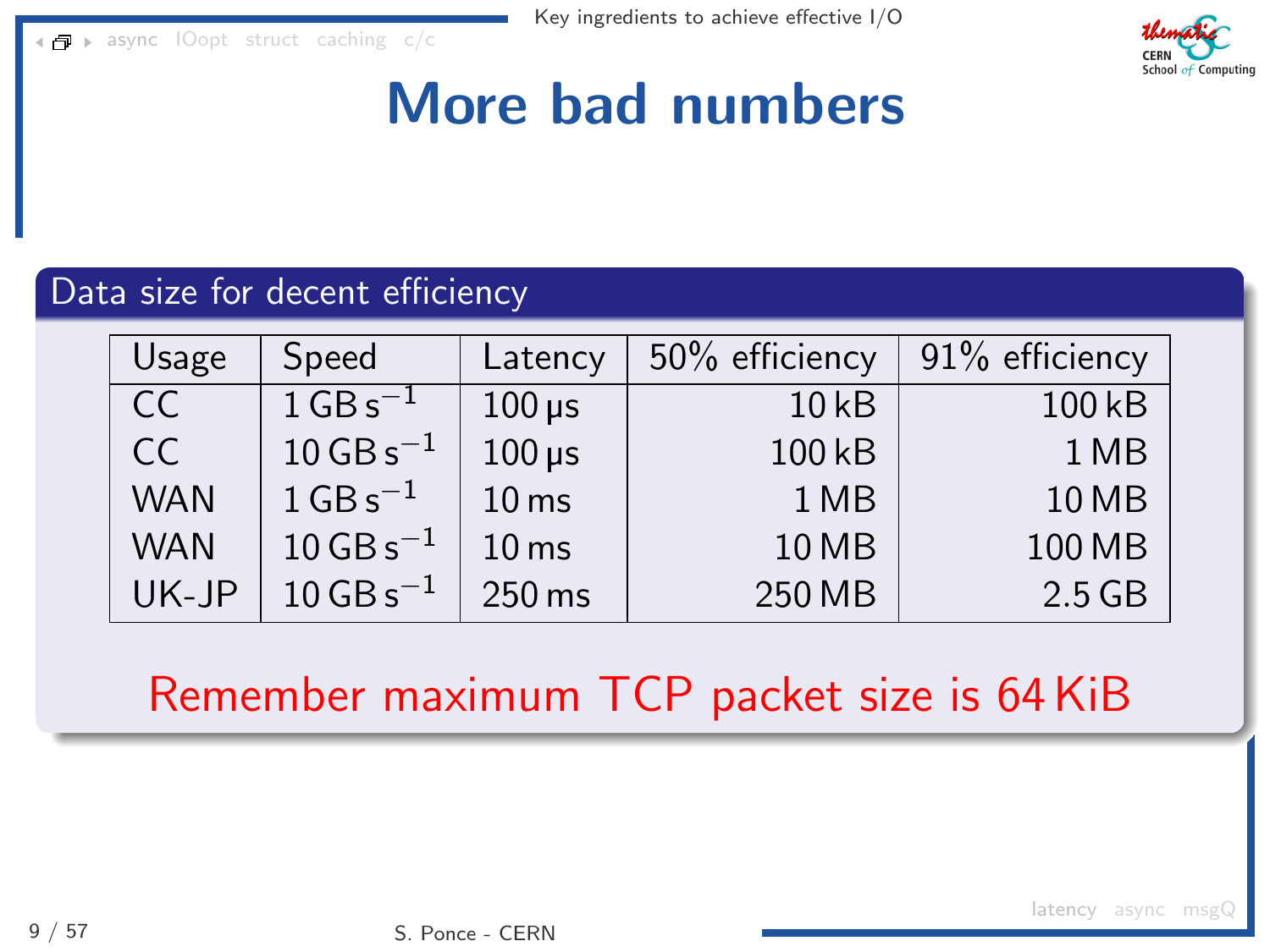<span id="page-20-0"></span> $\blacksquare$  [async](#page-4-0) [IOopt](#page-33-0) [struct](#page-70-0) [caching](#page-107-0) [c/c](#page-122-0)



# The solution : asynchronous I/O

- call an API to express what should be transfered
- this immediately returns without doing much
- **o** get called back when transfer has been done/has failed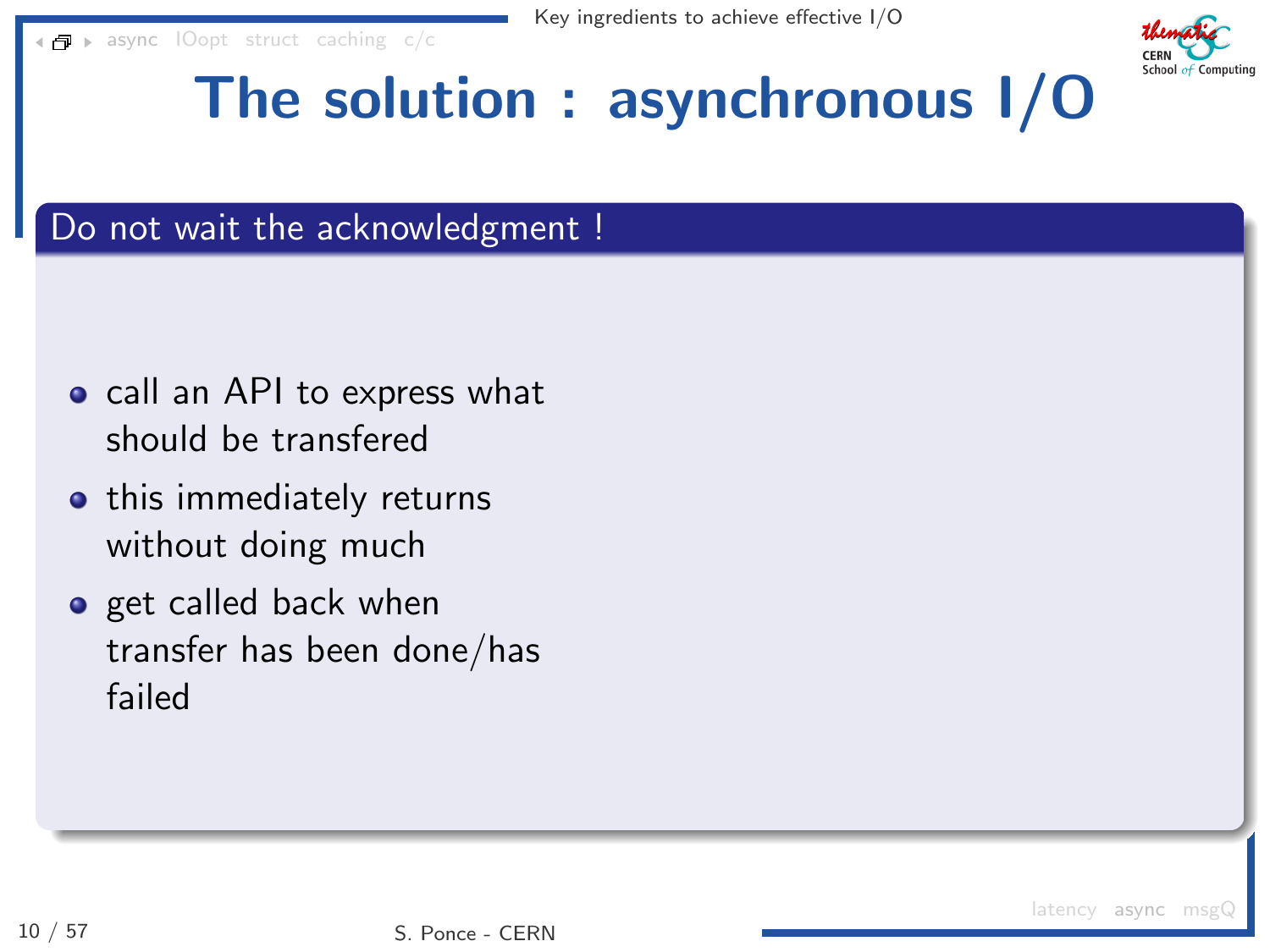$\blacksquare$  [async](#page-4-0) [IOopt](#page-33-0) [struct](#page-70-0) [caching](#page-107-0) [c/c](#page-122-0)



# The solution : asynchronous I/O

- call an API to express what should be transfered
- this immediately returns without doing much
- **o** get called back when transfer has been done/has failed

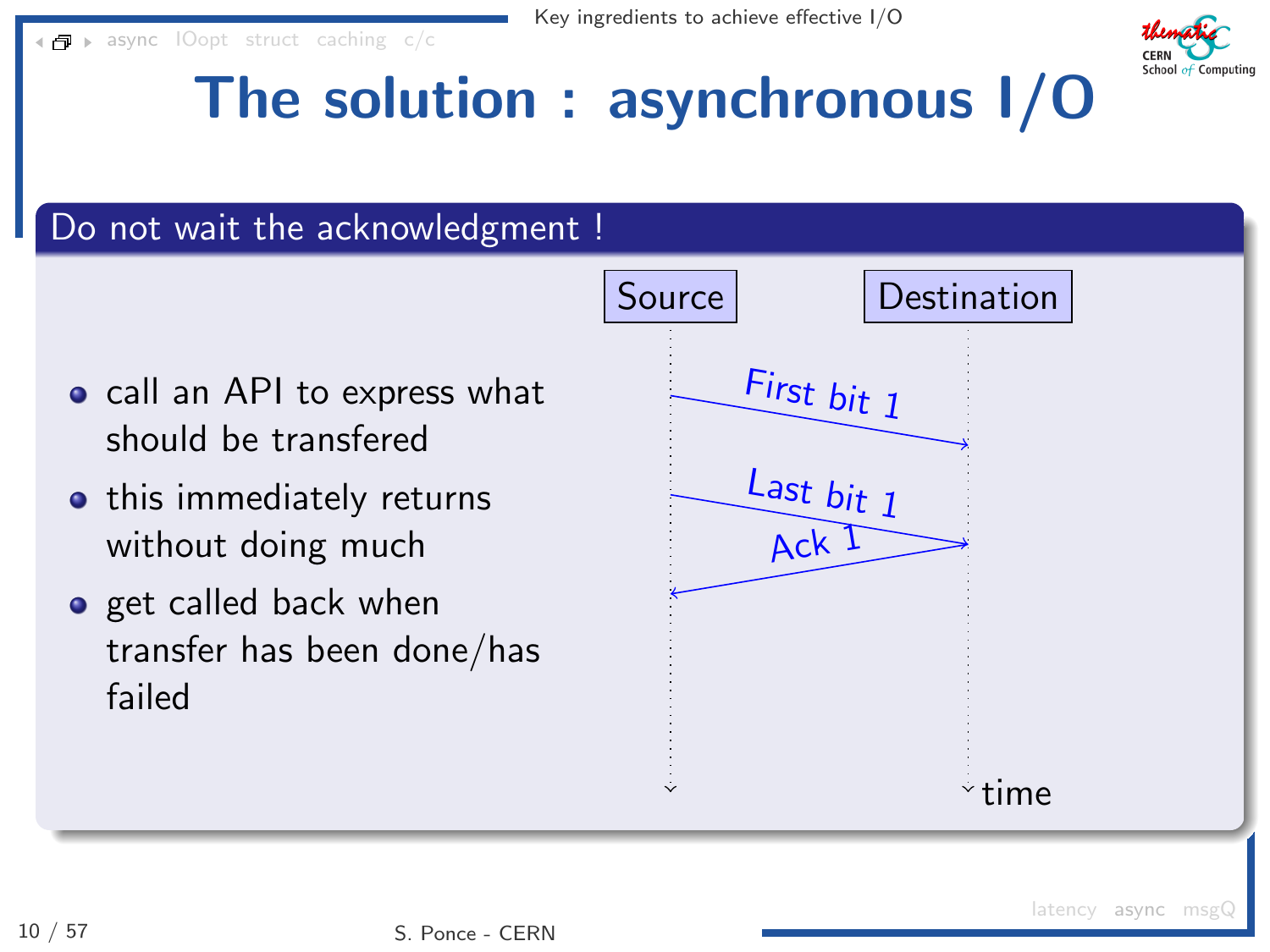$\blacksquare$  [async](#page-4-0) [IOopt](#page-33-0) [struct](#page-70-0) [caching](#page-107-0) [c/c](#page-122-0)



# The solution : asynchronous I/O

- call an API to express what should be transfered
- this immediately returns without doing much
- **o** get called back when transfer has been done/has failed

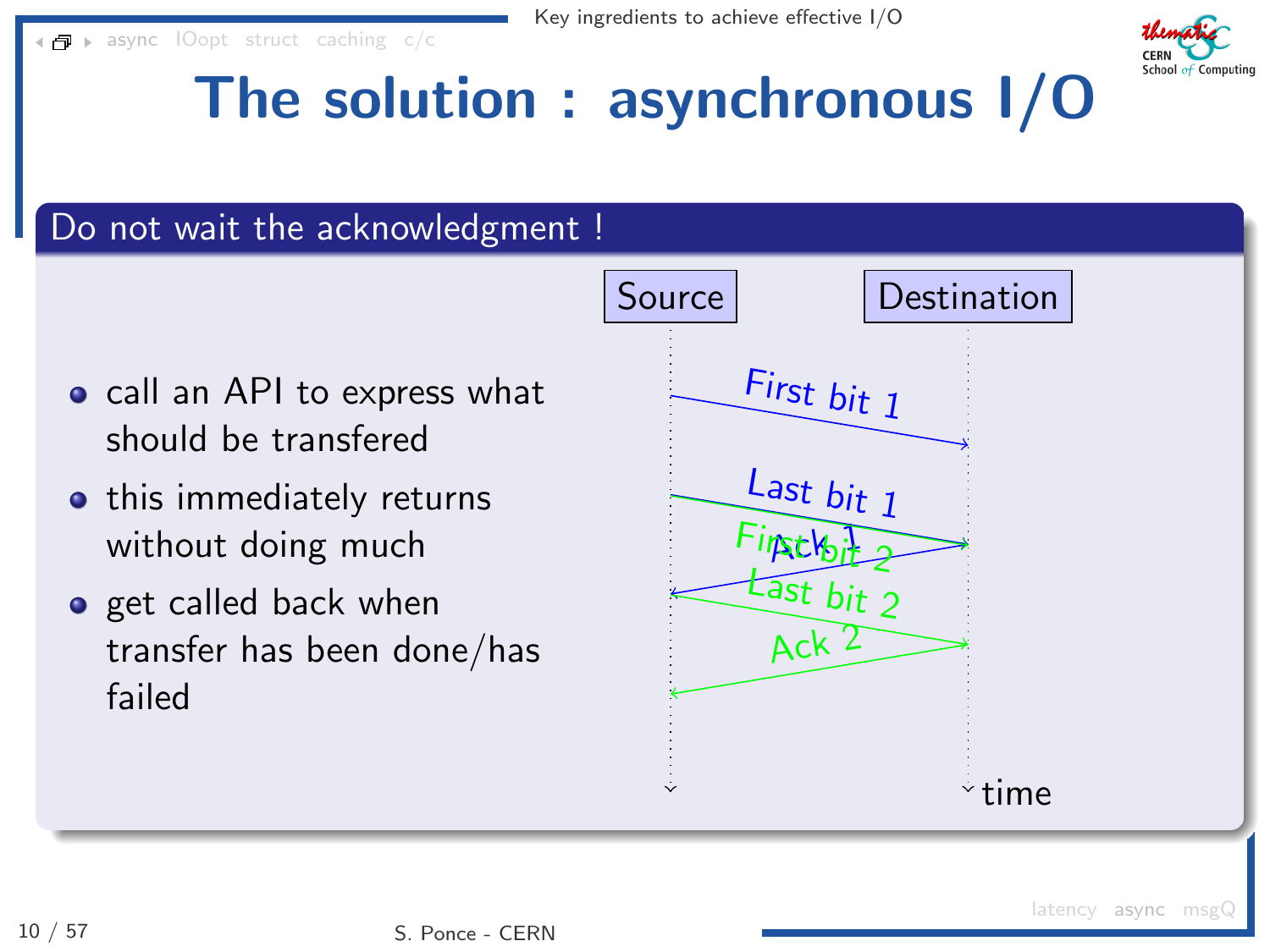$\blacksquare$  [async](#page-4-0) [IOopt](#page-33-0) [struct](#page-70-0) [caching](#page-107-0) [c/c](#page-122-0)



# The solution : asynchronous I/O

- call an API to express what should be transfered
- this immediately returns without doing much
- **o** get called back when transfer has been done/has failed

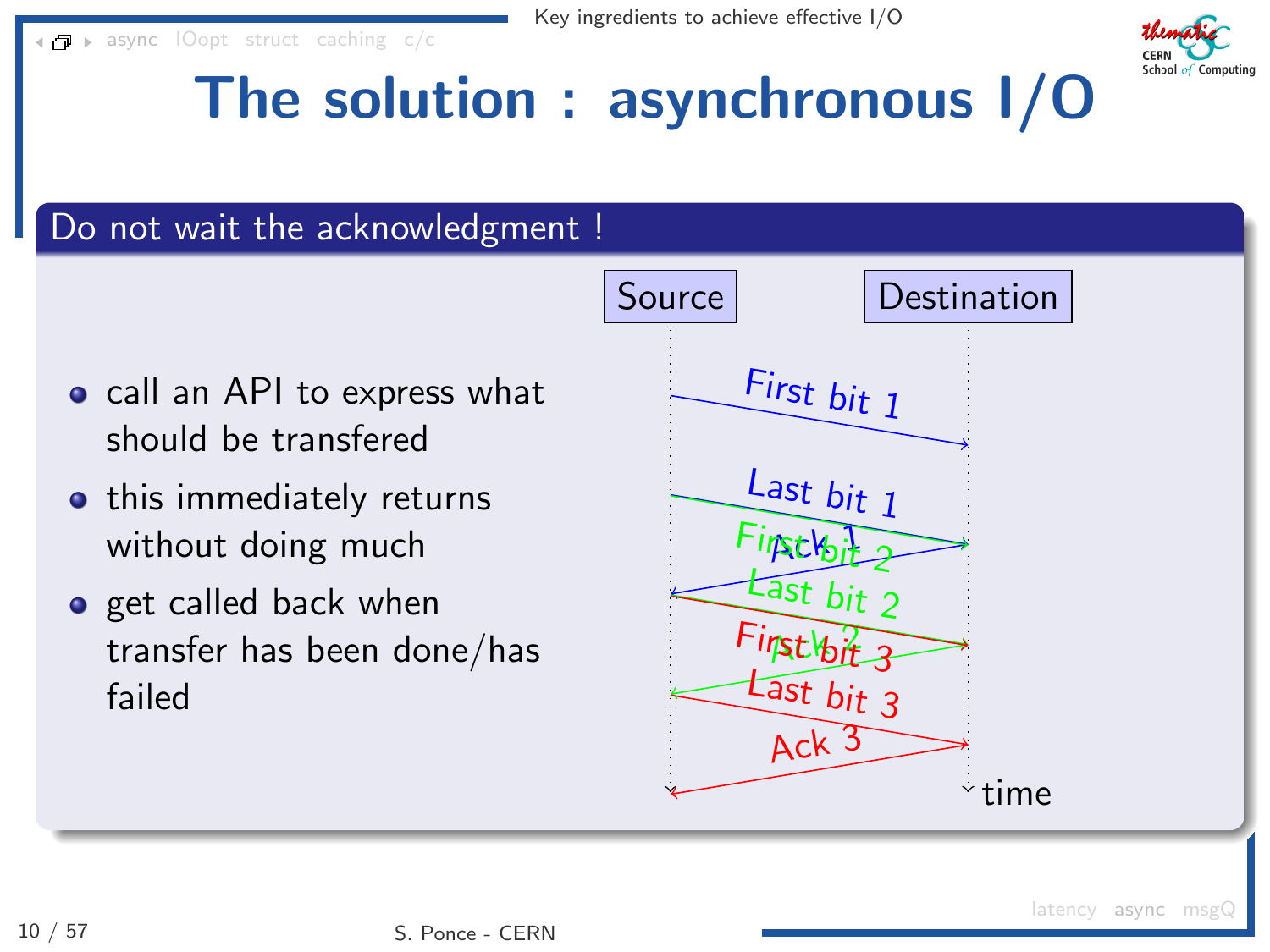<span id="page-24-0"></span> $\blacksquare$  [async](#page-4-0) [IOopt](#page-33-0) [struct](#page-70-0) [caching](#page-107-0) [c/c](#page-122-0)



# The solution : asynchronous I/O

- call an API to express what should be transfered
- this immediately returns without doing much
- **o** get called back when transfer has been done/has failed

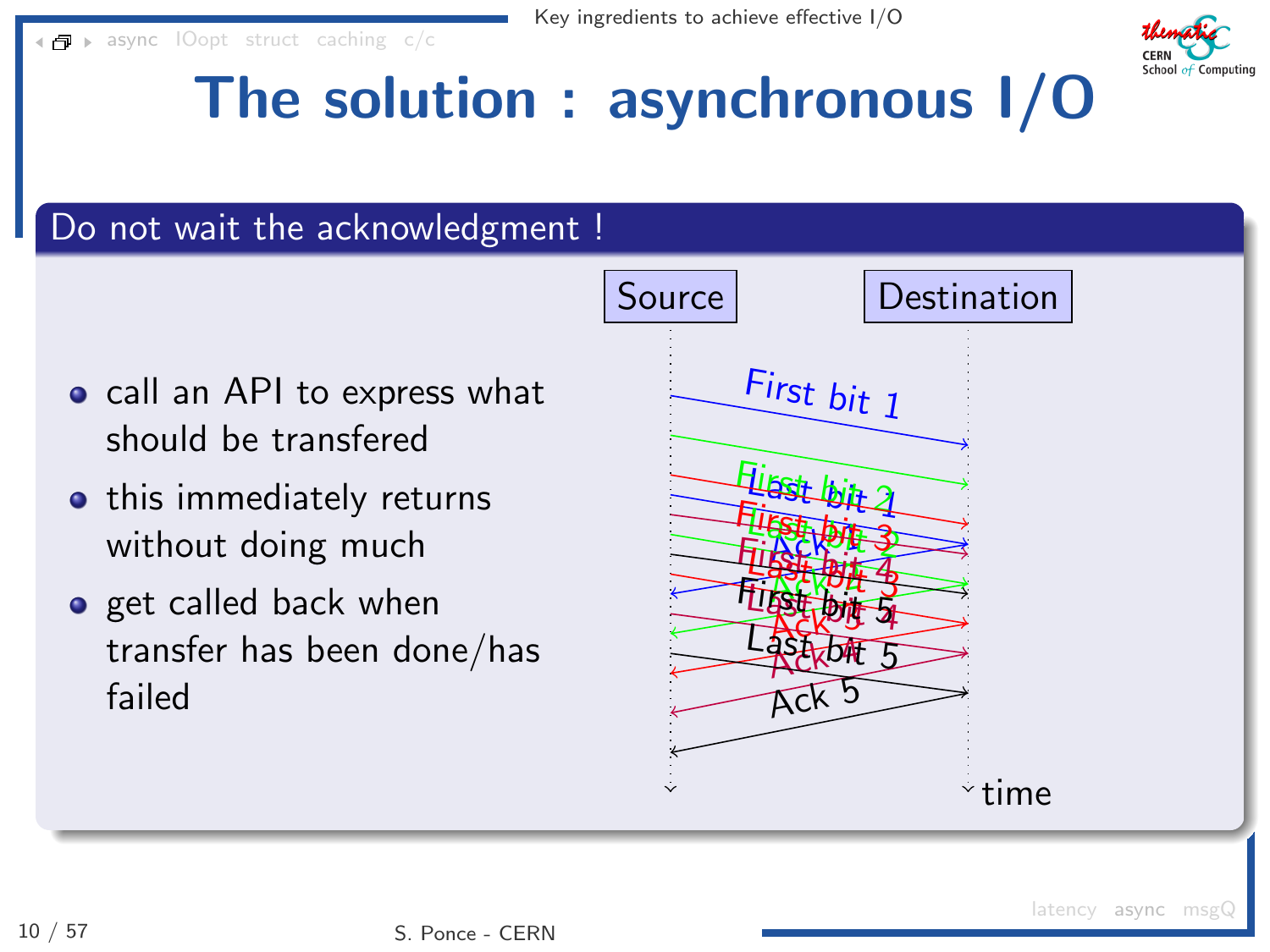[async](#page-4-0) [IOopt](#page-33-0) [struct](#page-70-0) [caching](#page-107-0) [c/c](#page-122-0)

# The complexity of asynchronous I/O

### Some consequences

- $\bullet$  involves multi-threaded / multi-process approach
	- with a background task for the actual transfer.
- involves out of order transfers
	- no garantee on the order in which transfers will arrive to destination
	- especially in case of failures
- **•** involves queue management on the caller side
	- to not send too much in parallel
	- to adapt to network efficiency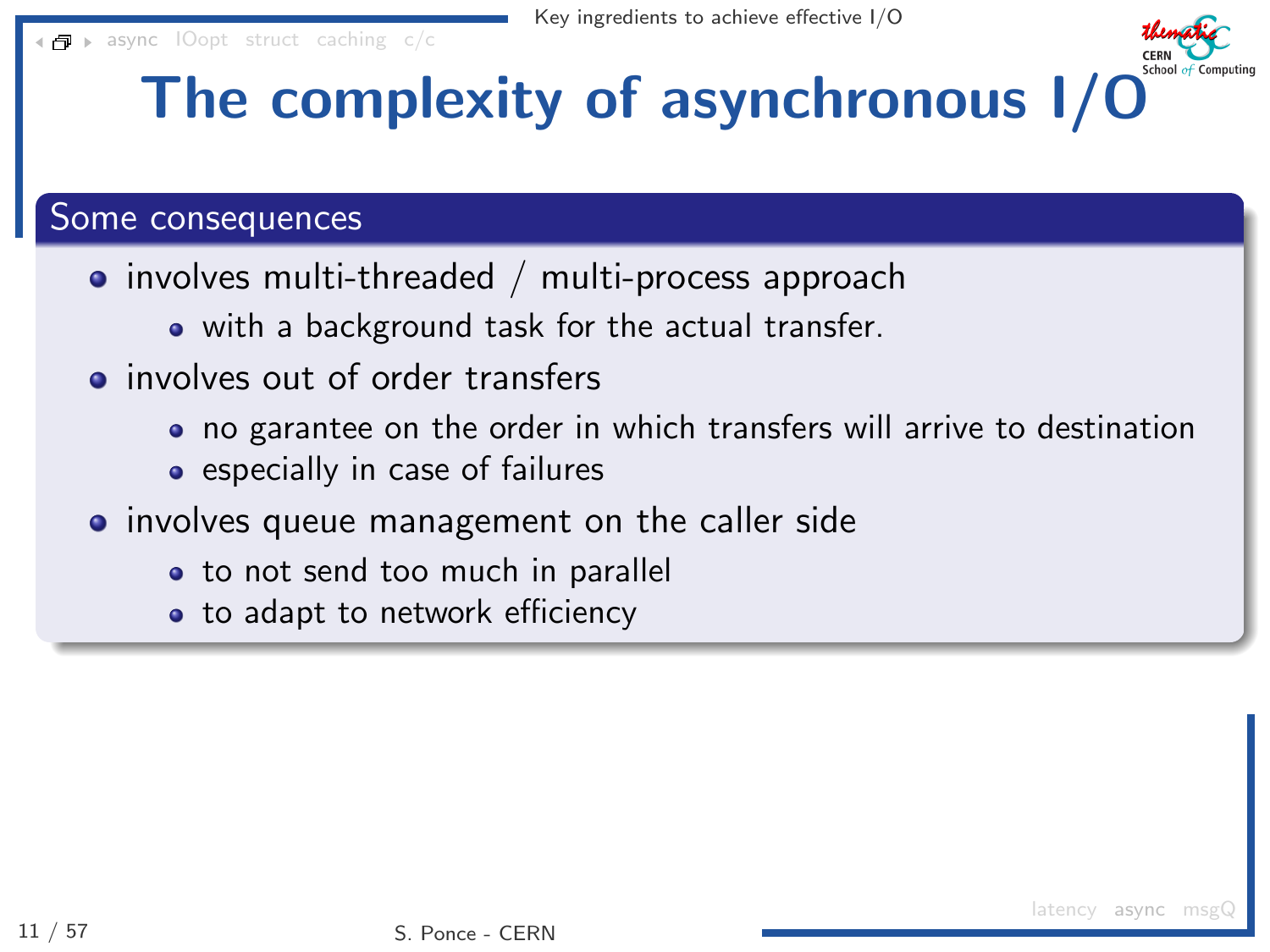# The complexity of asynchronous I/O

### Some consequences

- $\bullet$  involves multi-threaded / multi-process approach
	- with a background task for the actual transfer.
- involves out of order transfers
	- no garantee on the order in which transfers will arrive to destination

[latency](#page-5-0) [async](#page-20-0) msg

- especially in case of failures
- **•** involves queue management on the caller side
	- to not send too much in parallel
	- to adapt to network efficiency

### Libraries

Do not try to do all that by hand Use a library that does (most of) it for you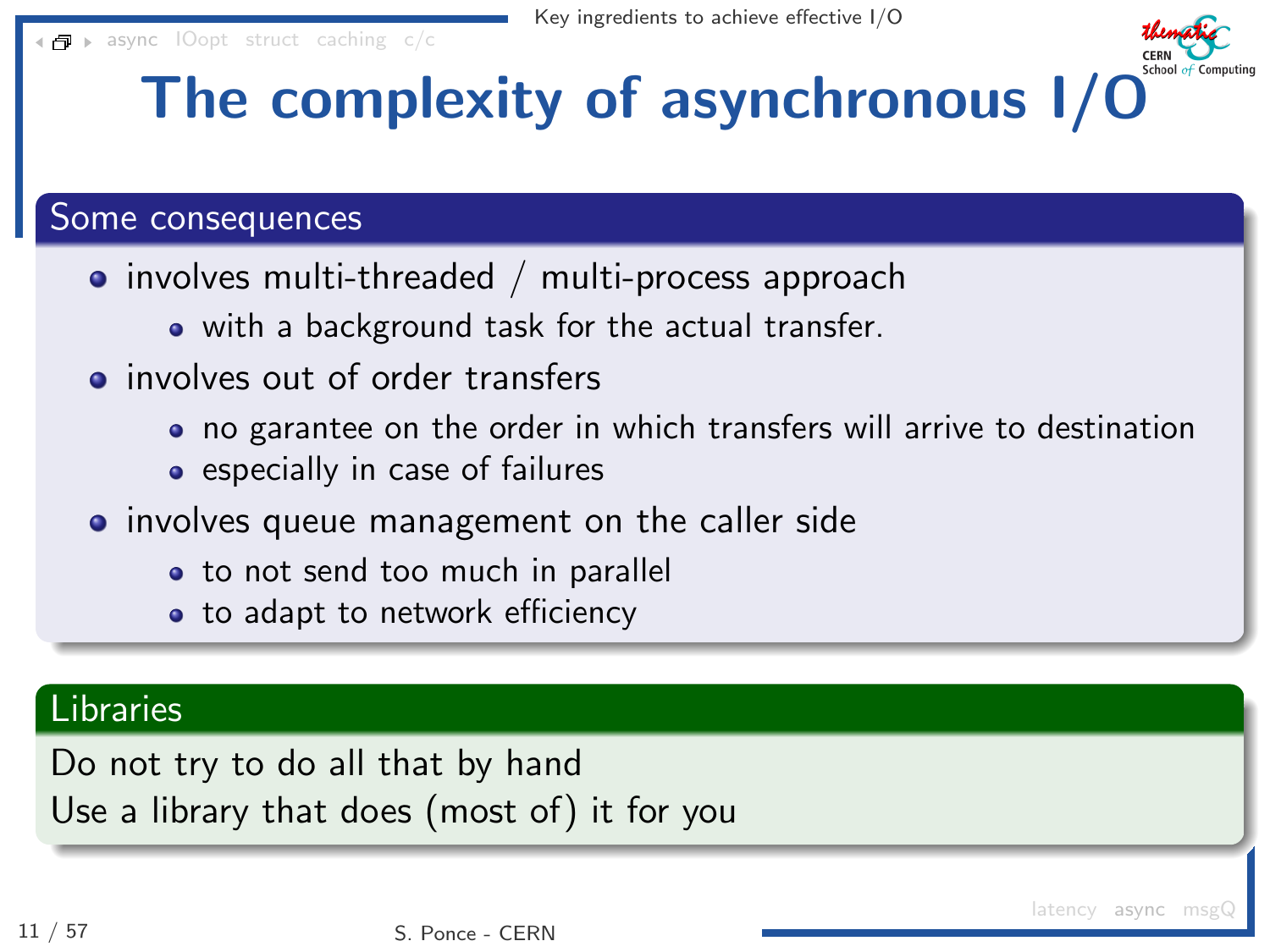

# POSIX aynchronous I/O

### Old interface based on signals

```
struct aiocb {
  int \qquad \qquad \text{aio}_\text{}</} aio\qquad \qquad \text{if } \mathcal{N} \text{ is } \mathcal{N}off_t aio_offset; /* offset */
  volatile void *aio_buf; /* buffer */
  size_t aio_nbytes; /* length */
  int aio_reqprio; /* priority */
  struct sigevent aio_sigevent; /* cb method */
  int aio_lio_opcode; /* operation */
};
int aio_read (struct aiocb *aiocbp);
int aio_write (struct aiocb *aiocbp)
```
[latency](#page-5-0) [async](#page-20-0) msgC The application can elect to be notified of completion of the I/O operation in a variety of ways: by delivery of a signal, by instantiation of a thread, or no notification at all.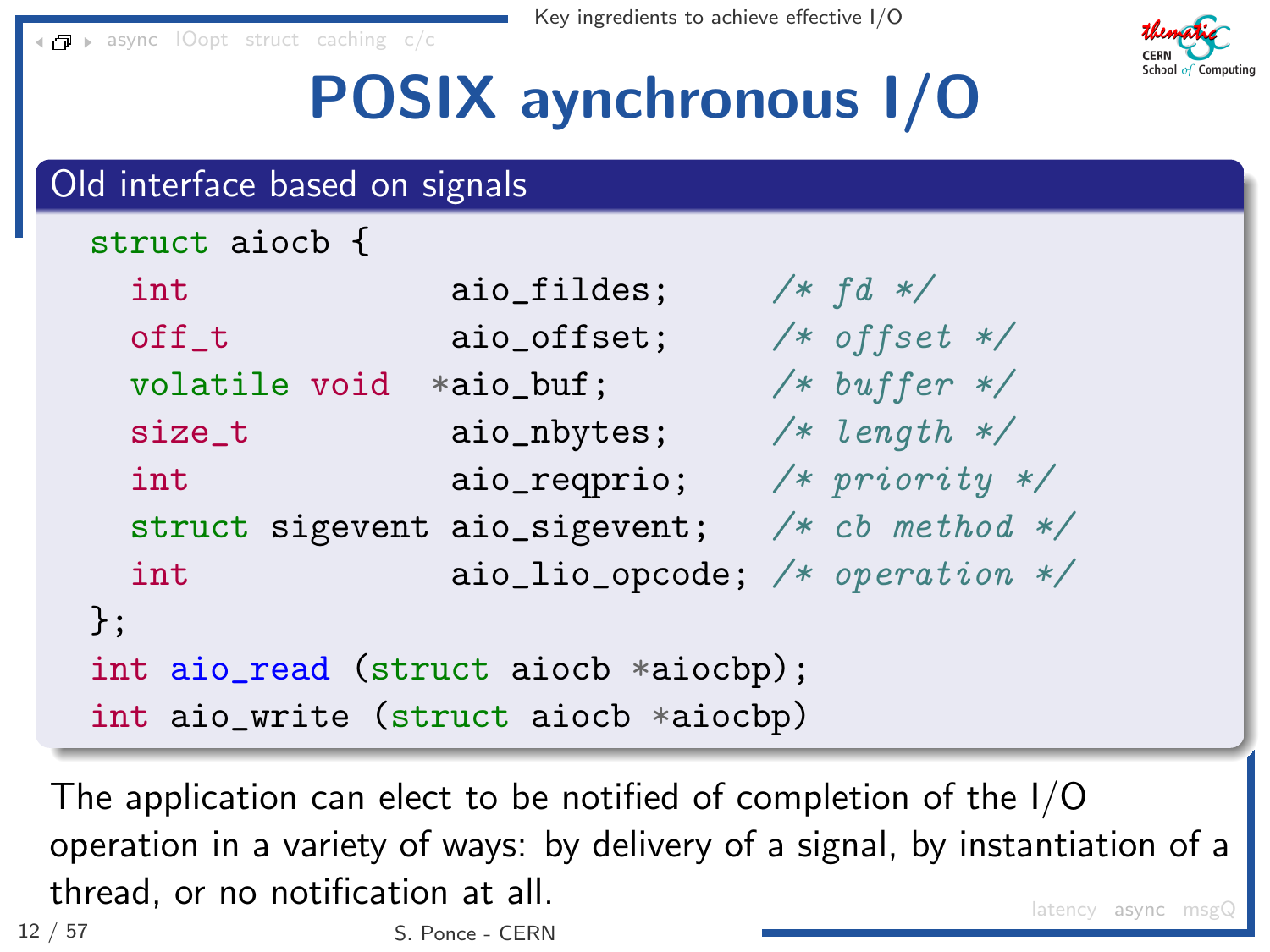[async](#page-4-0) [IOopt](#page-33-0) [struct](#page-70-0) [caching](#page-107-0) [c/c](#page-122-0)



# POSIX aynchronous I/O

### Internal tweaks

- The proc file system contains two virtual files that can be tuned for asynchronous I/O performance:
	- The /proc/sys/fs/aio-nr file provides the current number of system-wide asynchronous I/O requests.
	- The /proc/sys/fs/aio-max-nr file is the maximum number of allowable concurrent requests. The maximum is commonly 64KB, which is adequate for most applications.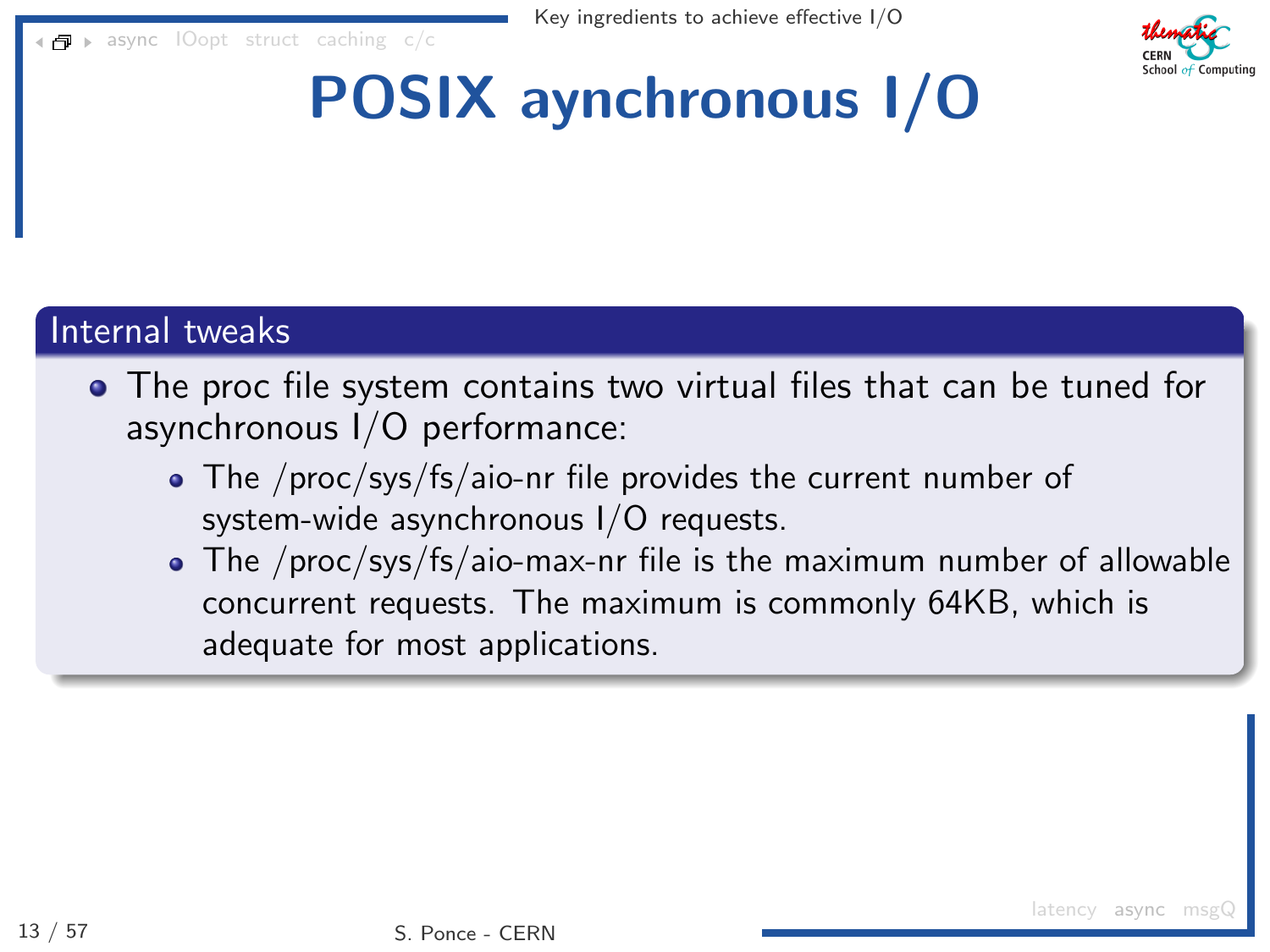

# Ceph aynchronous I/O

More modern interface with callbacks

```
typedef void (*rados_callback_t)
  (rados_completion_t cb, void *arg);
int rados_aio_create_completion
  (void *cb_arg, rados_callback_t cb_complete,
  rados_callback_t cb_safe,
  rados_completion_t *pc);
int rados_aio_write
  (rados_ioctx_t io, const char * oid,
  rados_completion_t completion,
   const char * buf, size_t len, uint64_t off);
int rados_aio_wait_for_safe(rados_completion_t c);
```
Handling of threading is done for you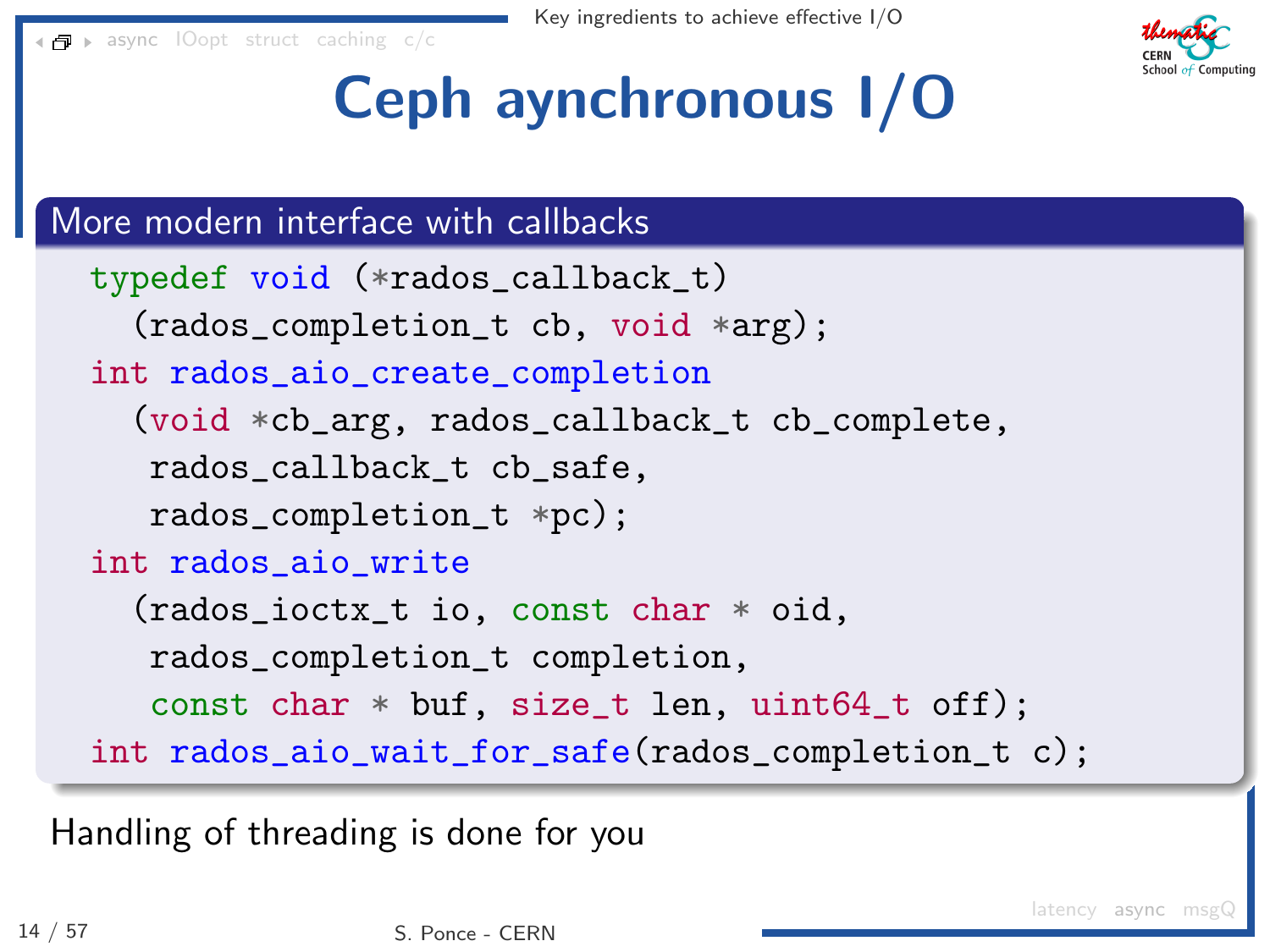

# Ceph aynchronous I/O

### example code

```
void commit_cb(rados_completion_t comp, void *arg) {
  struct timeval *t = (struct\ timeval *) arg;
  gettimeofday(&t, NULL);
}
int main() {
  ... // connect to ceph
  struct timeval commit_end;
  rados_completion_t comp;
  rados_aio_create_completion
    ((void*) &commit_end, NULL, commit_cb, &comp);
  rados_aio_append(ioctx, obj_name, comp, data, len);
  rados_aio_flush(io); // wait for call back
  // print commit_end
}
```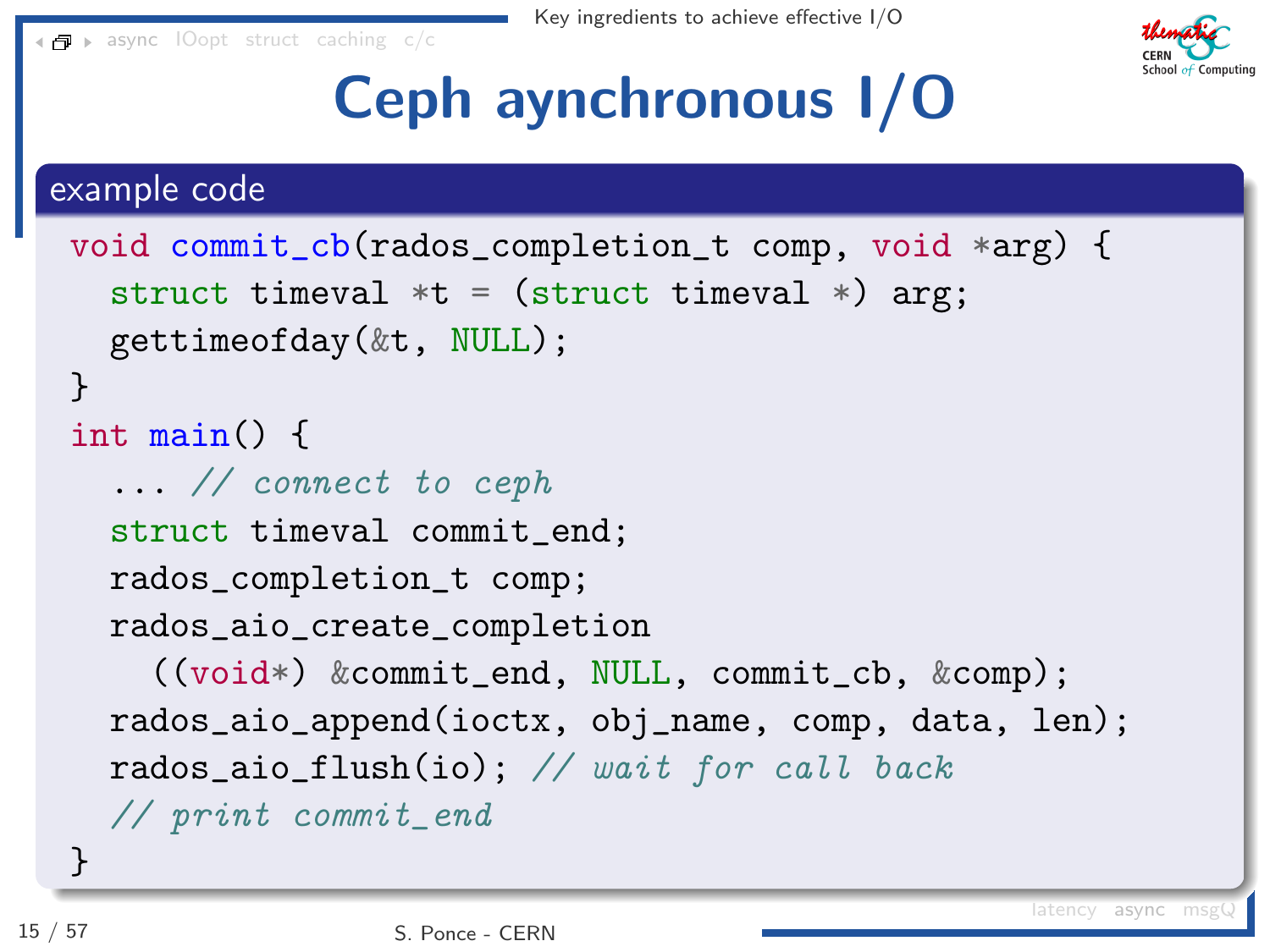

# <span id="page-31-0"></span>Modern aynchronous I/O internals

### Architecture

- based on message queuing
- both for requests and reponses

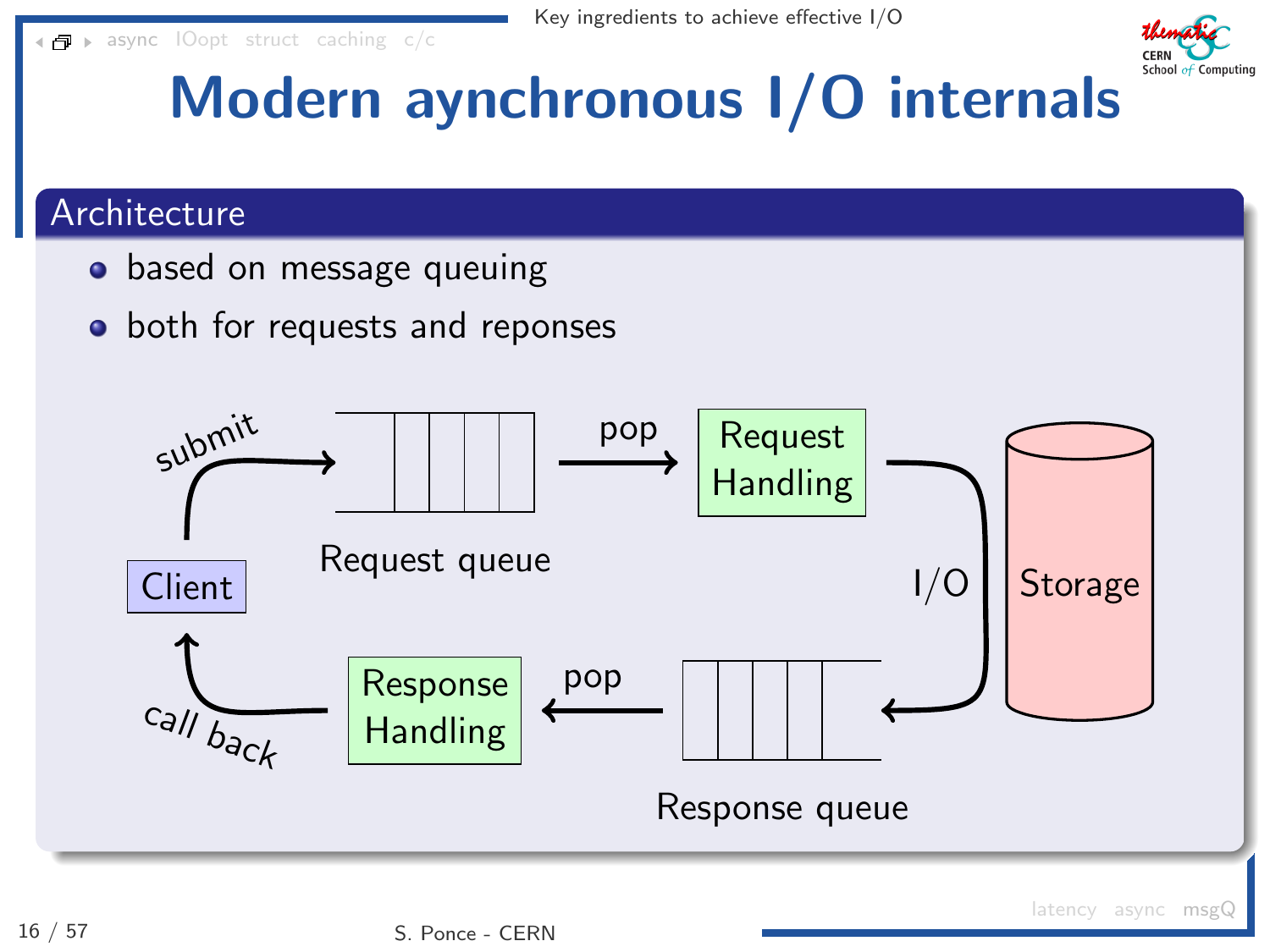[async](#page-4-0) [IOopt](#page-33-0) [struct](#page-70-0) [caching](#page-107-0) [c/c](#page-122-0)



### Advantages of message queues

#### Architecture

- disentangles client API calls from actual processing
- allows optimizations on both sides
	- asynchronous I/O on client side
	- reordering of requests on server side
- allows easy scalability, parallelizing the handlers
	- using thread safe or even distributed queues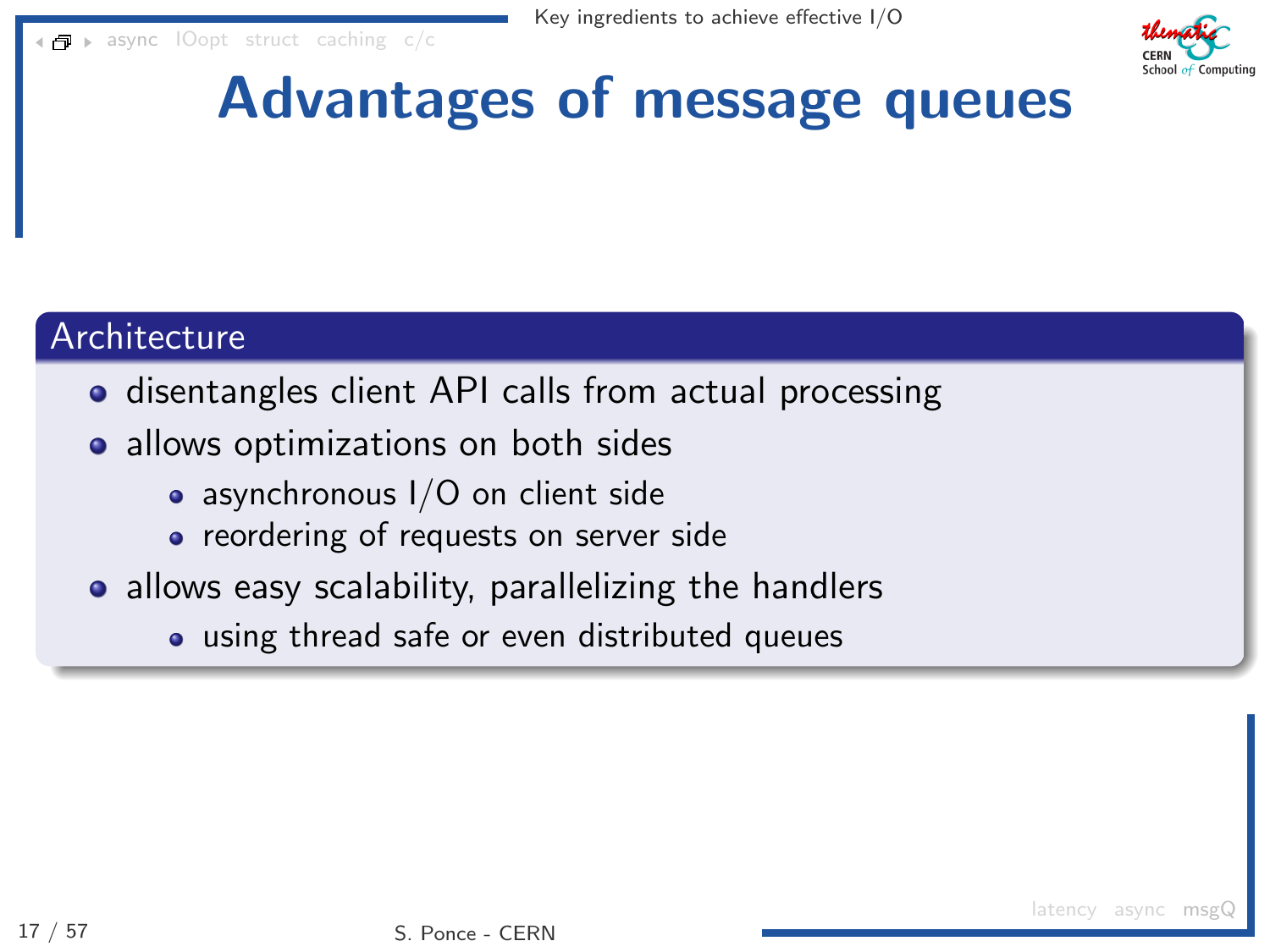<span id="page-33-0"></span> $\blacksquare$  [async](#page-4-0) [IOopt](#page-33-0) [struct](#page-70-0) [caching](#page-107-0) [c/c](#page-122-0)



# [I/O optimizations](#page-33-0)

### [Asynchronous I/O](#page-4-0)

### 2 [I/O optimizations](#page-33-0)

- **[Optimizing network transfers](#page-34-0)**
- [Optimizing local transfers](#page-42-0)

Influence of data structures on  $1/O$ 

### **[Caching](#page-107-0)**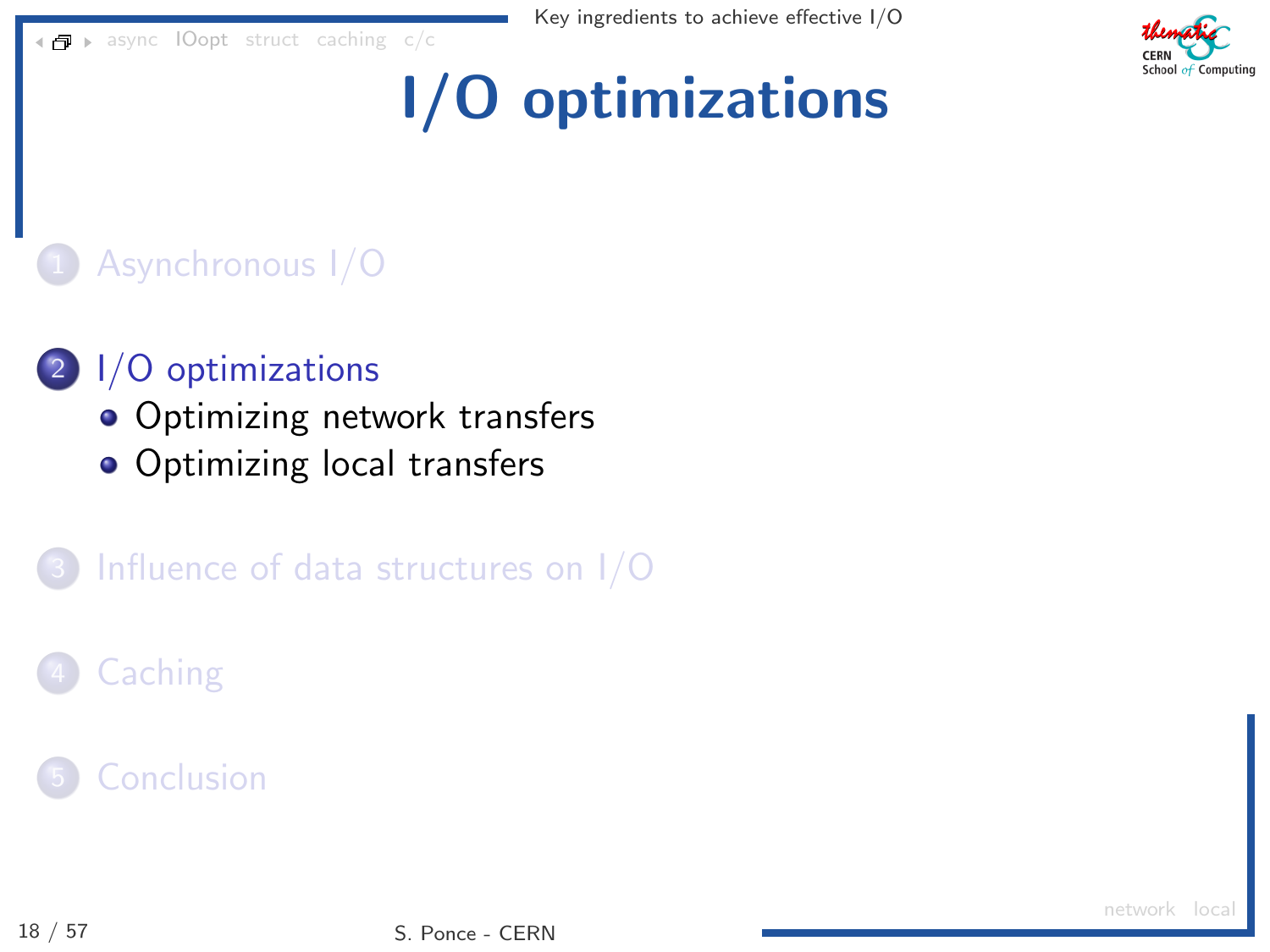<span id="page-34-0"></span> $\blacksquare$  > [async](#page-4-0) [IOopt](#page-33-0) [struct](#page-70-0) [caching](#page-107-0) [c/c](#page-122-0)



# Optimizing network I/O

### Golden rules

- async  $I/O$  is a must
- **•** setsockopt is often needed
	- as default parameters may not be optimal for your case
	- e.g. TCP\_NODELAY or SND\_BUF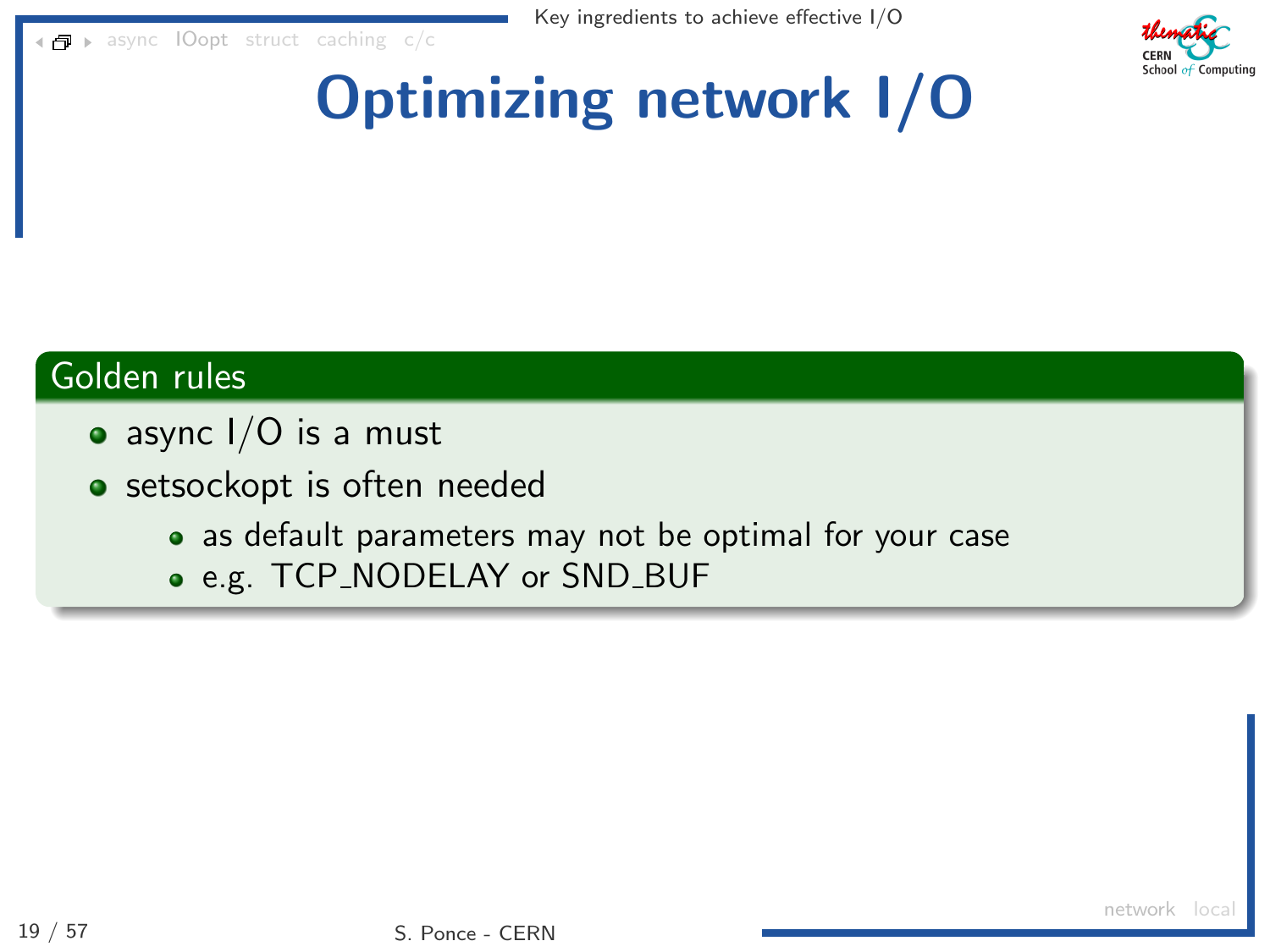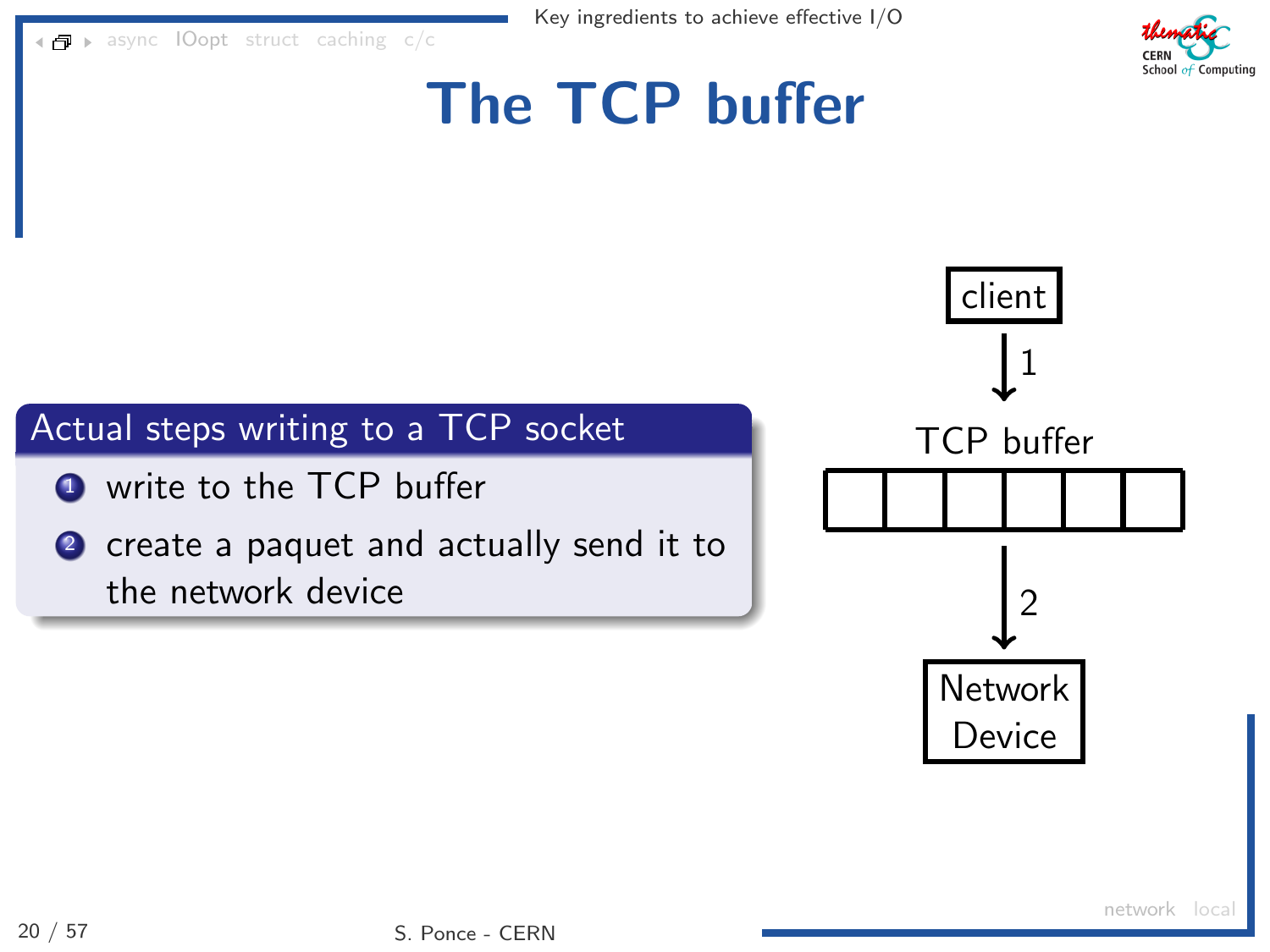

# The Nagle algorithm of TCP

#### Reason of being

- avoid sending too many small paquets when write to TCP buffer are very small
	- as there is 40 bytes overhead (20 for TCP, 20 for IPv4)
- initially for key pressing in telnet sessions over ARPANET (1984!)

#### Algorithm

- if enough data ( $\geq$  maximum segment size), send a paquet
- else if there is unconfirmed data still in the pipe
	- enqueue data in the buffer until an acknowledge is received
- else send data immediately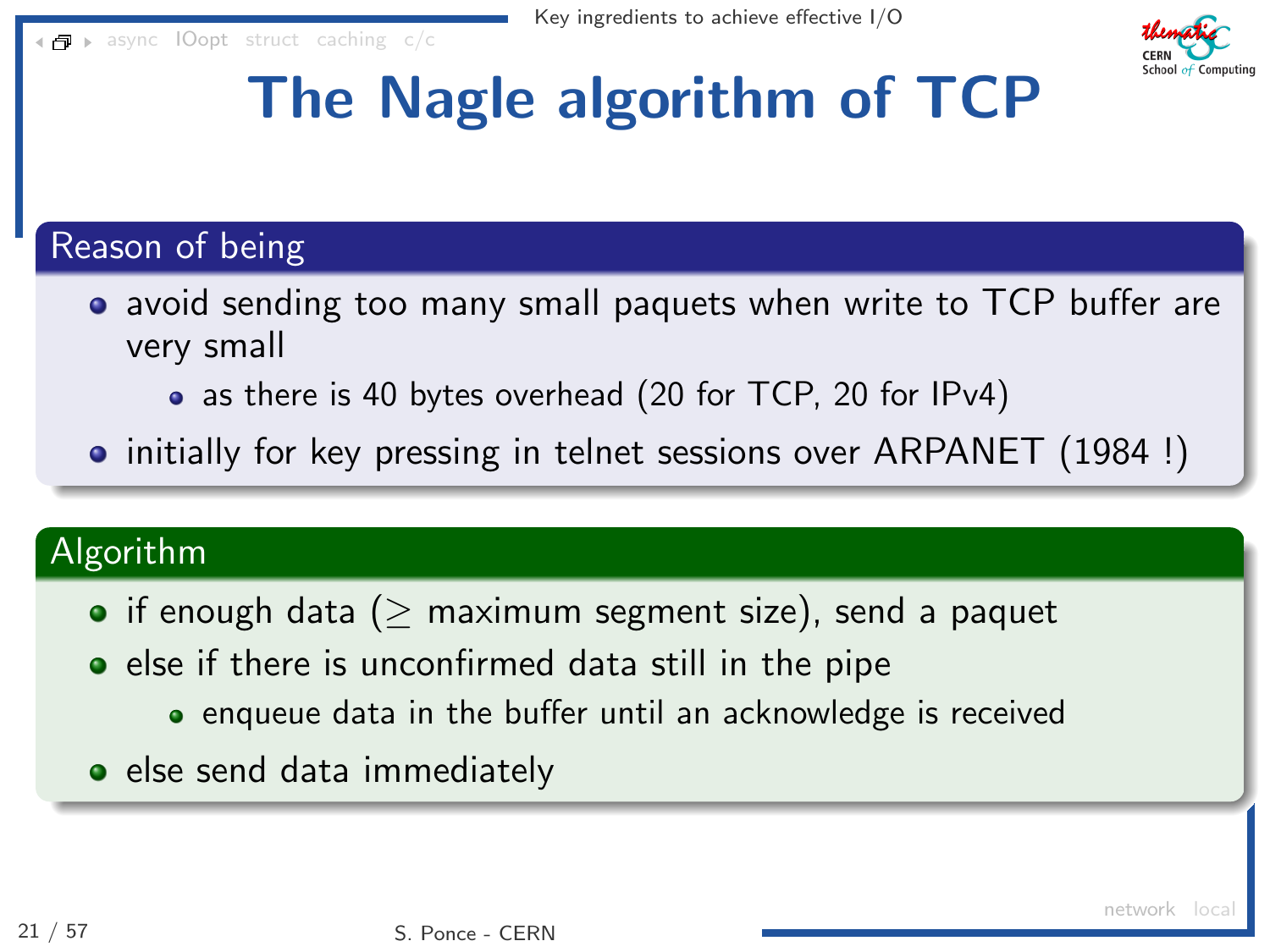[async](#page-4-0) [IOopt](#page-33-0) [struct](#page-70-0) [caching](#page-107-0) [c/c](#page-122-0)



### Potential bad consequences

#### TCP delayed acknowledgment

- allows to combine several acknowledgments into a single response to reduce protocol overhead
- ACK may wait up to 500 ms

#### Collision of features

- suppose you use a socket in "write-read-read" schema
	- e.g. send control paquet "give me more" and read until nothing left
- a delay of 500 ms will be introduced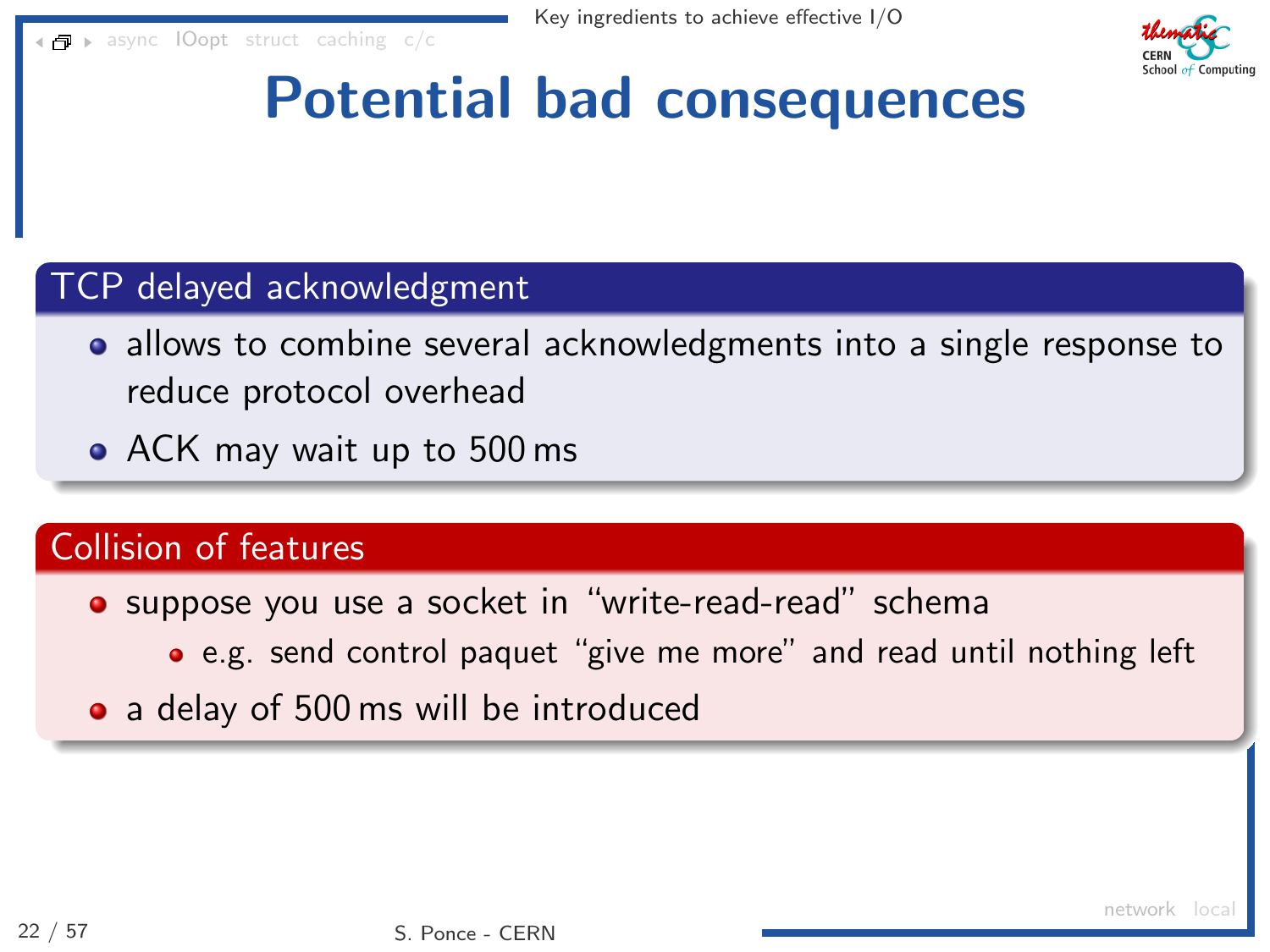$\blacksquare$  > [async](#page-4-0) [IOopt](#page-33-0) [struct](#page-70-0) [caching](#page-107-0) [c/c](#page-122-0)



# Bypass Nagle via TCP NODELAY

#### Code example

```
int flag = 1;
int result =setsockopt(sock, /* socket */IPPROTO_TCP, /* TCP level */
            TCP_NODELAY, /* option */(char *) &flag, /* value */
            sizeof(int)); /* length */
if (result \langle 0 \rangle { ... error handling ... }
```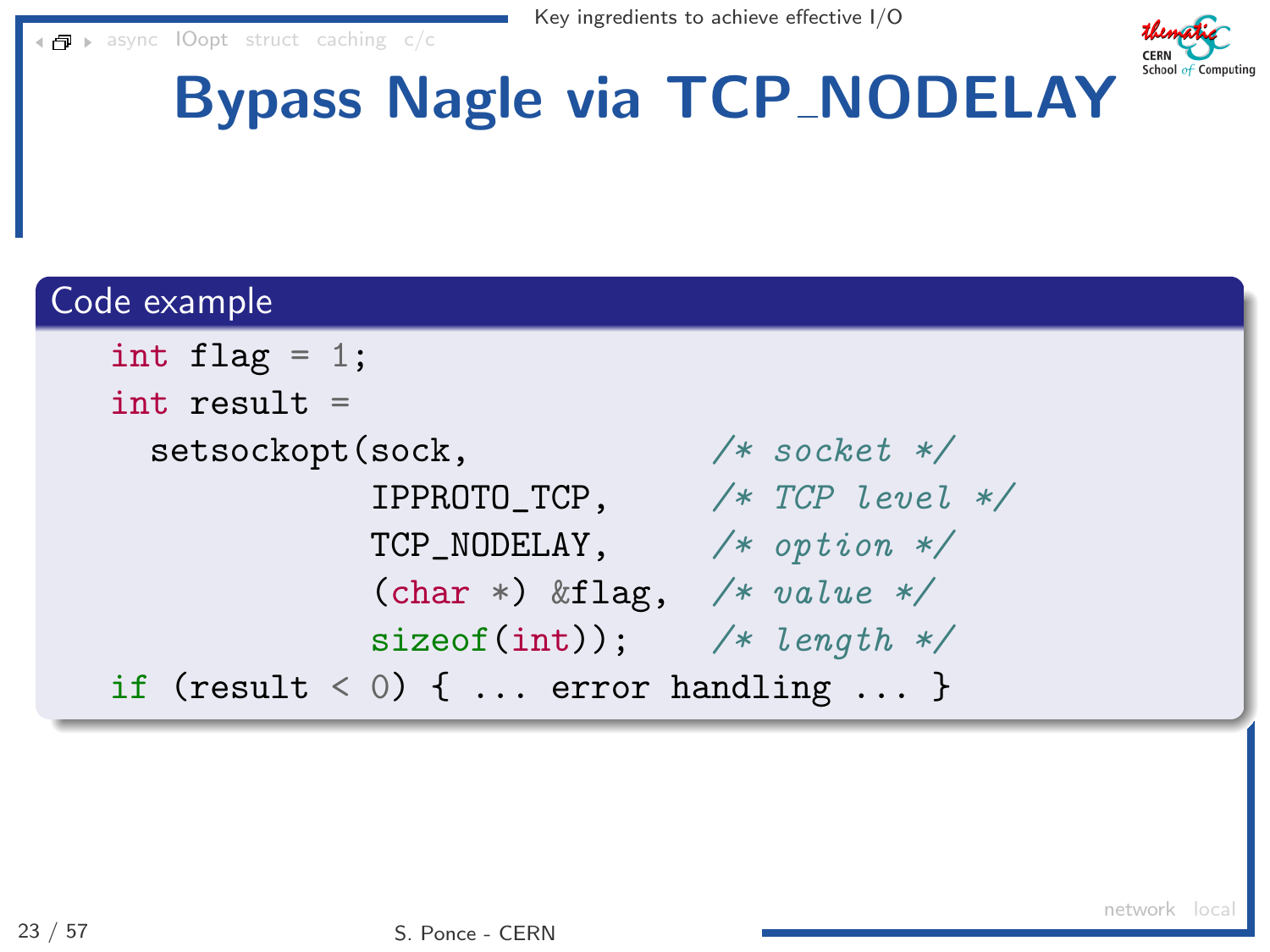

# A note on the size of the TCP buffer

#### Standard case

- default size is used (16 kB)
- allows to create paquets up to 16 kB
- already not able to use the maximum of 64 kB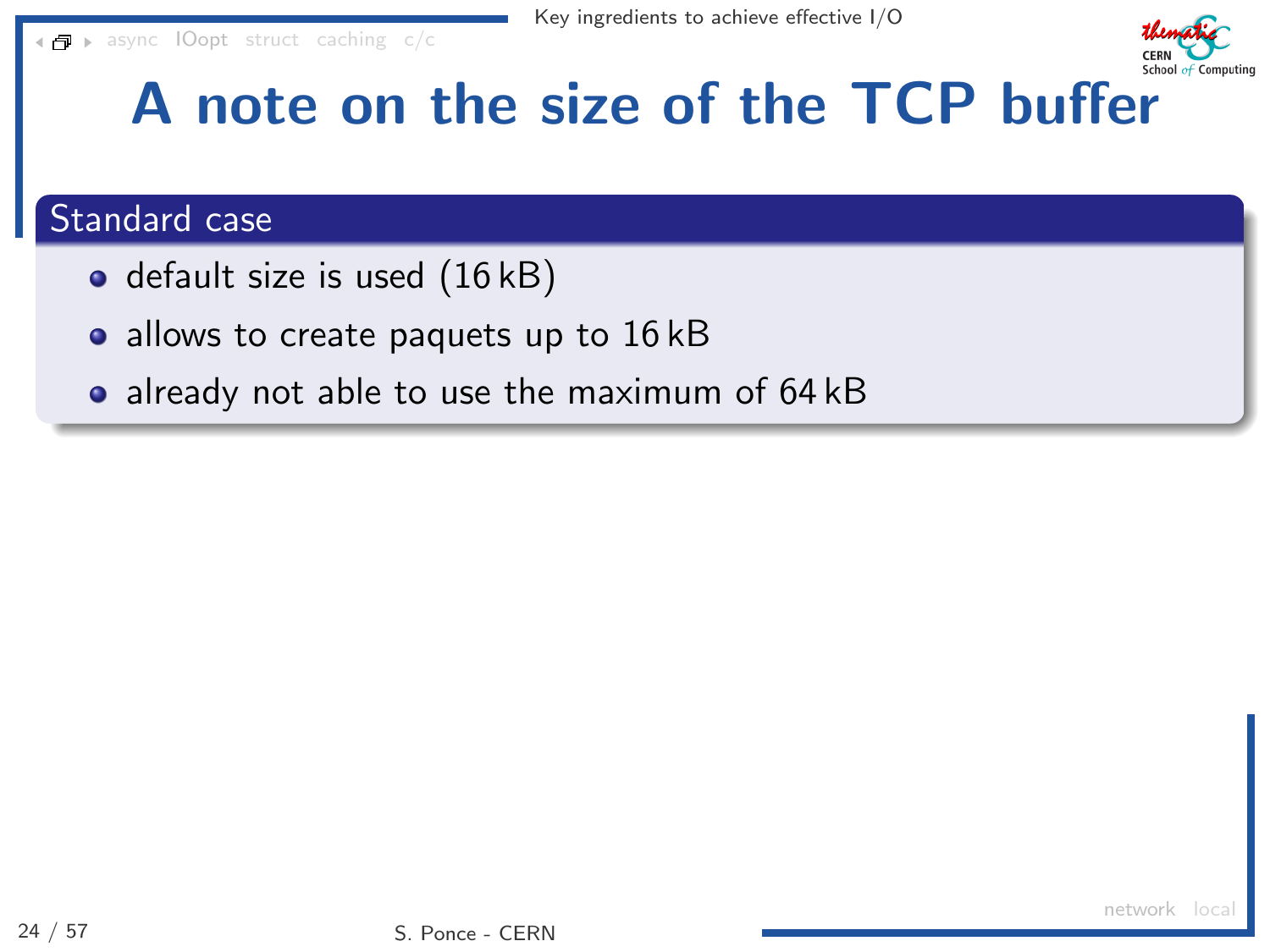

# A note on the size of the TCP buffer

#### Standard case

- $\bullet$  default size is used  $(16 \text{ kB})$
- allows to create paquets up to  $16 \text{ kB}$
- already not able to use the maximum of 64 kB

#### Bad case

- via setsockopt and SND\_BUF option, the TCP buffer is shortened
	- a bug strikes, size is set to 0, which will be corrected into 1448
- **•** many small paquets will be sent
- latency will kill efficiency  $\bullet$ 
	- e.g. to  $\leq 5\,\rm{MB}\,\rm{s}^{-1}$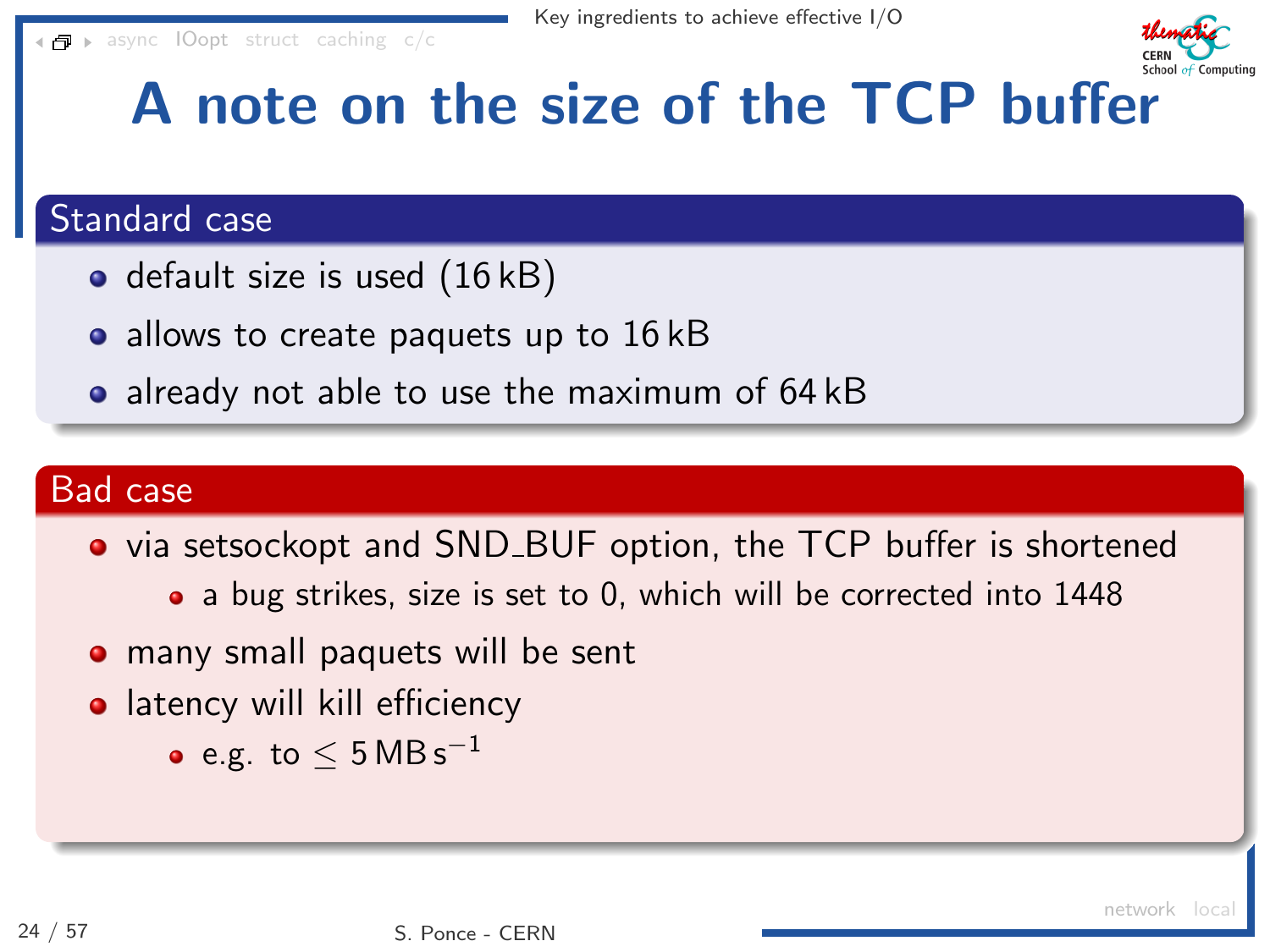

# A note on the size of the TCP buffer

#### Standard case

- $\bullet$  default size is used  $(16 \text{ kB})$
- allows to create paquets up to  $16 \text{ kB}$
- already not able to use the maximum of 64 kB

#### Bad case

- via setsockopt and SND\_BUF option, the TCP buffer is shortened
	- a bug strikes, size is set to 0, which will be corrected into 1448
- **•** many small paquets will be sent
- latency will kill efficiency  $\bullet$ 
	- e.g. to  $\leq 5\,\rm{MB}\,\rm{s}^{-1}$
- and CMS may call you for complaining....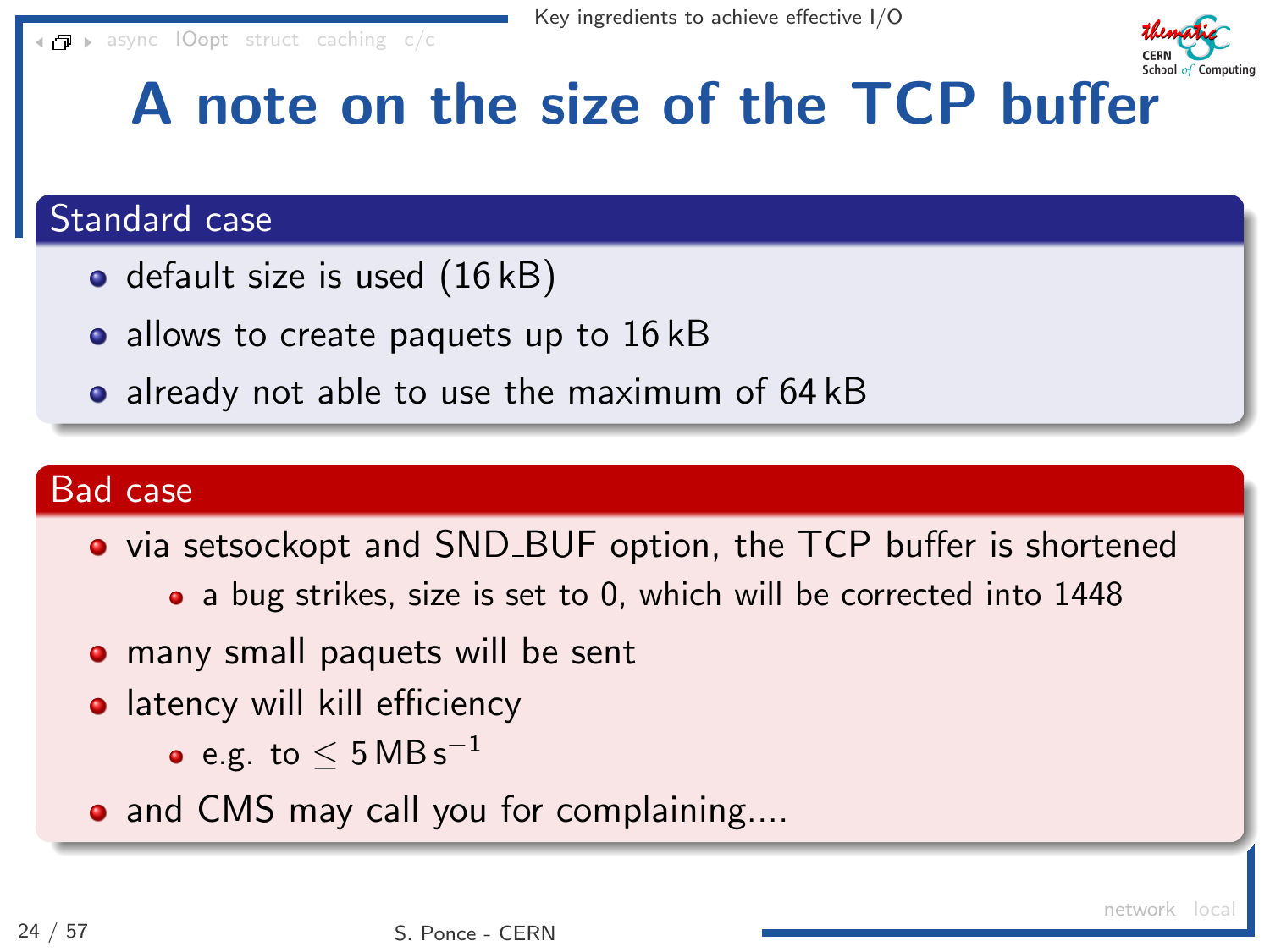

<span id="page-42-0"></span> $\blacksquare$  [async](#page-4-0) [IOopt](#page-33-0) [struct](#page-70-0) [caching](#page-107-0) [c/c](#page-122-0)



# Anatomy of local I/O in linux

**O** client requests bytes from VFS Virtual File System

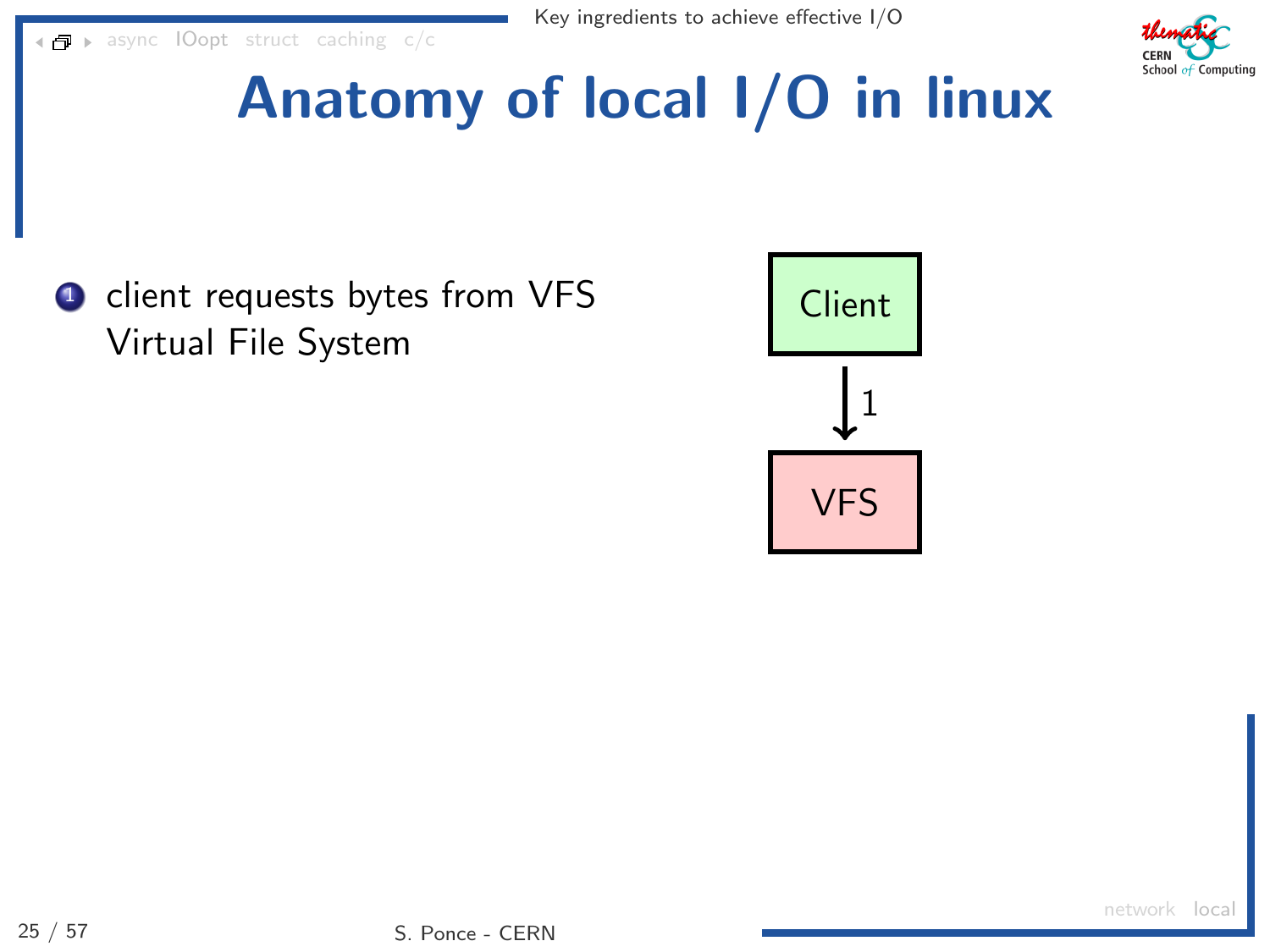

# Anatomy of local I/O in linux

- **1** client requests bytes from VFS Virtual File System
- **2** kernel checks whether they are available in cache

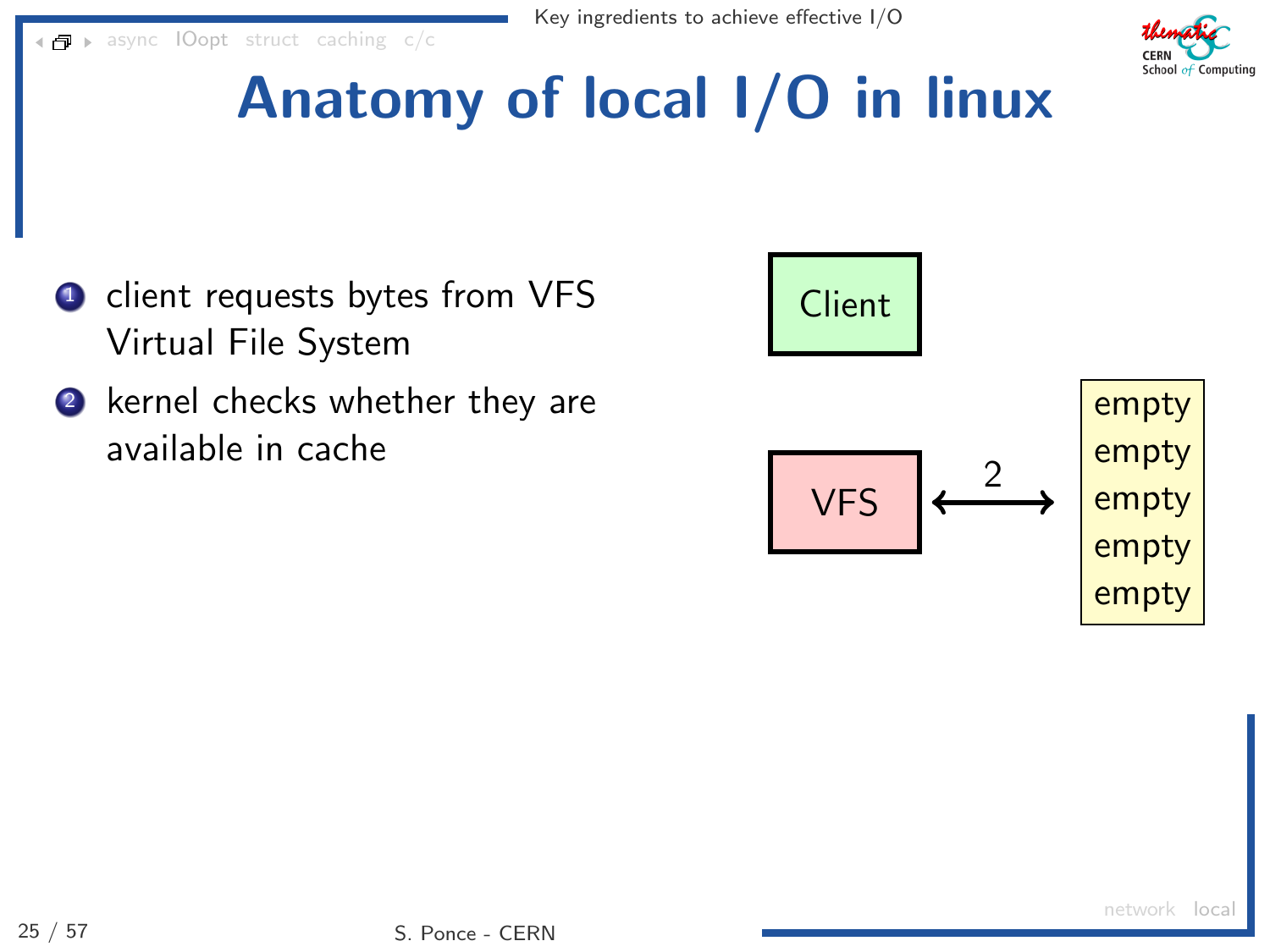$\blacksquare$  > [async](#page-4-0) lOopt [struct](#page-70-0) [caching](#page-107-0) [c/c](#page-122-0)

# School of Computing

# Anatomy of local I/O in linux

- **1** client requests bytes from VFS Virtual File System
- 2 kernel checks whether they are available in cache
- <sup>3</sup> if not, it reads a 4K block from device and updates cache

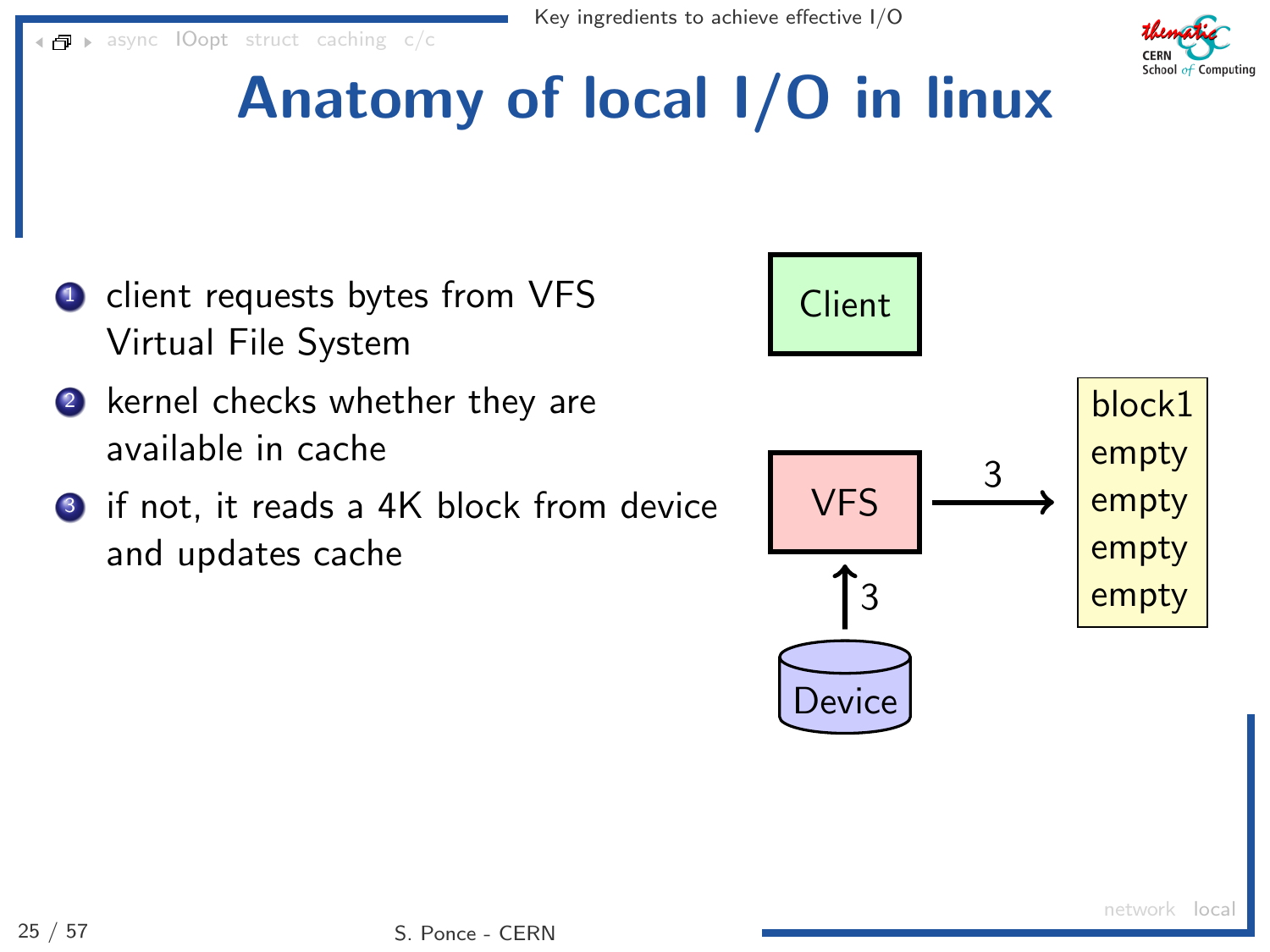$\blacksquare$  [async](#page-4-0) [IOopt](#page-33-0) [struct](#page-70-0) [caching](#page-107-0) [c/c](#page-122-0)



# Anatomy of local I/O in linux

- **1** client requests bytes from VFS Virtual File System
- 2 kernel checks whether they are available in cache
- <sup>3</sup> if not, it reads a 4K block from device and updates cache
- <sup>4</sup> bytes are read from cache and given to application

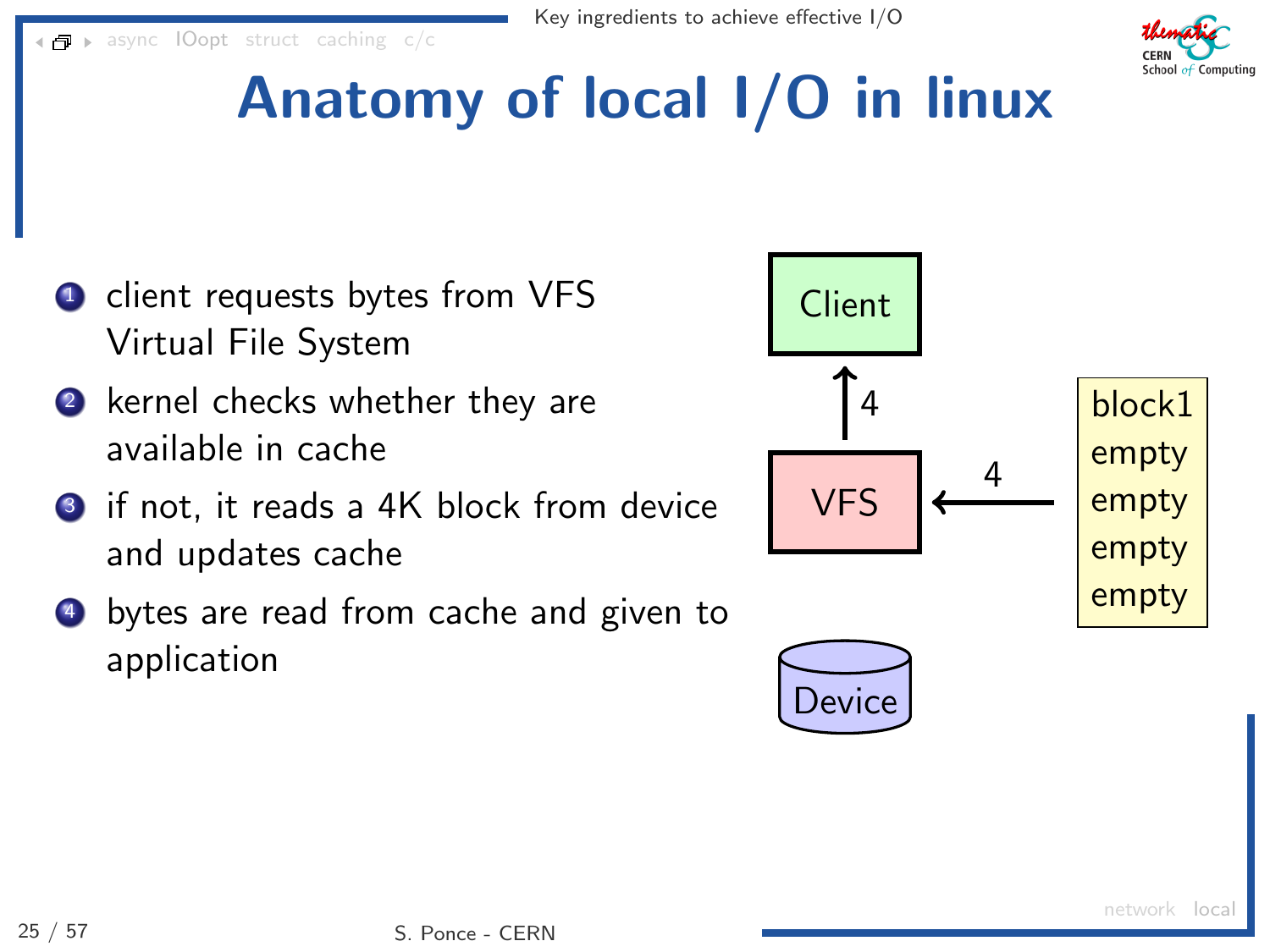<span id="page-46-0"></span> $\blacksquare$  [async](#page-4-0) [IOopt](#page-33-0) [struct](#page-70-0) [caching](#page-107-0) [c/c](#page-122-0)

# Anatomy of local I/O in linux

- **1** client requests bytes from VFS Virtual File System 2 kernel checks whether they are
- available in cache
- <sup>3</sup> if not, it reads a 4K block from device and updates cache
- <sup>4</sup> bytes are read from cache and given to application
- **5** subsequent reads skip step 3











VFS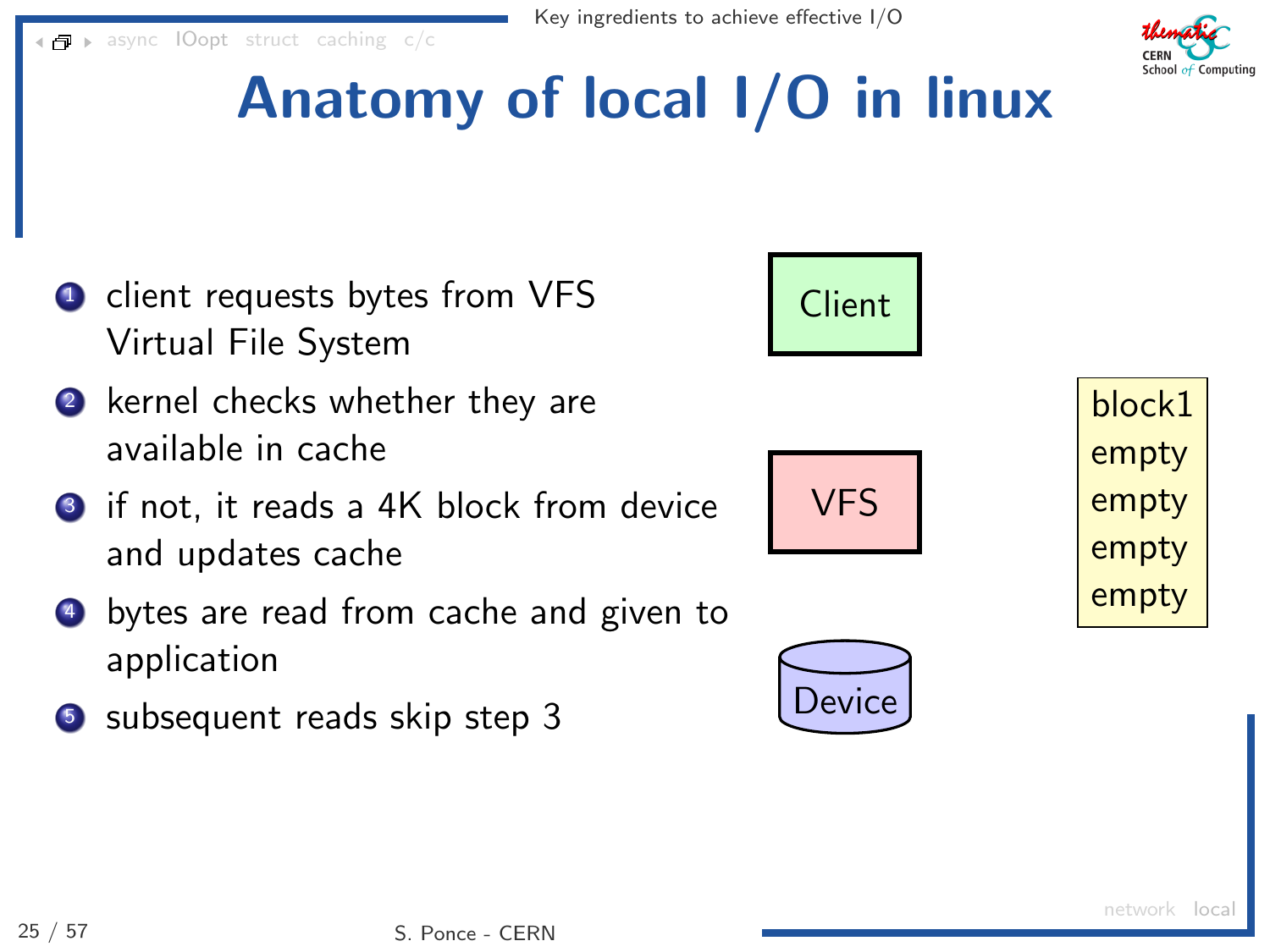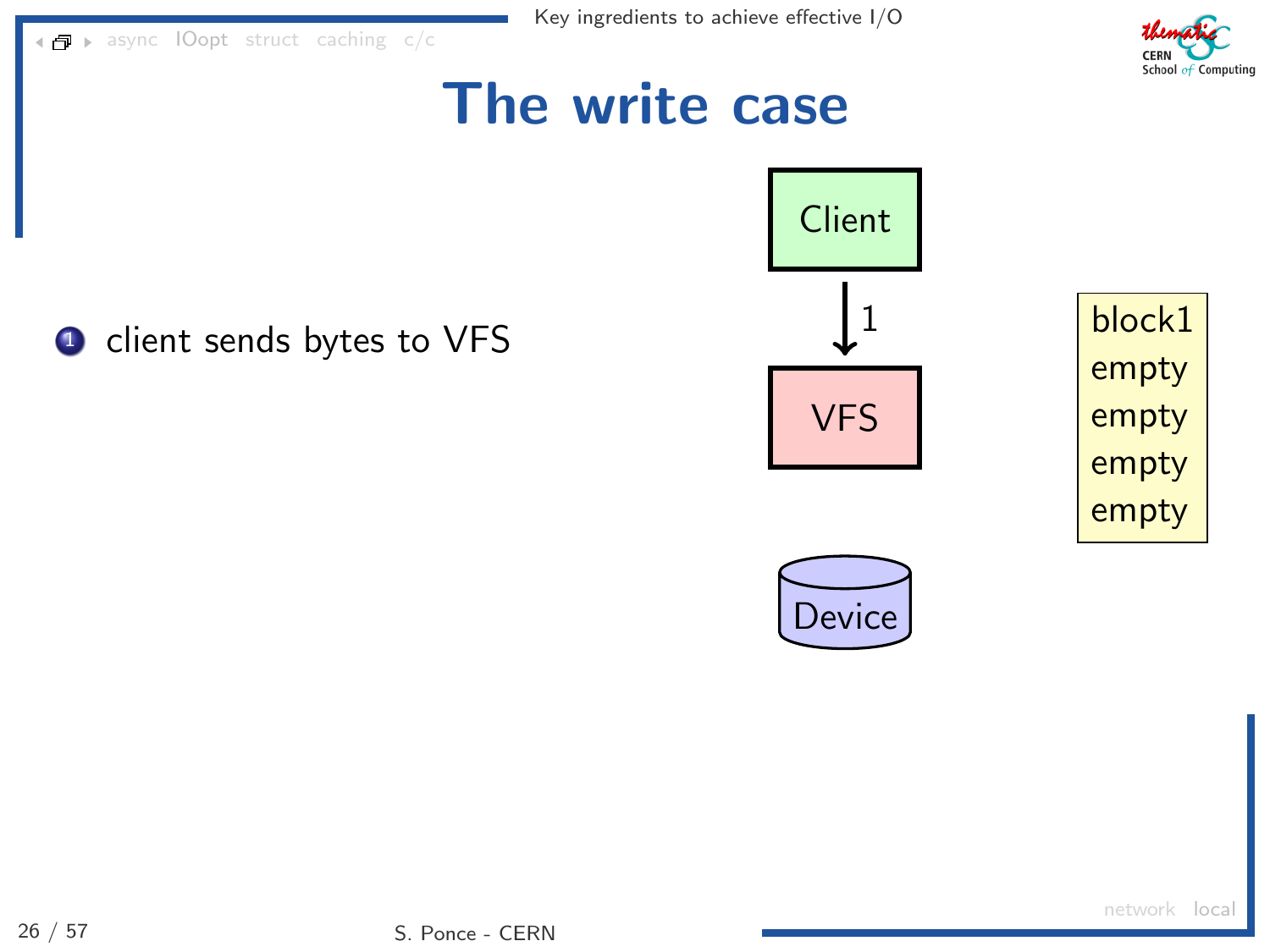**Client** 

The write case



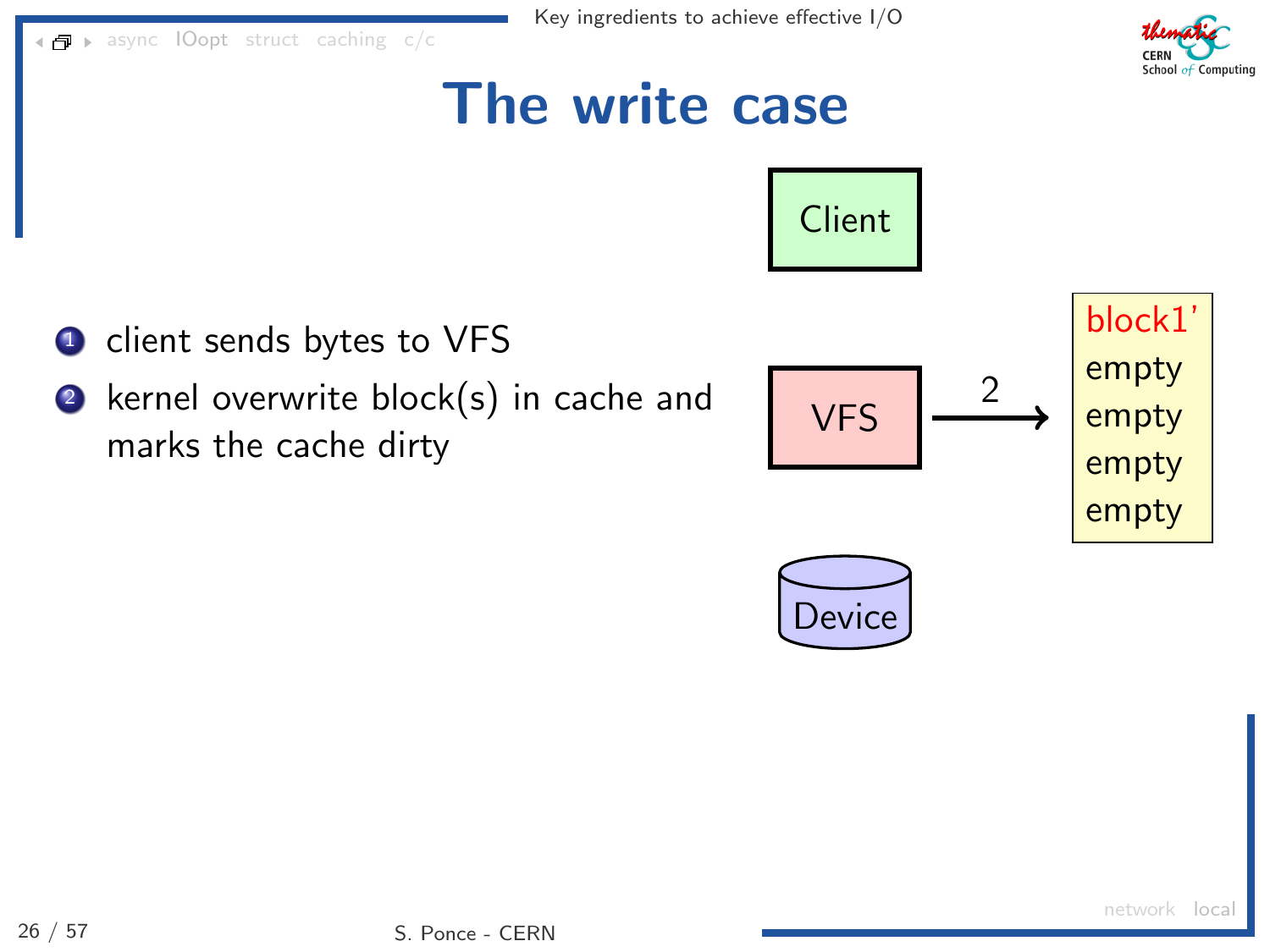The write case

- **1** client sends bytes to VFS <sup>2</sup> kernel overwrite block(s) in cache and marks the cache dirty
- **3** "later", the cache is synced to disk



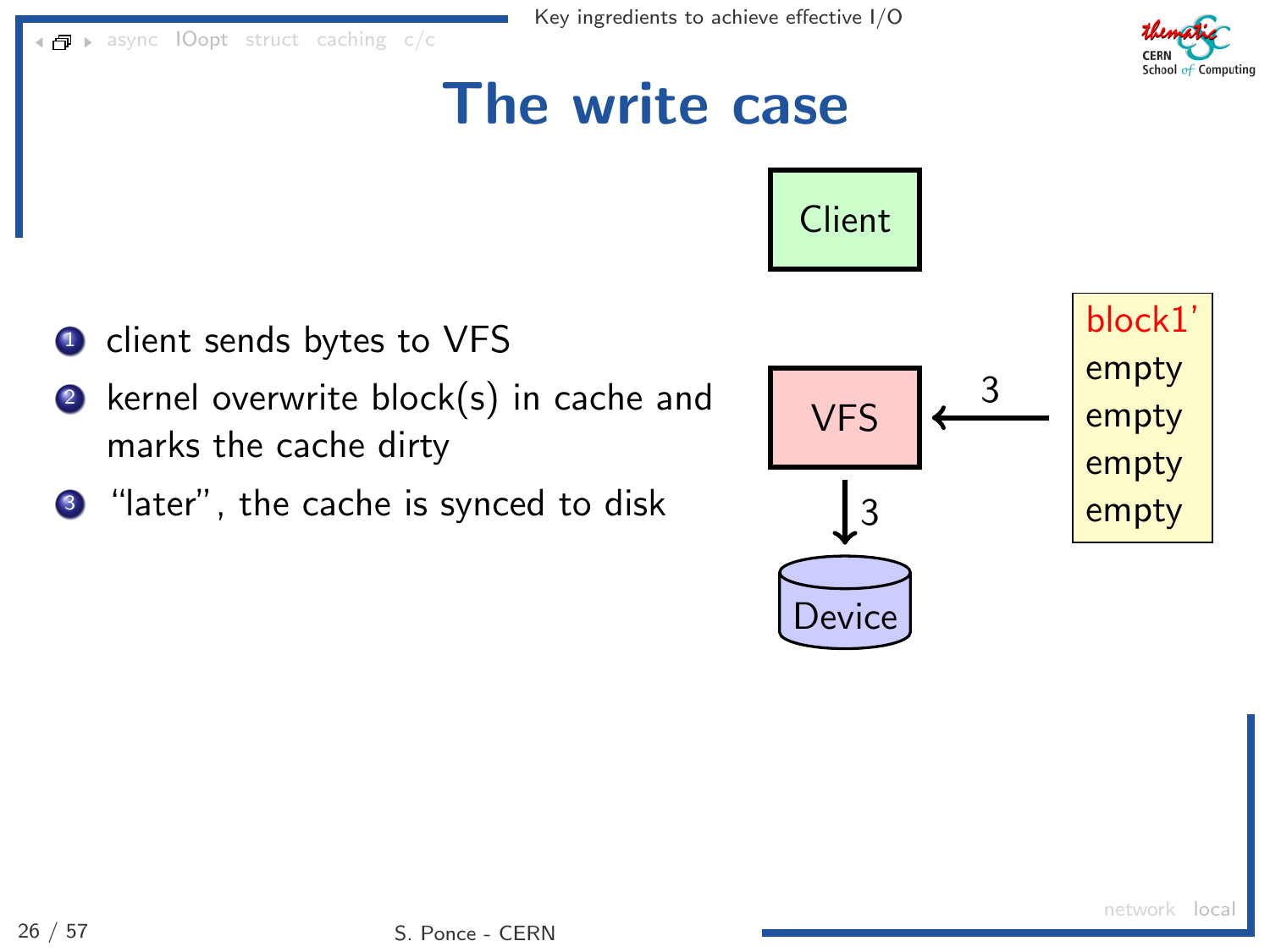



- **1** client sends bytes to VFS <sup>2</sup> kernel overwrite block(s) in cache and marks the cache dirty
- **3** "later", the cache is synced to disk





# The write case

Possible data loss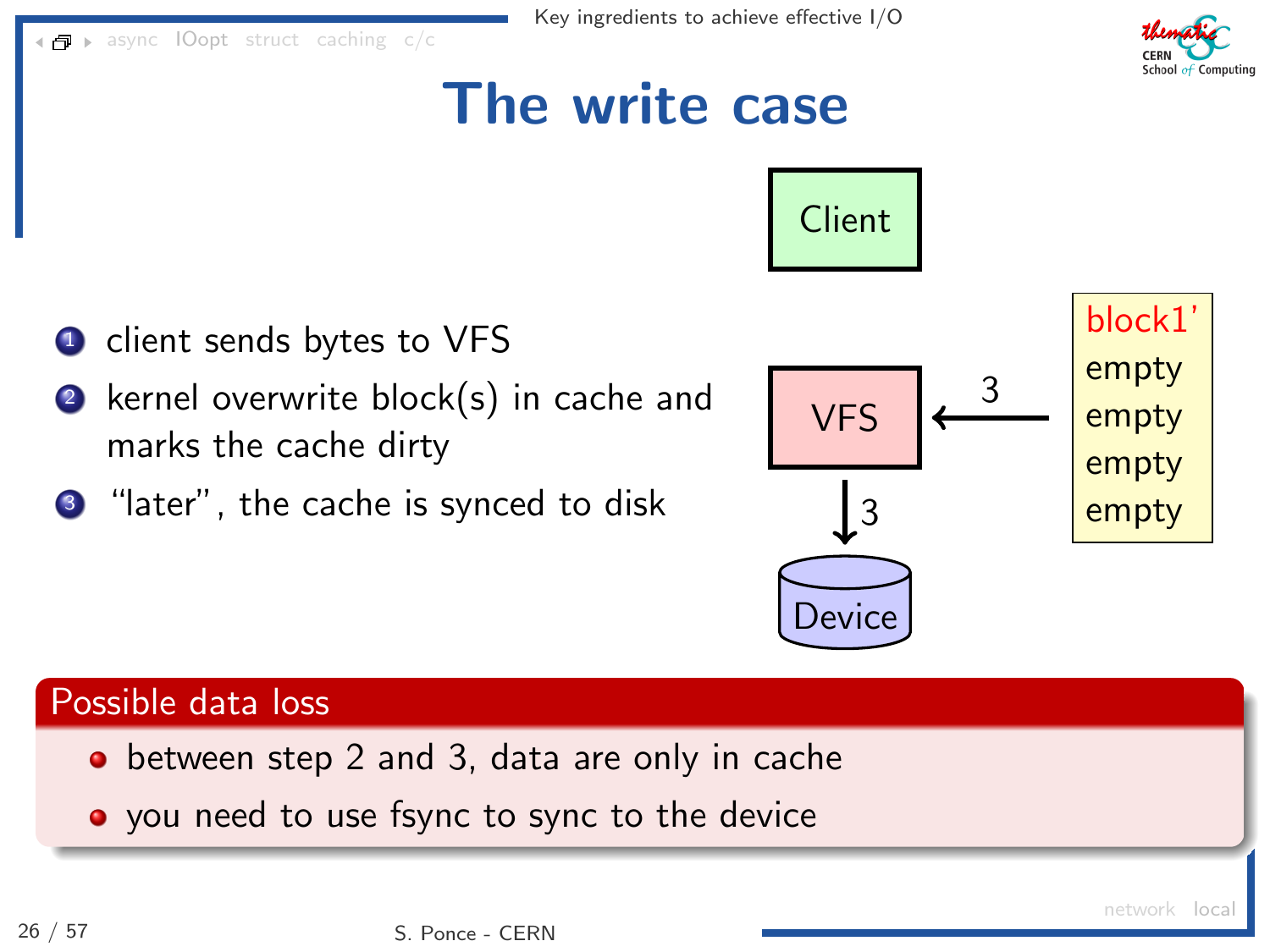[async](#page-4-0) [IOopt](#page-33-0) [struct](#page-70-0) [caching](#page-107-0) [c/c](#page-122-0)



### More data loss...

#### fsync

- o only forces the cache to be synced to the device
- **•** that is the content of the cache to be sent to the device

#### But...

- there may be many other caches involved
	- **a** in the controller
	- in the hardware, e.g. inside the disk itself
- **•** so after syncing, data may still be at risk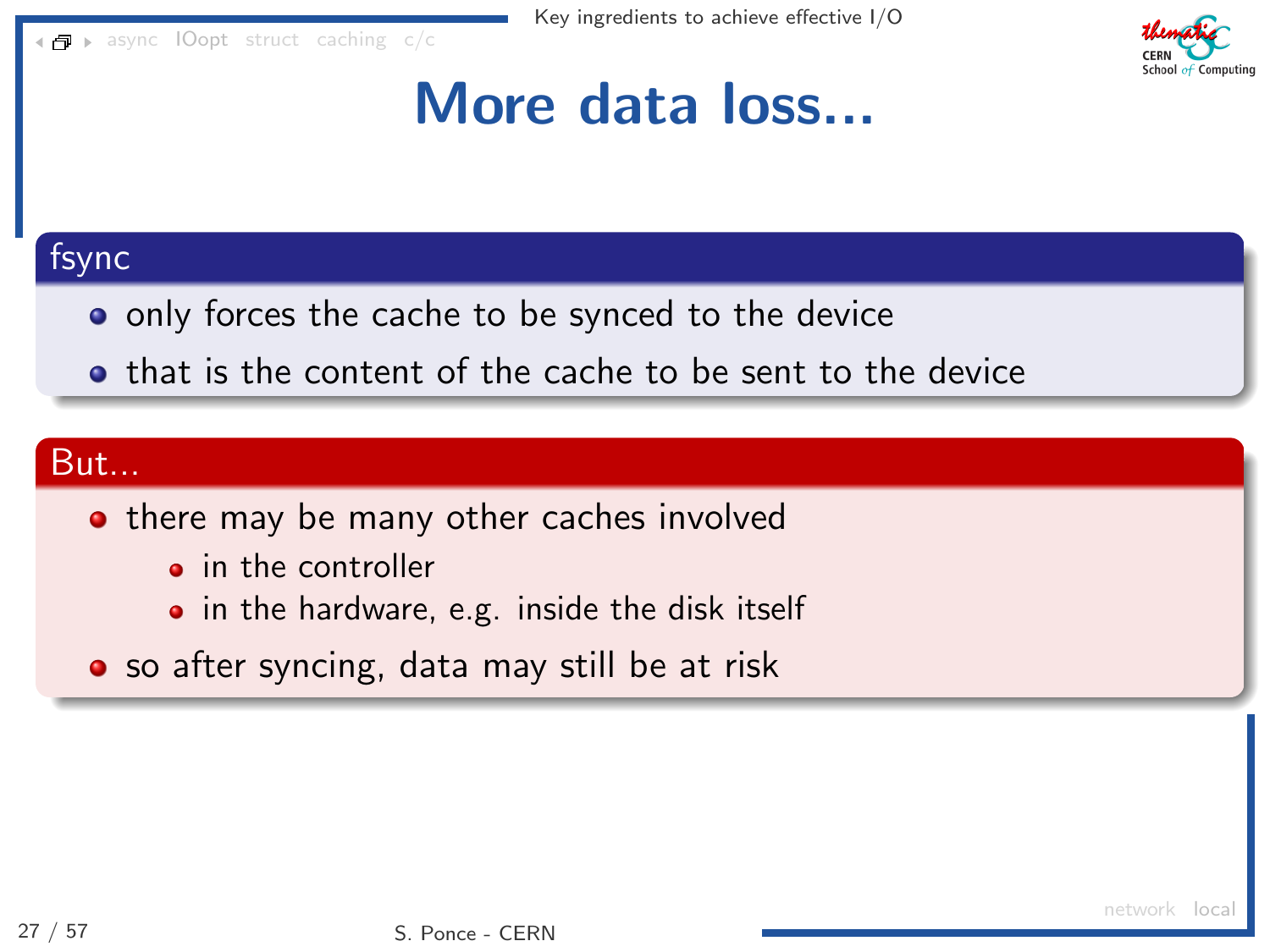[async](#page-4-0) [IOopt](#page-33-0) [struct](#page-70-0) [caching](#page-107-0) [c/c](#page-122-0)



### More data loss...

#### fsync

- o only forces the cache to be synced to the device
- **•** that is the content of the cache to be sent to the device

#### But...

- **•** there may be many other caches involved
	- **a** in the controller
	- in the hardware, e.g. inside the disk itself
- **•** so after syncing, data may still be at risk

### In practice, massive reboots  $\Leftrightarrow$  loss of data !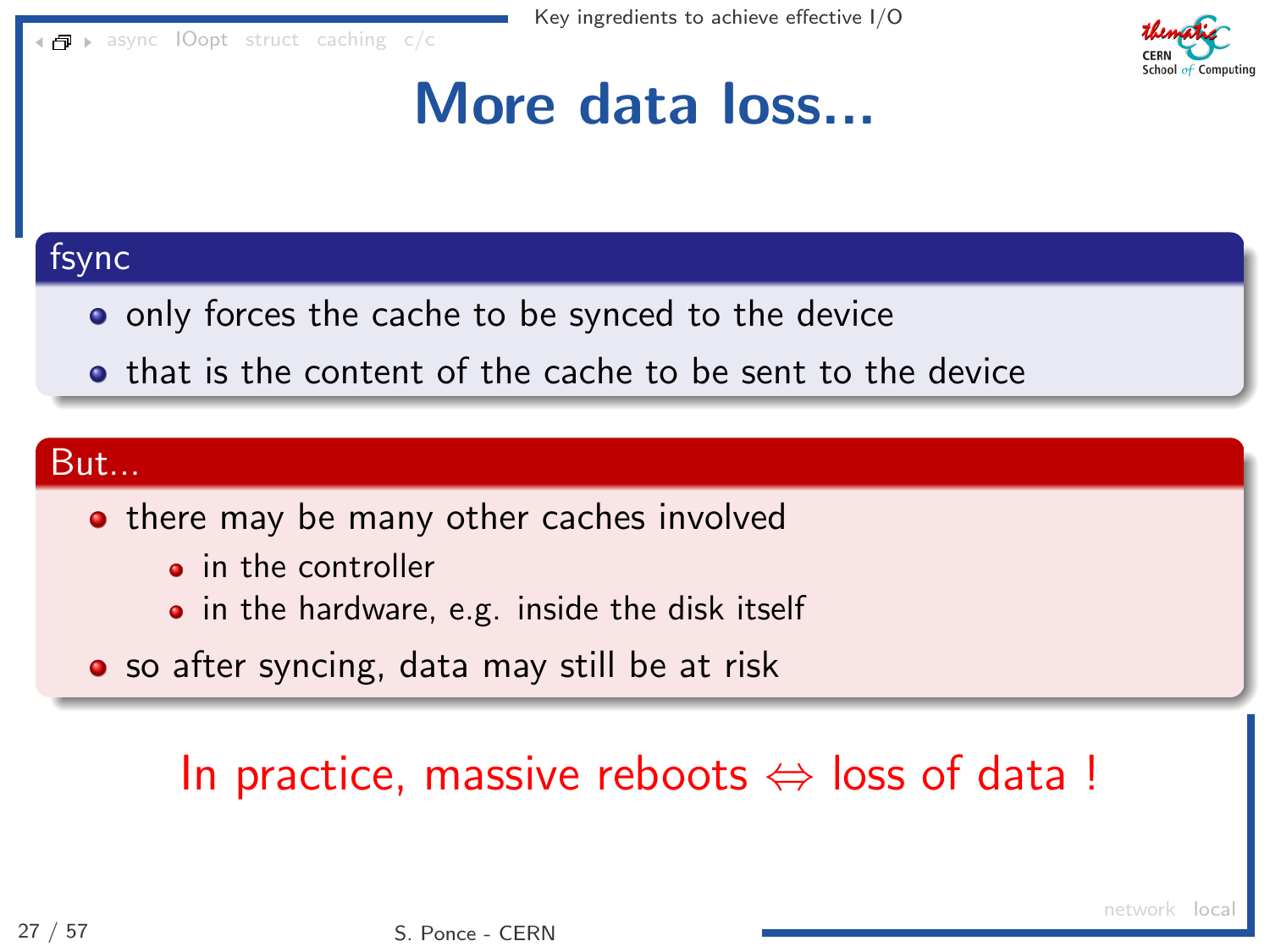

### Block size matters

Back to our read case :

- **1** client requests bytes from VFS Virtual File System
- 2 kernel checks whether they are available in cache
- <sup>3</sup> if not, it reads a 4K block from device and updates cache
- $\bullet$  bytes are read from cache and given to application

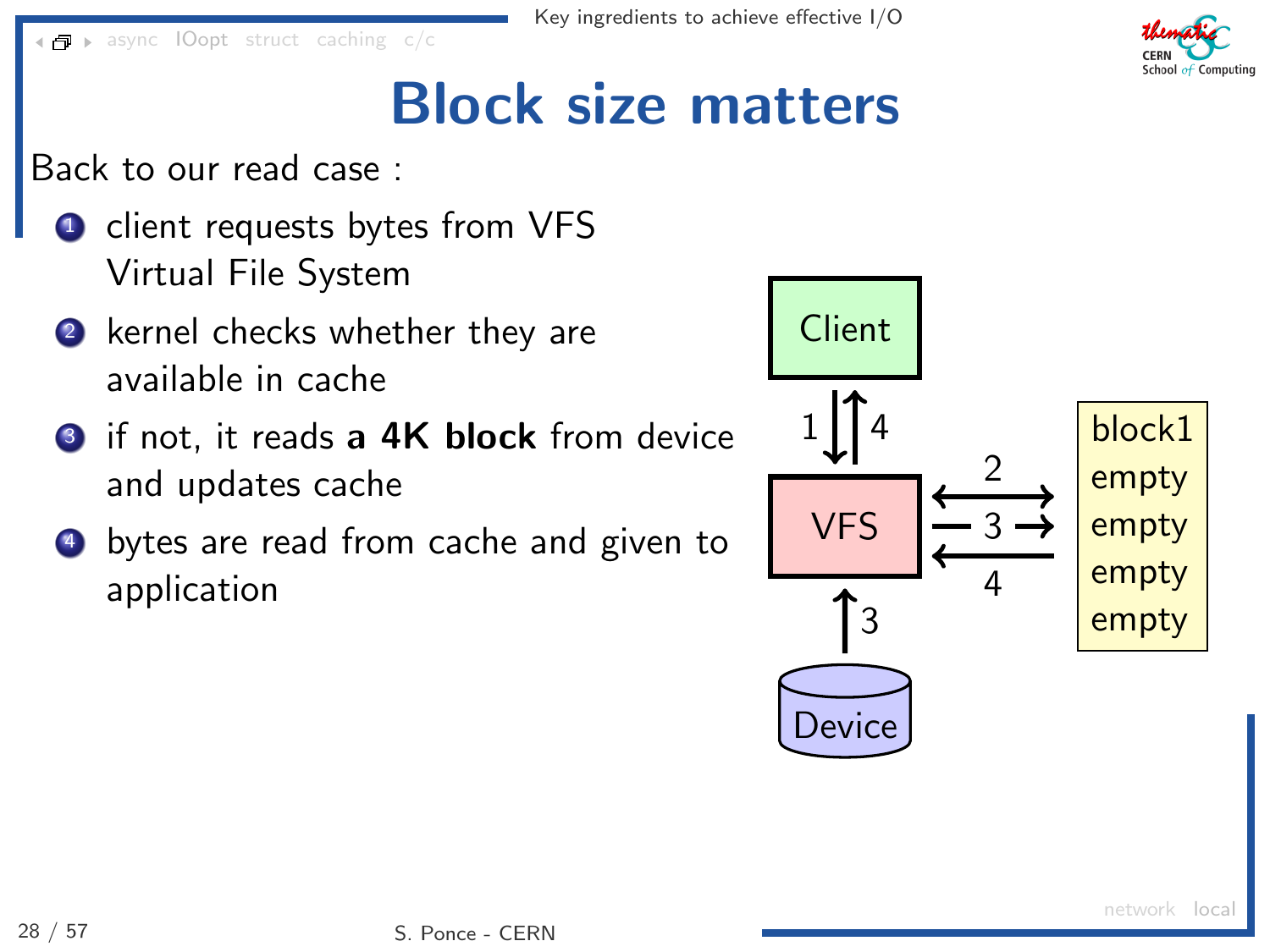

### Block size matters

Back to our read case :

- **1** client requests bytes from VFS Virtual File System
- 2 kernel checks whether they are available in cache
- <sup>3</sup> if not, it reads a 4K block from device and updates cache
- <sup>4</sup> bytes are read from cache and given to application
	- **•** scattered tiny reads will transform into 4K blocks anyway
	- so scanning events, reading only the 4 bytes of their type may not be very efficient !

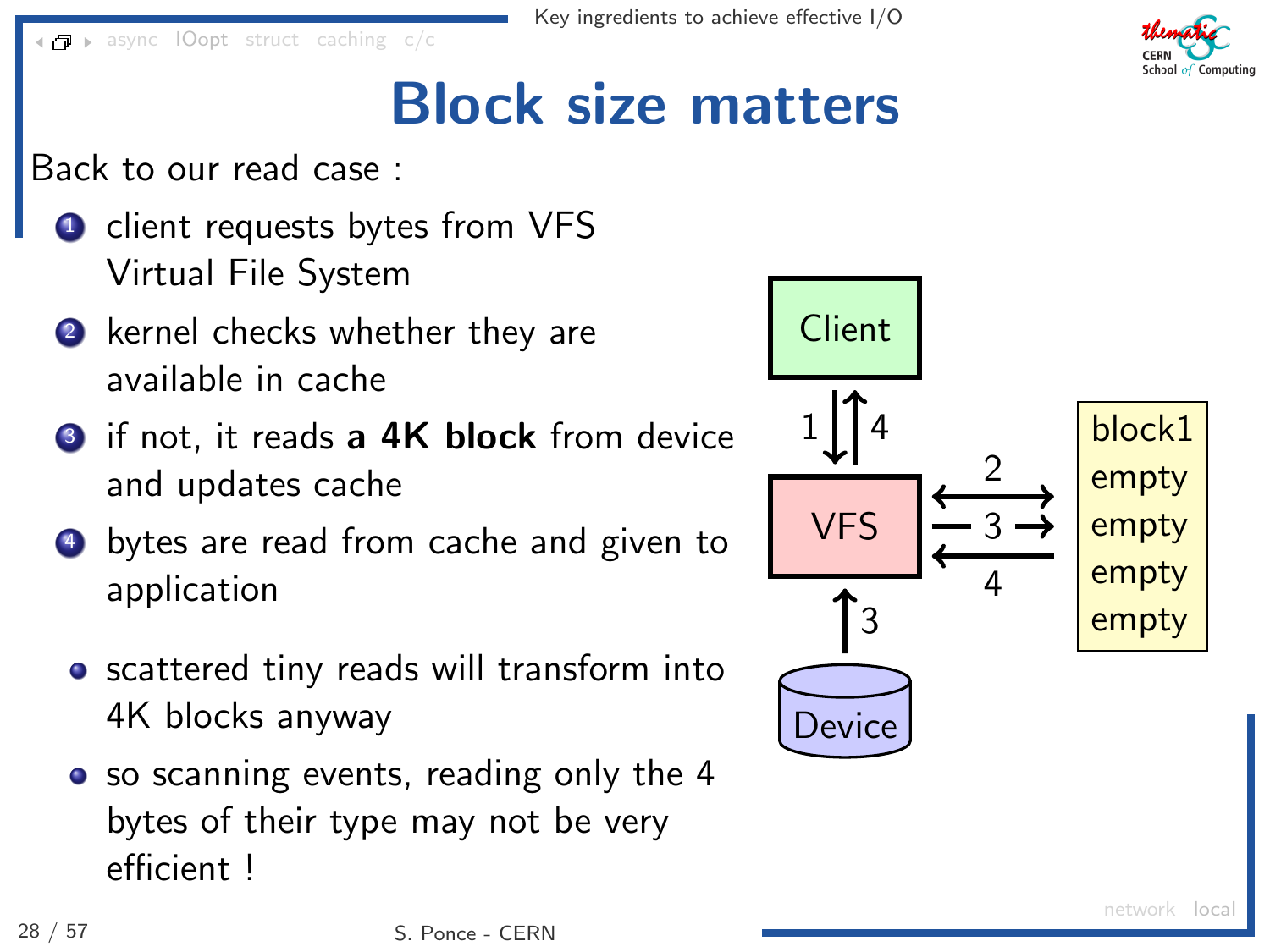$\blacksquare$  [async](#page-4-0) [IOopt](#page-33-0) [struct](#page-70-0) [caching](#page-107-0) [c/c](#page-122-0)



### Block size : the real killer

#### Remember RAID 5 - aka Parity

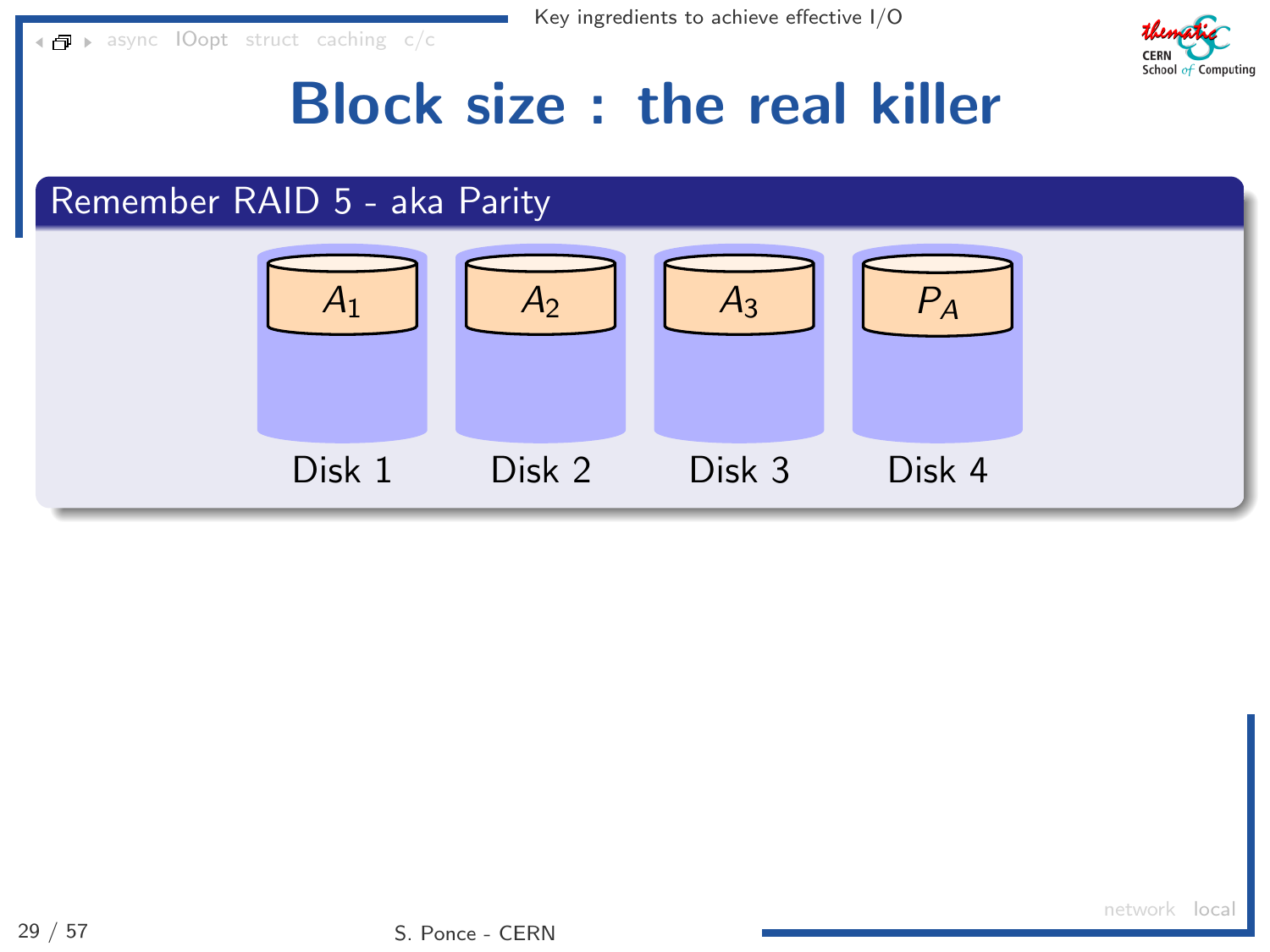

### Block size : the real killer

#### Remember RAID 5 - aka Parity



#### 4 bytes write into into  $A_1$

- the parity will have to be recomputed
	- either  $A_1$  and  $P_A$  or all  $A_i$  will be read
	- and  $A_1$  and  $P_A$  will written back
- that's a minimum of 8K reads  $+$  8K writes for 4 bytes !
- **•** can be much worse for RAID6 or erasure coding

[network](#page-34-0) [local](#page-42-0)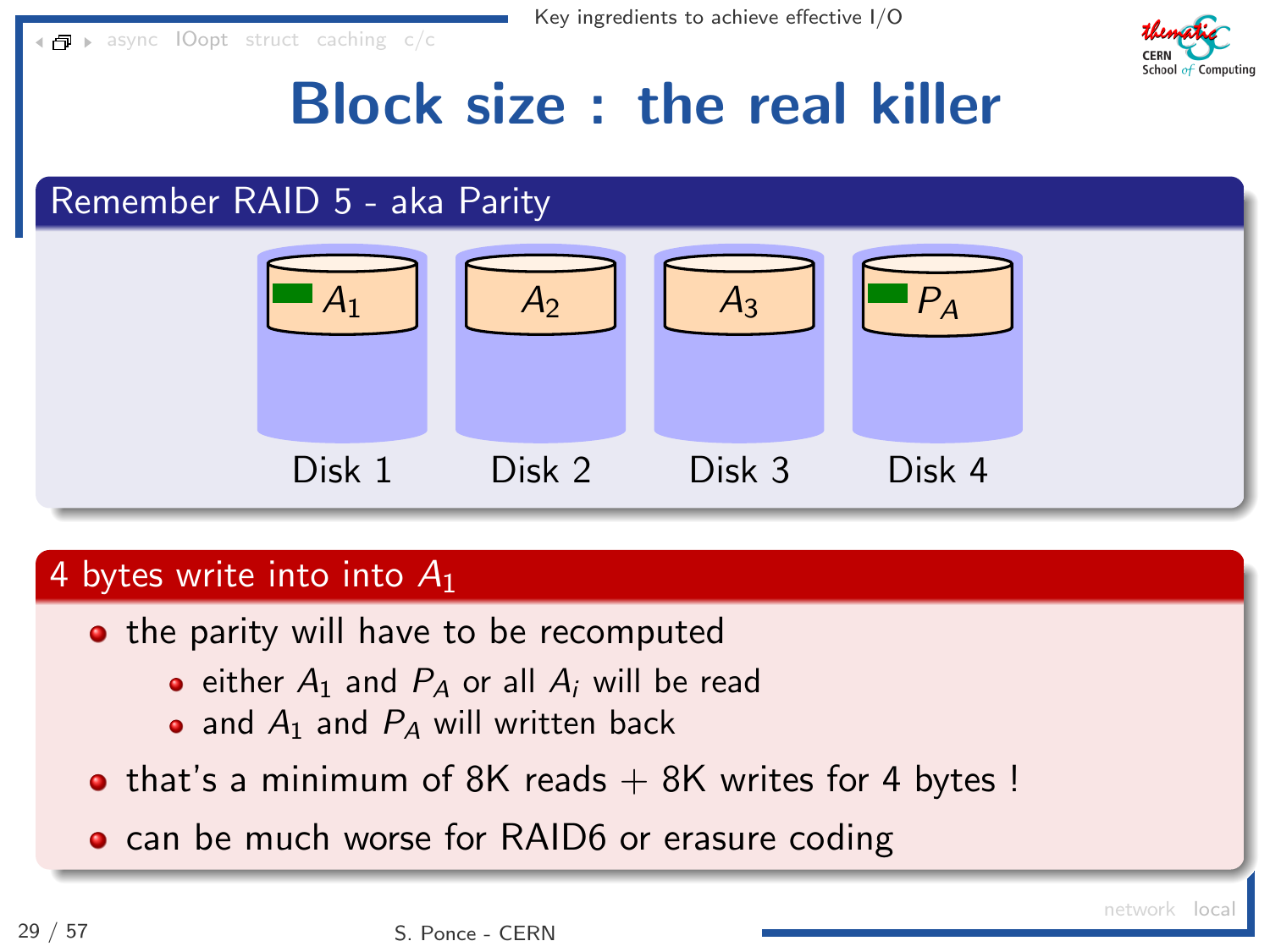[async](#page-4-0) [IOopt](#page-33-0) [struct](#page-70-0) [caching](#page-107-0) [c/c](#page-122-0)



### Combined RAID levels

#### RAID 60

- RAID levels can be put ontop each other
- 60 means a RAID 0 on top of a RAID 6
- Let's see how a file A is stored on such a configuration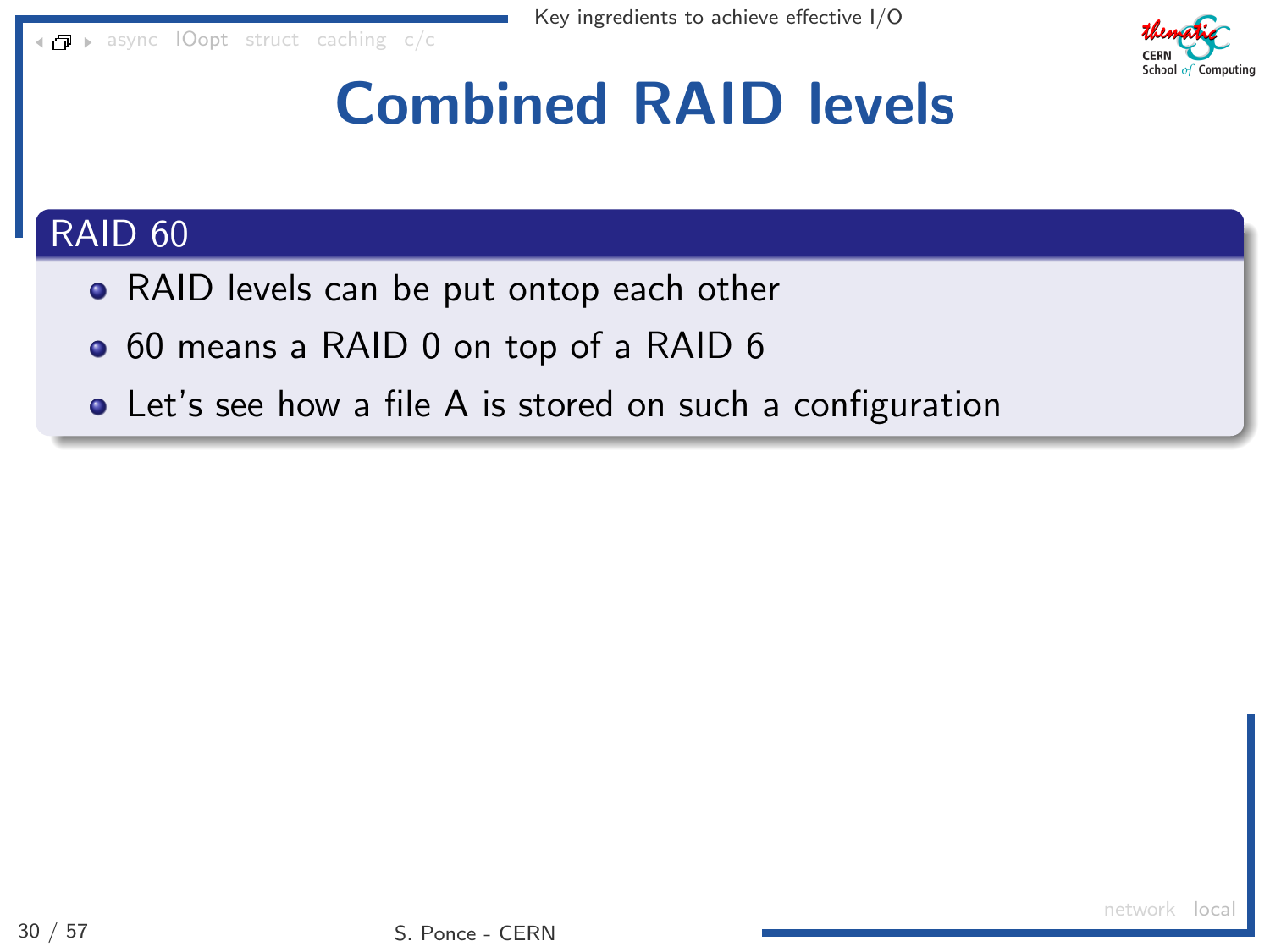[async](#page-4-0) [IOopt](#page-33-0) [struct](#page-70-0) [caching](#page-107-0) [c/c](#page-122-0)



## Combined RAID levels

#### RAID 60

- RAID levels can be put ontop each other
- 60 means a RAID 0 on top of a RAID 6
- Let's see how a file A is stored on such a configuration

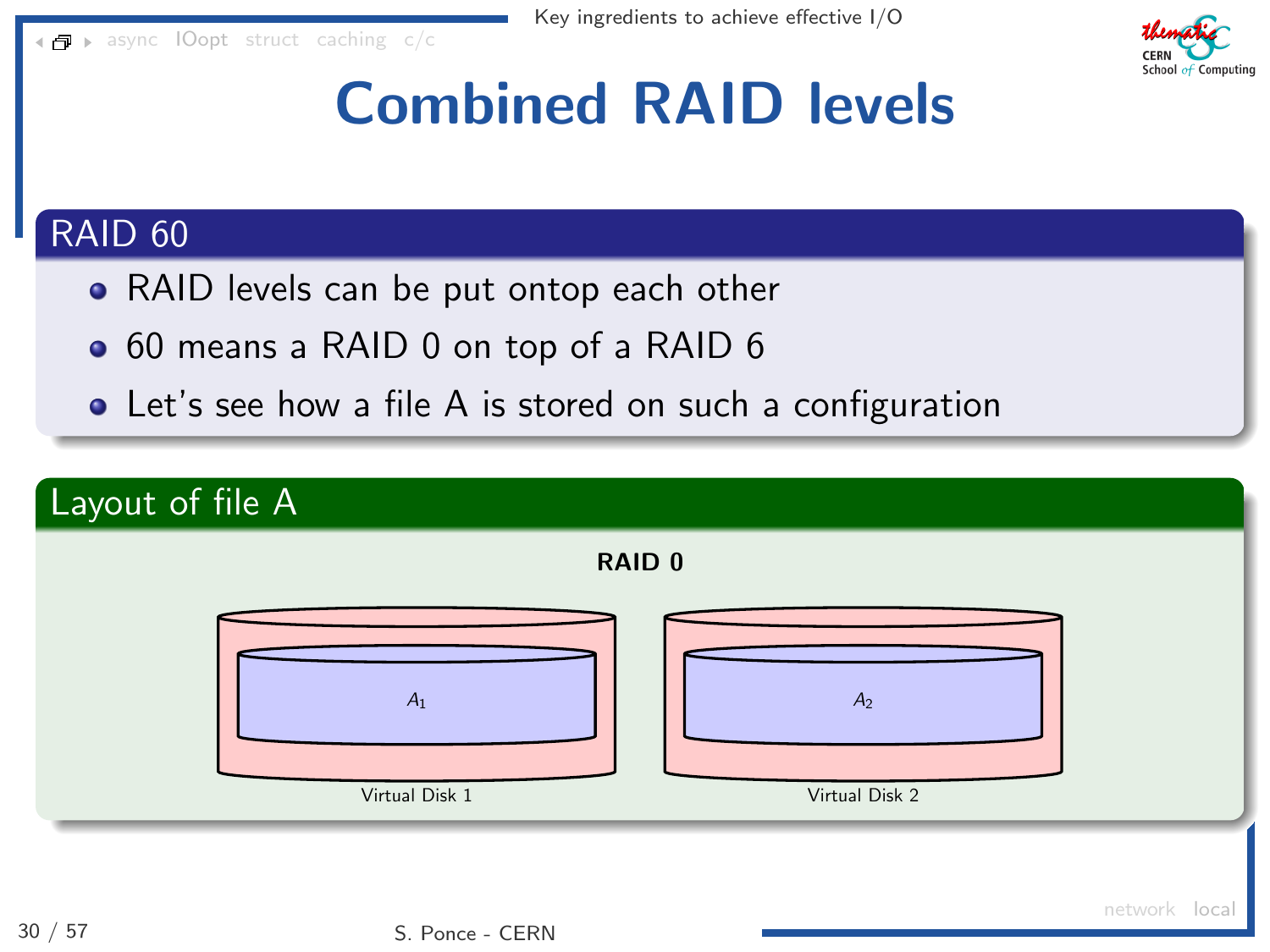[async](#page-4-0) [IOopt](#page-33-0) [struct](#page-70-0) [caching](#page-107-0) [c/c](#page-122-0)



## Combined RAID levels

#### RAID 60

- RAID levels can be put ontop each other
- 60 means a RAID 0 on top of a RAID 6
- Let's see how a file A is stored on such a configuration

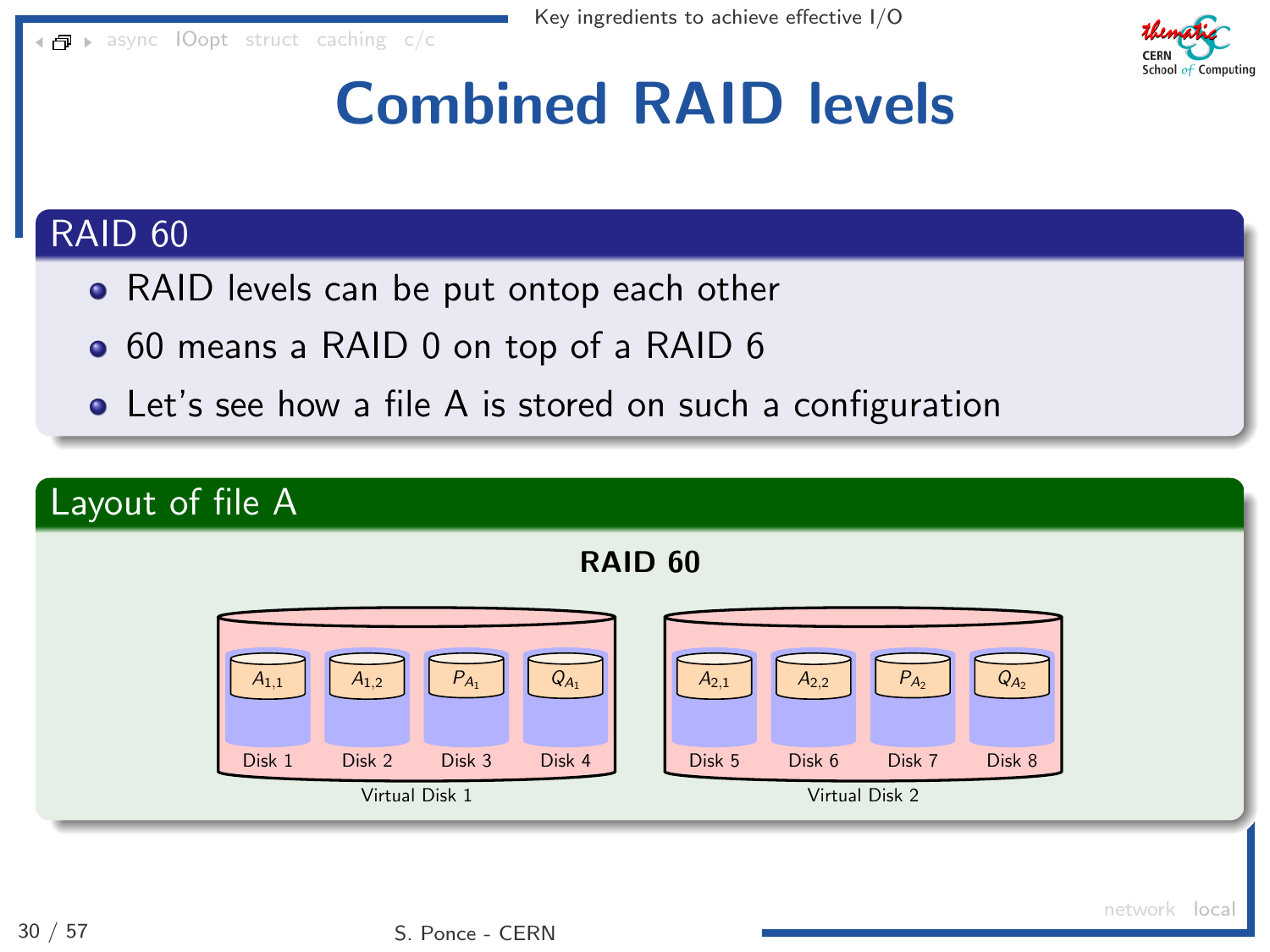

# Block size and combined RAID levels

#### 2 levels - 2 chunk sizes, ideally like this

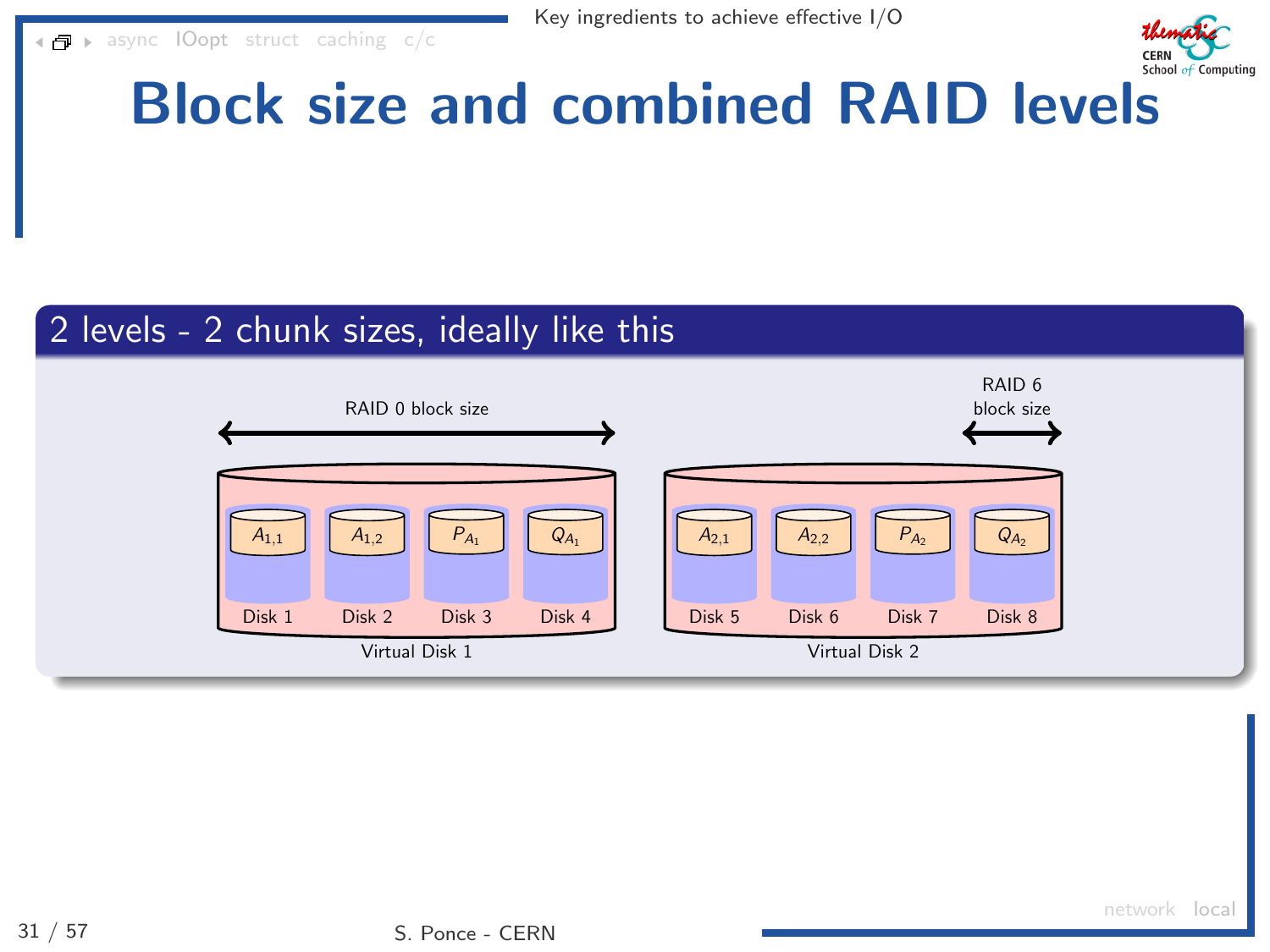

### Incoherent chunk sizes

#### Consequence of block size incoherence

- suppose you have the same chunk size for both levels
- writing a chunk to the RAID 0 will only fill one of the chunks in the RAID 6 stripe
- it will trigger the reading of the rest to recompute the parities
- leading to 3 reads and 3 writes
- to fill a stripe of the RAID 6, this will be repeated twice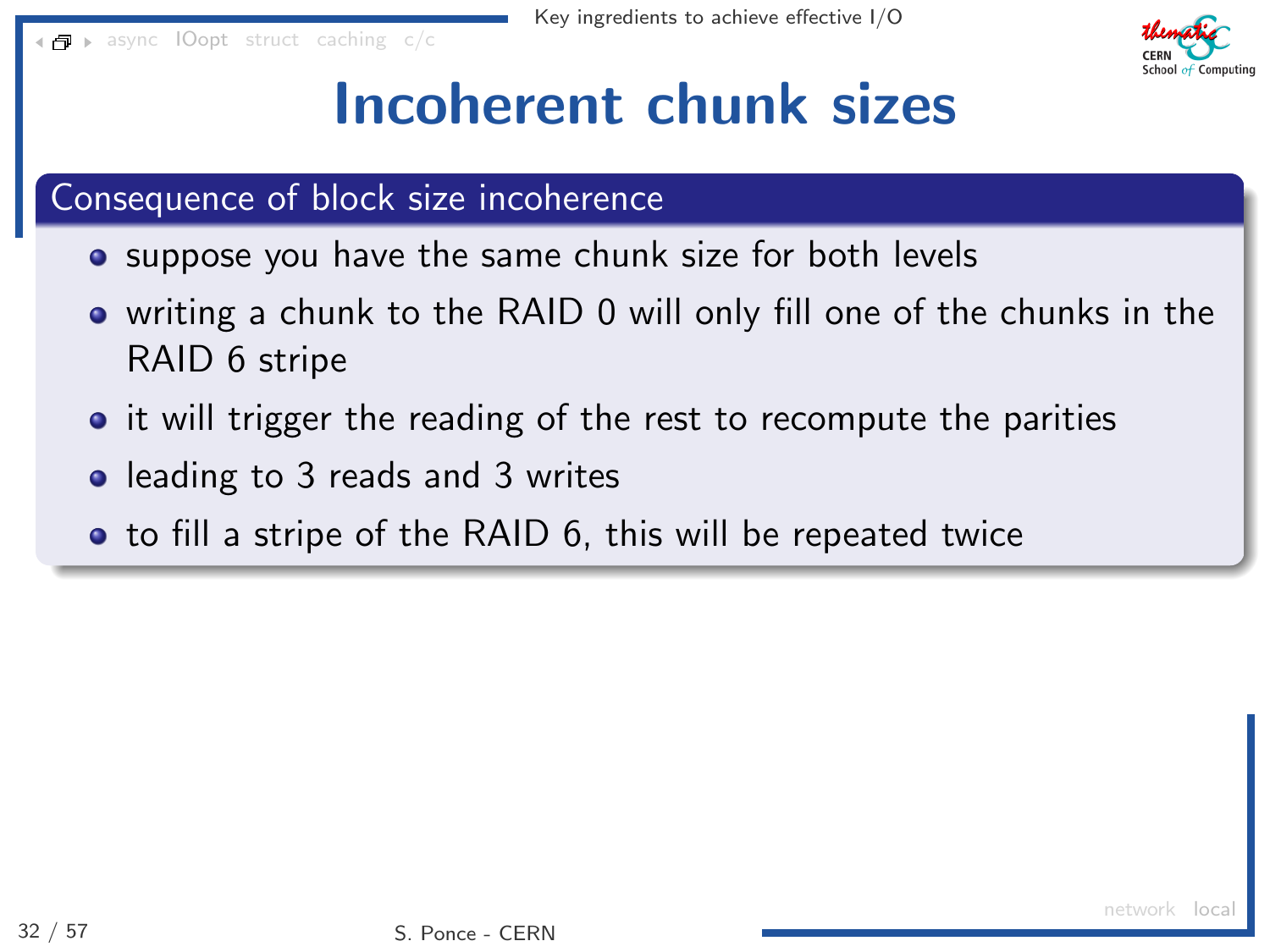

### Incoherent chunk sizes

#### Consequence of block size incoherence

- suppose you have the same chunk size for both levels
- writing a chunk to the RAID 0 will only fill one of the chunks in the RAID 6 stripe
- it will trigger the reading of the rest to recompute the parities
- leading to 3 reads and 3 writes
- to fill a stripe of the RAID 6, this will be repeated twice

#### Bottom line

- 6 reads and 6 writes instead of 4 writes !
- a slow down of a factor 3 minimum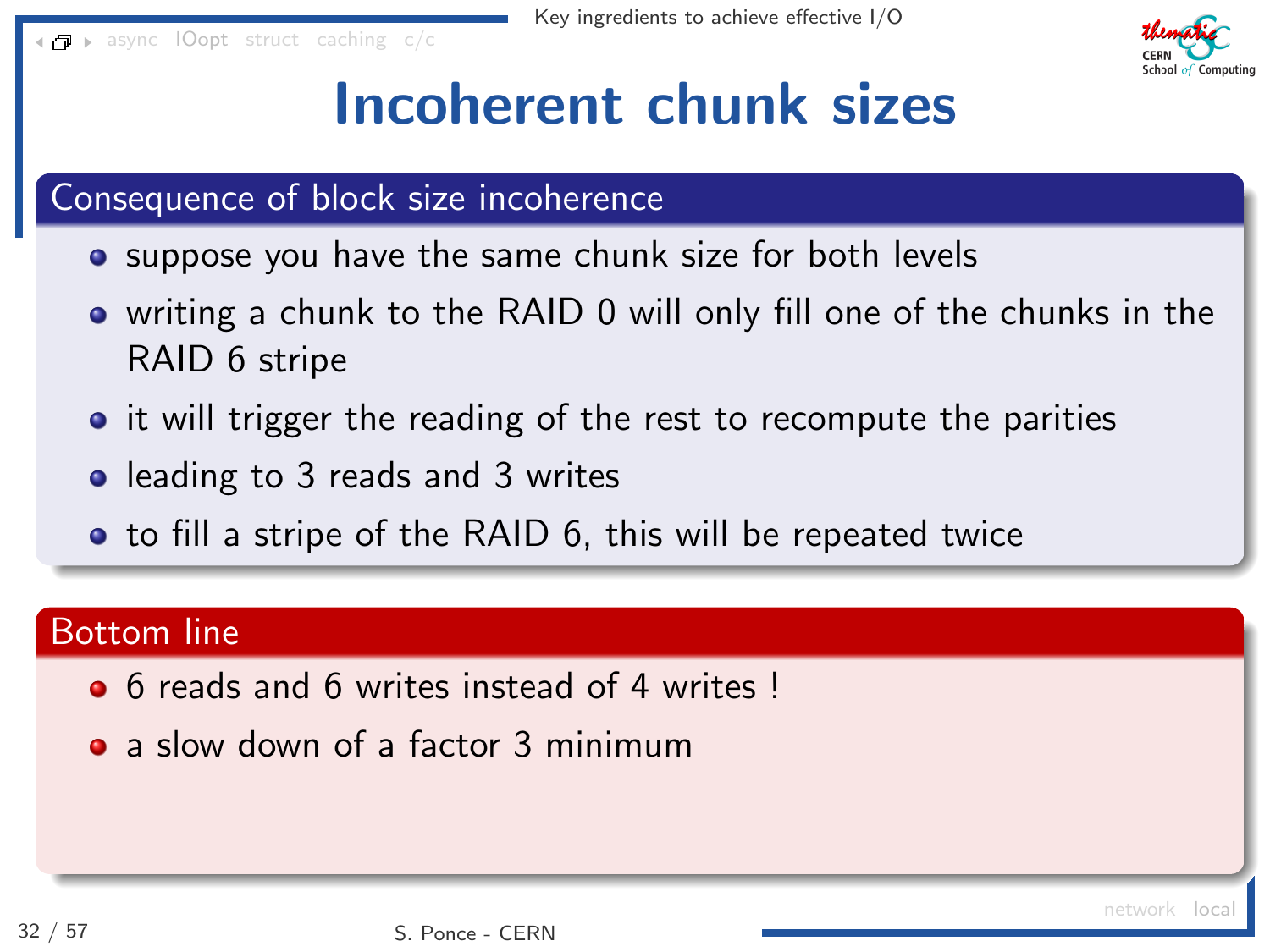

### Incoherent chunk sizes

#### Consequence of block size incoherence

- suppose you have the same chunk size for both levels
- writing a chunk to the RAID 0 will only fill one of the chunks in the RAID 6 stripe
- it will trigger the reading of the rest to recompute the parities
- leading to 3 reads and 3 writes
- to fill a stripe of the RAID 6, this will be repeated twice

#### Bottom line

- 6 reads and 6 writes instead of 4 writes !
- a slow down of a factor 3 minimum
- $\bullet$  in case of 8+2 disks in the RAID6, the slow down is of a factor 5 !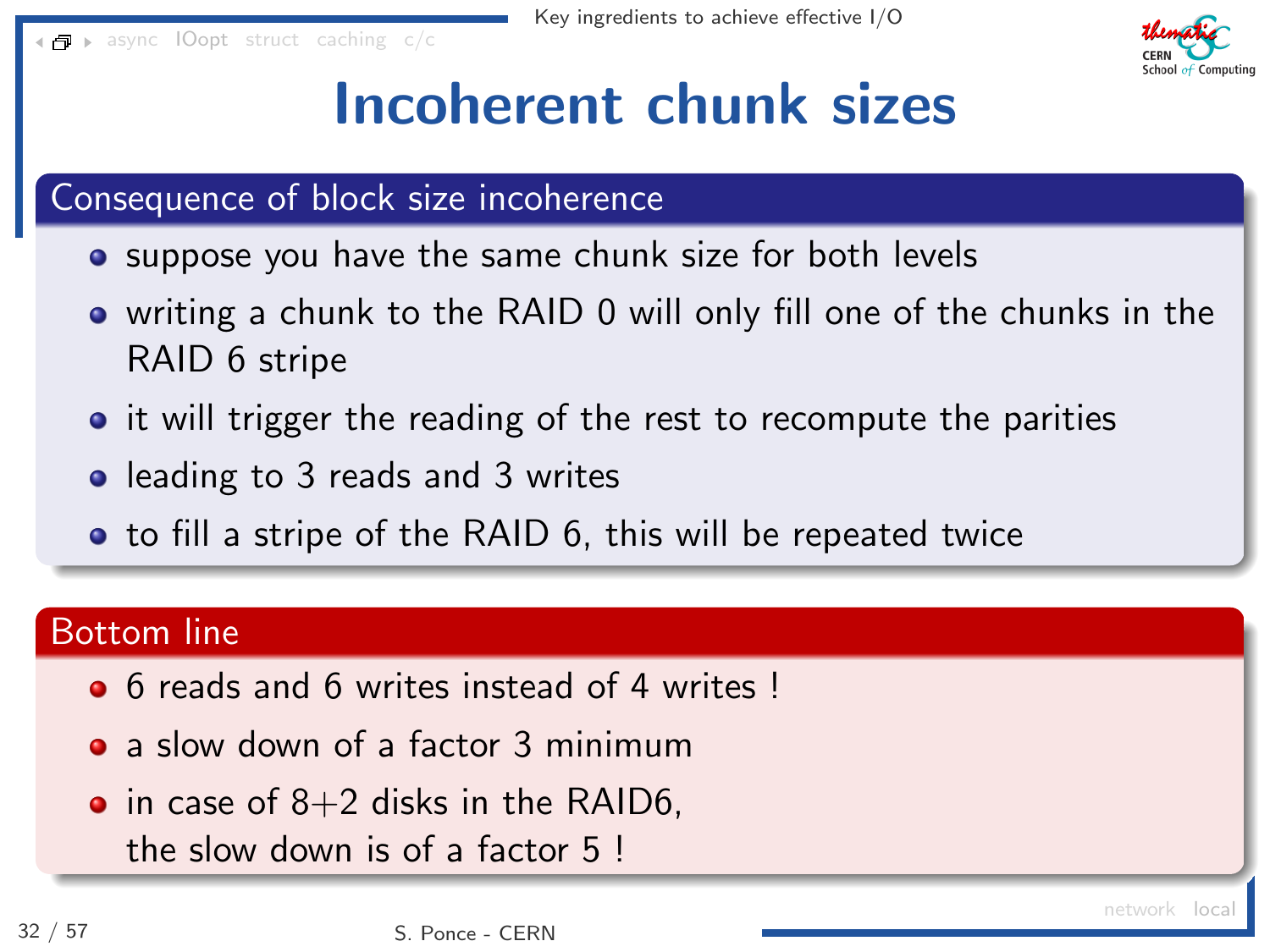

# O DIRECT : bypass the kernel cache

### When / Why ?

- when reading large amounts of data sequentially
	- so that you avoid wiping the cache
- if you're handling caching by hand
	- typical use case is databases

#### How

int  $fd = open("myfile", 0_RDOMLY|0_DIRECT, ...);$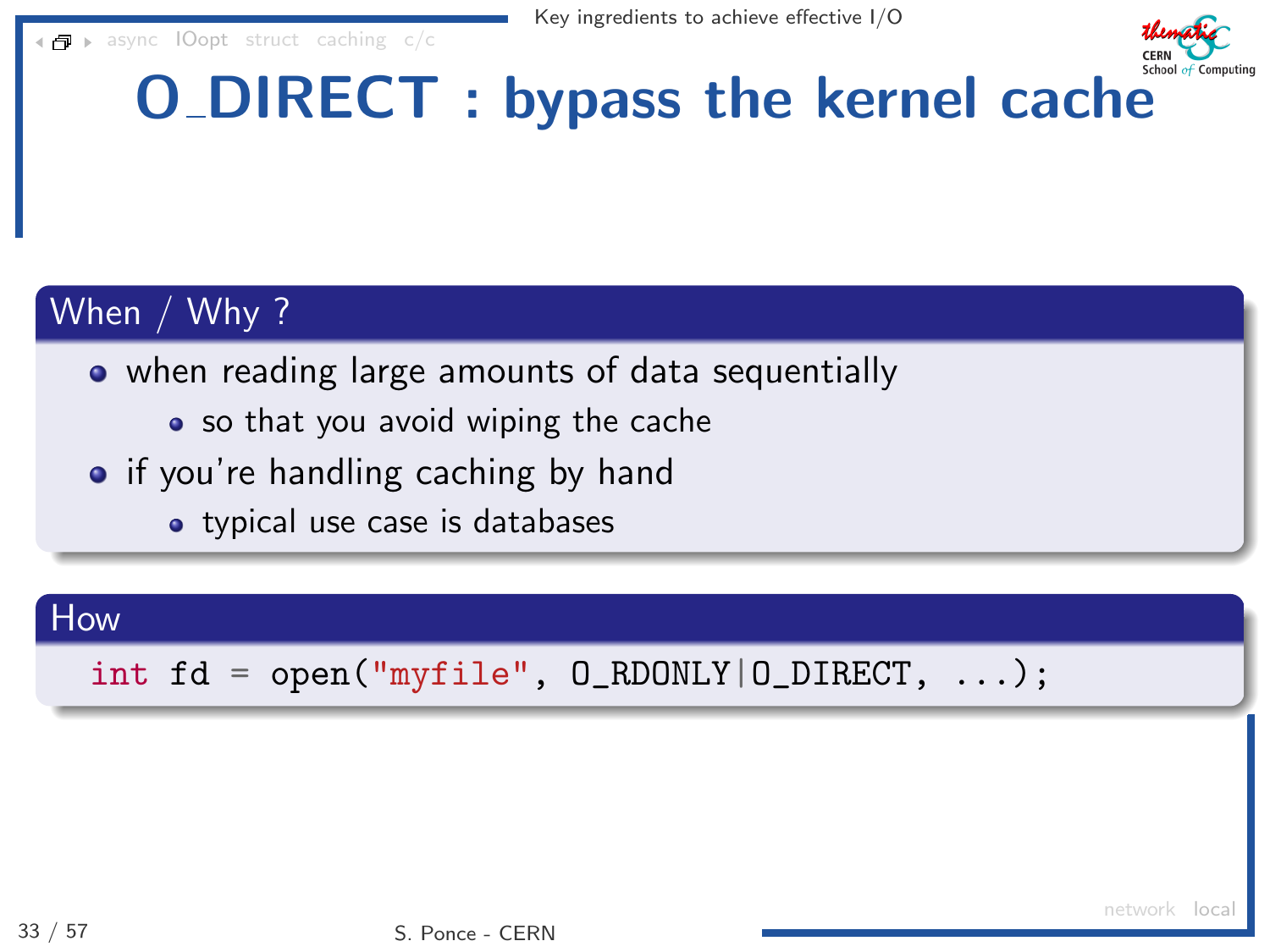

### Data duplication

Back again to our read case :

- **1** client requests bytes from VFS
- **2** kernel checks the cache
- <sup>3</sup> kernel transfers a 4K block from device to cache
- <sup>4</sup> bytes are read from cache and **given to** application

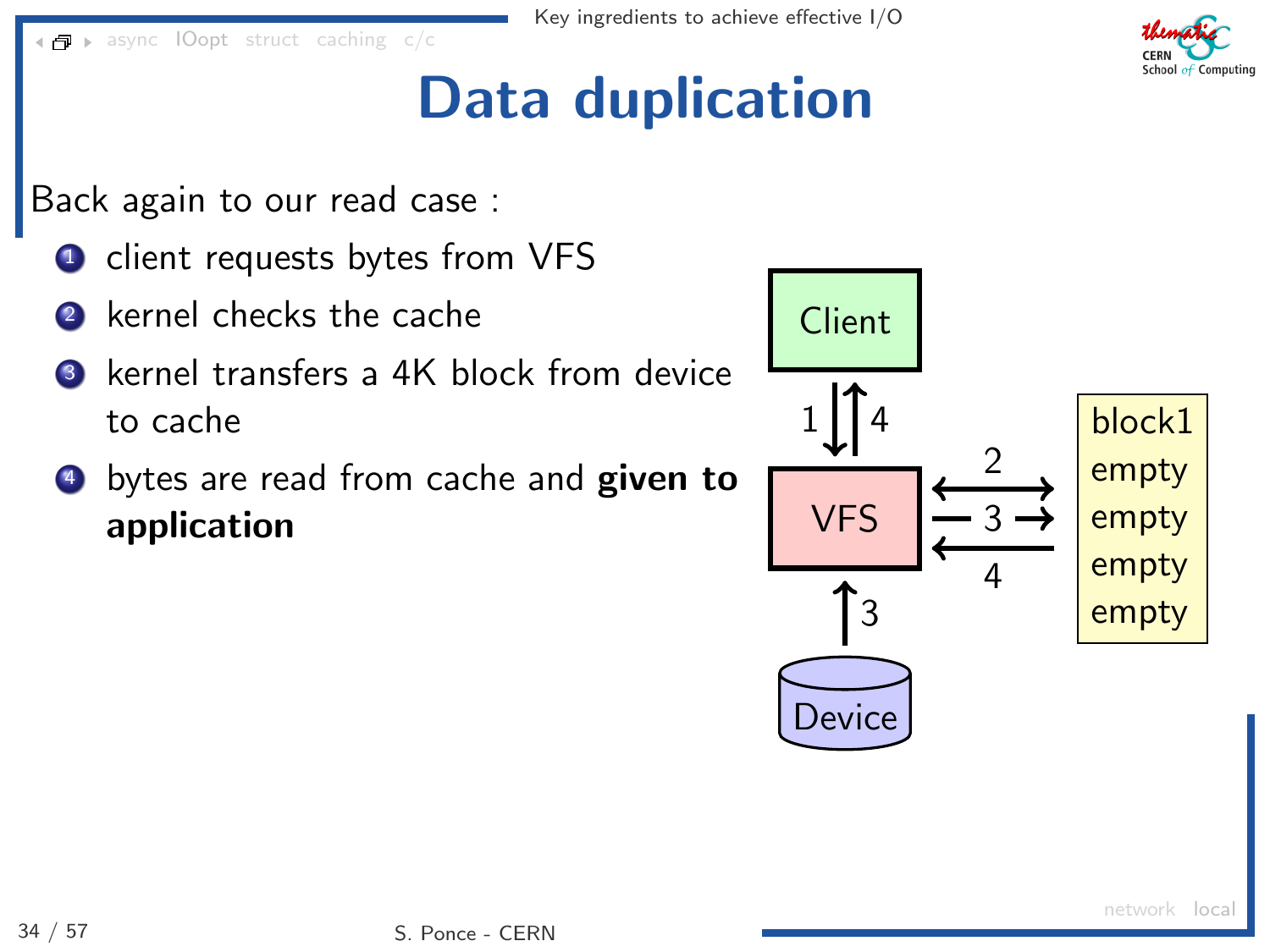

### Data duplication

Back again to our read case :

- **1** client requests bytes from VFS
- **2** kernel checks the cache
- <sup>3</sup> kernel transfers a 4K block from device to cache
- <sup>4</sup> bytes are read from cache and **given to** application
- $\bullet$  "given to application"  $\Leftrightarrow$  "copied to user buffer"
	- it takes CPU time
	- it hurts the CPU cache
	- only to duplicate the data into memory !

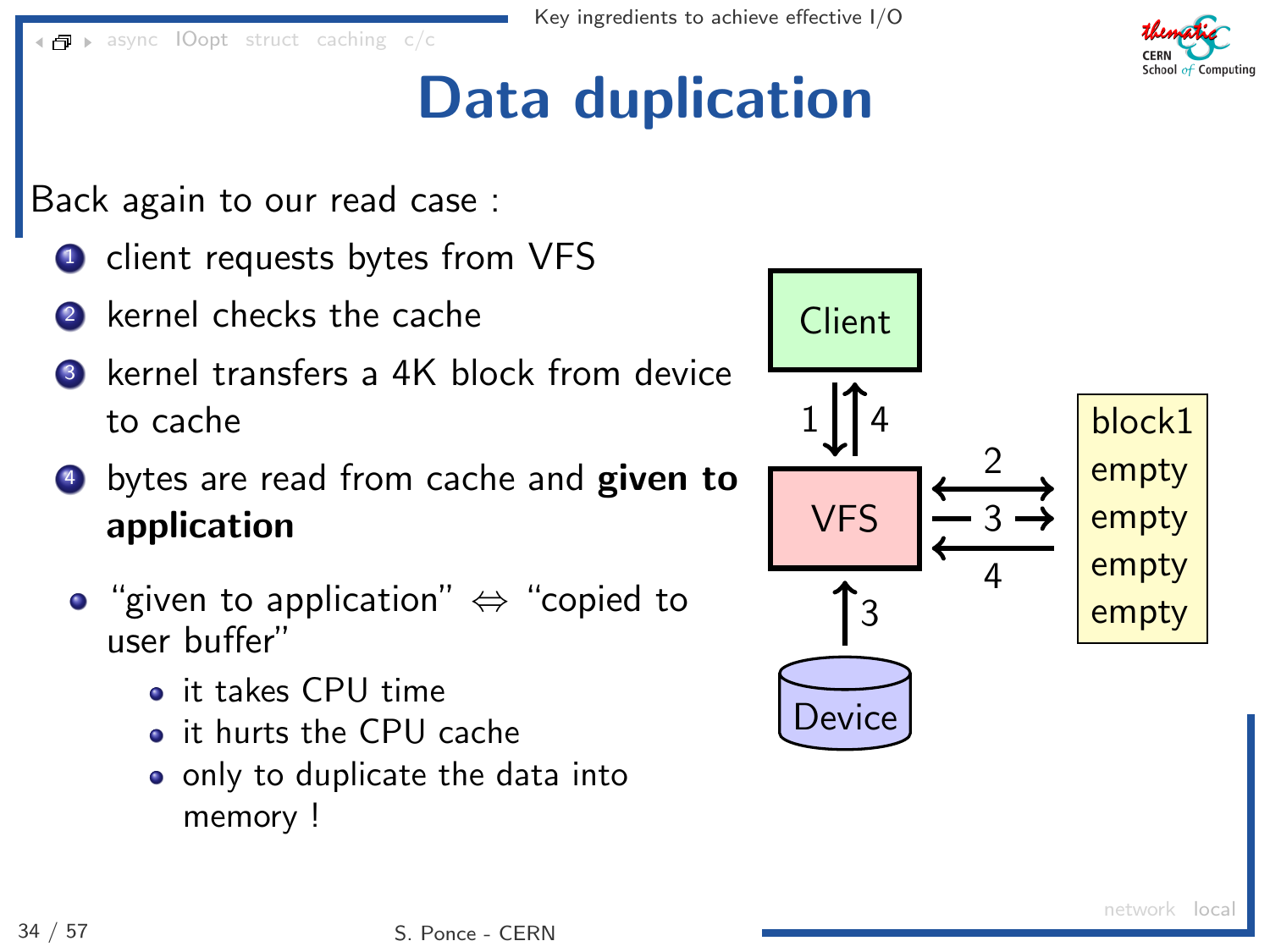

 $\bullet$  for up to 30% gain compared to regular file read

School of Computing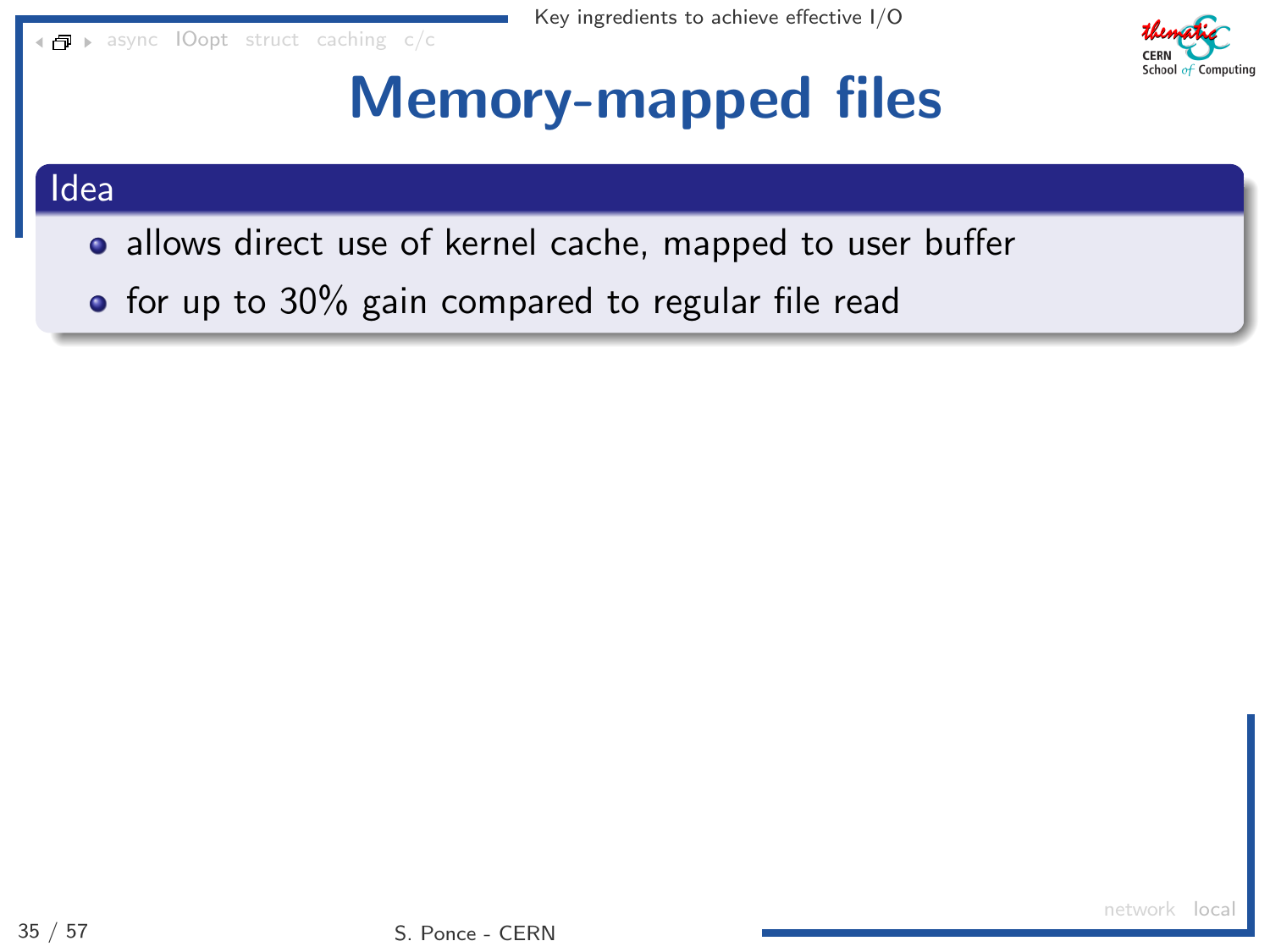$\blacksquare$  > [async](#page-4-0) [IOopt](#page-33-0) [struct](#page-70-0) [caching](#page-107-0) [c/c](#page-122-0)



### Memory-mapped files

#### Idea

- allows direct use of kernel cache, mapped to user buffer
- $\bullet$  for up to 30% gain compared to regular file read

#### Usage

int  $\ast$ map; /\* mmapped array of int's  $\ast$ / int fd = open(FILEPATH, O\_RDONLY); if  $(fd == -1) { ... }$ map = mmap(0, SIZE, PROT\_READ, MAP\_SHARED, fd, 0); if  $(\text{map} == \text{MAP\_FAILED}) \{ ... \}$ /\* access file through map array \*/ if  $(munmap(map, FILESIZE) == -1)$   $\{ \ldots \}$ close(fd);

slightly more complicated for writing but still easy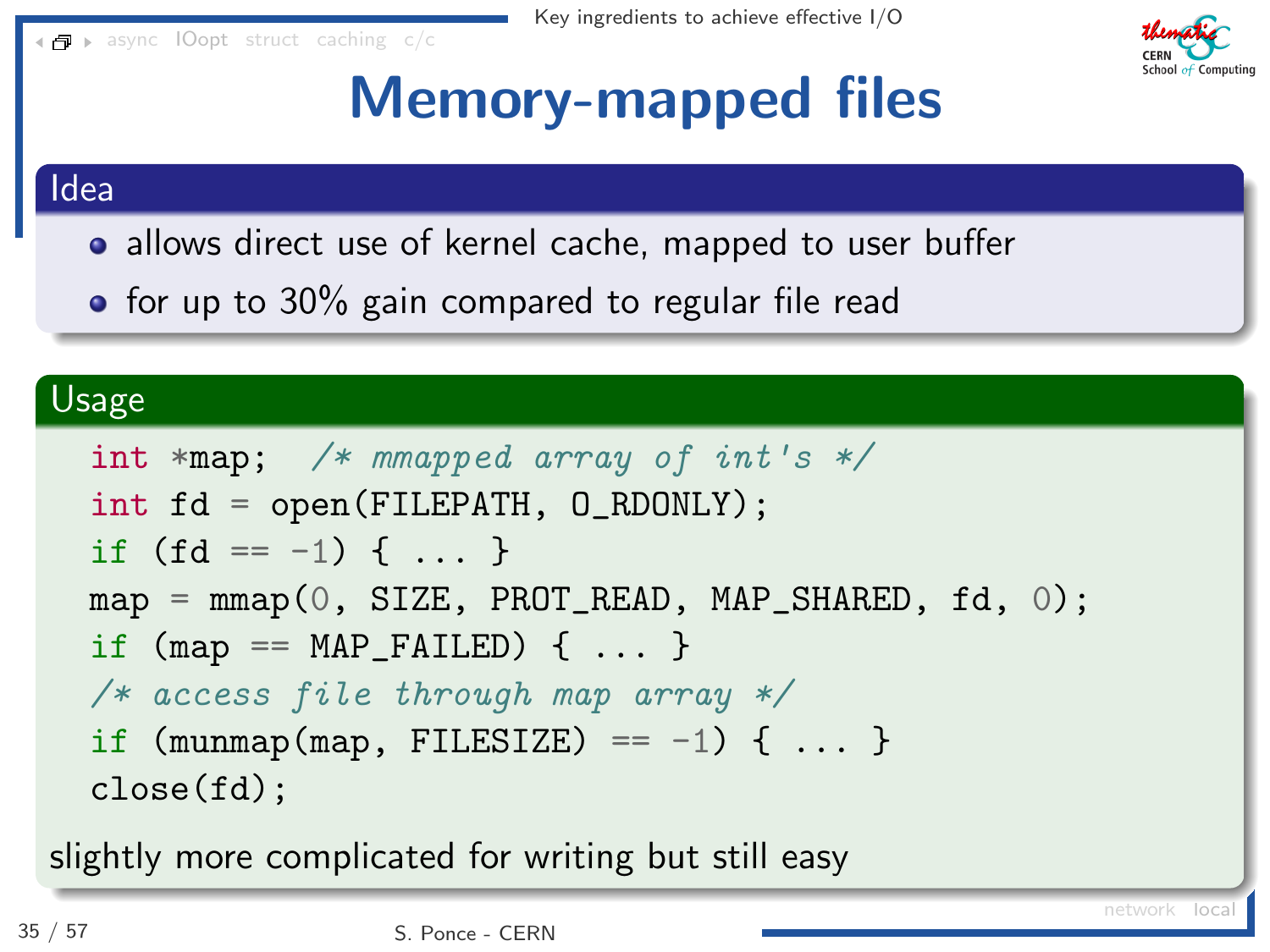[async](#page-4-0) [IOopt](#page-33-0) [struct](#page-70-0) [caching](#page-107-0) [c/c](#page-122-0)



## Read-ahead mechanism

#### Principle

- when you read a block of a file, there is high chance you will read the next few ones
- cache misses in the kernel cache are expensive (disk seeks)
- so why no read the next few blocks from the start?

#### practical usage

- $\bullet$  just do nothing, this is on by default
- **o** give advices to kernel for special cases :
	- use posix fadvise, posix madvise or madvice (non POSIX)
	- advices include POSIX\_FADV\_SEQUENTIAL, POSIX FADV RANDOM, POSIX FADV NOREUSE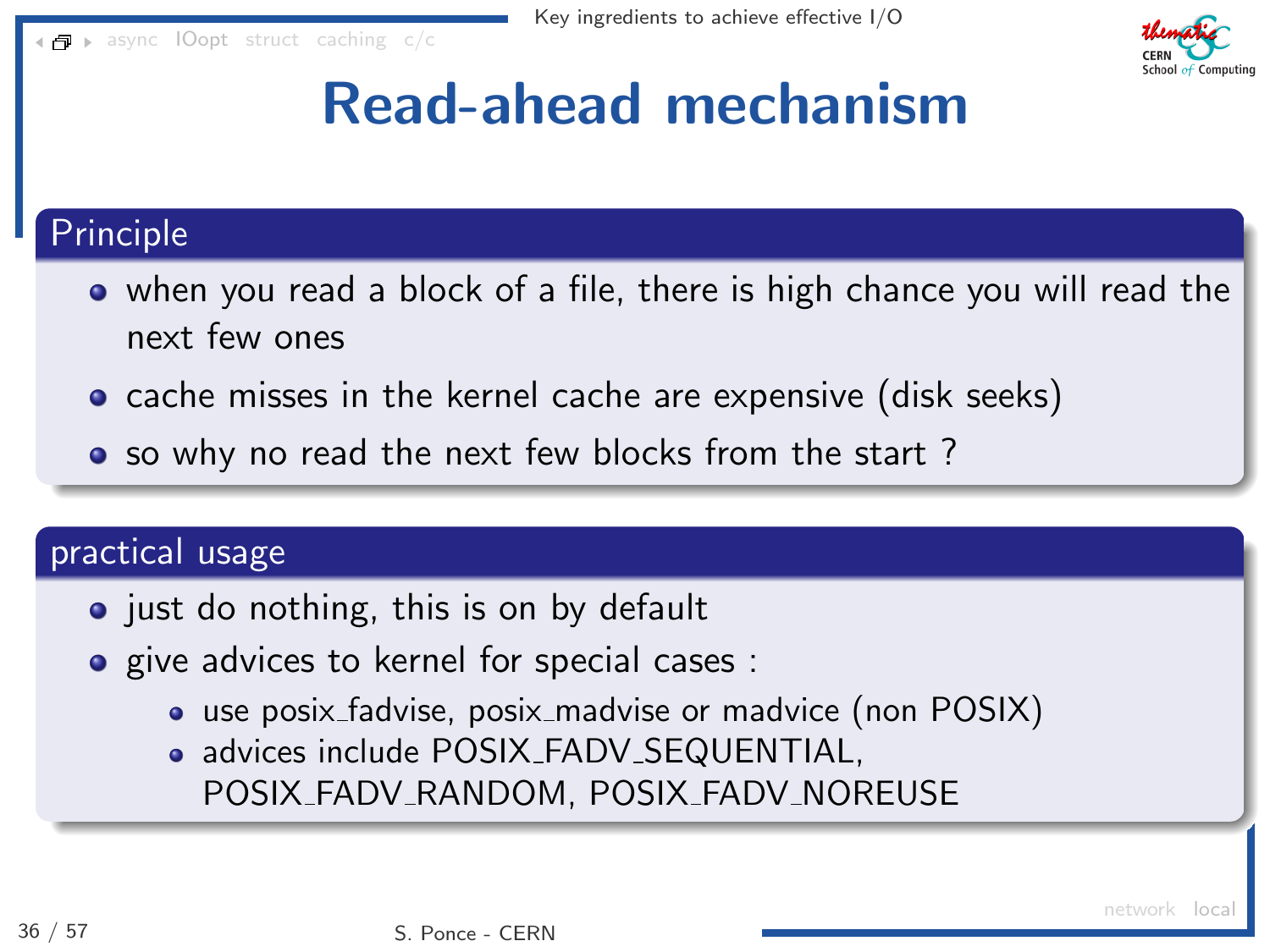

# <span id="page-70-0"></span>[Influence of data structures on I/O](#page-70-0)

### [Asynchronous I/O](#page-4-0)

### [I/O optimizations](#page-33-0)

### 3 [Influence of data structures on I/O](#page-70-0) • [Measuring I/O efficiency of algorithms](#page-71-0)

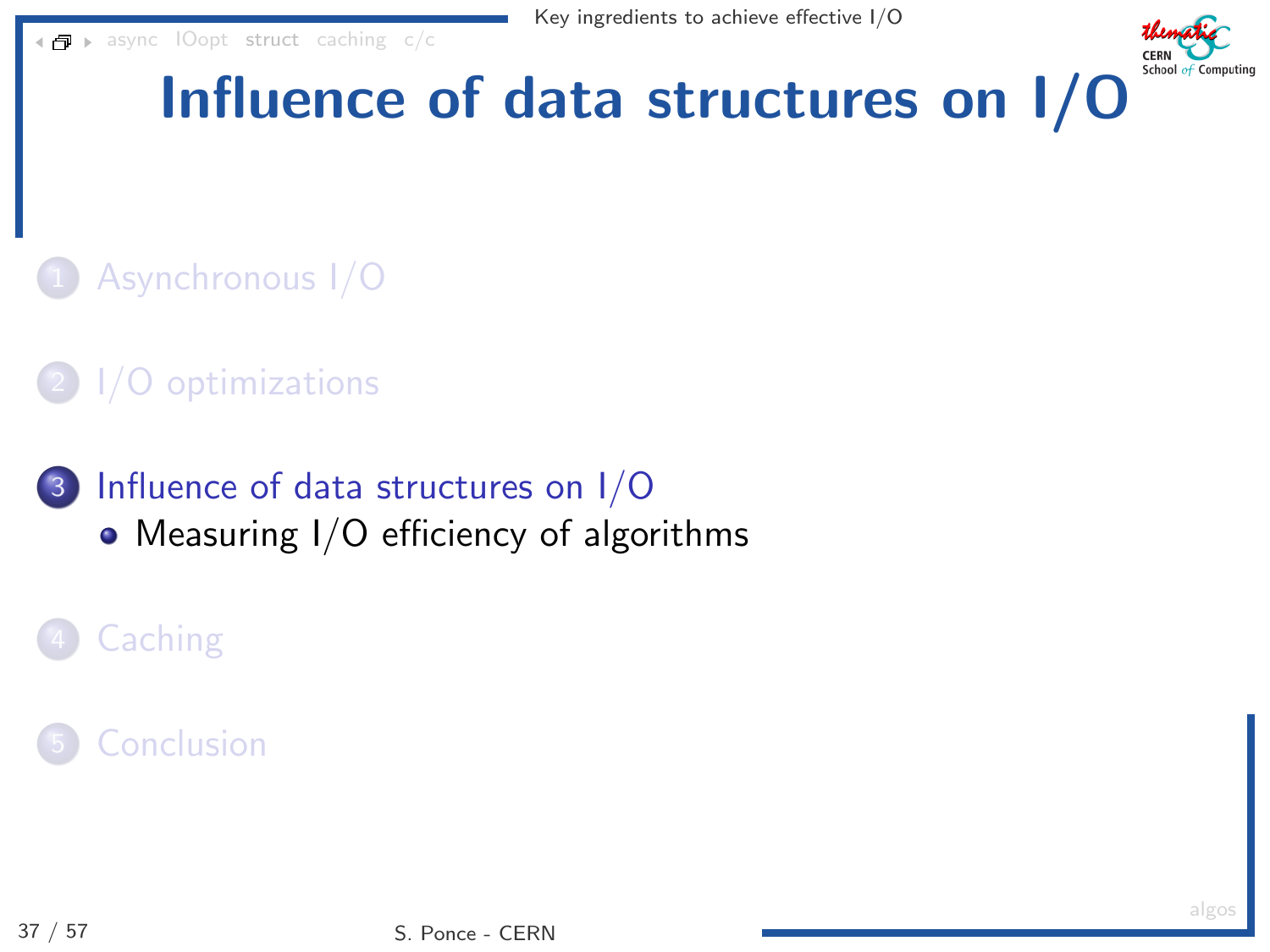<span id="page-71-0"></span>[async](#page-4-0) [IOopt](#page-33-0) [struct](#page-70-0) [caching](#page-107-0) [c/c](#page-122-0)



## Algorithm efficiency

#### Standard efficiency metric

- speed, that is time spent per data
- **o** mostly CPU time
- mapping to number of operations, e.g.  $O(n^2)$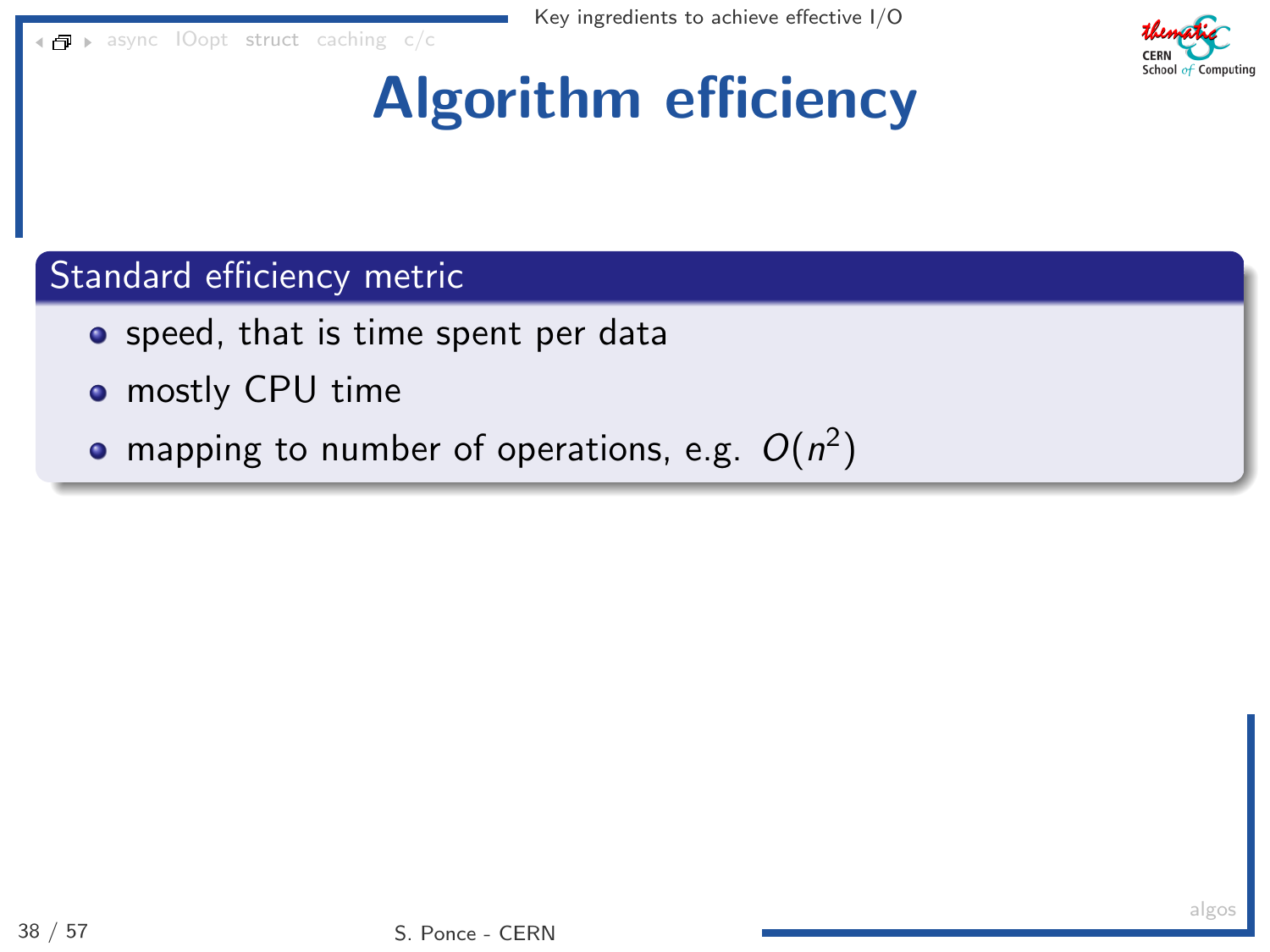[async](#page-4-0) [IOopt](#page-33-0) [struct](#page-70-0) [caching](#page-107-0) [c/c](#page-122-0)



### Algorithm efficiency

#### Standard efficiency metric

- **•** speed, that is time spent per data
- **o** mostly CPU time
- mapping to number of operations, e.g.  $O(n^2)$

#### Well... what about I/O ?

- e.g. scan 1GB of logs and count nb Errors
- **o** is CPU dominant?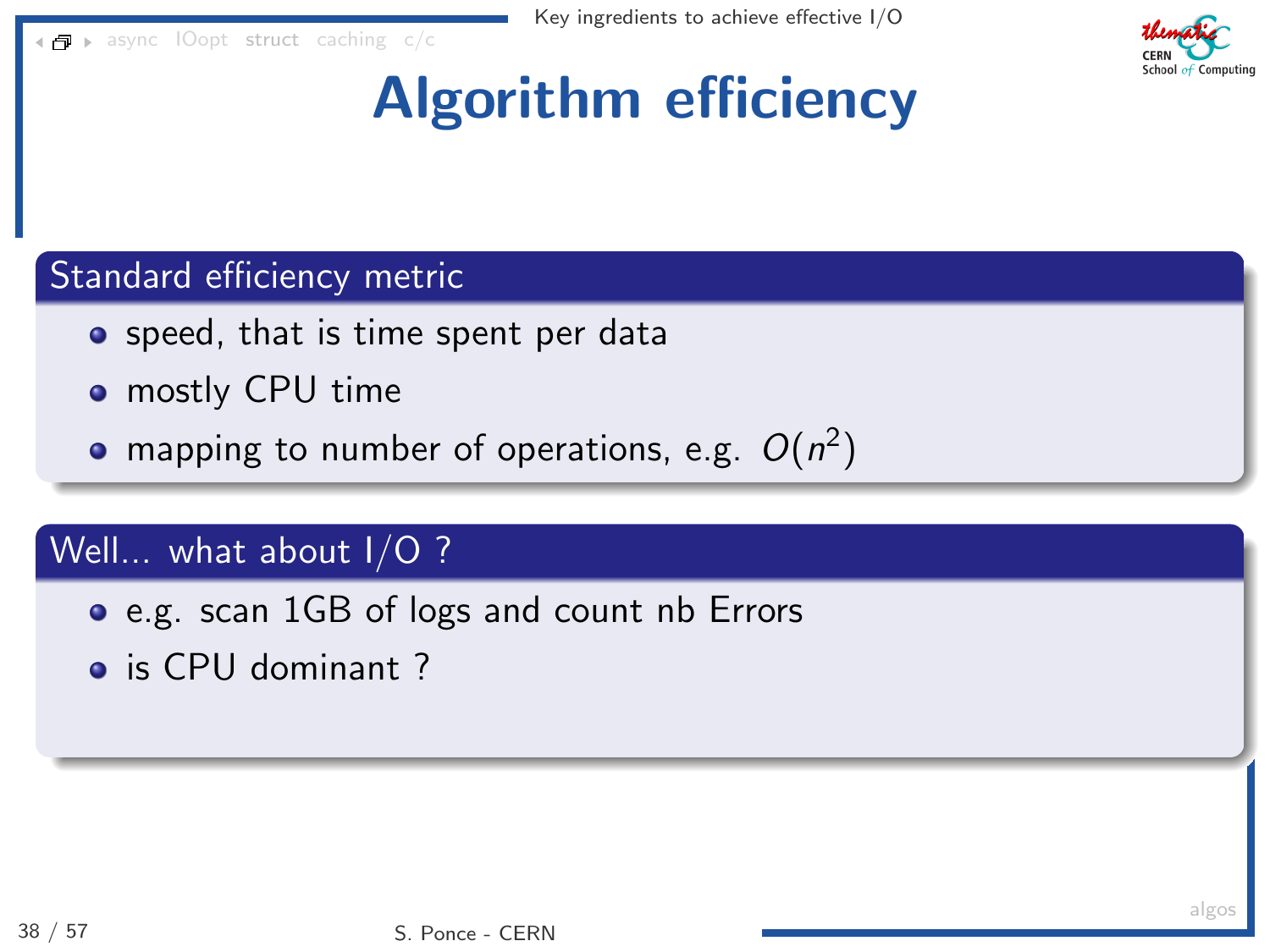<span id="page-73-0"></span>[async](#page-4-0) [IOopt](#page-33-0) [struct](#page-70-0) [caching](#page-107-0) [c/c](#page-122-0)



### Algorithm efficiency

#### Standard efficiency metric

- **•** speed, that is time spent per data
- **o** mostly CPU time
- mapping to number of operations, e.g.  $O(n^2)$

#### Well... what about I/O ?

- e.g. scan 1GB of logs and count nb Errors
- **o** is CPU dominant?
- **o** depends whether data is in RAM or on disk...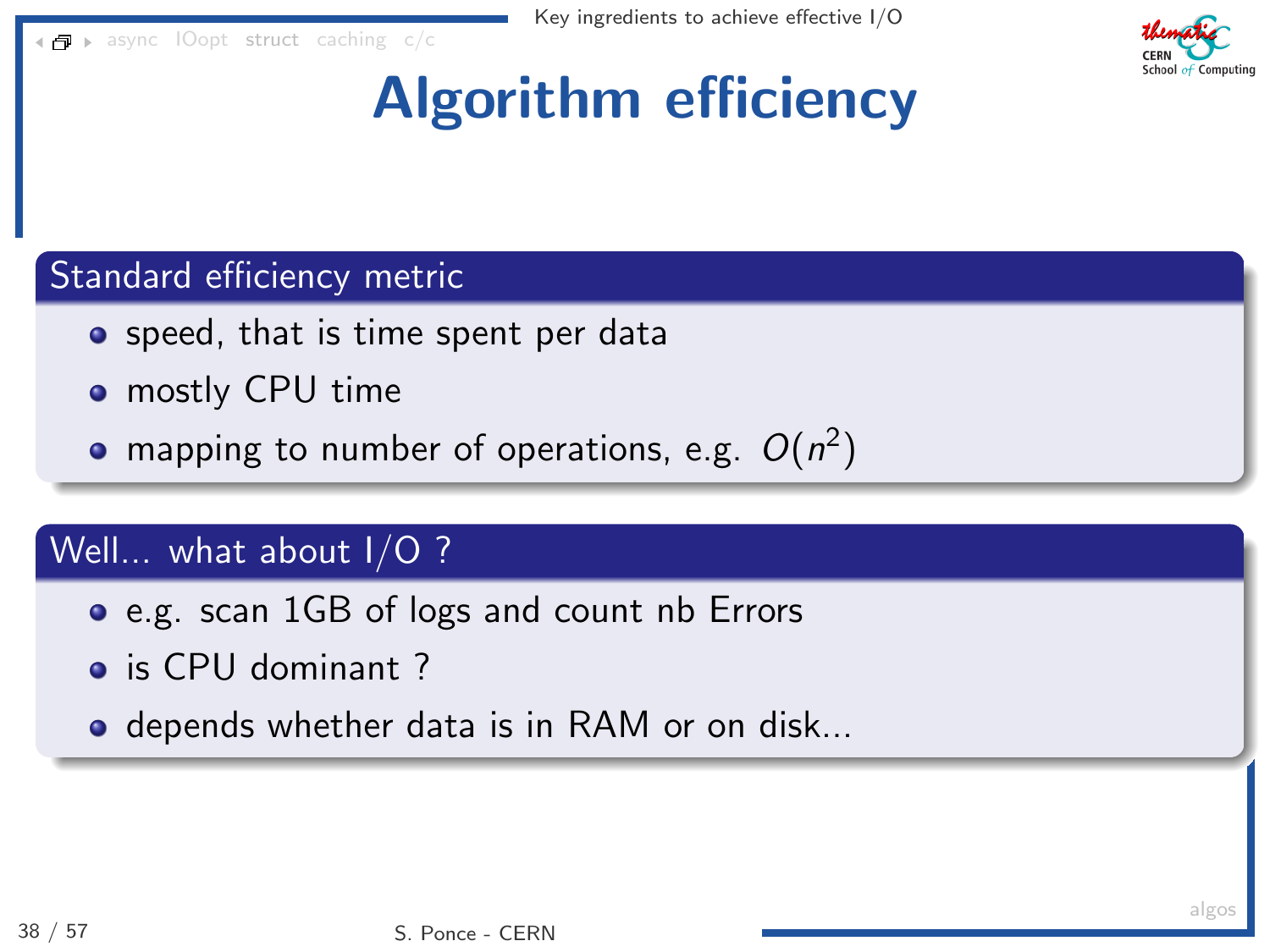

### Data access latencies

### Remember the numbers of Danilo

| Device         | Latency (time)   | Latency (cycles) |
|----------------|------------------|------------------|
| Reg            | $0.4$ ns         |                  |
| L1             | $1.5$ ns         | 4                |
| $\overline{2}$ | 4 <sub>ns</sub>  | 10               |
| L <sub>3</sub> | 14 <sub>ns</sub> | 35               |
| Mem            | $80$ ns          | 200              |
| <b>SSD</b>     | $12 \mu s$       | 30 000           |
| HDD            | 4 <sub>ms</sub>  | 10 000 000       |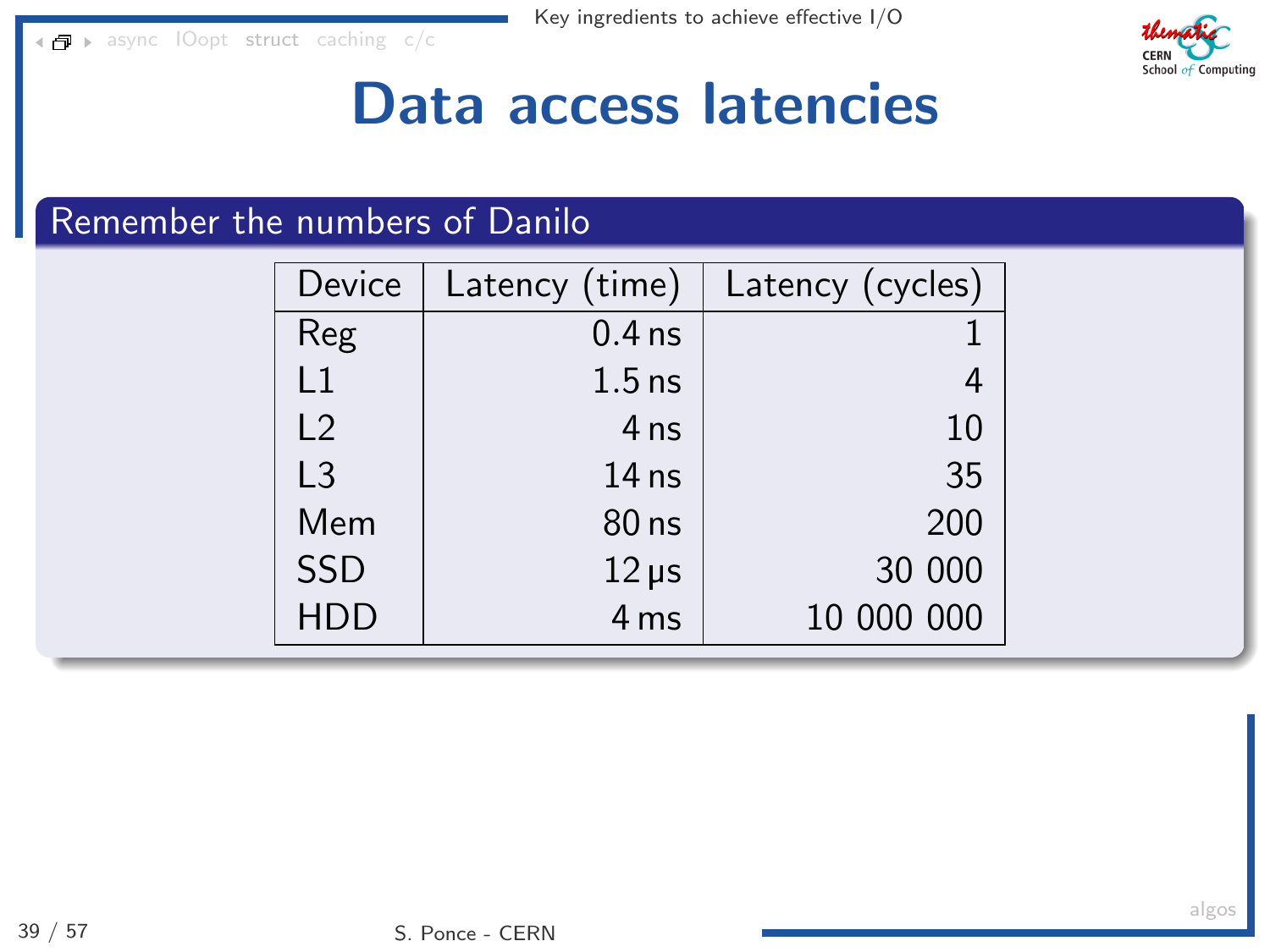

### Data access latencies

#### Remember the numbers of Danilo

| Device         | Latency (time)   | Latency (cycles) |
|----------------|------------------|------------------|
| Reg            | $0.4$ ns         |                  |
| L1             | $1.5$ ns         | 4                |
| L <sub>2</sub> | 4 <sub>ns</sub>  | 10               |
| L <sub>3</sub> | 14 <sub>ns</sub> | 35               |
| Mem            | $80$ ns          | 200              |
| <b>SSD</b>     | $12 \mu s$       | 30 000           |
| HDD            | 4 <sub>ms</sub>  | 10 000 000       |

Bottom line :

- o never, ever go to disk if not absolutely needed !
- care about cache hits in general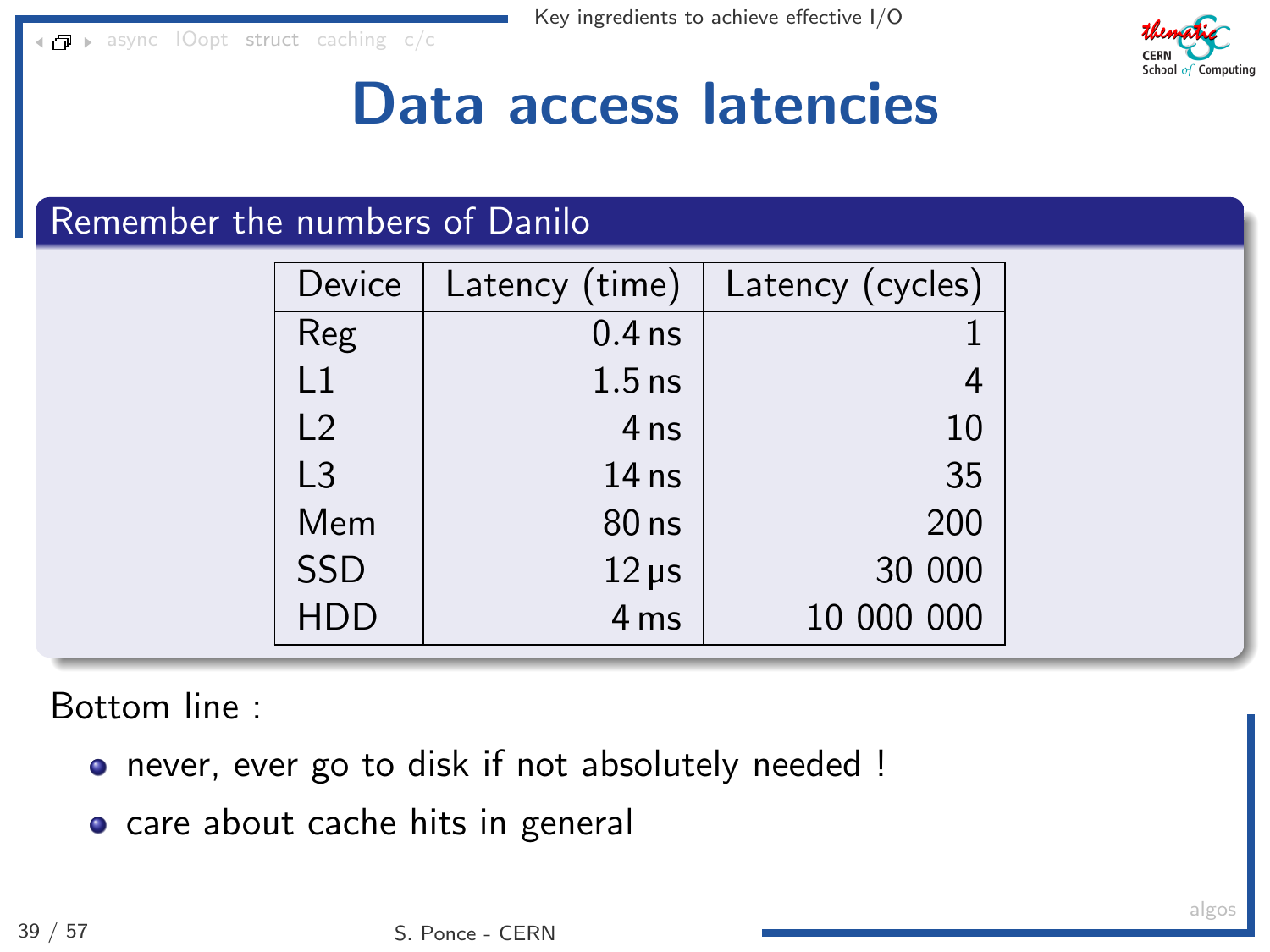[async](#page-4-0) [IOopt](#page-33-0) [struct](#page-70-0) [caching](#page-107-0) [c/c](#page-122-0)



# Algorithm I/O efficiency

- we use mem and disk here
- but it applies to any two levels

#### **Notations**

 $N$  number of items in the problem

- M number of items fitting in memory
- B number of items fitting in a disk block

[algos](#page-71-0)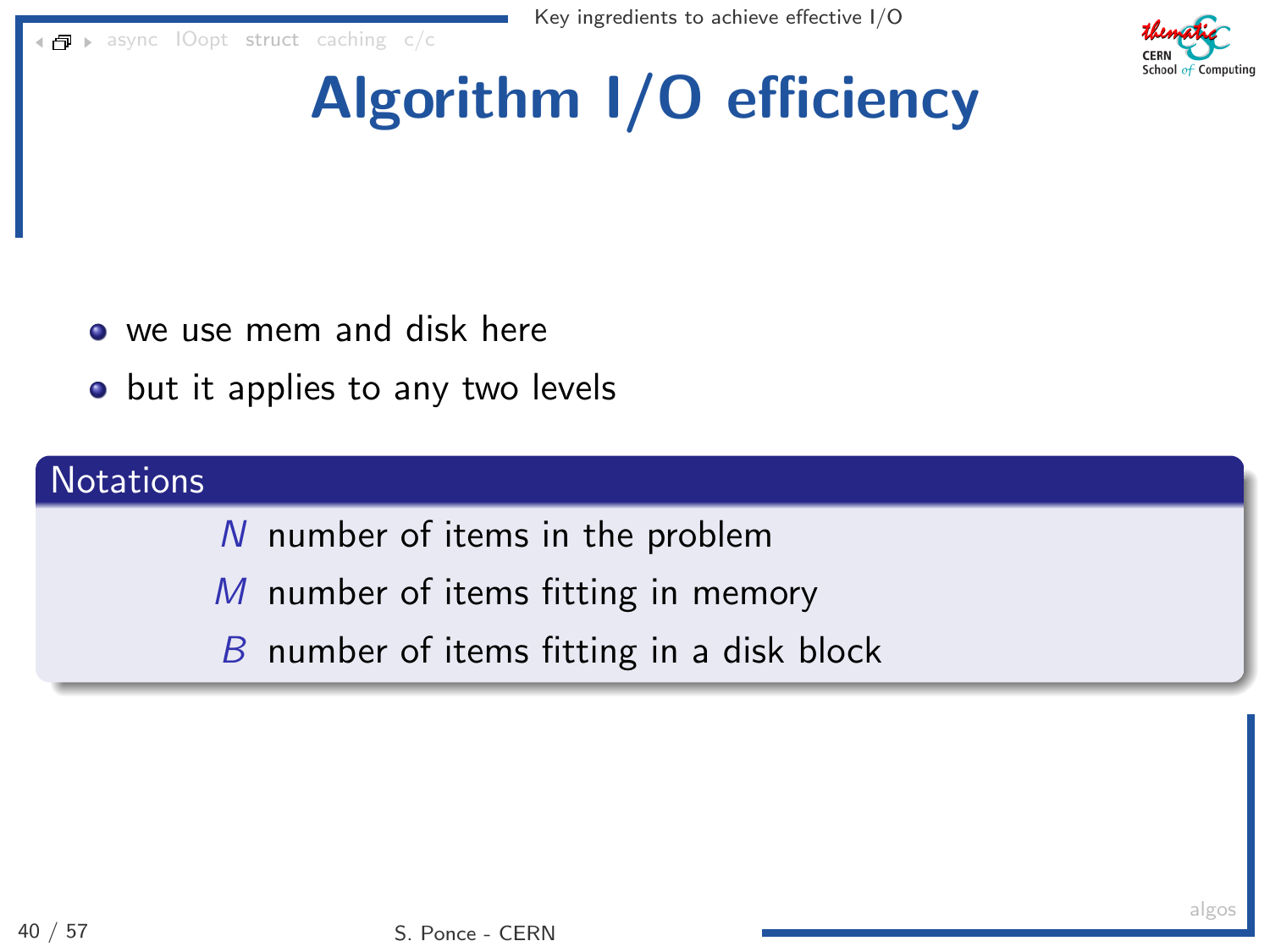[async](#page-4-0) [IOopt](#page-33-0) [struct](#page-70-0) [caching](#page-107-0) [c/c](#page-122-0)



# Algorithm I/O complexity

Fundamental Bounds of I/O complexity

- scanning :  $O(\frac{N}{B})$  $\frac{N}{B}$
- searching :  $O(log_B N)$
- sorting :  $O(\frac{N}{B})$  $\frac{N}{B}$ log $\frac{M}{B}$  $\overline{\mathsf{N}}$  $\frac{N}{B}$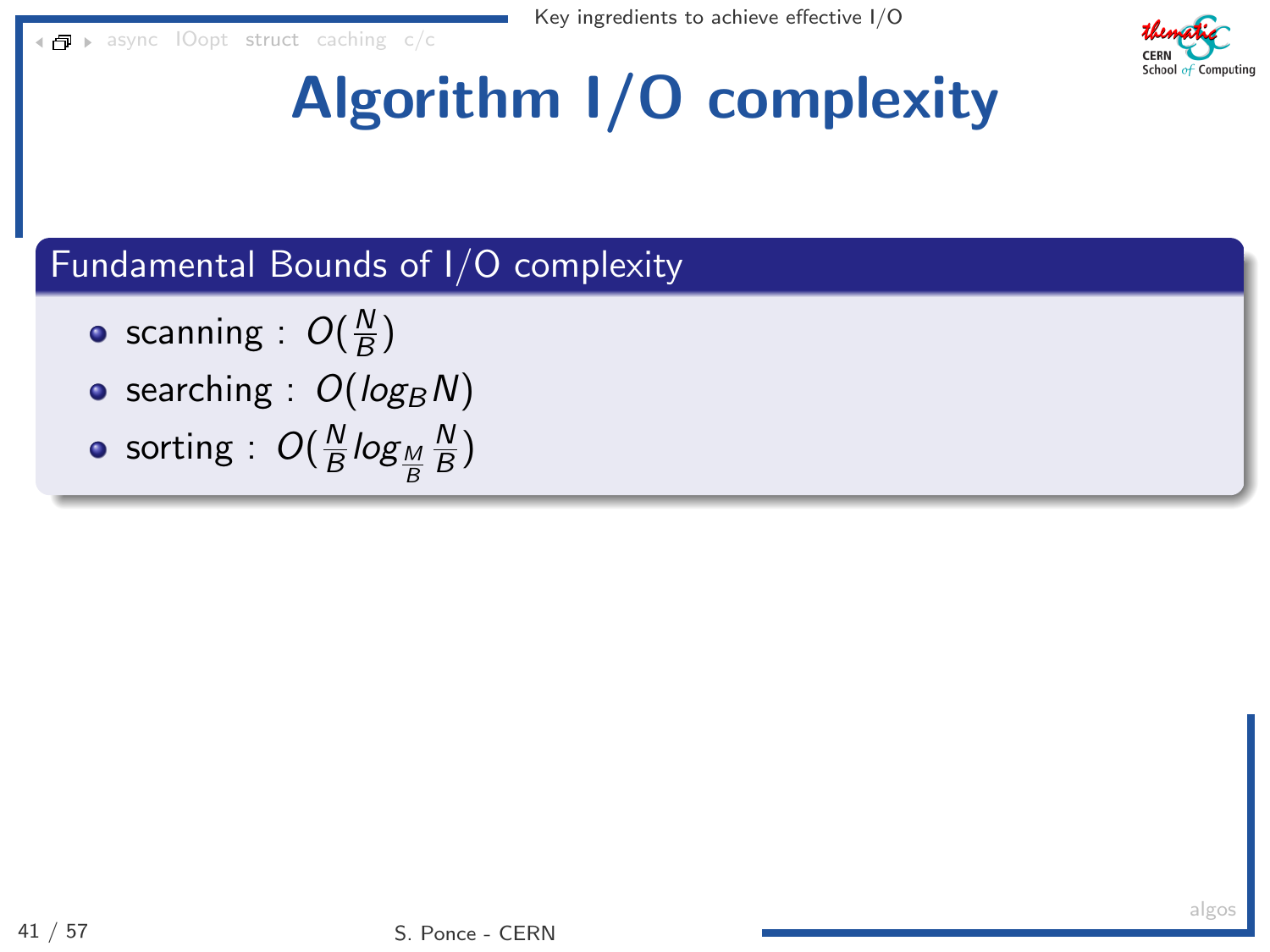[async](#page-4-0) [IOopt](#page-33-0) [struct](#page-70-0) [caching](#page-107-0) [c/c](#page-122-0)



# Algorithm I/O complexity

### Fundamental Bounds of I/O complexity

- scanning :  $O(\frac{N}{B})$  $\frac{N}{B}$
- searching :  $O(log_B N)$
- sorting :  $O(\frac{N}{B})$  $\frac{N}{B}$ log $\frac{M}{B}$  $\overline{\mathsf{N}}$  $\frac{N}{B}$

#### Importance of B

- $N = 256 10^6$ ,  $B = 8000$ , 1ms disk access time
- N I/Os take 256  $10^3$  sec = 71 h
- $\overline{\mathsf{N}}$  $\frac{N}{B}$  I/Os take 32 s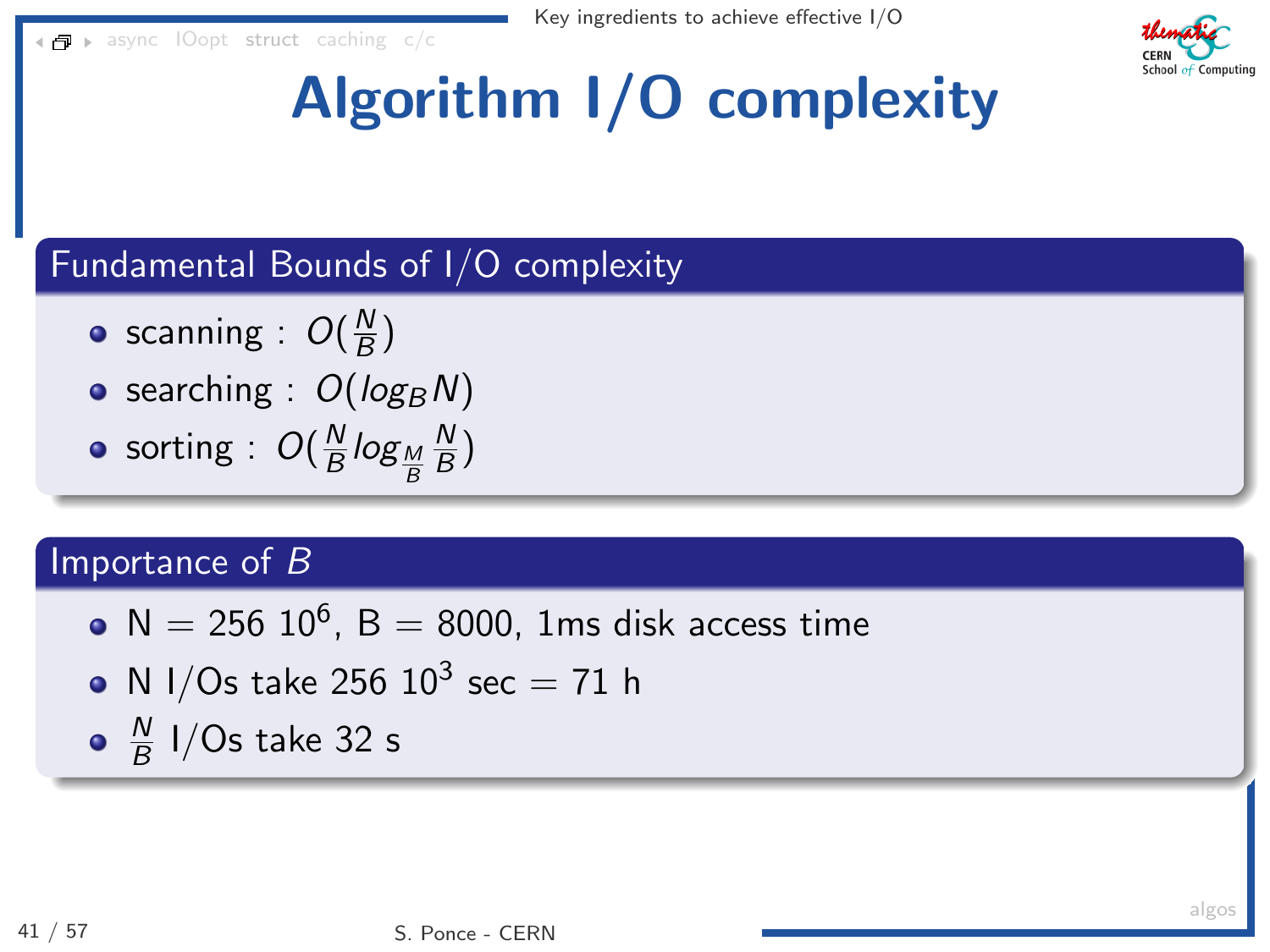[async](#page-4-0) [IOopt](#page-33-0) [struct](#page-70-0) [caching](#page-107-0) [c/c](#page-122-0)



### Real life example : linked list

- o nodes are stored in an array and contain pointer to next
- **o** new nodes are inserted at the end of the array
- but in the middle of the linked list  $\bullet$
- so most of links are across disk blocks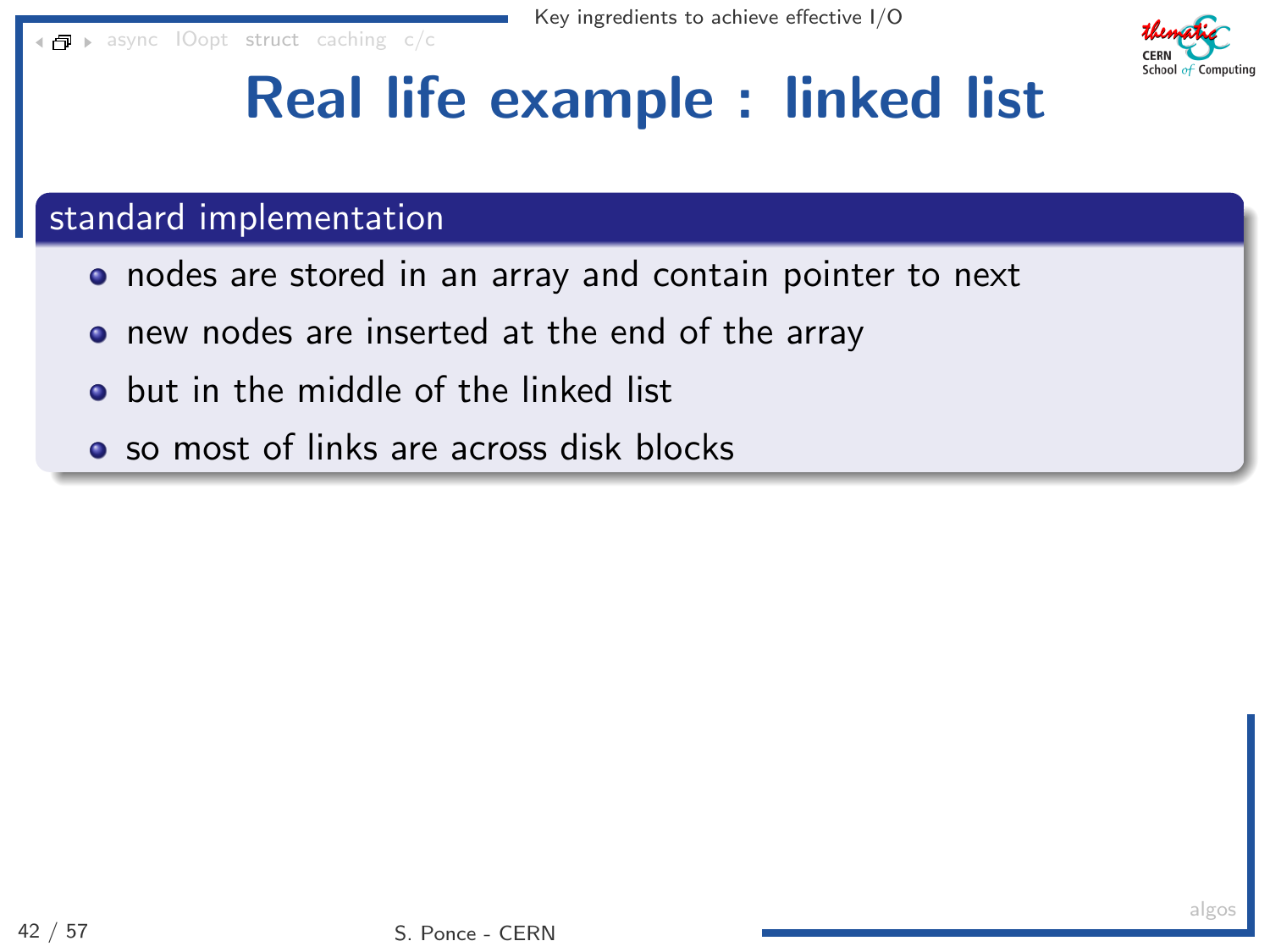[async](#page-4-0) [IOopt](#page-33-0) [struct](#page-70-0) [caching](#page-107-0) [c/c](#page-122-0)



### Real life example : linked list

- o nodes are stored in an array and contain pointer to next
- **o** new nodes are inserted at the end of the array
- but in the middle of the linked list  $\bullet$
- so most of links are across disk blocks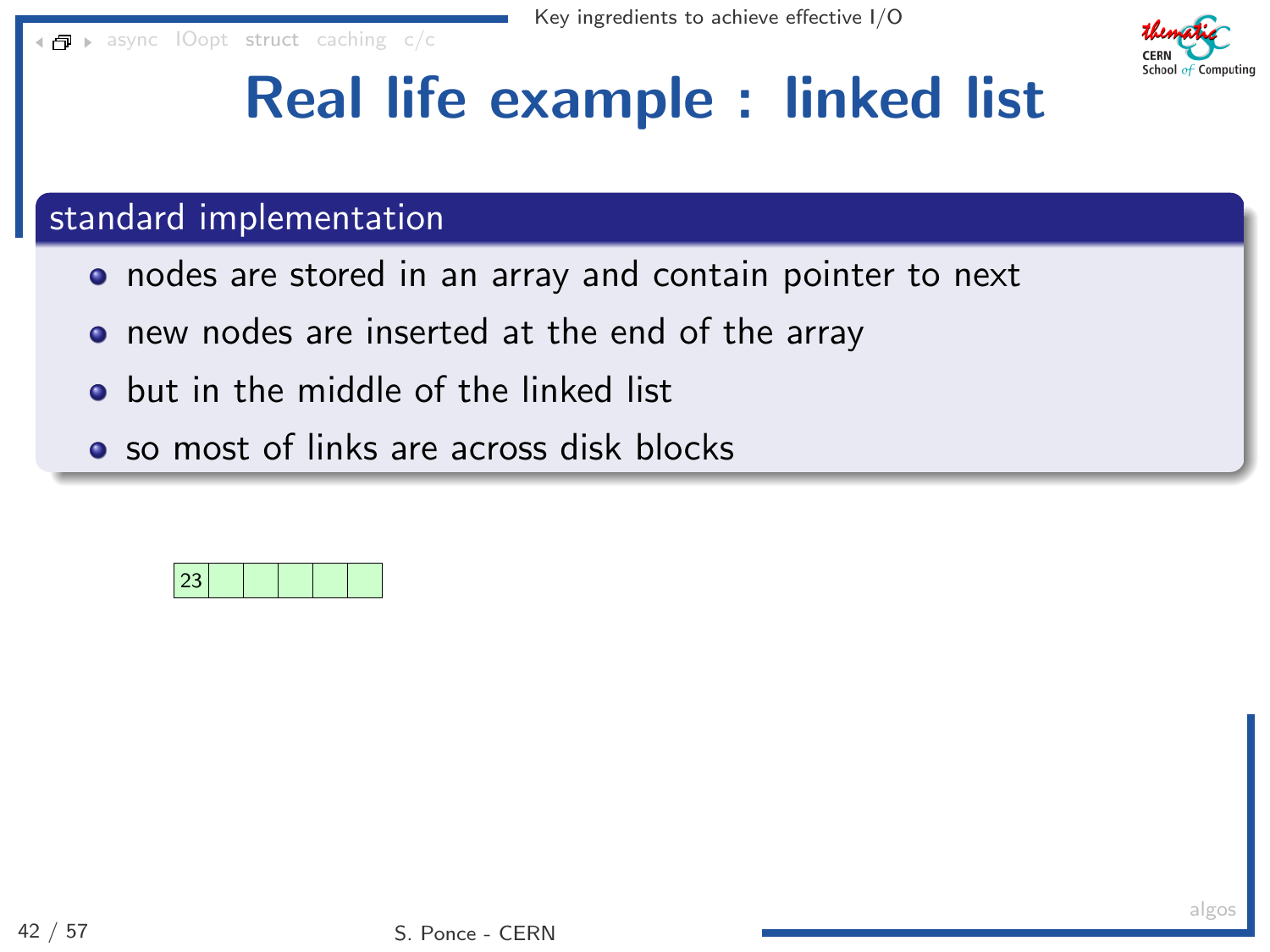[async](#page-4-0) [IOopt](#page-33-0) [struct](#page-70-0) [caching](#page-107-0) [c/c](#page-122-0)



### Real life example : linked list

- o nodes are stored in an array and contain pointer to next
- **o** new nodes are inserted at the end of the array
- but in the middle of the linked list  $\bullet$
- so most of links are across disk blocks

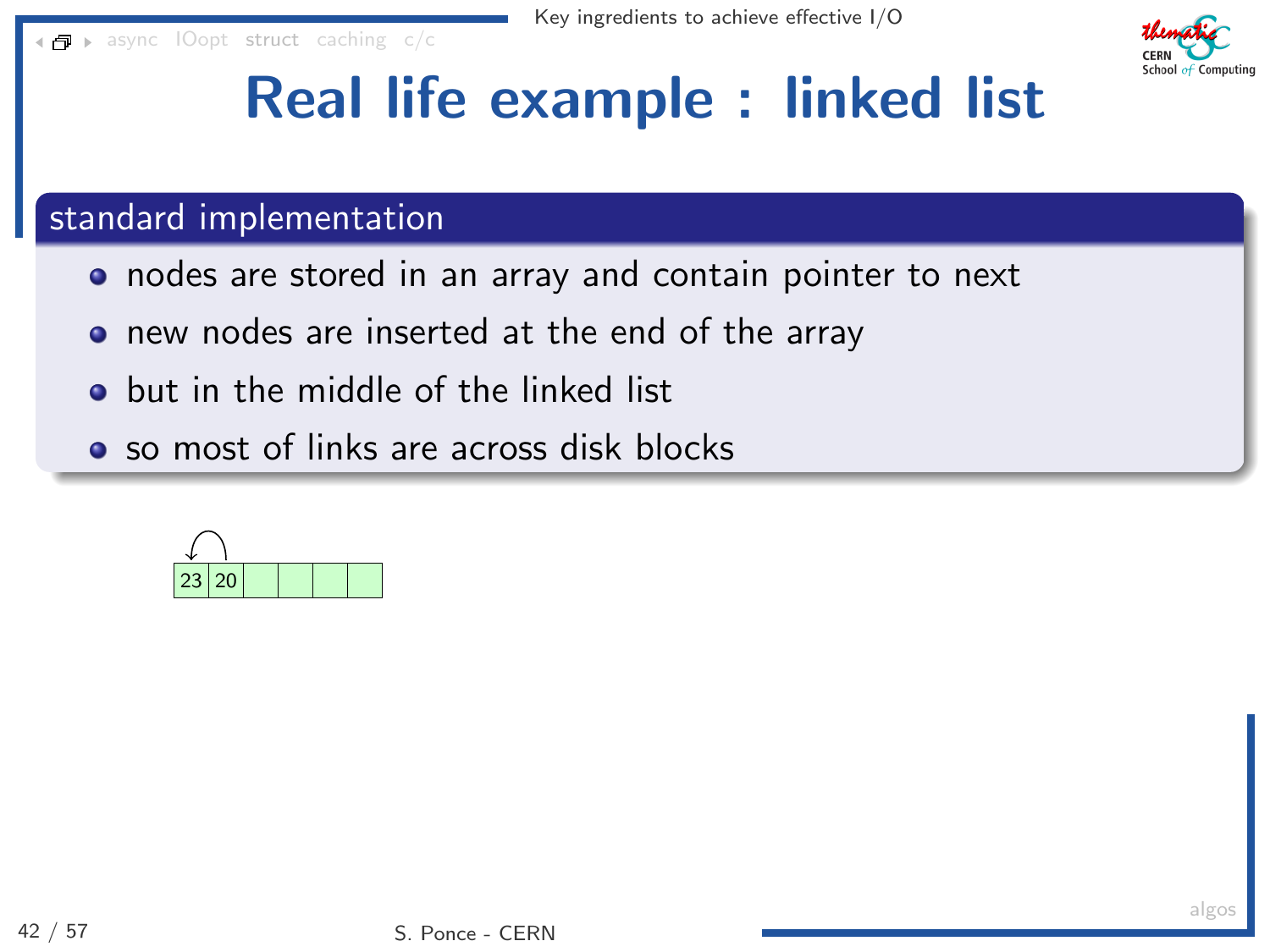[async](#page-4-0) [IOopt](#page-33-0) [struct](#page-70-0) [caching](#page-107-0) [c/c](#page-122-0)



### Real life example : linked list

- o nodes are stored in an array and contain pointer to next
- **o** new nodes are inserted at the end of the array
- but in the middle of the linked list  $\bullet$
- so most of links are across disk blocks

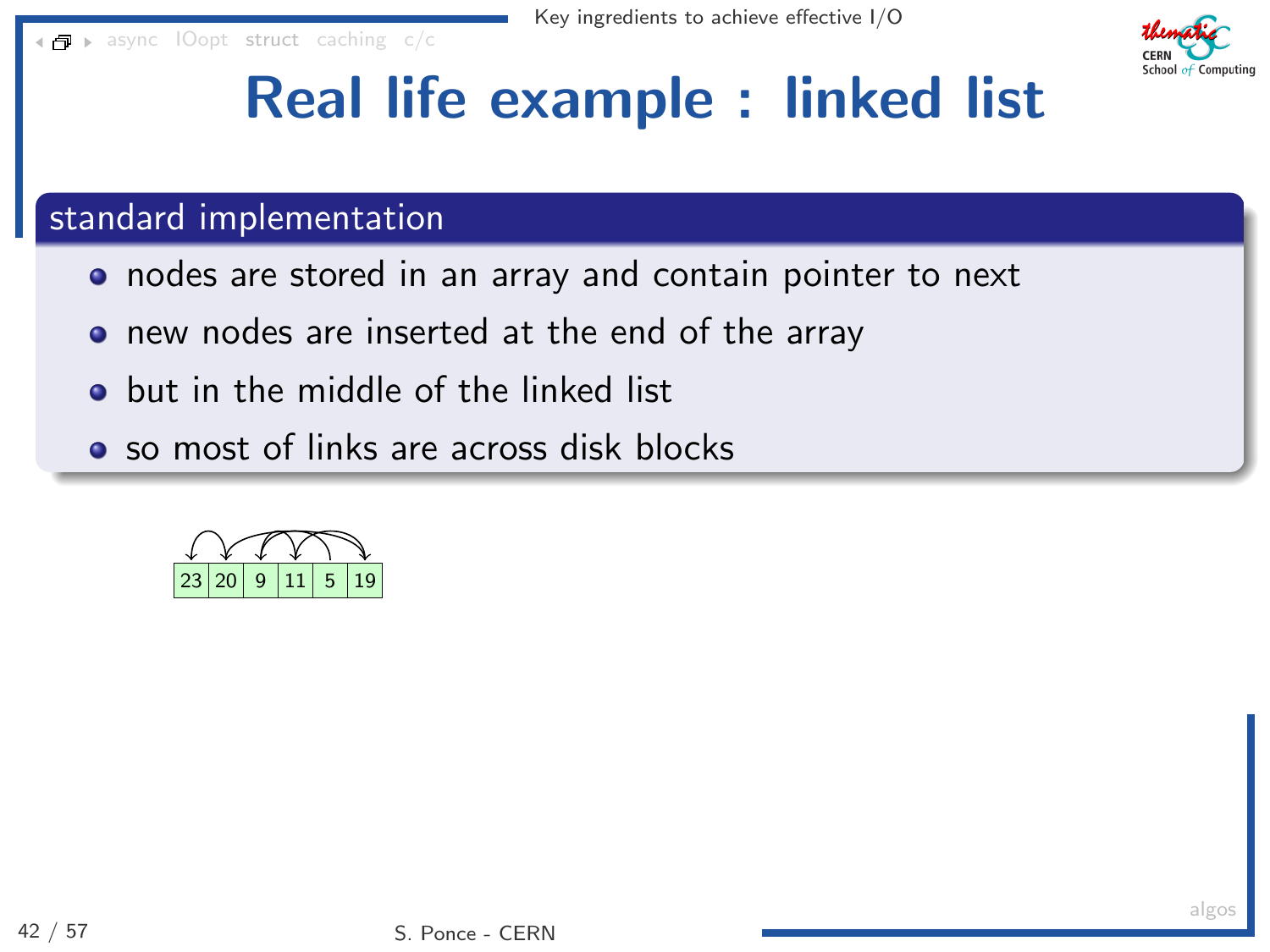[async](#page-4-0) [IOopt](#page-33-0) [struct](#page-70-0) [caching](#page-107-0) [c/c](#page-122-0)



### Real life example : linked list

### standard implementation

- o nodes are stored in an array and contain pointer to next
- **o** new nodes are inserted at the end of the array
- but in the middle of the linked list  $\bullet$
- so most of links are across disk blocks



[algos](#page-71-0)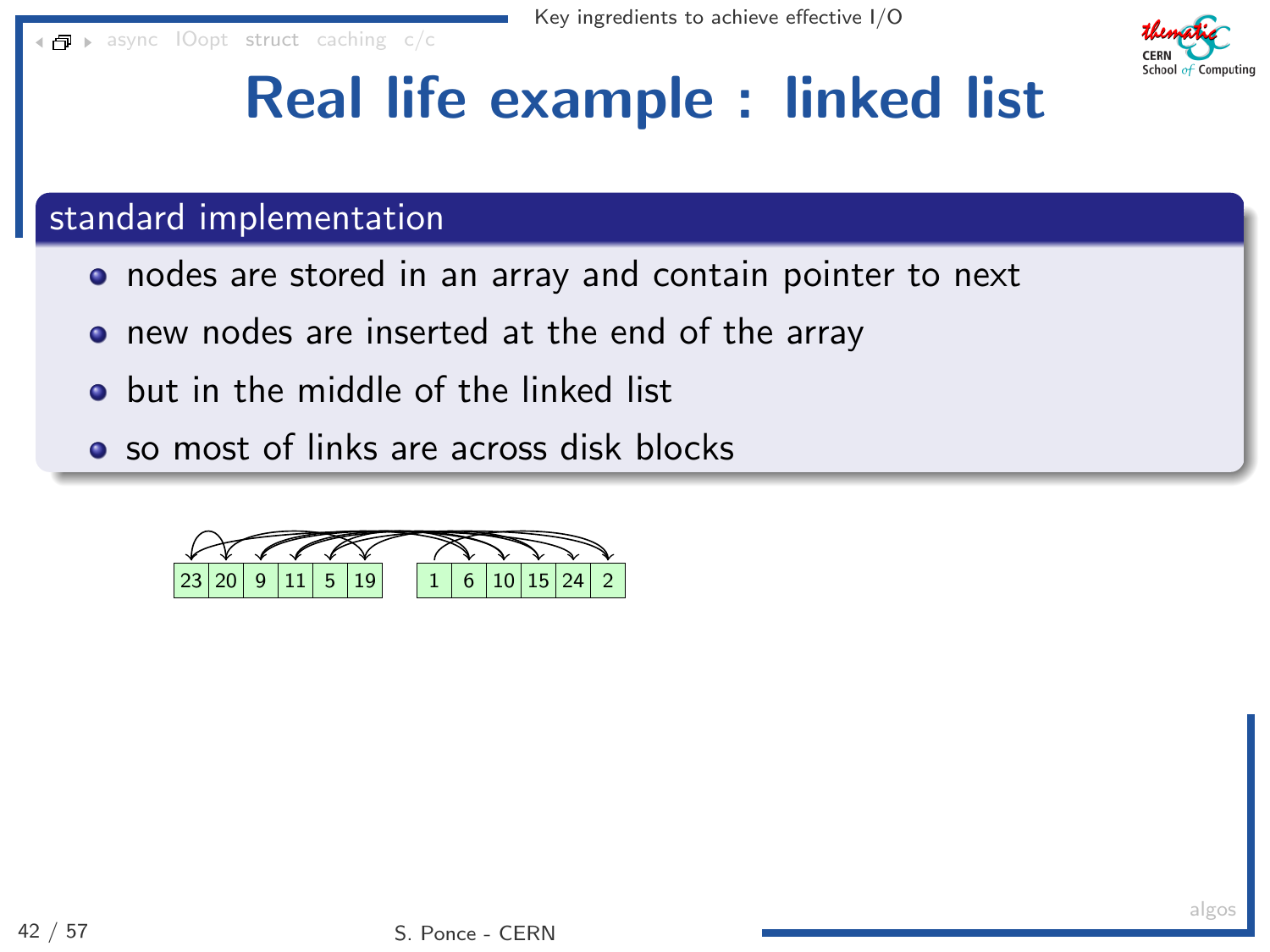[async](#page-4-0) [IOopt](#page-33-0) [struct](#page-70-0) [caching](#page-107-0) [c/c](#page-122-0)



### Real life example : linked list

- o nodes are stored in an array and contain pointer to next
- **o** new nodes are inserted at the end of the array
- but in the middle of the linked list  $\bullet$
- so most of links are across disk blocks

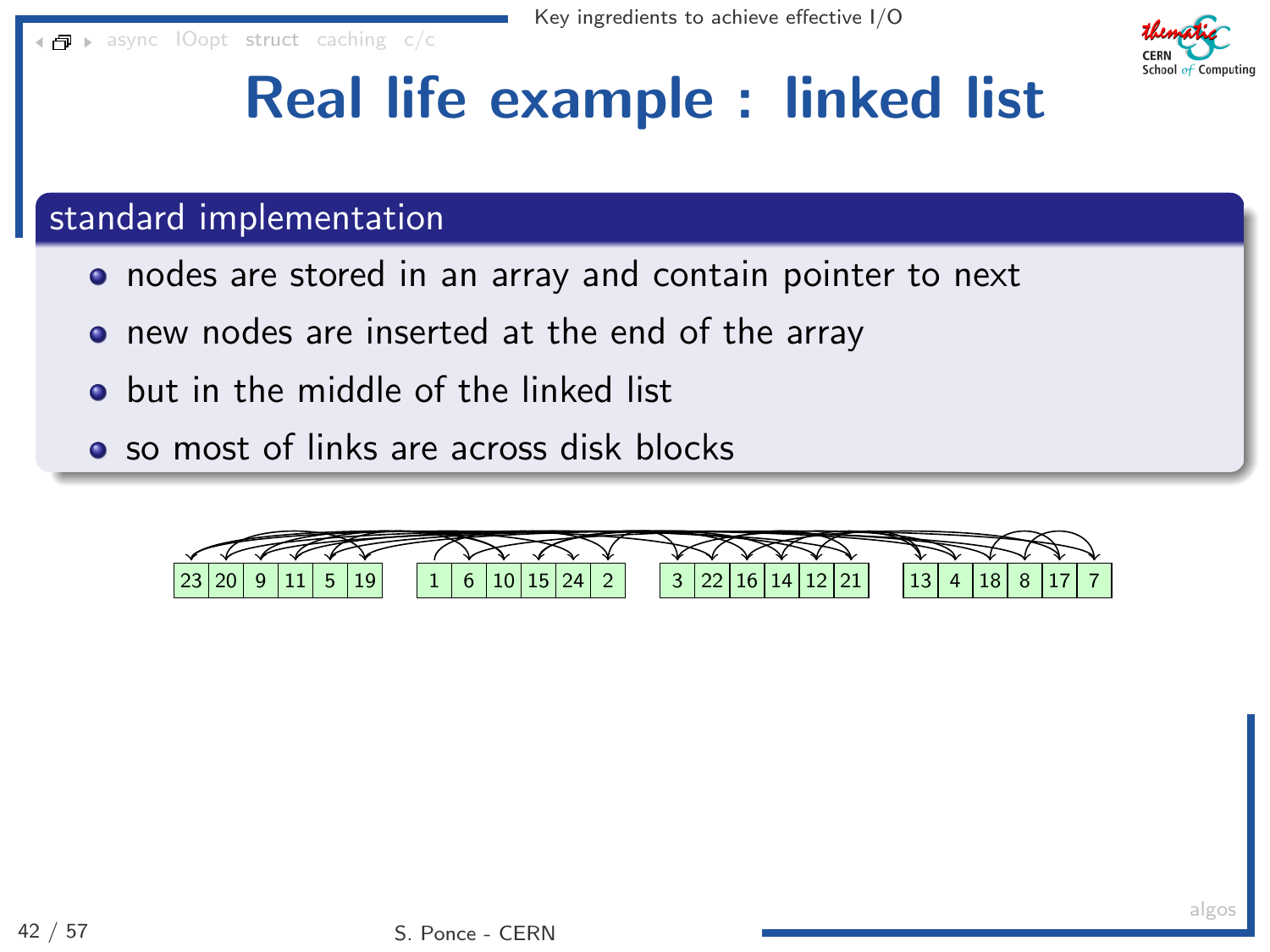[async](#page-4-0) [IOopt](#page-33-0) [struct](#page-70-0) [caching](#page-107-0) [c/c](#page-122-0)



### Real life example : linked list

- o nodes are stored in an array and contain pointer to next
- **o** new nodes are inserted at the end of the array
- but in the middle of the linked list  $\bullet$
- so most of links are across disk blocks



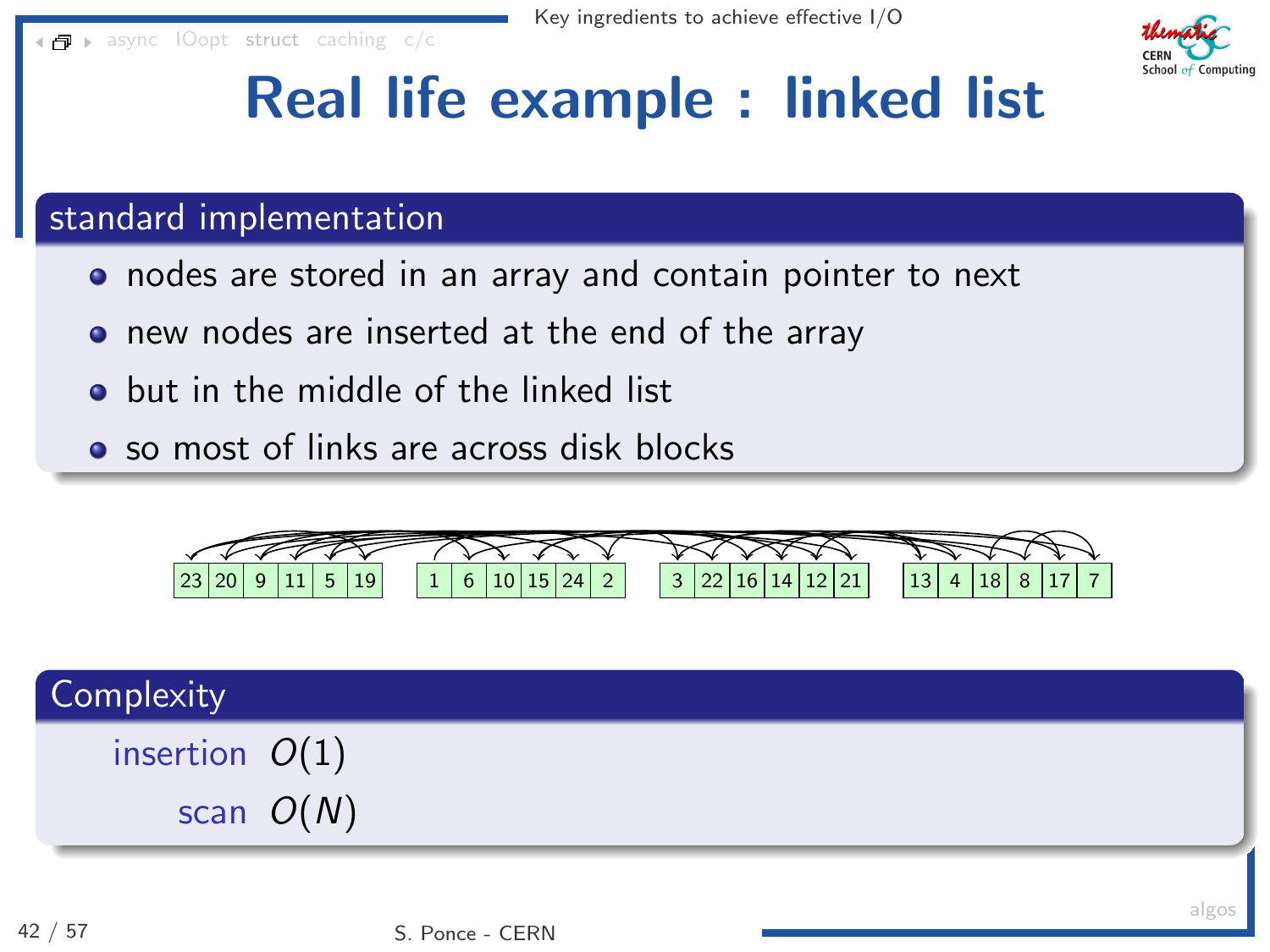

- nodes are stored in an array and contain pointer to next
- new nodes are inserted in the middle of the array  $\bullet$
- nodes are kept in "list order", blocks contain consecutive elements
- **•** most of the links point to same block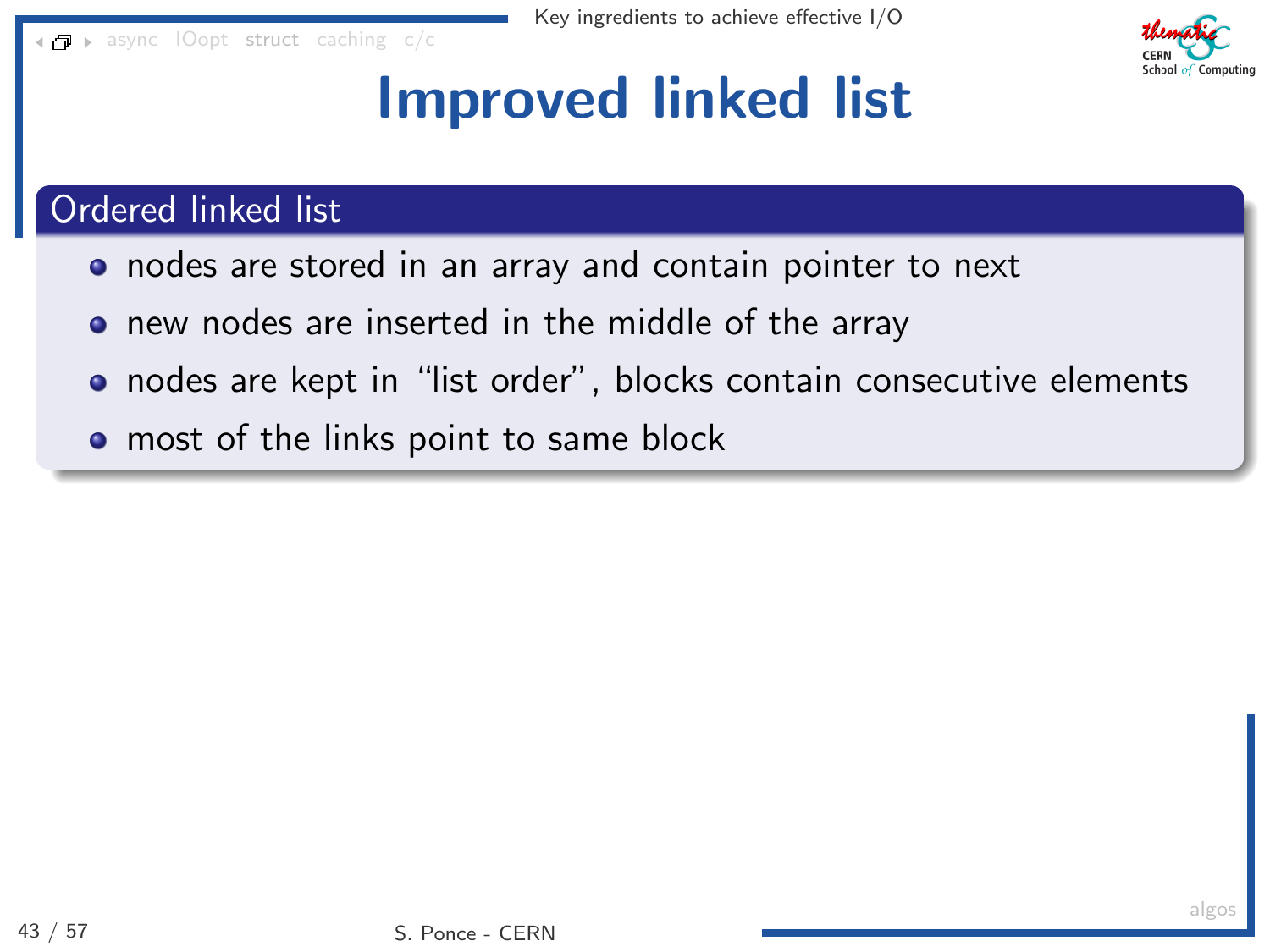

- nodes are stored in an array and contain pointer to next
- new nodes are inserted in the middle of the array  $\bullet$
- nodes are kept in "list order", blocks contain consecutive elements
- **•** most of the links point to same block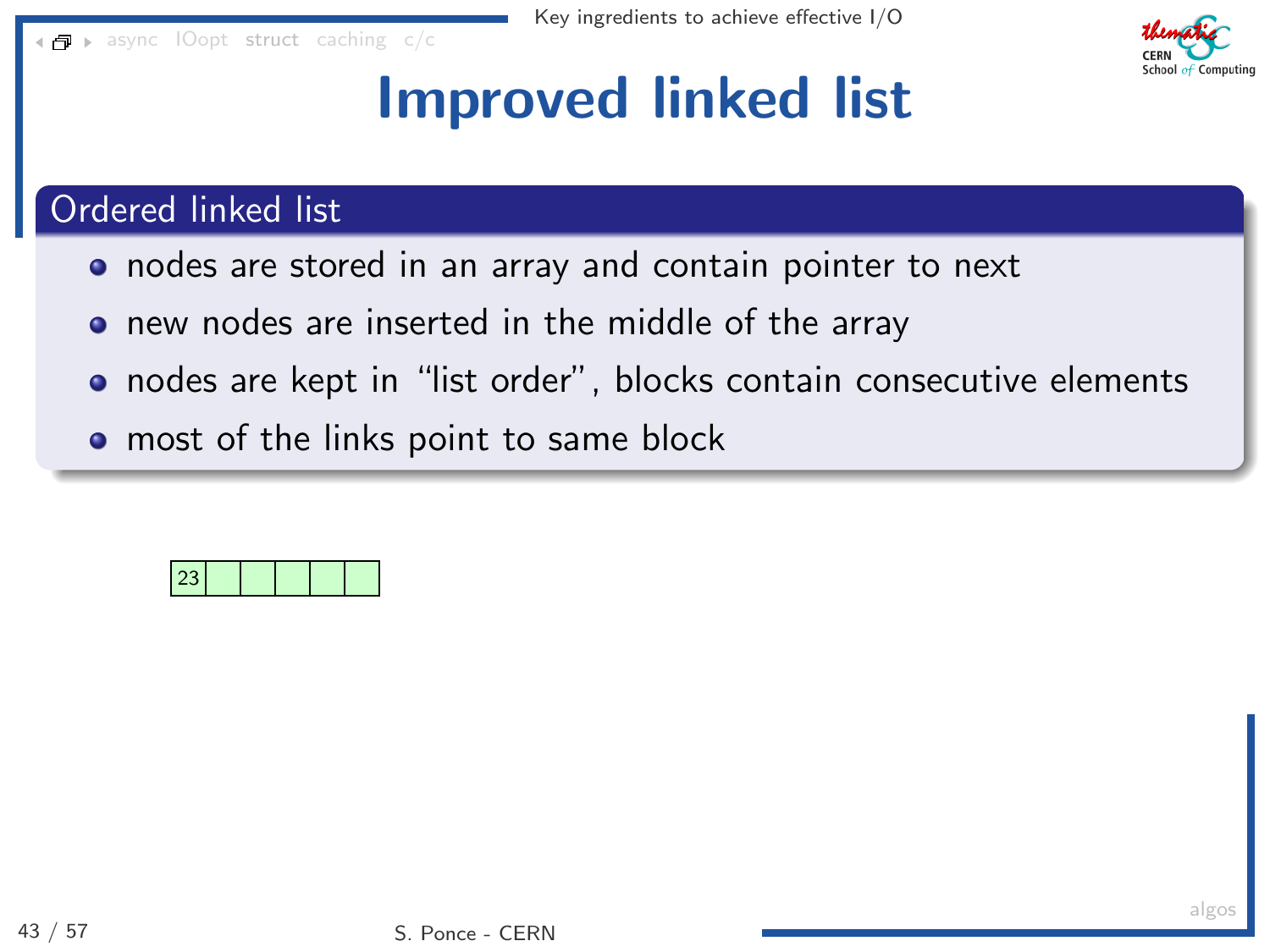

- nodes are stored in an array and contain pointer to next
- new nodes are inserted in the middle of the array  $\bullet$
- nodes are kept in "list order", blocks contain consecutive elements
- **•** most of the links point to same block

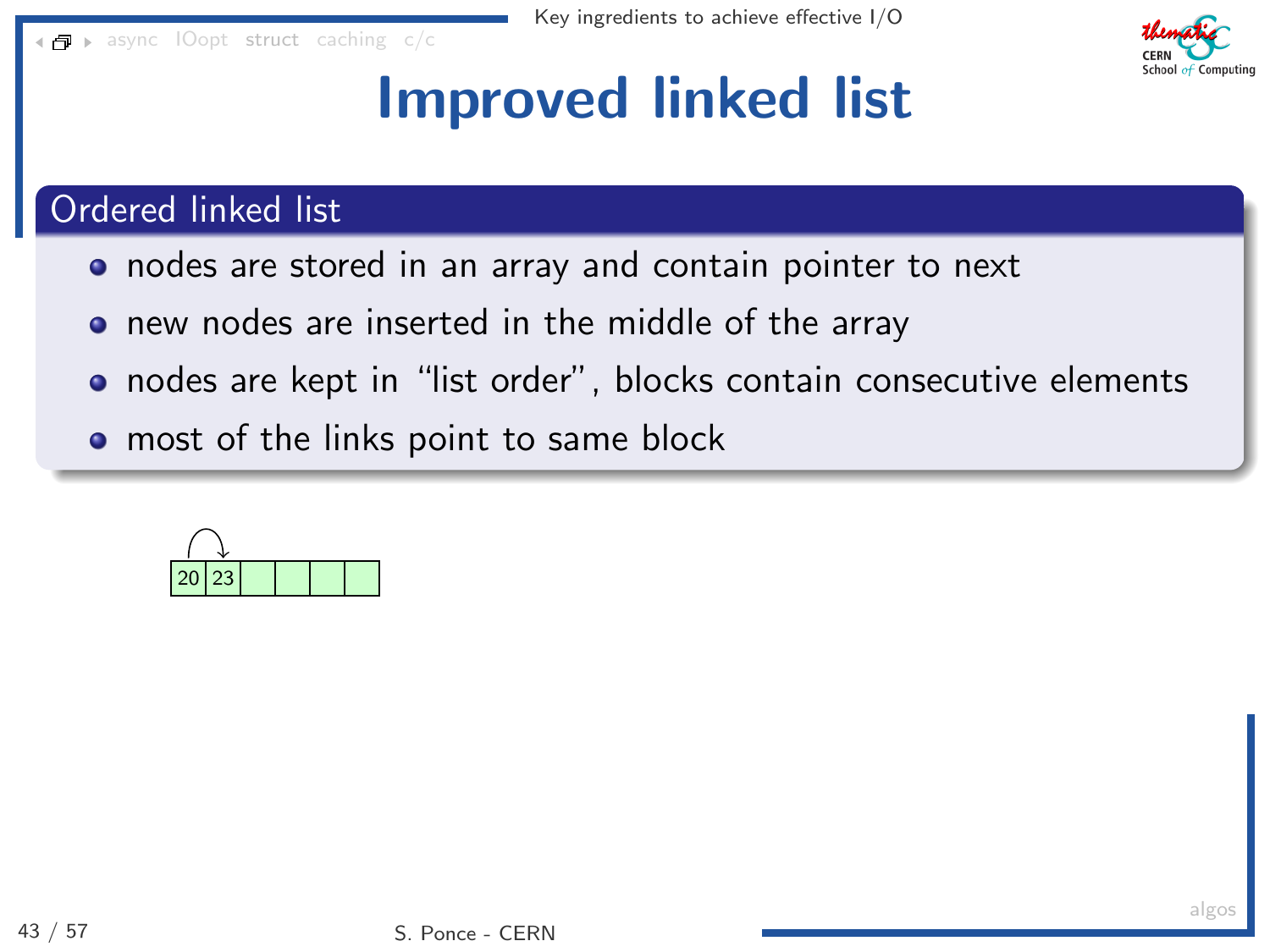

- nodes are stored in an array and contain pointer to next
- new nodes are inserted in the middle of the array  $\bullet$
- nodes are kept in "list order", blocks contain consecutive elements
- **•** most of the links point to same block

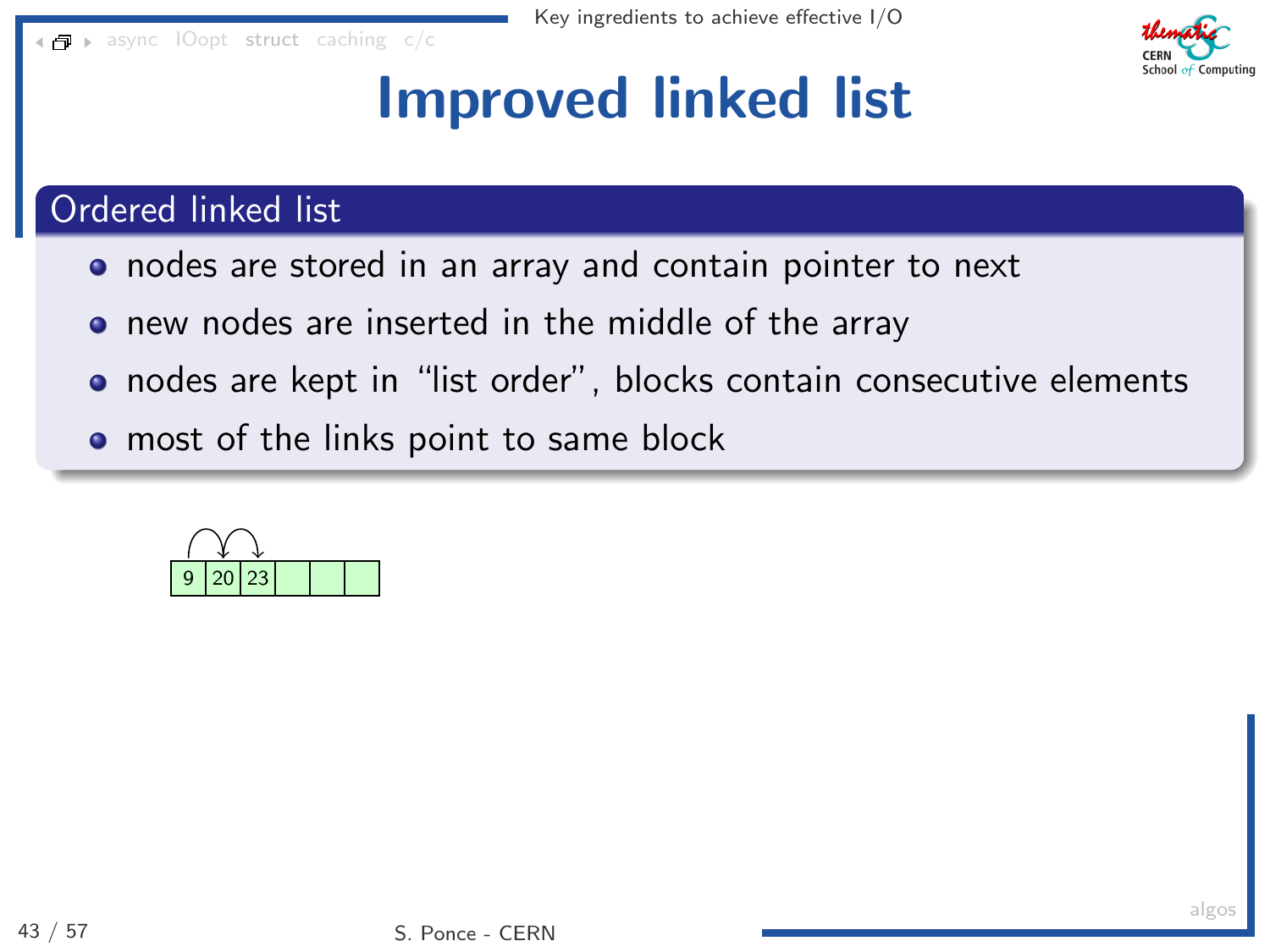

- nodes are stored in an array and contain pointer to next
- new nodes are inserted in the middle of the array  $\bullet$
- nodes are kept in "list order", blocks contain consecutive elements
- **•** most of the links point to same block

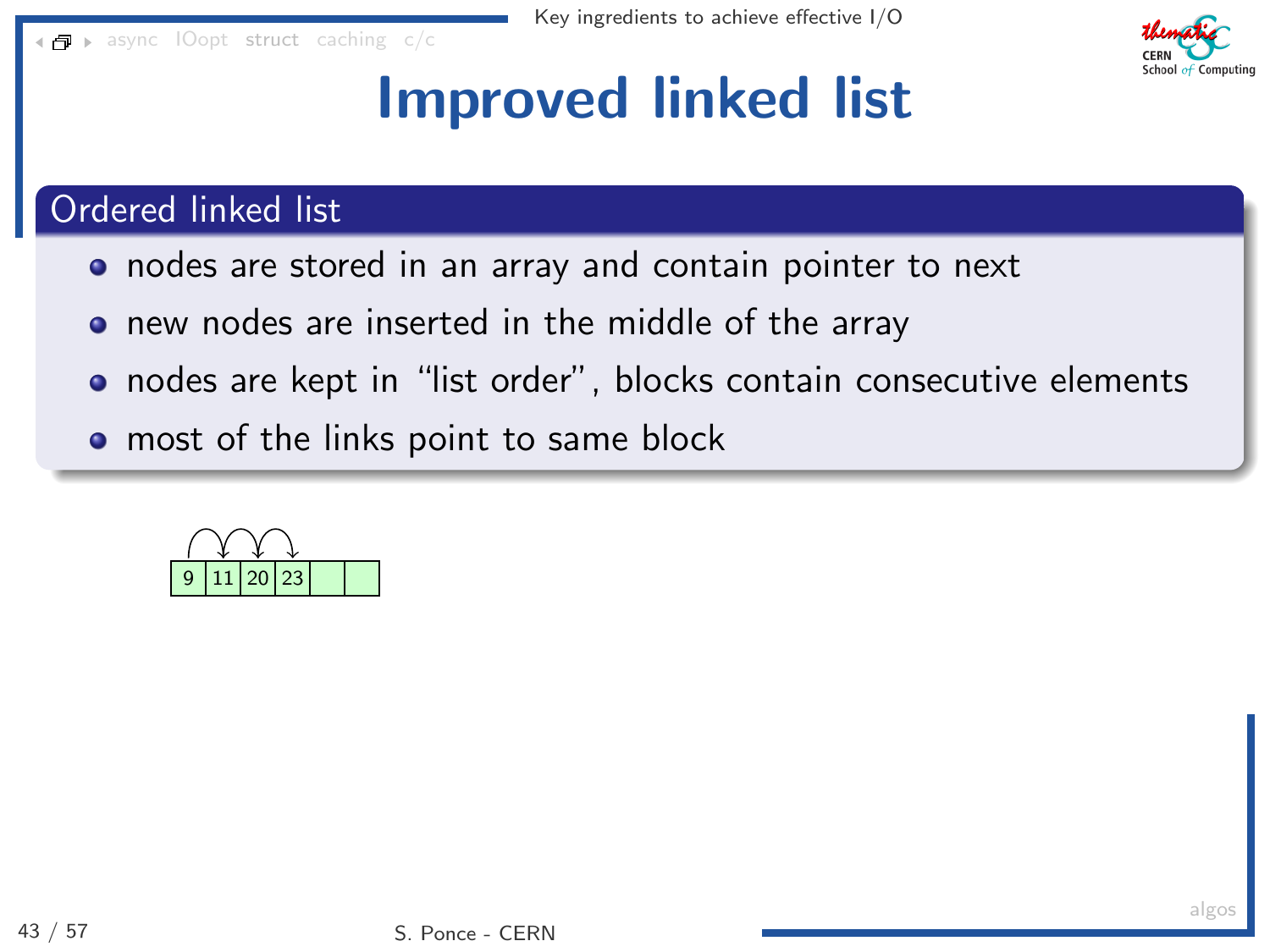

- nodes are stored in an array and contain pointer to next
- new nodes are inserted in the middle of the array  $\bullet$
- nodes are kept in "list order", blocks contain consecutive elements
- **•** most of the links point to same block

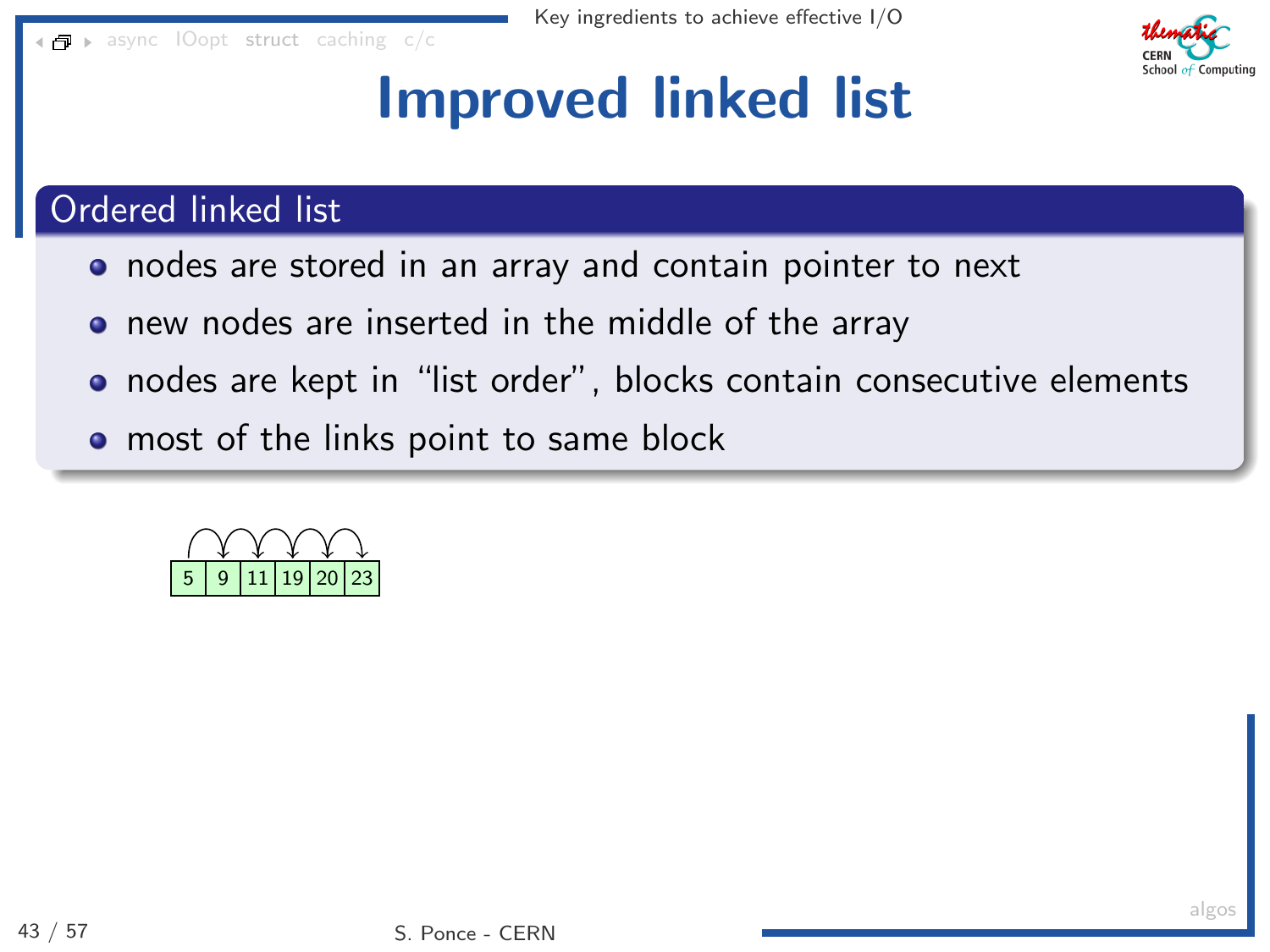

- nodes are stored in an array and contain pointer to next
- new nodes are inserted in the middle of the array  $\bullet$
- nodes are kept in "list order", blocks contain consecutive elements
- **•** most of the links point to same block

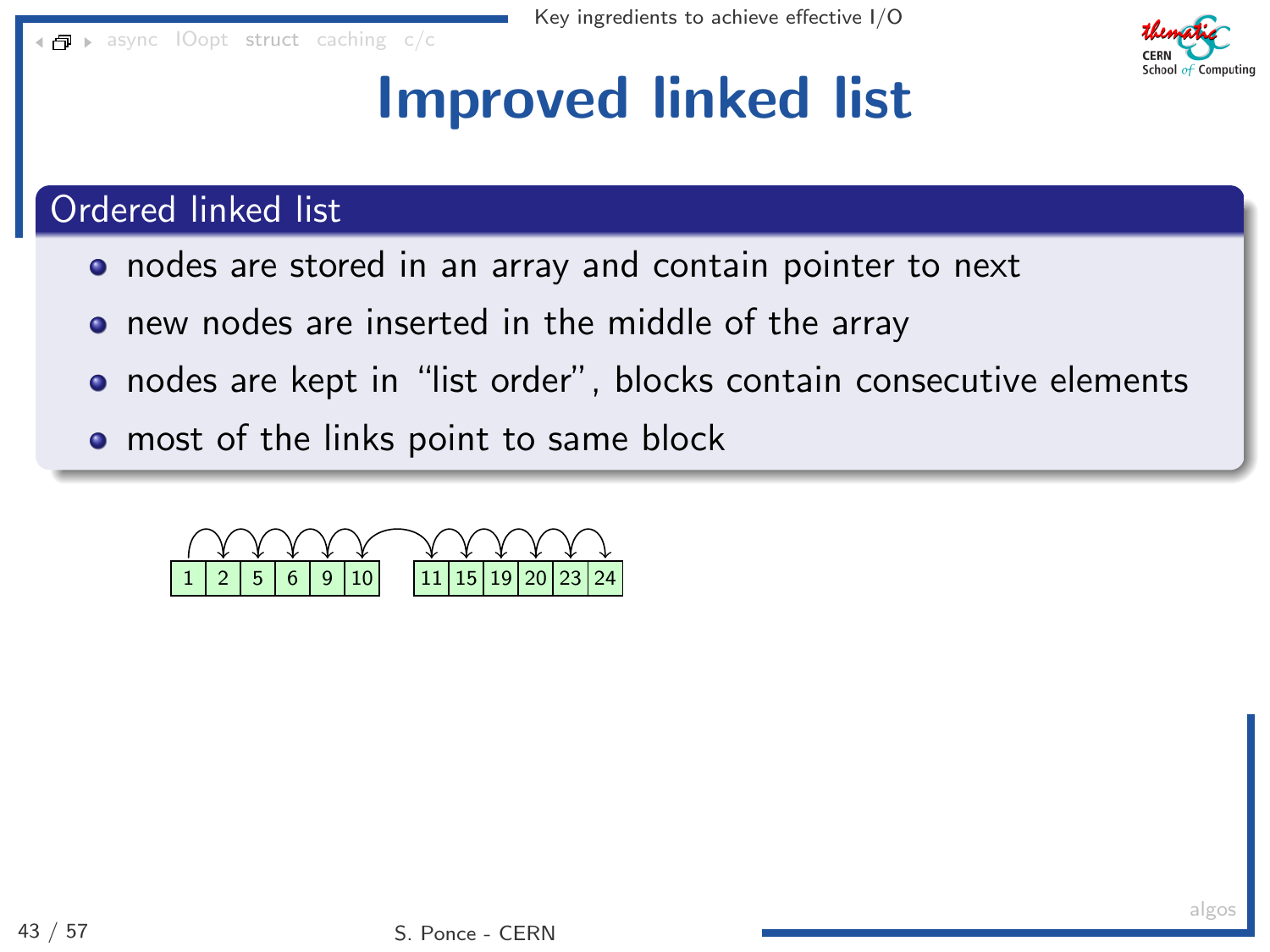

- nodes are stored in an array and contain pointer to next
- new nodes are inserted in the middle of the array  $\bullet$
- nodes are kept in "list order", blocks contain consecutive elements
- **•** most of the links point to same block

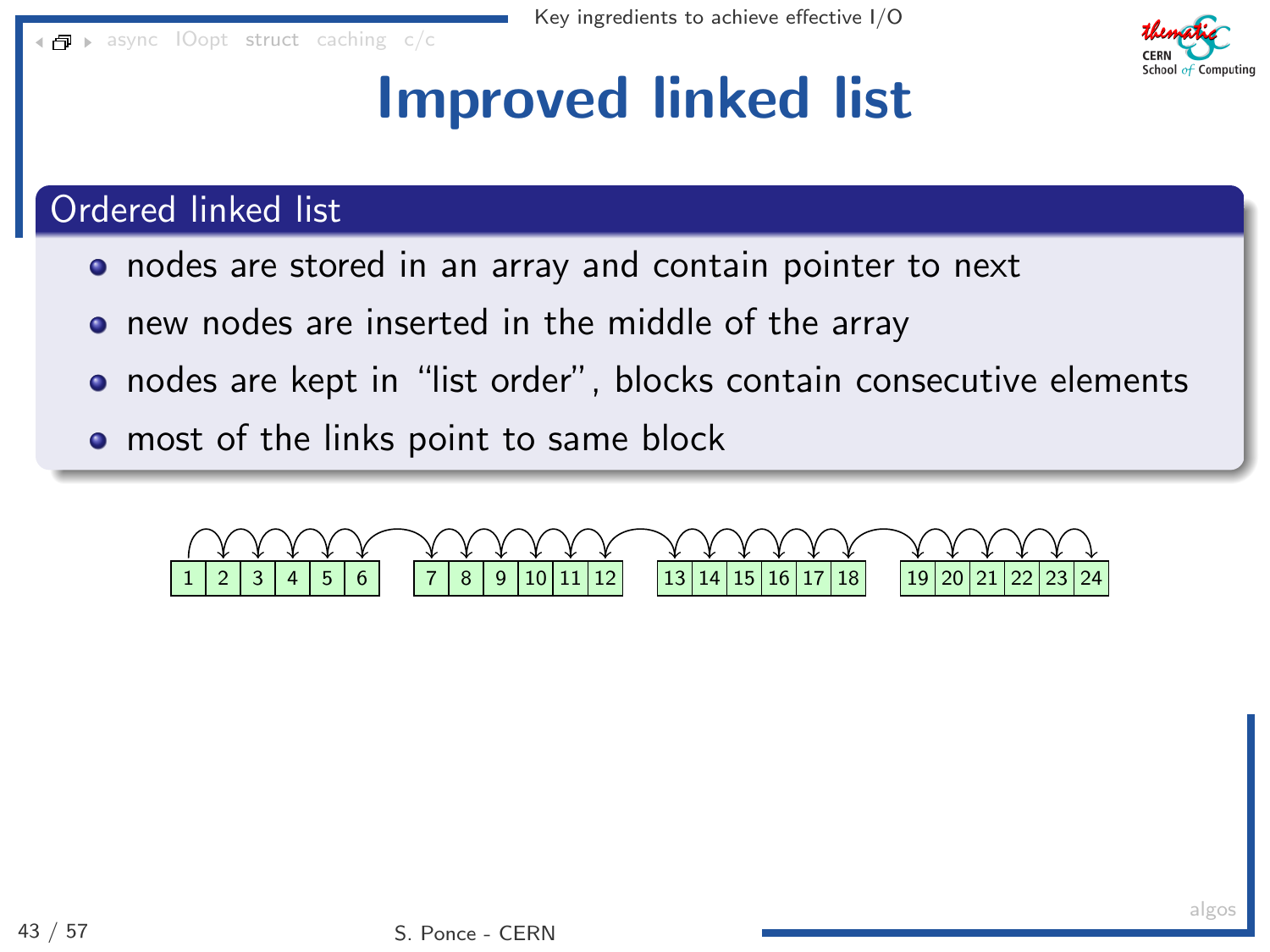

- nodes are stored in an array and contain pointer to next
- new nodes are inserted in the middle of the array  $\bullet$
- nodes are kept in "list order", blocks contain consecutive elements
- **•** most of the links point to same block



| Complexity                 |  |
|----------------------------|--|
| insertion $O(\frac{N}{R})$ |  |
| scan $O(\frac{N}{B})$      |  |
|                            |  |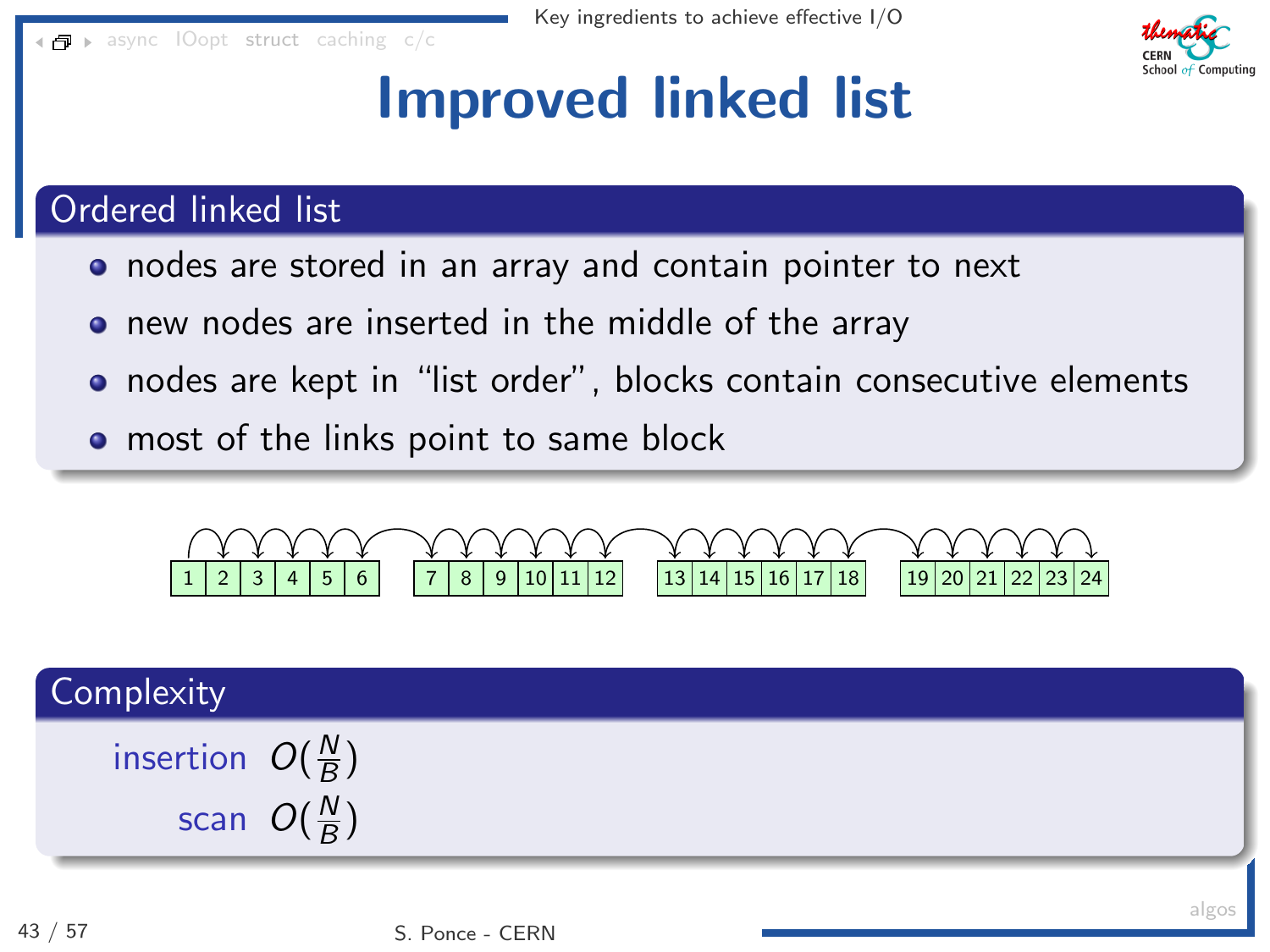[async](#page-4-0) [IOopt](#page-33-0) [struct](#page-70-0) [caching](#page-107-0) [c/c](#page-122-0)



# I/O Efficient linked list

- keep same ideas
	- nodes put in "list order"
	- **.** links point mainly to same block
- but allow blocks to be sparse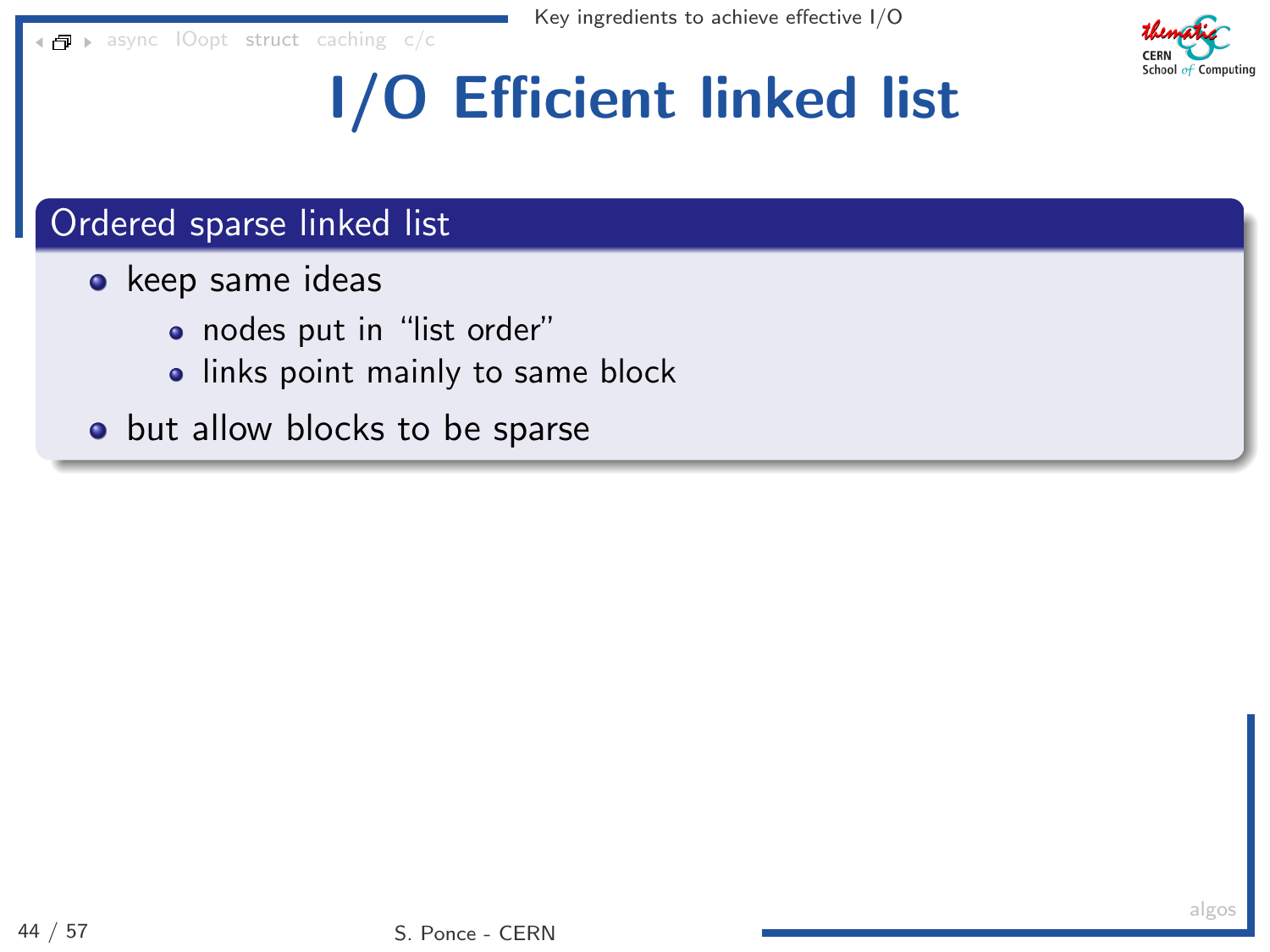[async](#page-4-0) [IOopt](#page-33-0) [struct](#page-70-0) [caching](#page-107-0) [c/c](#page-122-0)



# I/O Efficient linked list

- keep same ideas
	- nodes put in "list order"
	- **.** links point mainly to same block
- but allow blocks to be sparse

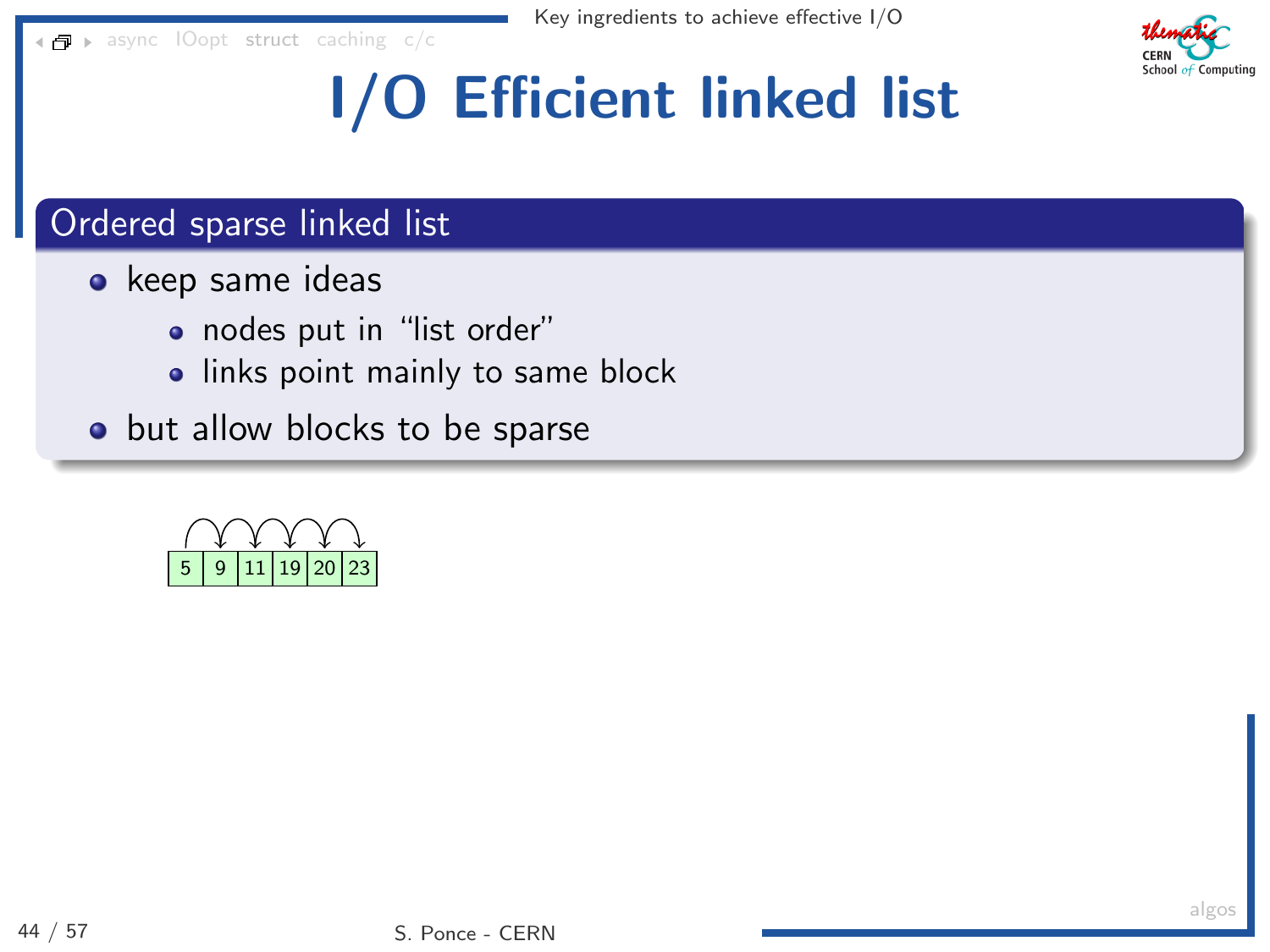[async](#page-4-0) [IOopt](#page-33-0) [struct](#page-70-0) [caching](#page-107-0) [c/c](#page-122-0)



# I/O Efficient linked list

- keep same ideas
	- nodes put in "list order"
	- **.** links point mainly to same block
- but allow blocks to be sparse

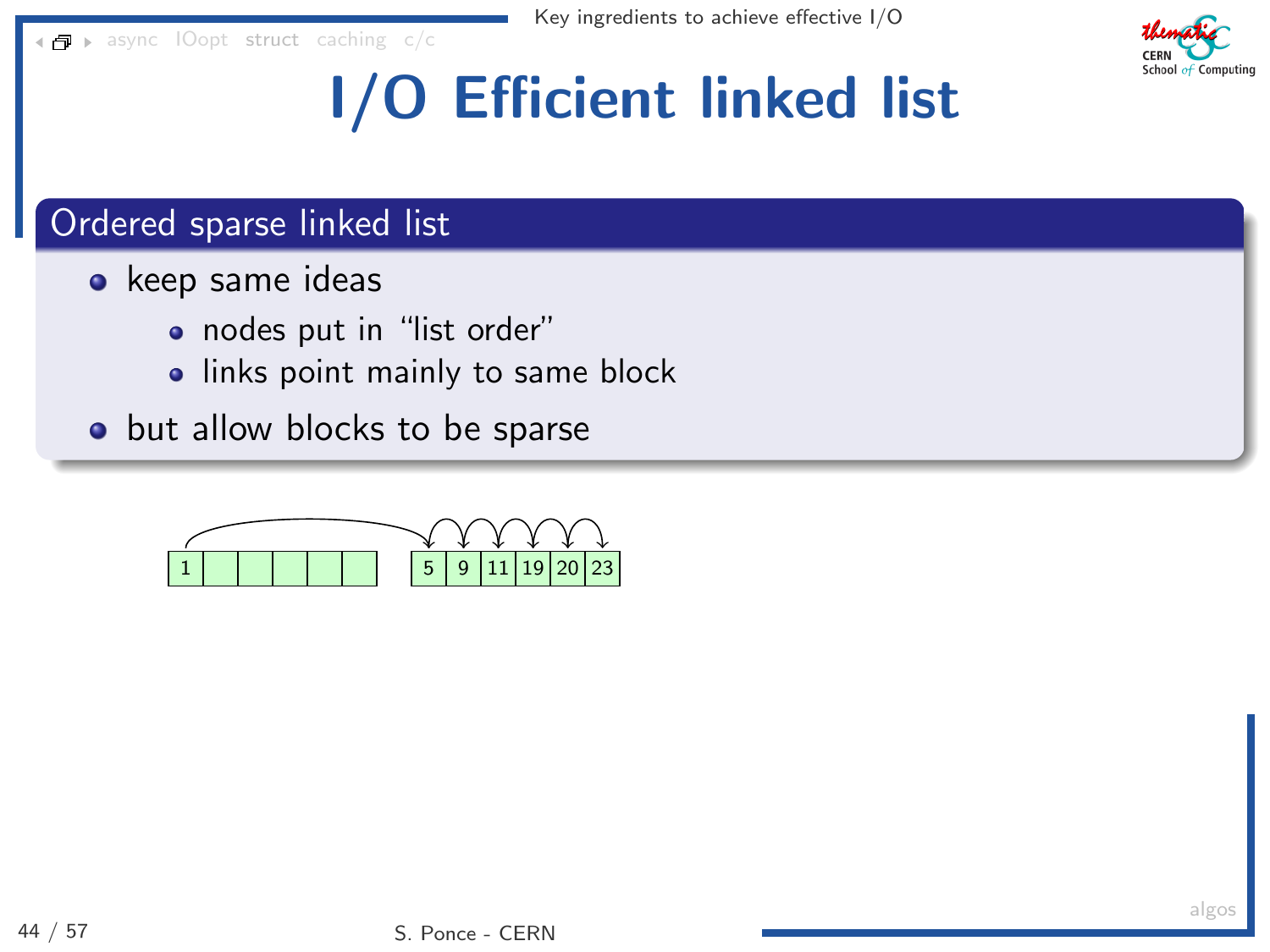[async](#page-4-0) [IOopt](#page-33-0) [struct](#page-70-0) [caching](#page-107-0) [c/c](#page-122-0)



# I/O Efficient linked list

- keep same ideas
	- nodes put in "list order"
	- **.** links point mainly to same block
- but allow blocks to be sparse

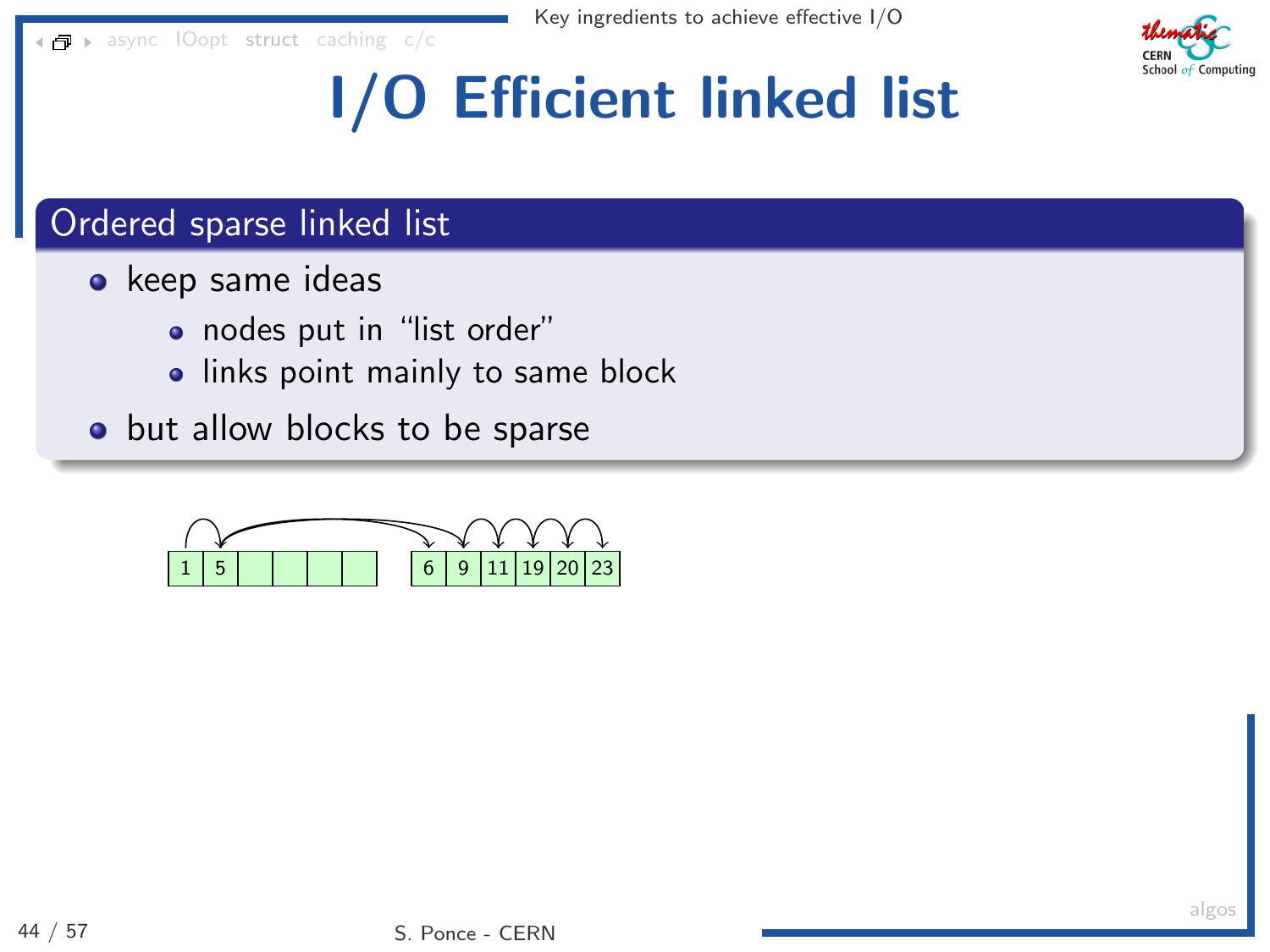[async](#page-4-0) [IOopt](#page-33-0) [struct](#page-70-0) [caching](#page-107-0) [c/c](#page-122-0)



# I/O Efficient linked list

- keep same ideas
	- nodes put in "list order"
	- **.** links point mainly to same block
- but allow blocks to be sparse

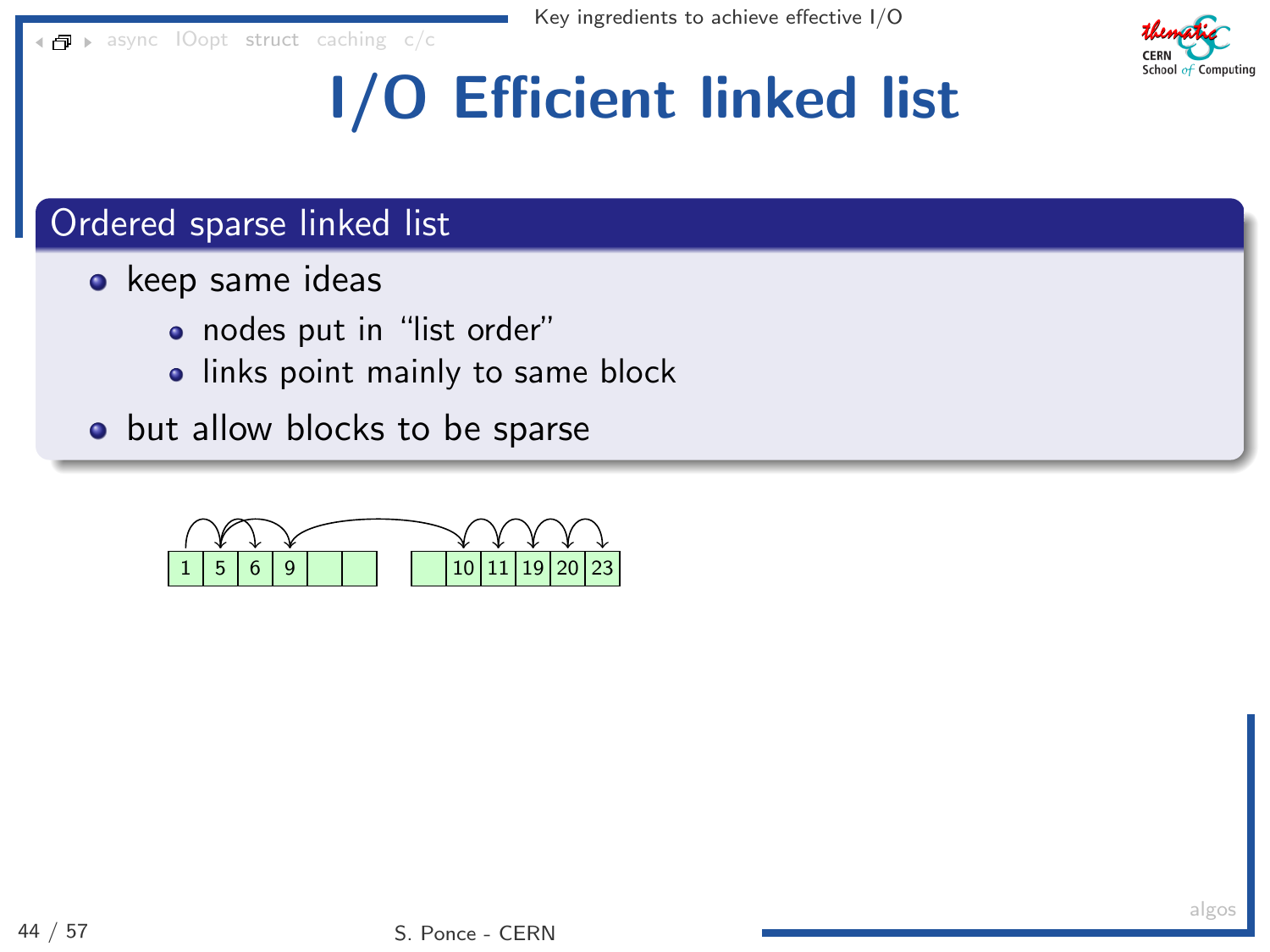[async](#page-4-0) [IOopt](#page-33-0) [struct](#page-70-0) [caching](#page-107-0) [c/c](#page-122-0)



# I/O Efficient linked list

- keep same ideas
	- nodes put in "list order"
	- **.** links point mainly to same block
- but allow blocks to be sparse

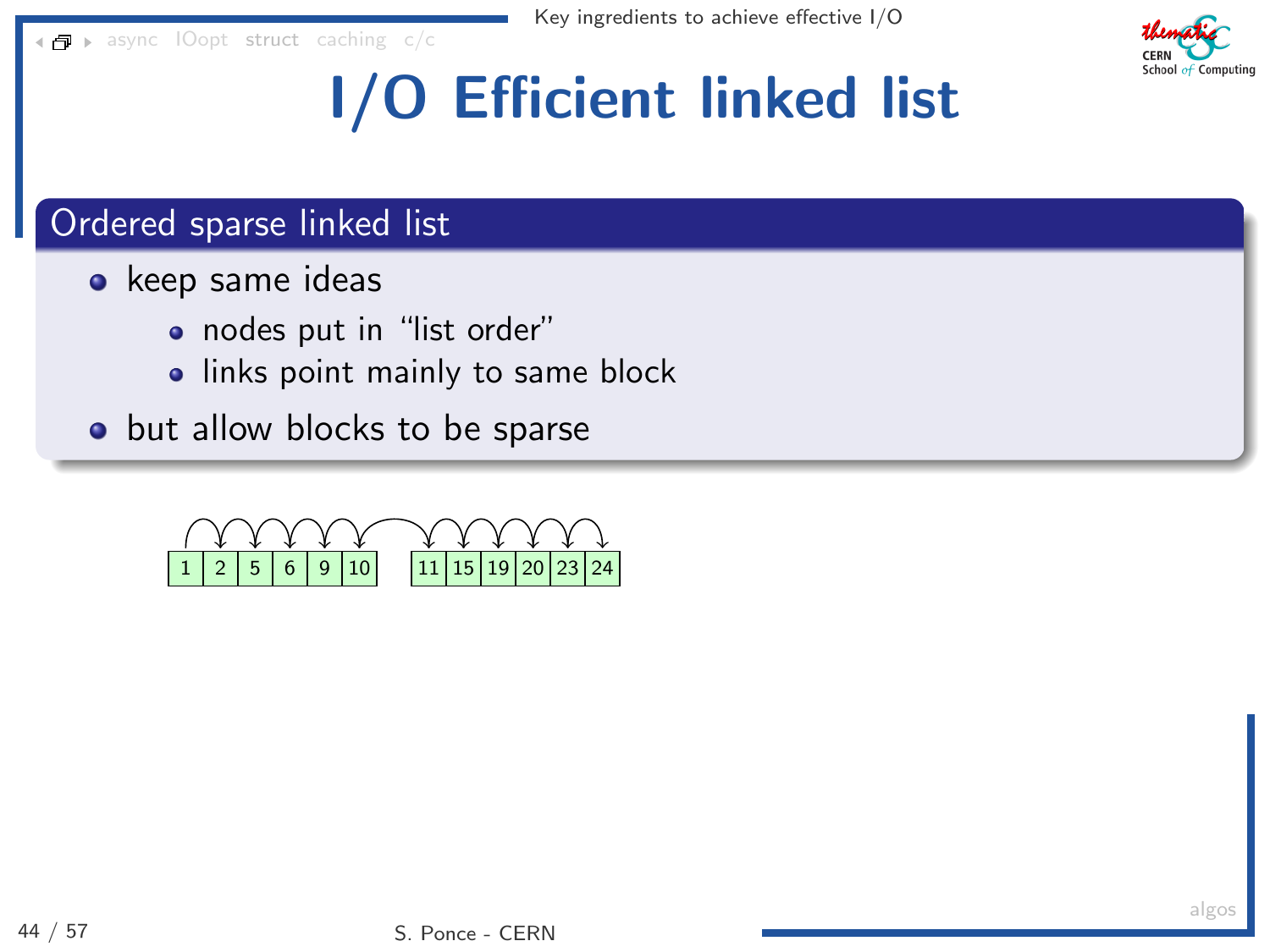[async](#page-4-0) [IOopt](#page-33-0) [struct](#page-70-0) [caching](#page-107-0) [c/c](#page-122-0)



# I/O Efficient linked list

- keep same ideas
	- nodes put in "list order"
	- **.** links point mainly to same block
- but allow blocks to be sparse

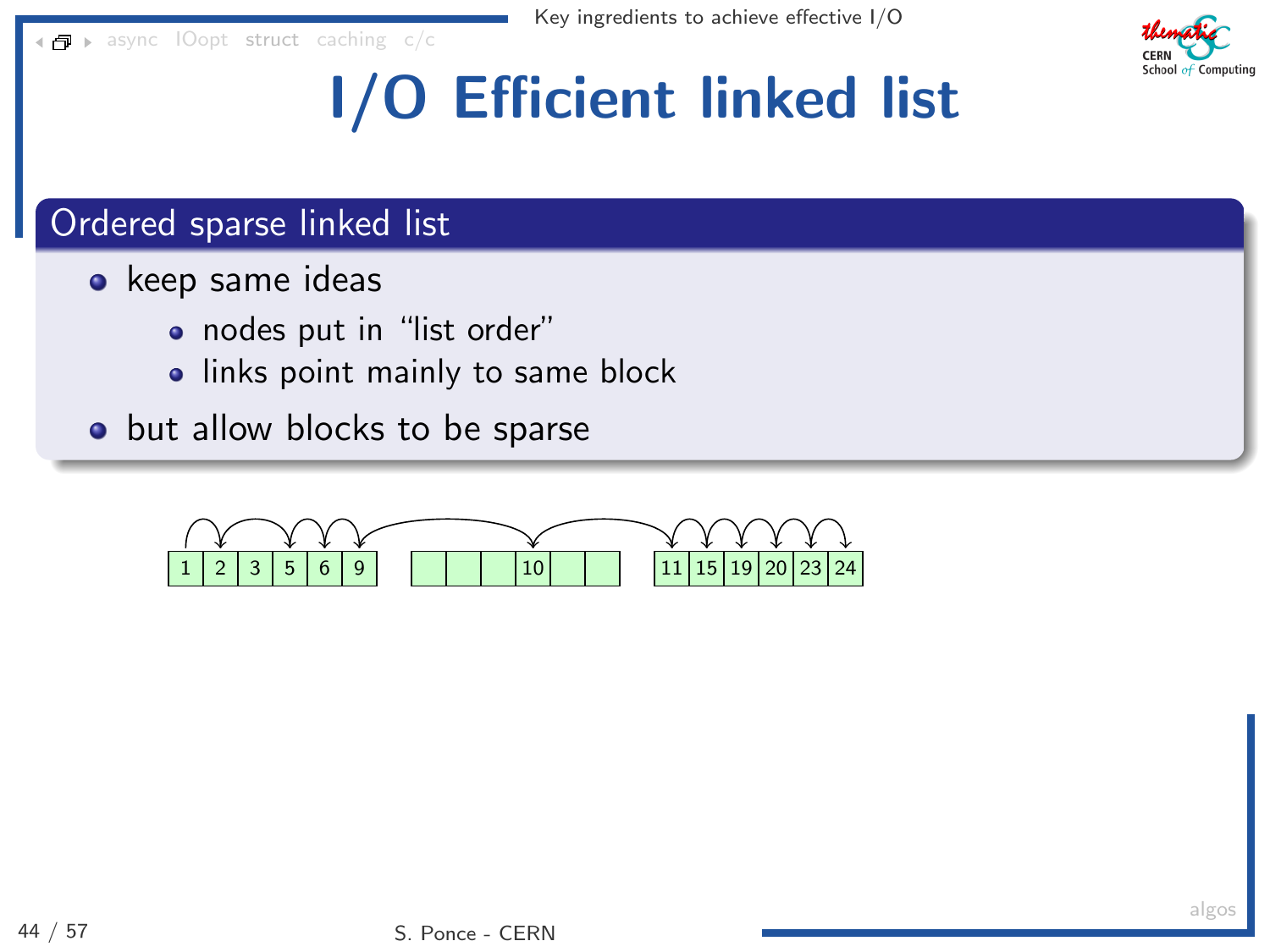[async](#page-4-0) [IOopt](#page-33-0) [struct](#page-70-0) [caching](#page-107-0) [c/c](#page-122-0)



# I/O Efficient linked list

- keep same ideas
	- nodes put in "list order"
	- **.** links point mainly to same block
- but allow blocks to be sparse

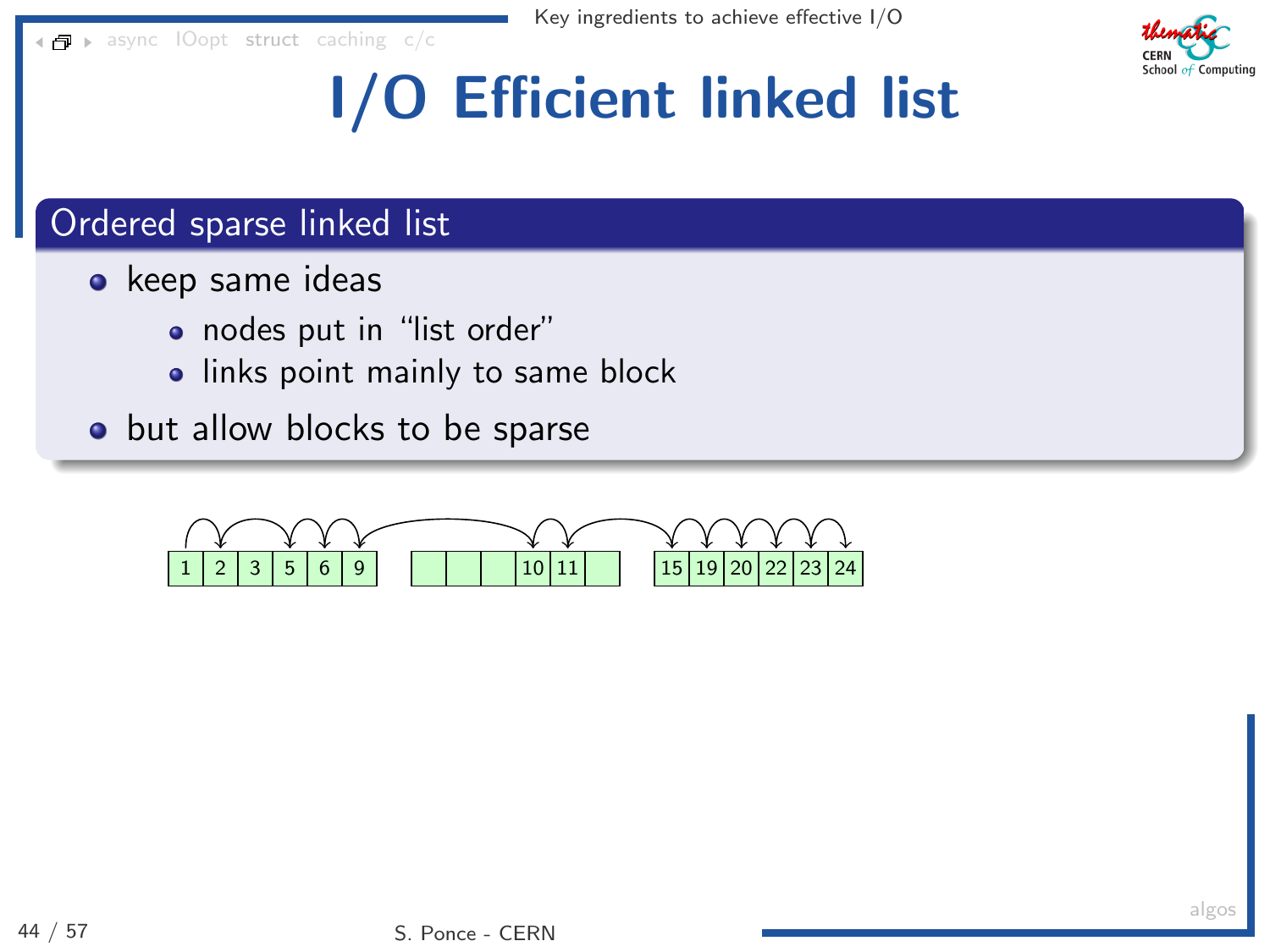[async](#page-4-0) [IOopt](#page-33-0) [struct](#page-70-0) [caching](#page-107-0) [c/c](#page-122-0)



# I/O Efficient linked list

- keep same ideas
	- nodes put in "list order"
	- links point mainly to same block
- but allow blocks to be sparse

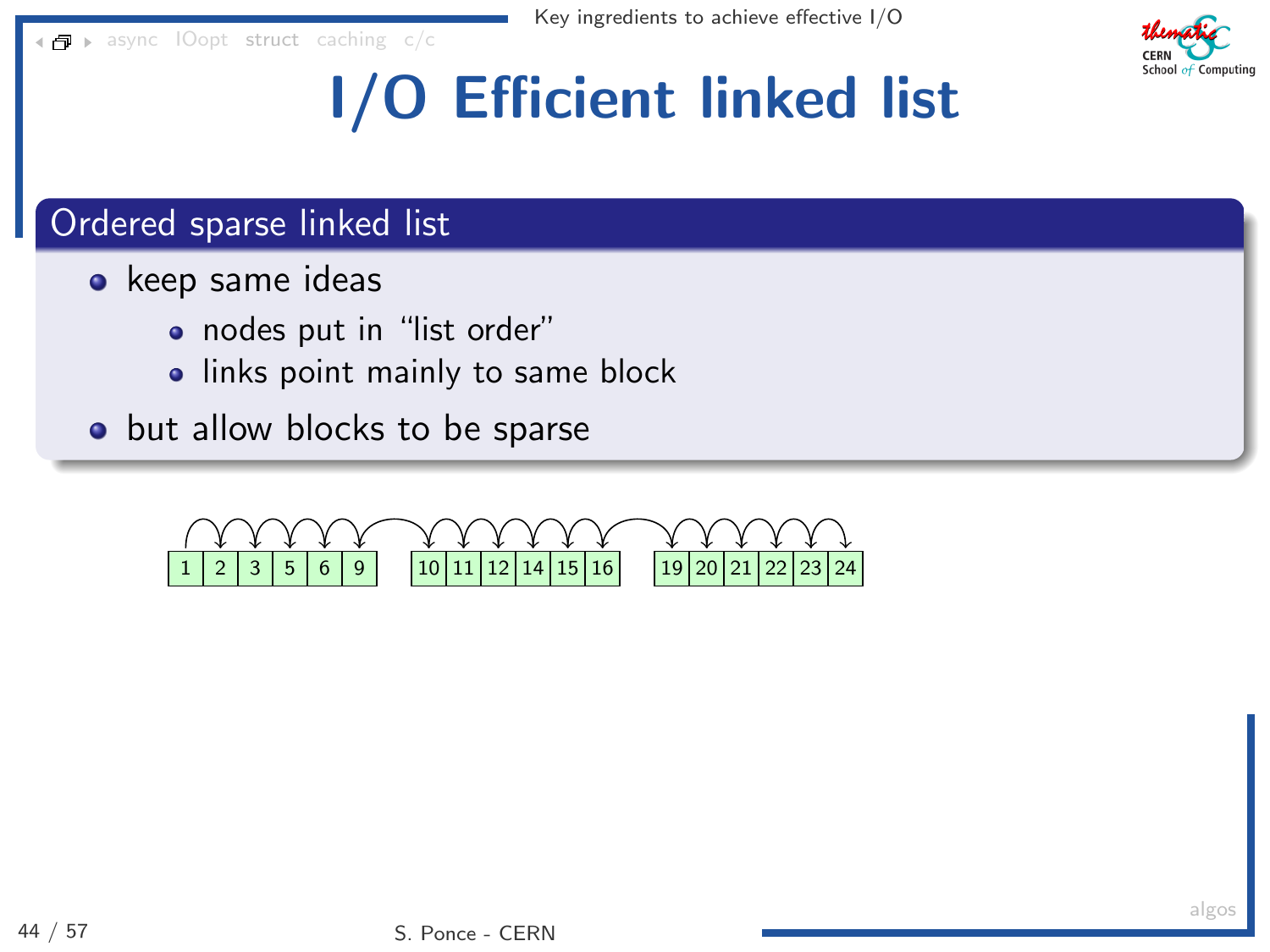[async](#page-4-0) [IOopt](#page-33-0) [struct](#page-70-0) [caching](#page-107-0) [c/c](#page-122-0)



# I/O Efficient linked list

- keep same ideas
	- nodes put in "list order"
	- **.** links point mainly to same block
- but allow blocks to be sparse

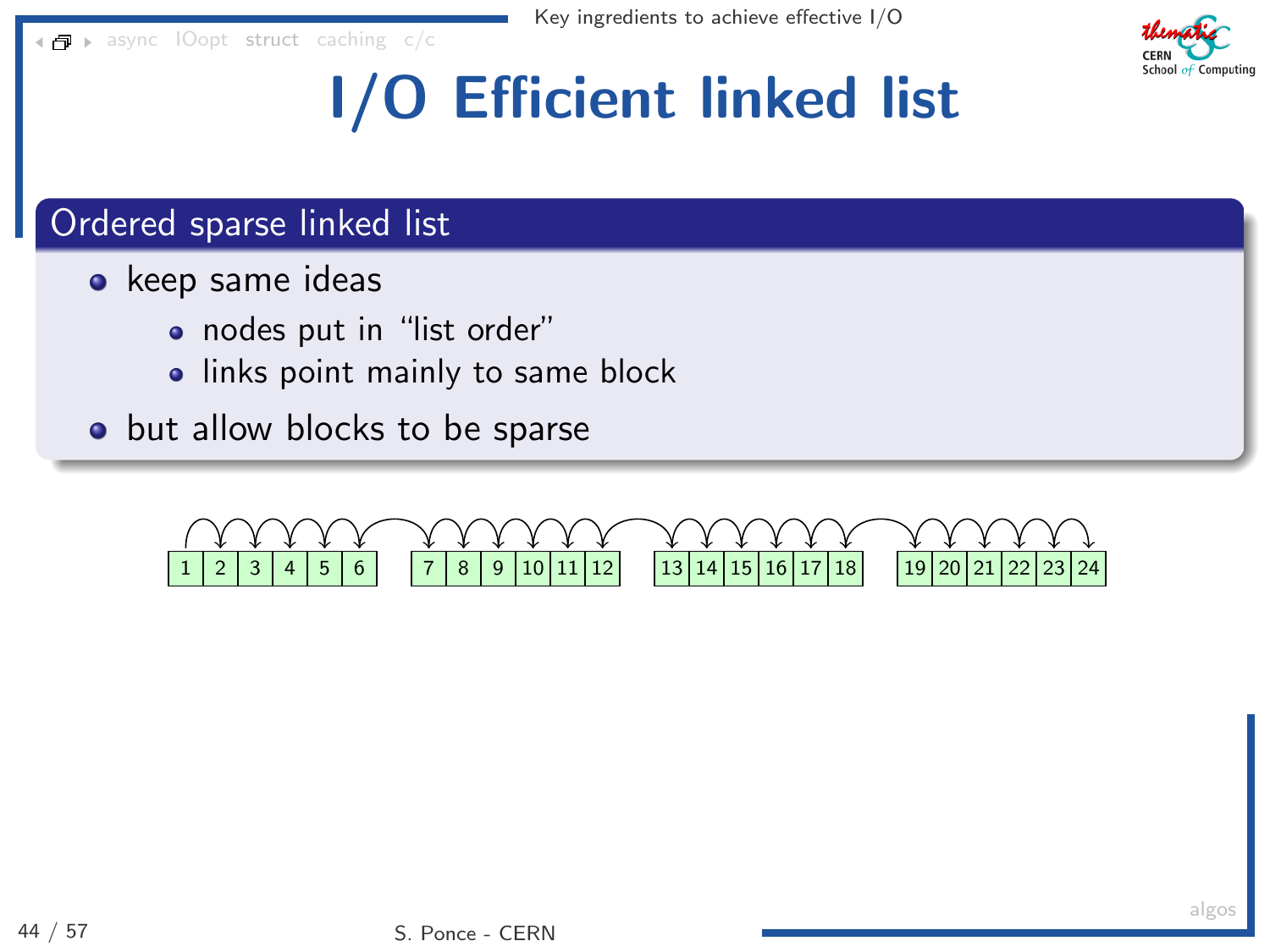[async](#page-4-0) [IOopt](#page-33-0) [struct](#page-70-0) [caching](#page-107-0) [c/c](#page-122-0)



# I/O Efficient linked list

- keep same ideas
	- nodes put in "list order"
	- links point mainly to same block
- but allow blocks to be sparse



| Complexity       |                       |
|------------------|-----------------------|
| insertion $O(1)$ |                       |
|                  | scan $O(\frac{N}{B})$ |
|                  |                       |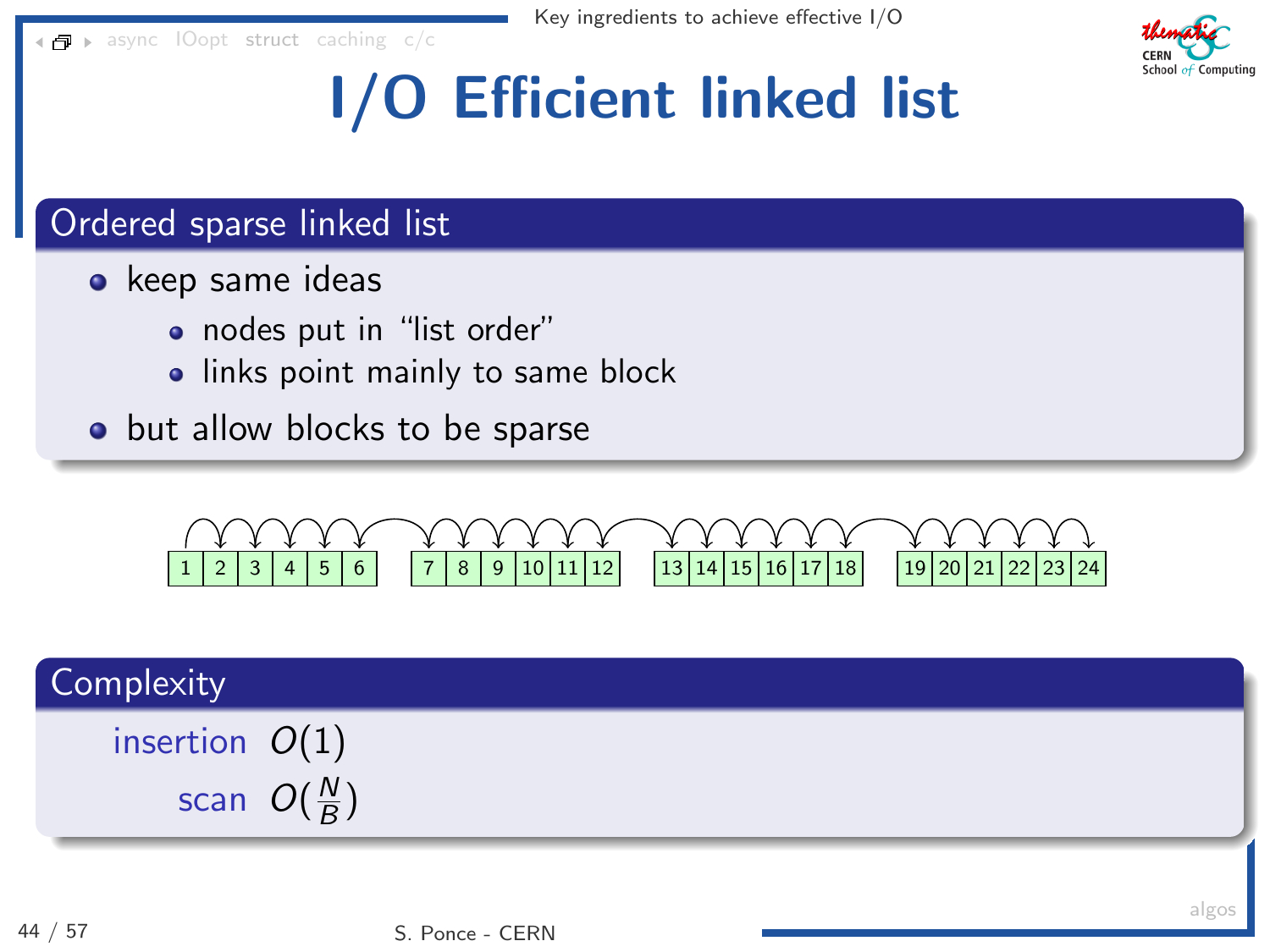[async](#page-4-0) [IOopt](#page-33-0) [struct](#page-70-0) [caching](#page-107-0) [c/c](#page-122-0)



# I/O complexity in general

Applies to more complex structures / algorithms

- **o** queues, stack, trees
- searching, sorting

#### Is always a trade off with CPU complexity

- ordered linked list means  $O(n)$  CPU complexity at insertion
- a tree of nodes stored in an array may be a better alternative

#### Libraries exist

- **•** In particular STXXL, the STL for XXL Data Sets
- <http://stxxl.sourceforge.net>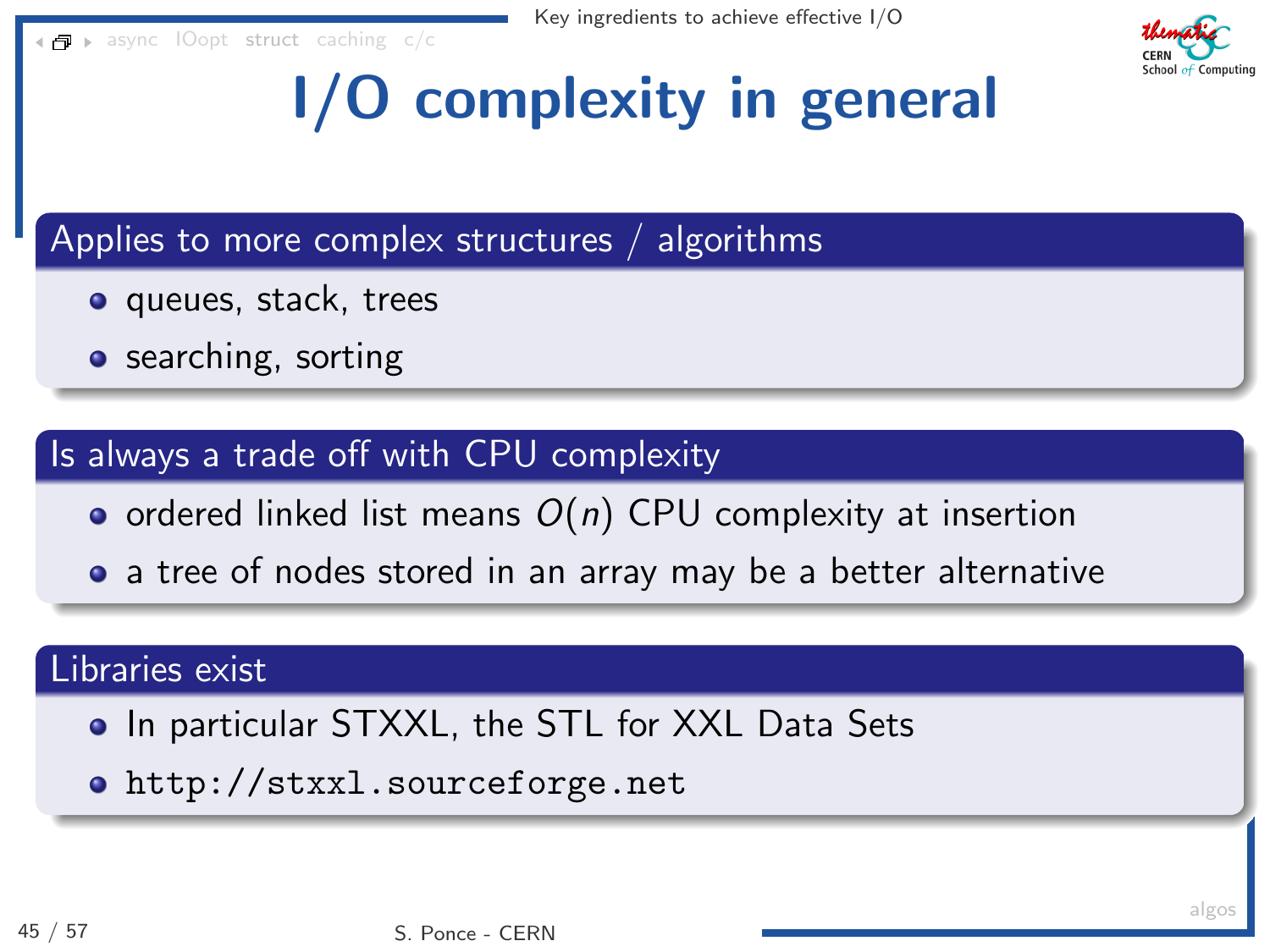

# **[Caching](#page-107-0)**

- <span id="page-107-0"></span>[Asynchronous I/O](#page-4-0)
- $1/O$  optimizations
- Influence of data structures on  $1/O$
- **[Caching](#page-107-0)** 
	- [Principles](#page-108-0)
	- [Policies](#page-112-0)
	- [Distributed Caches](#page-118-0)

### **[Conclusion](#page-122-0)**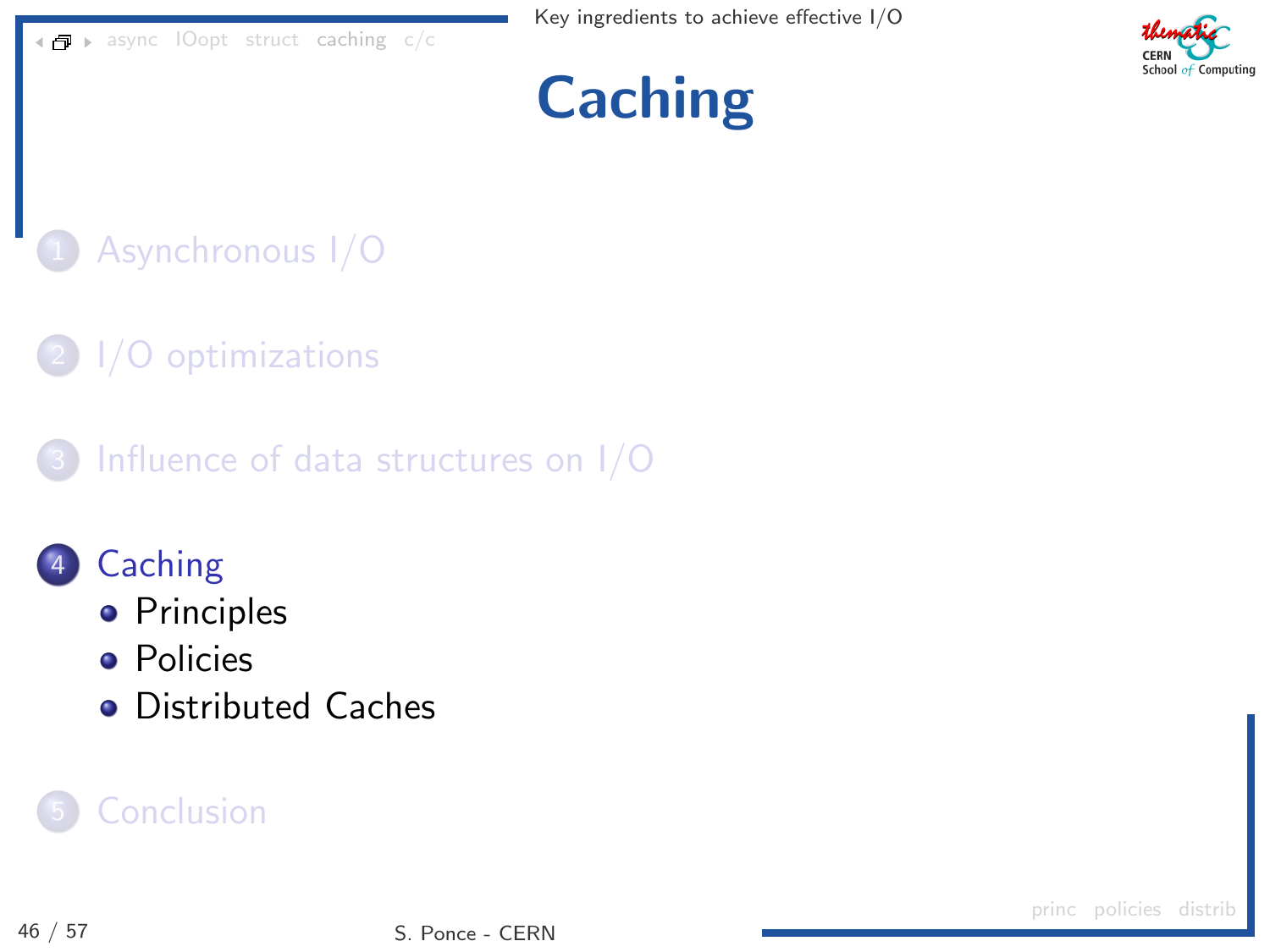<span id="page-108-0"></span>[async](#page-4-0) [IOopt](#page-33-0) [struct](#page-70-0) [caching](#page-107-0) [c/c](#page-122-0)



# Caching principles

### Why to use (custom) caches

- to optimize access to a costful resource (network, storage, ...)
- to take benefit of particular access patterns

[princ](#page-109-0) [policies](#page-112-0) distril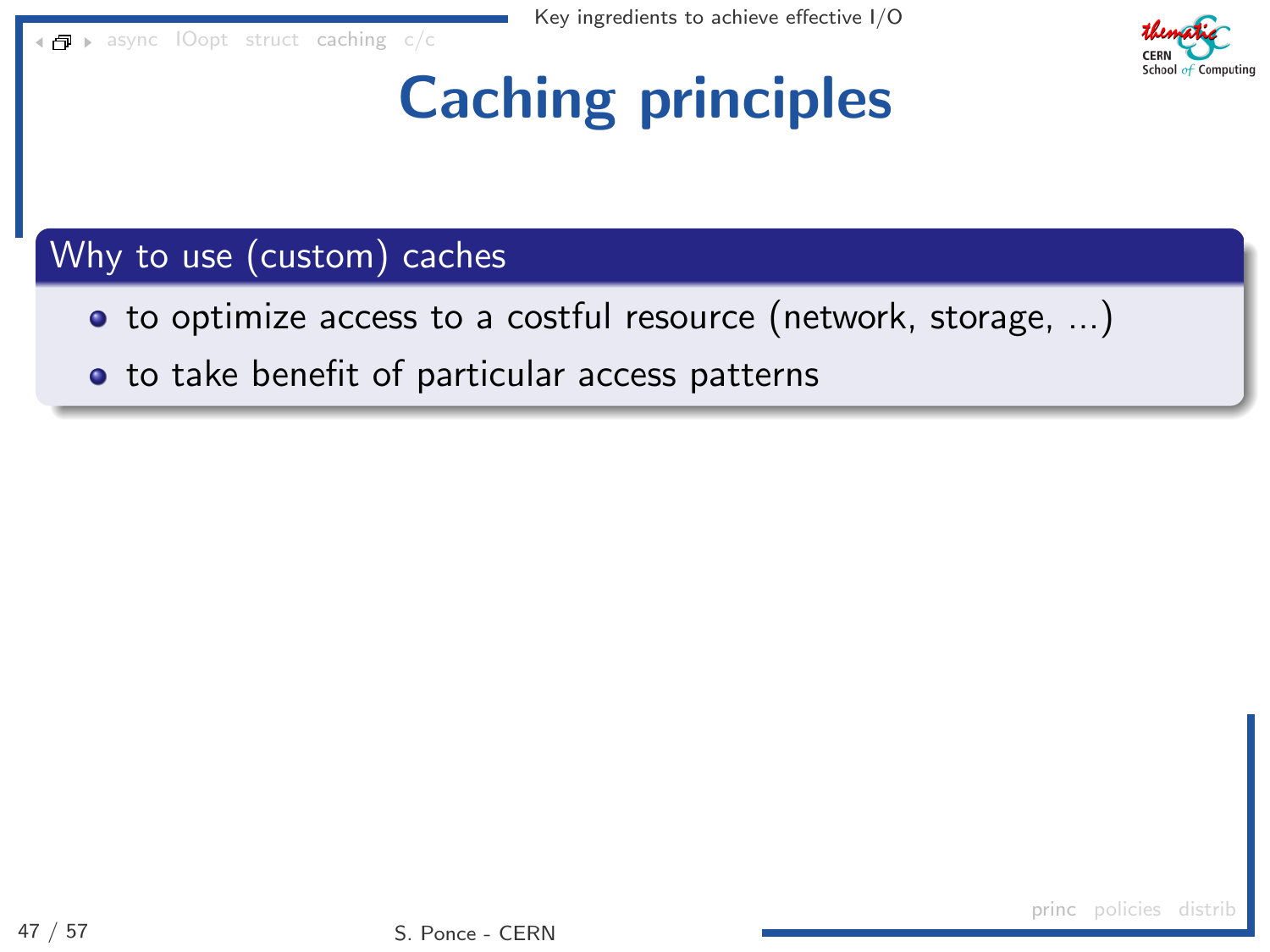<span id="page-109-0"></span>[async](#page-4-0) [IOopt](#page-33-0) [struct](#page-70-0) [caching](#page-107-0) [c/c](#page-122-0)



# Caching principles

### Why to use (custom) caches

- to optimize access to a costful resource (network, storage, ...)
- **•** to take benefit of particular access patterns

#### When to use custom caches

• when you have a particular, well defined access pattern

- e.g. web browsing, with mostly static pages
- $\bullet$  e.g. tape/archive handling
- e.g. proxy architecture for software distribution
- **•** for specific data structures that would benefit from a cache
	- e.g. trees in the root framework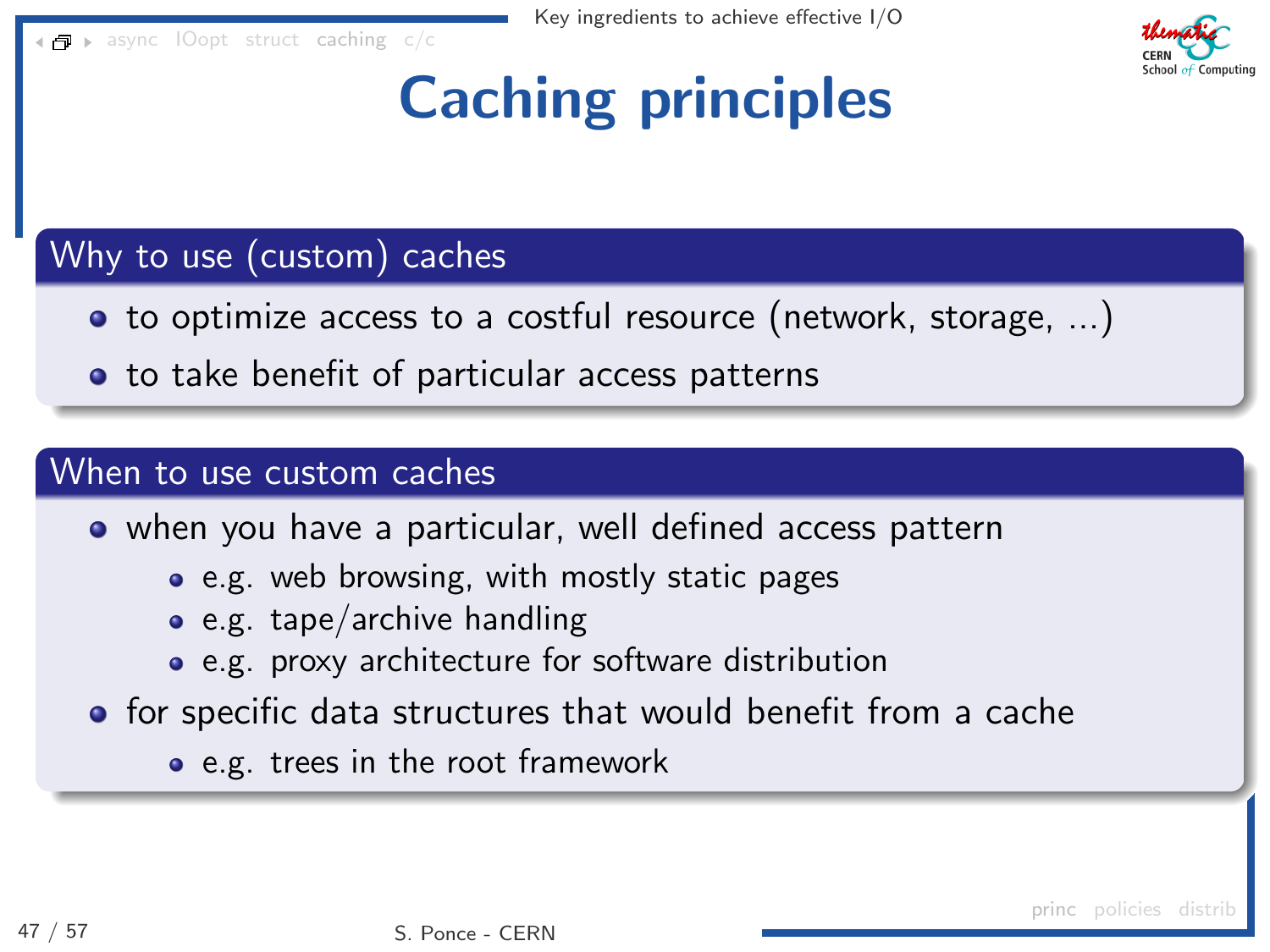[async](#page-4-0) [IOopt](#page-33-0) [struct](#page-70-0) [caching](#page-107-0) [c/c](#page-122-0)



# Caching usage

#### Where to use caching

- **•** server side to benefit of cross client hits
- **o** client side to avoid network traffic
	- think of your browser cache
- in a proxy to lower load on the server
- locally, in front of "expensive" storage
	- tape  $\rightarrow$  disk cache
	- $\bullet$  disk  $\rightarrow$  ssd/memory cache

[princ](#page-108-0) [policies](#page-112-0) distri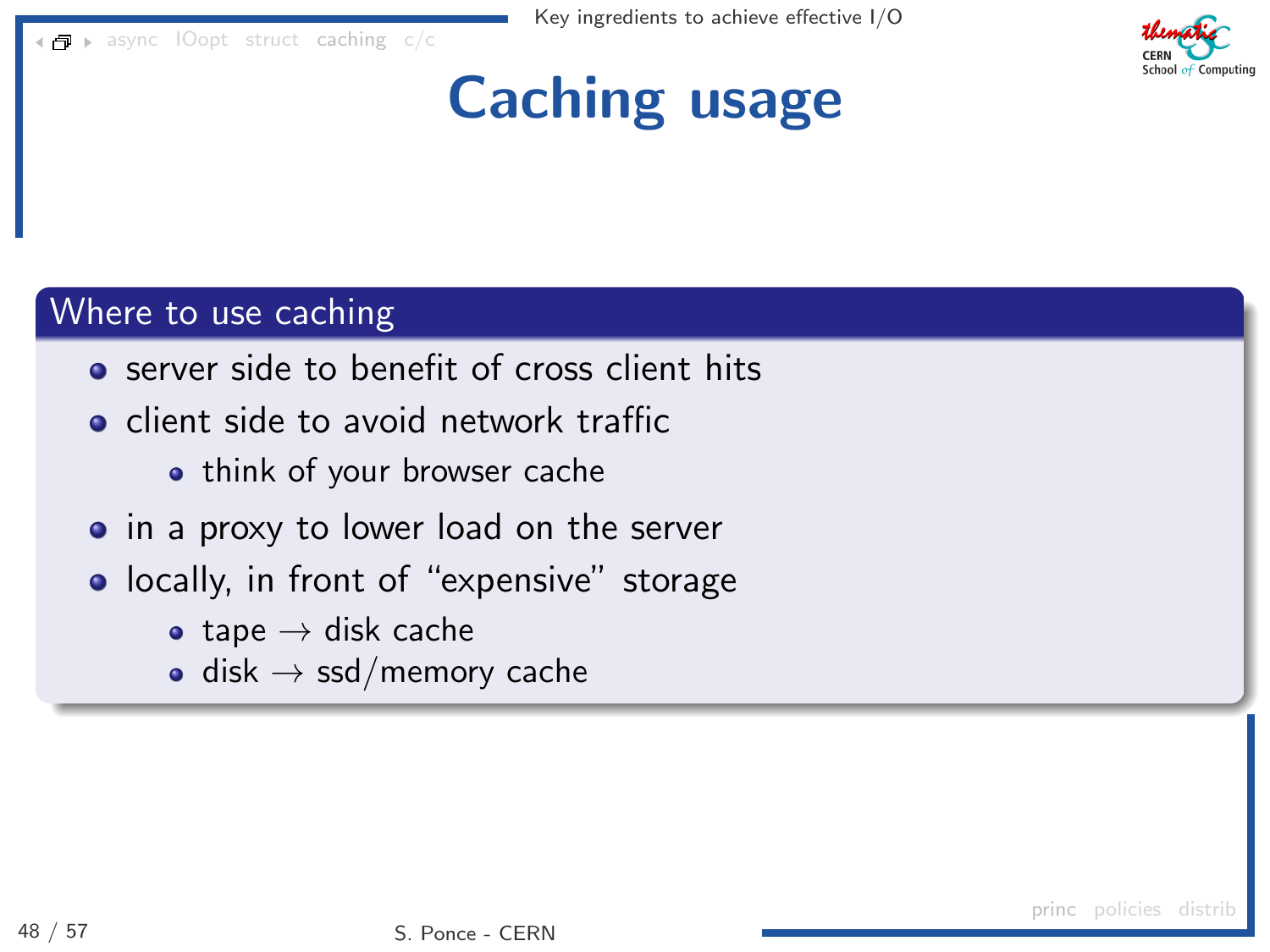[async](#page-4-0) [IOopt](#page-33-0) [struct](#page-70-0) [caching](#page-107-0) [c/c](#page-122-0)



### Anatomy of a cache

#### Architecture

- **o** it has a limited size
- so must use some garbage collection algorithm

### **Policies**

Replacement policy which item to discard when cache is full and new item is coming

Writing policy how to handle writes of new items to the system

Write-miss policy how to handle "write misses"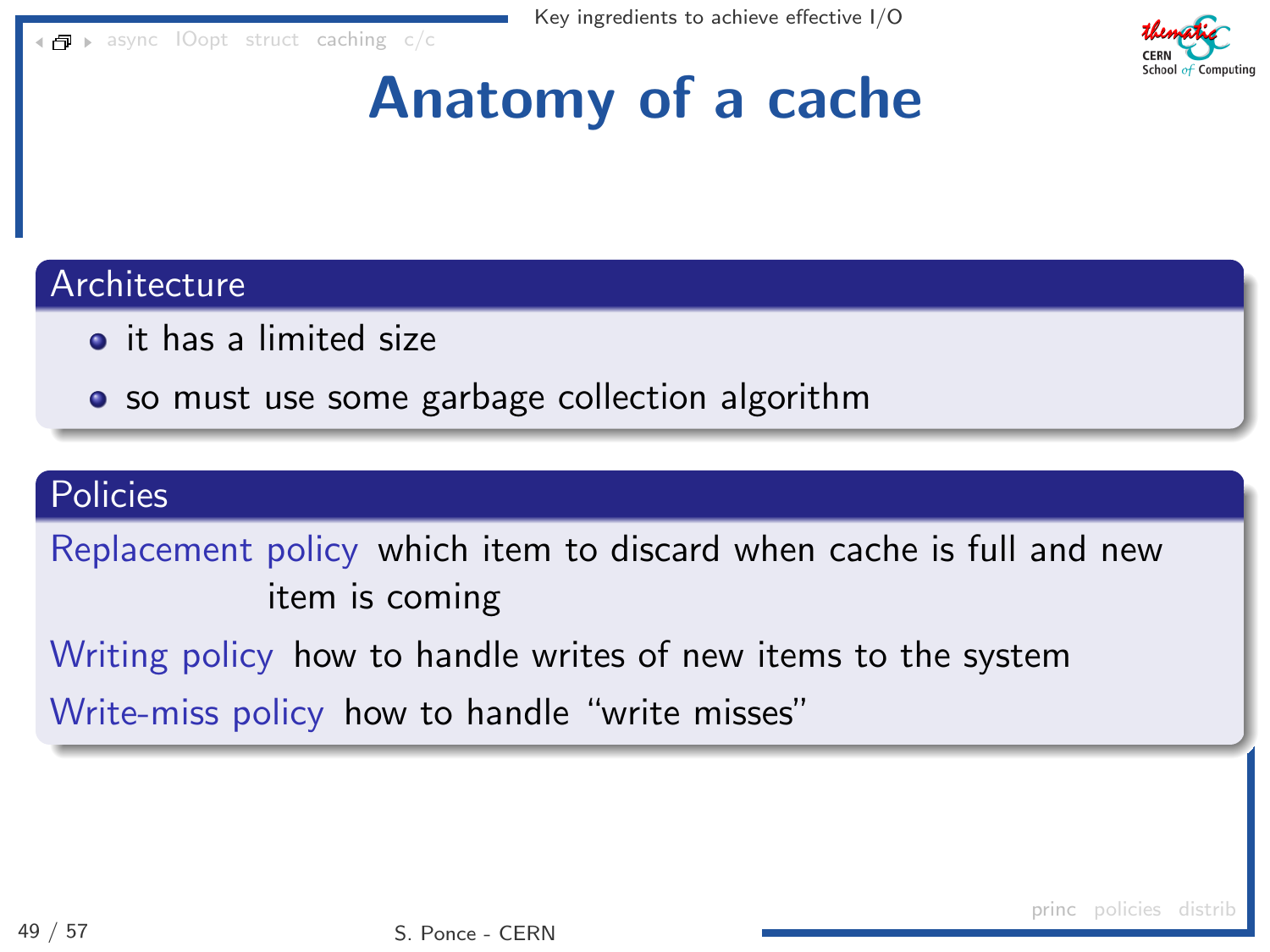<span id="page-112-0"></span>[async](#page-4-0) [IOopt](#page-33-0) [struct](#page-70-0) [caching](#page-107-0) [c/c](#page-122-0)



### Replacement policies

### FIFO - First In First Out

- most naive and easiest to implement (simple list)
- not very effective in practice

### LRU - Least Recently Used

- still easy to implement, just needs some "age bits"
- o one of the most common

### Others

- LFU Least Frequently Used
	- refinement on LRU where number of accesses is taken into account
- LIRS Low Inter-reference Recency Set (LIRS) using reuse distance as a metric for dynamically ranking accessed pages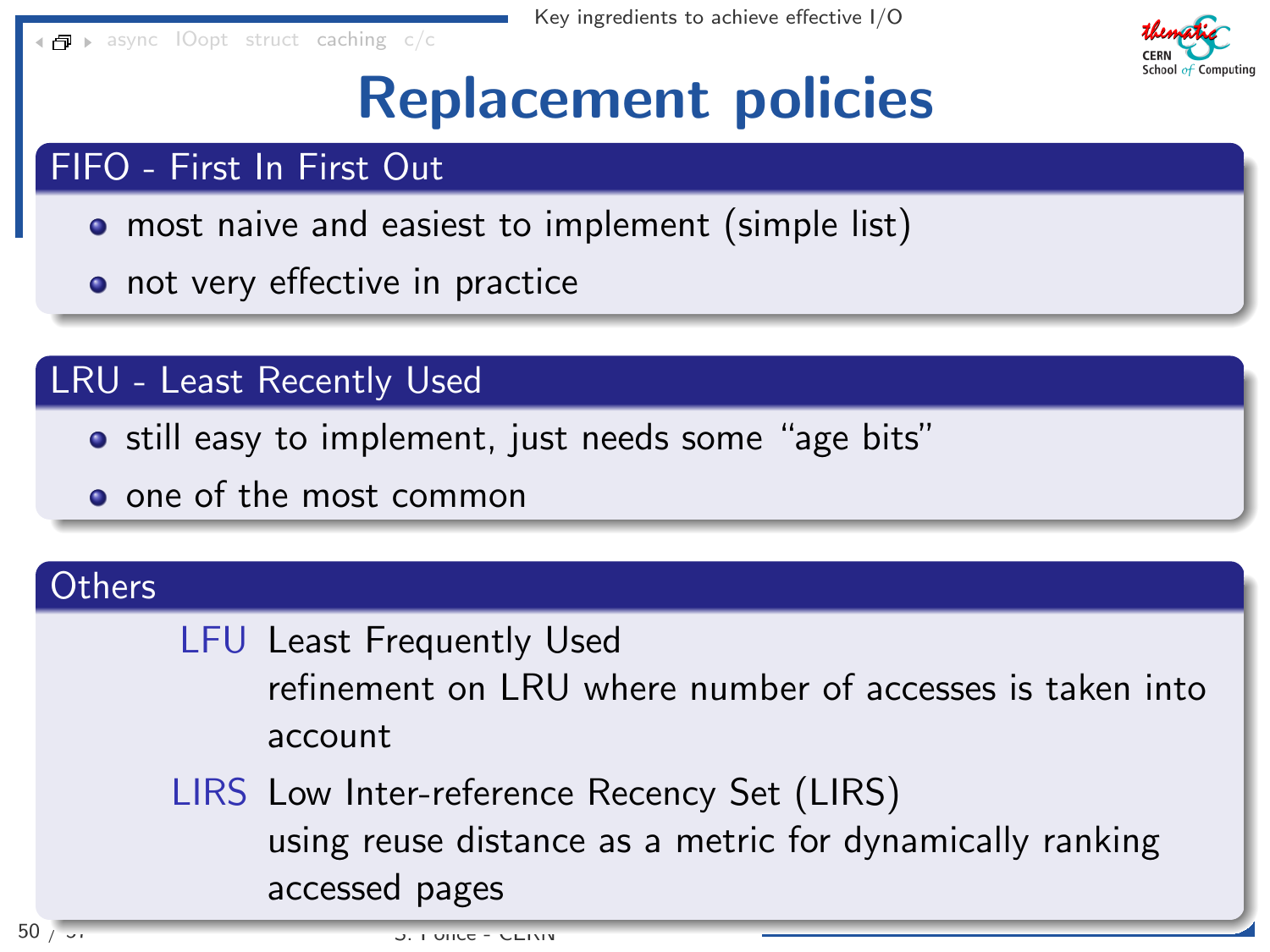$\blacksquare$  [async](#page-4-0) [IOopt](#page-33-0) [struct](#page-70-0) [caching](#page-107-0) [c/c](#page-122-0)



# Writing policies (1)

### Write-through

- write is done synchronously both to the cache and to the backend store
- no caching gain on writes
- backend store is always up to date

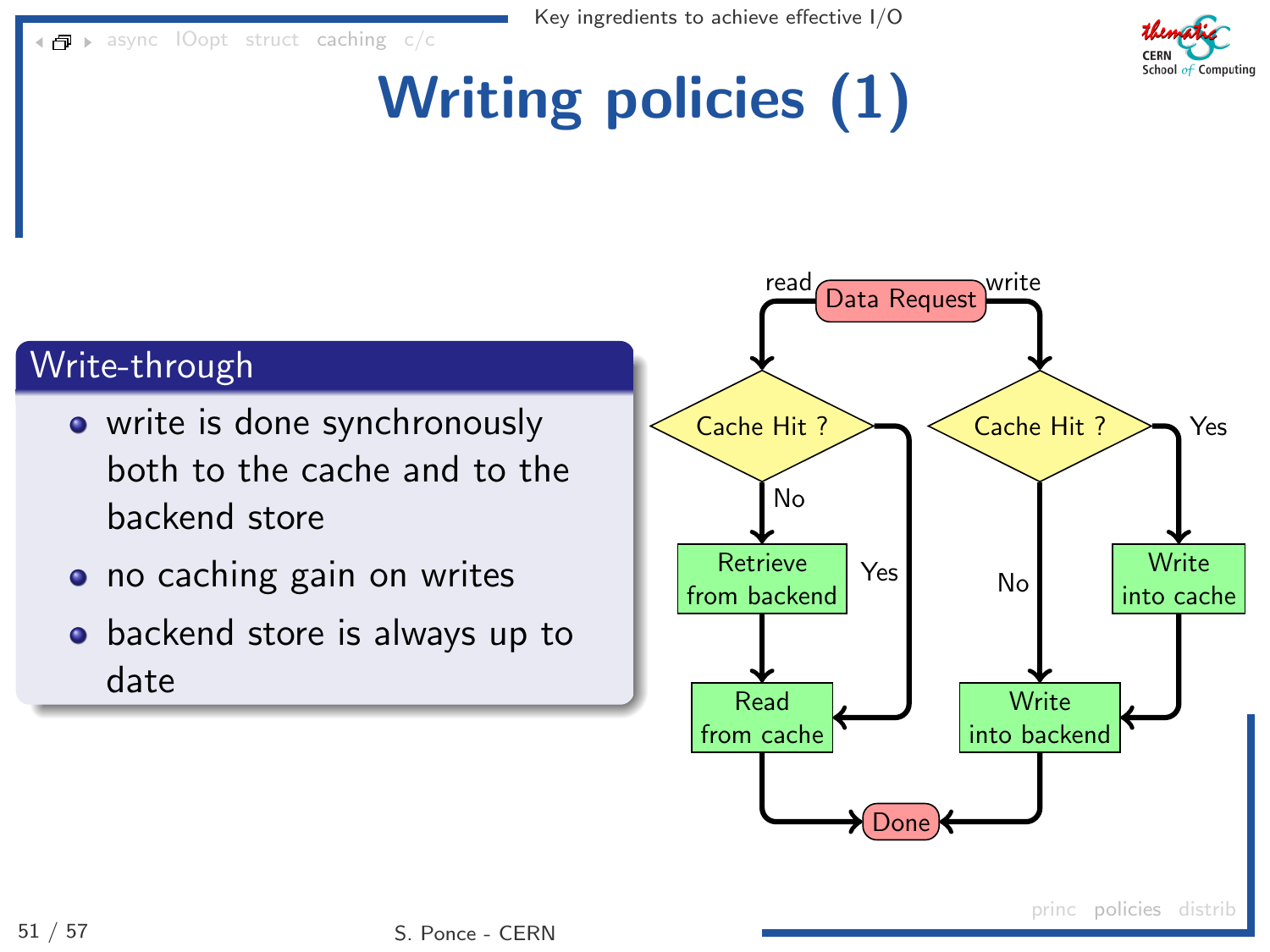Key ingredients to achieve effective I/O

 $\blacksquare$  [async](#page-4-0) [IOopt](#page-33-0) [struct](#page-70-0) [caching](#page-107-0) [c/c](#page-122-0)



# Writing policies (2)

### Write-back

- writing is done only to the cache initially
- $\bullet$  the write to the backing store is postponed until the cache blocks containing the data are about to be modified/replaced by new content
- o writes are faster
- but backend store is not up to date
- data may be at risk

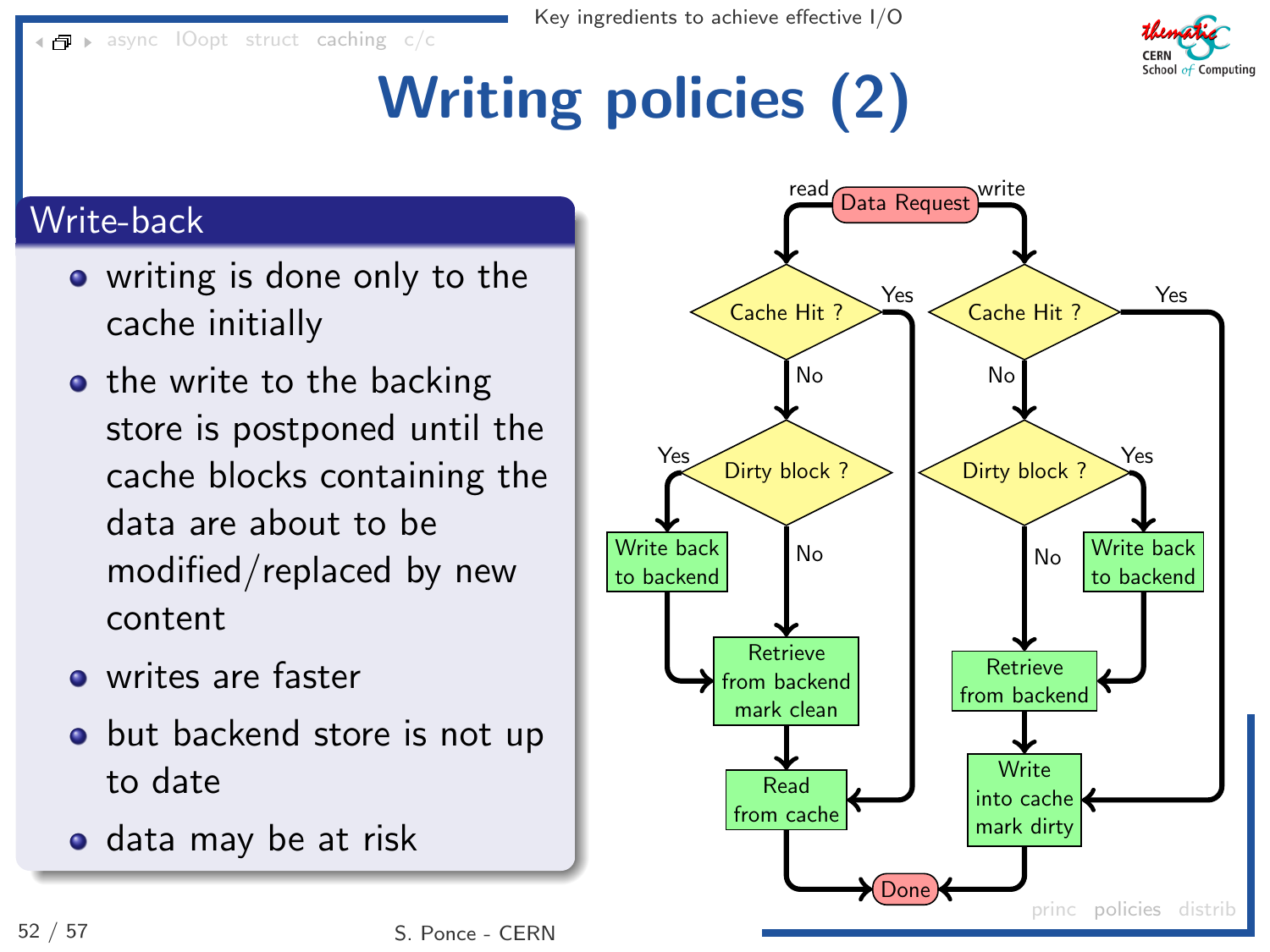$\blacksquare$  [async](#page-4-0) [IOopt](#page-33-0) [struct](#page-70-0) [caching](#page-107-0) [c/c](#page-122-0)



### Write-miss policies

### Write allocate

- **o** datum at the missed-write location is loaded to cache, followed by a write-hit operation
- write misses are similar to read misses

#### No write allocate

- o datum at the missed-write location is not loaded to cache
- it is written to the backend
- no cache for writes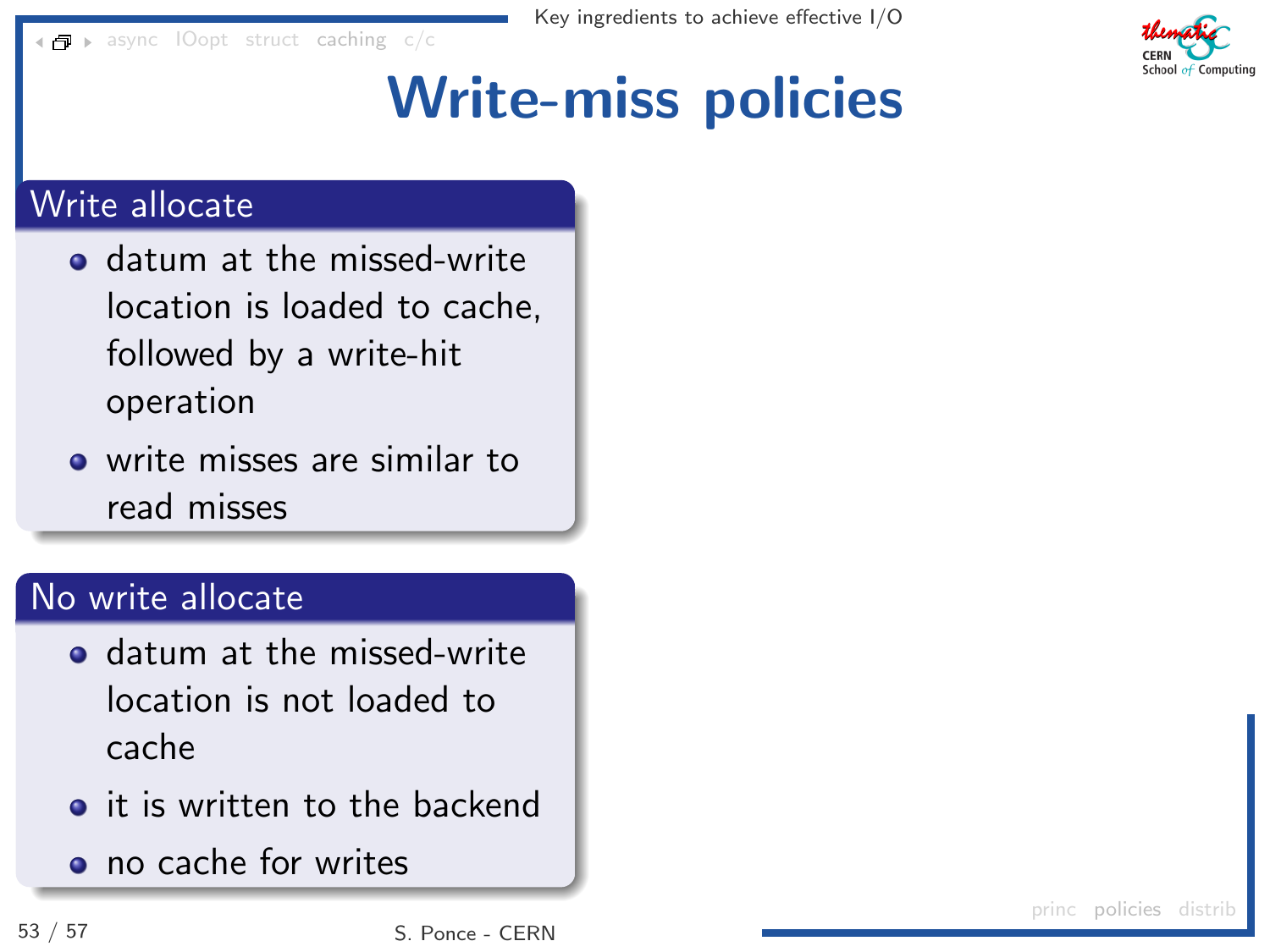$\blacksquare$  [async](#page-4-0) [IOopt](#page-33-0) [struct](#page-70-0) [caching](#page-107-0) [c/c](#page-122-0)



### Write-miss policies

### Write allocate

- datum at the missed-write location is loaded to cache, followed by a write-hit operation
- write misses are similar to read misses

#### No write allocate

- **o** datum at the missed-write location is not loaded to cache
- it is written to the backend
- no cache for writes

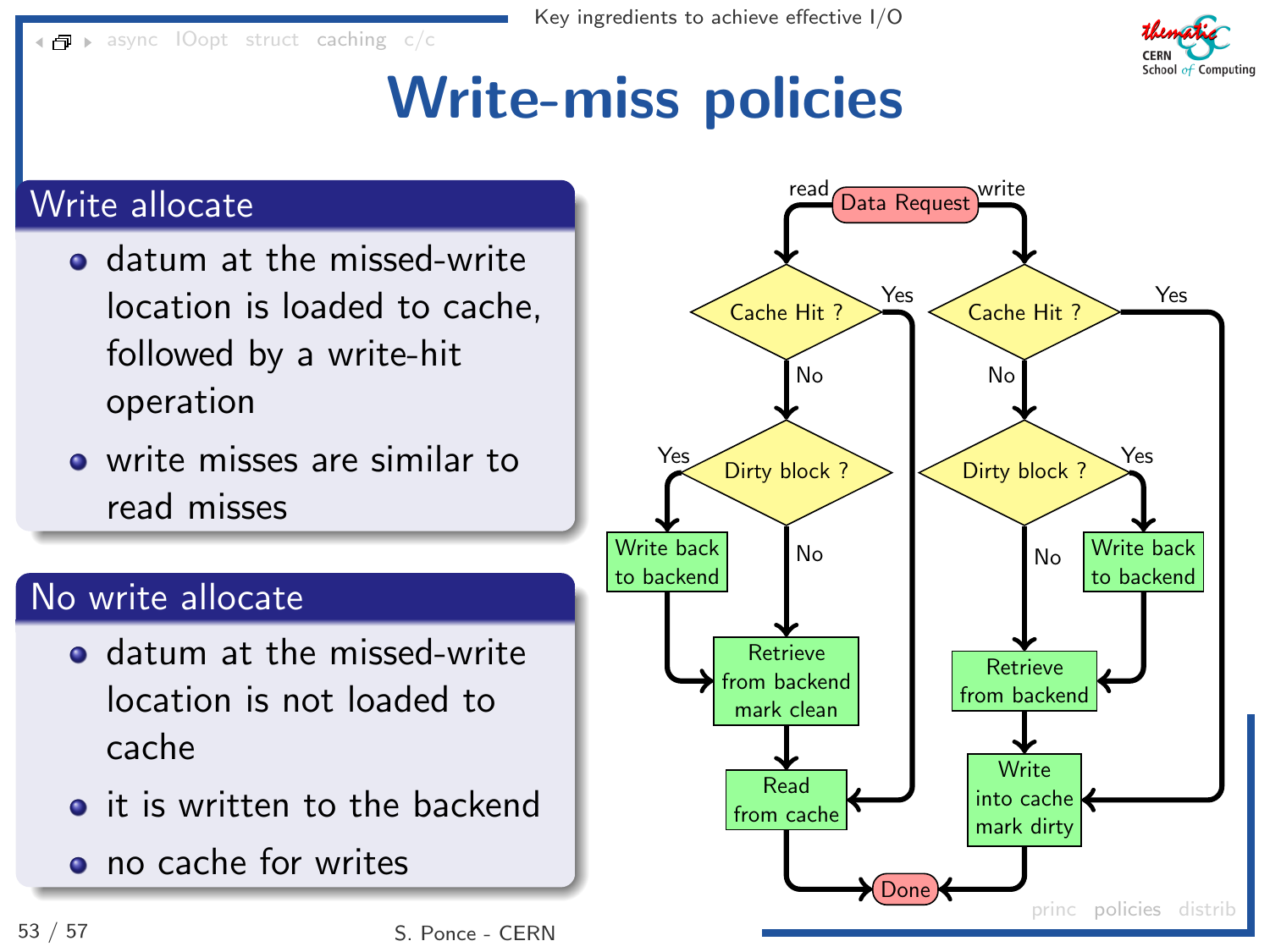$\blacksquare$  [async](#page-4-0) [IOopt](#page-33-0) [struct](#page-70-0) [caching](#page-107-0) [c/c](#page-122-0)



### Write-miss policies

### Write allocate

- datum at the missed-write location is loaded to cache, followed by a write-hit operation
- write misses are similar to read misses

#### No write allocate

- **o** datum at the missed-write location is not loaded to cache
- it is written to the backend
- no cache for writes

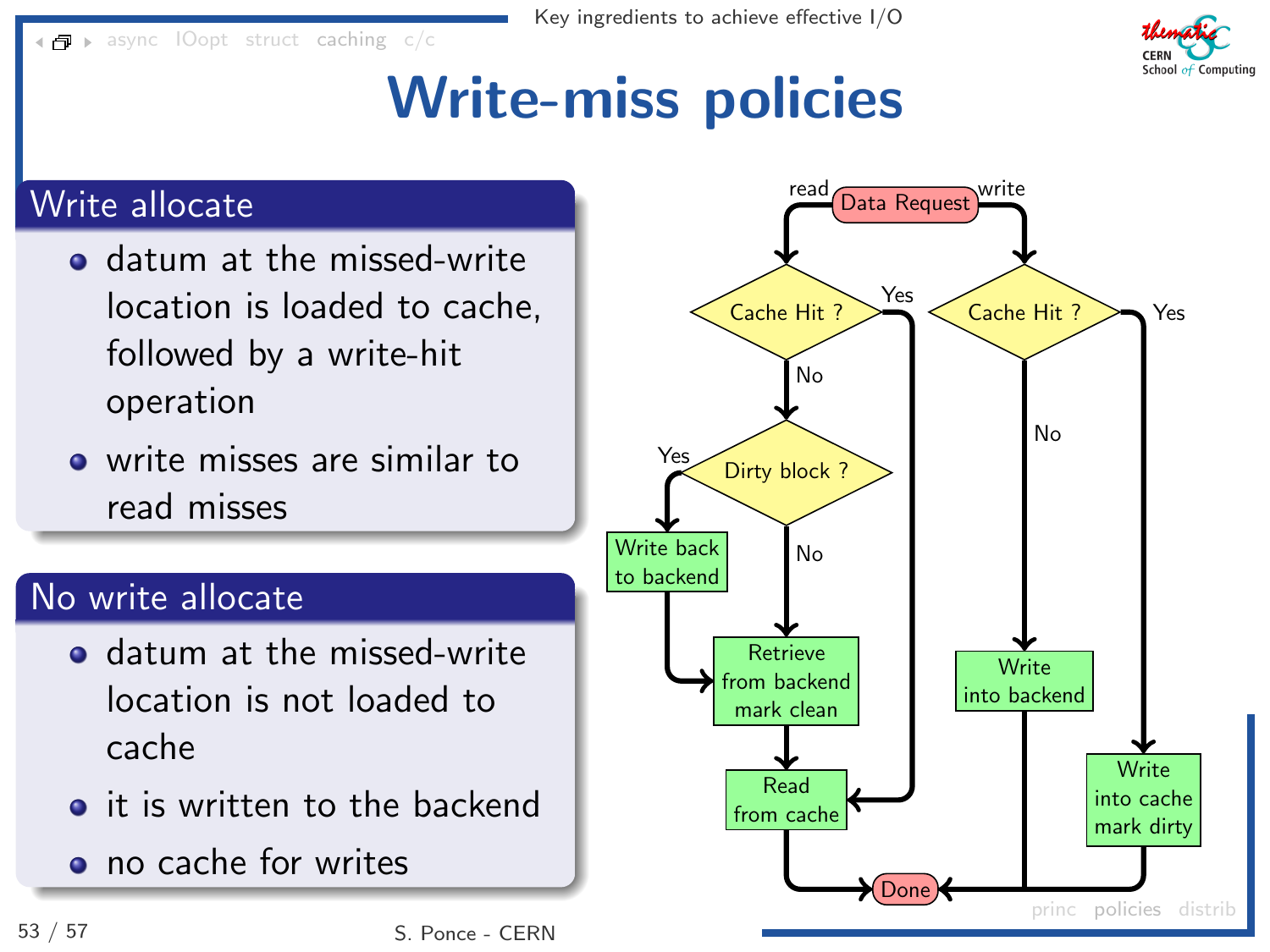

### Parallelization and caches

### <span id="page-118-0"></span>The problem

- you scale horizontally by adding more servers/processes
- **e** each server has its own cache
- all caches will tend to have the same content
- **•** so the cache size will not scale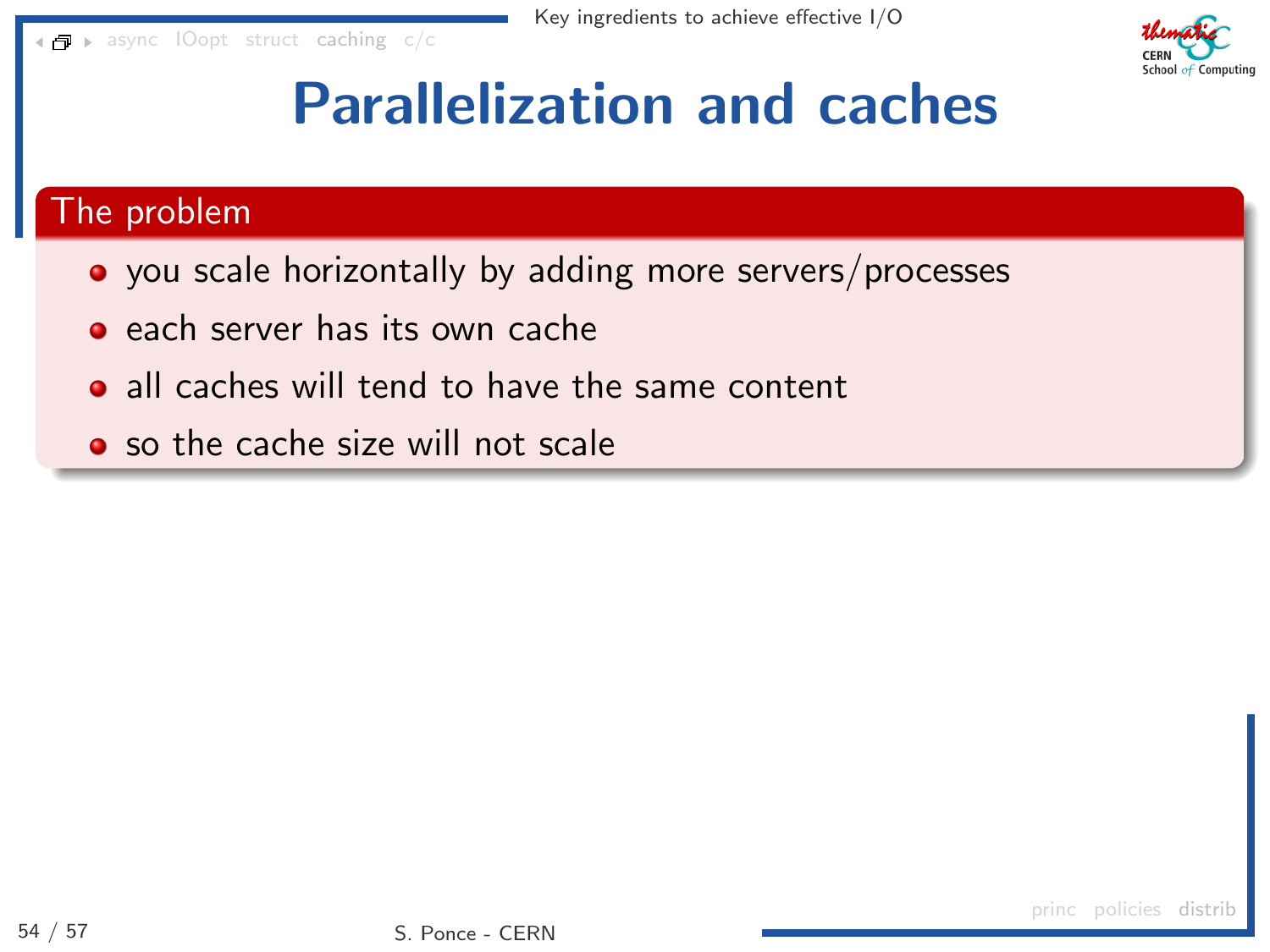

### Parallelization and caches

### <span id="page-119-0"></span>The problem

- you scale horizontally by adding more servers/processes
- **e** each server has its own cache
- all caches will tend to have the same content
- **•** so the cache size will not scale

### **Solutions**

- use shared caches and tackle the synchonization issues
	- locally via shared memory
	- across servers via shared filesystem
- do nothing, you're fine with it
	- you have automatic replication of hot items
	- your caches are big enough

[princ](#page-108-0) [policies](#page-112-0) [distrib](#page-118-0)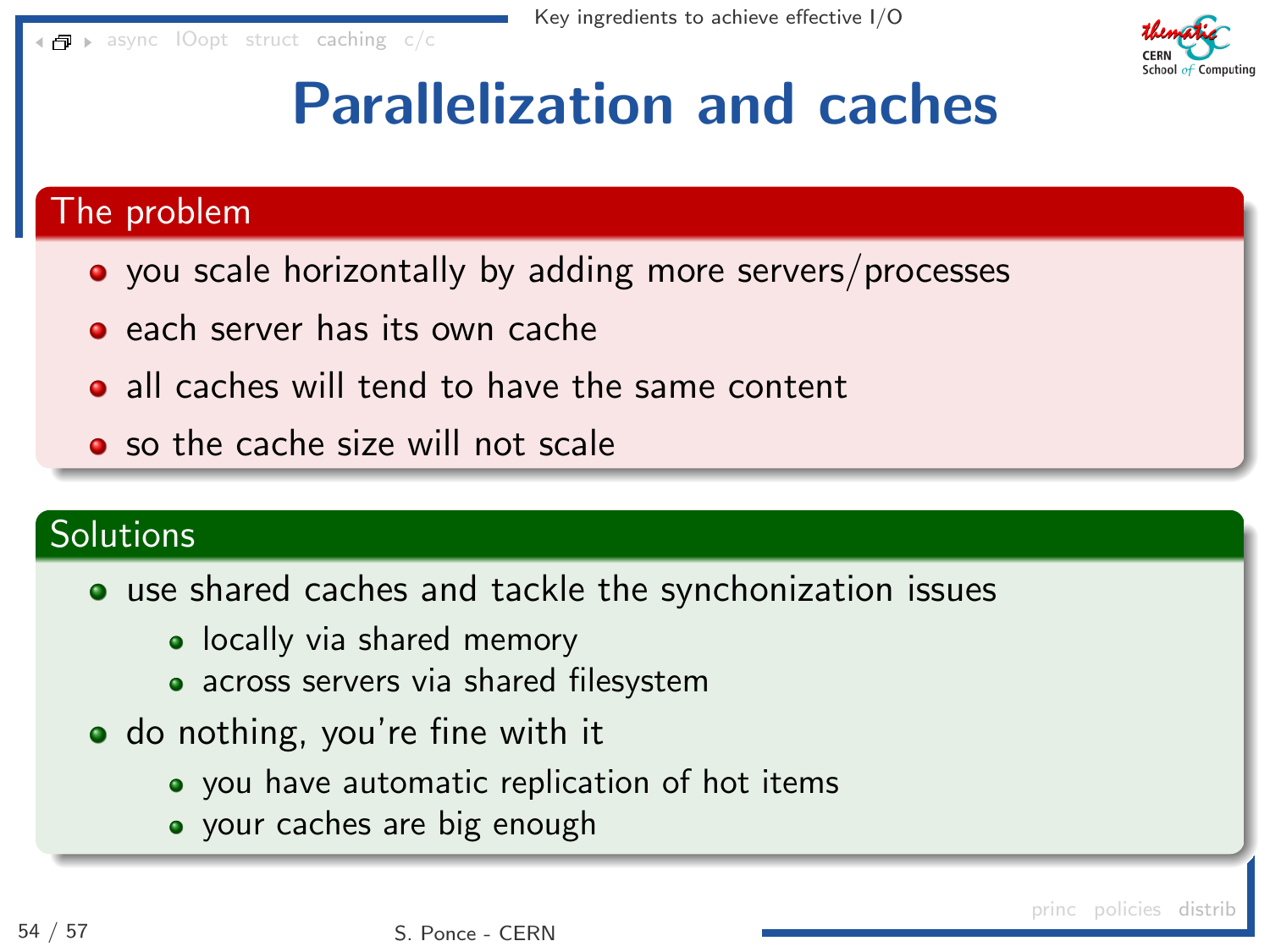[async](#page-4-0) [IOopt](#page-33-0) [struct](#page-70-0) [caching](#page-107-0) [c/c](#page-122-0)



### Cache consistency

#### The problem

- with distributed caches, you main have several copies of one data
- do you have the same version in all cases?
	- e.g. in case it was just overwritten in one cache with write-back policy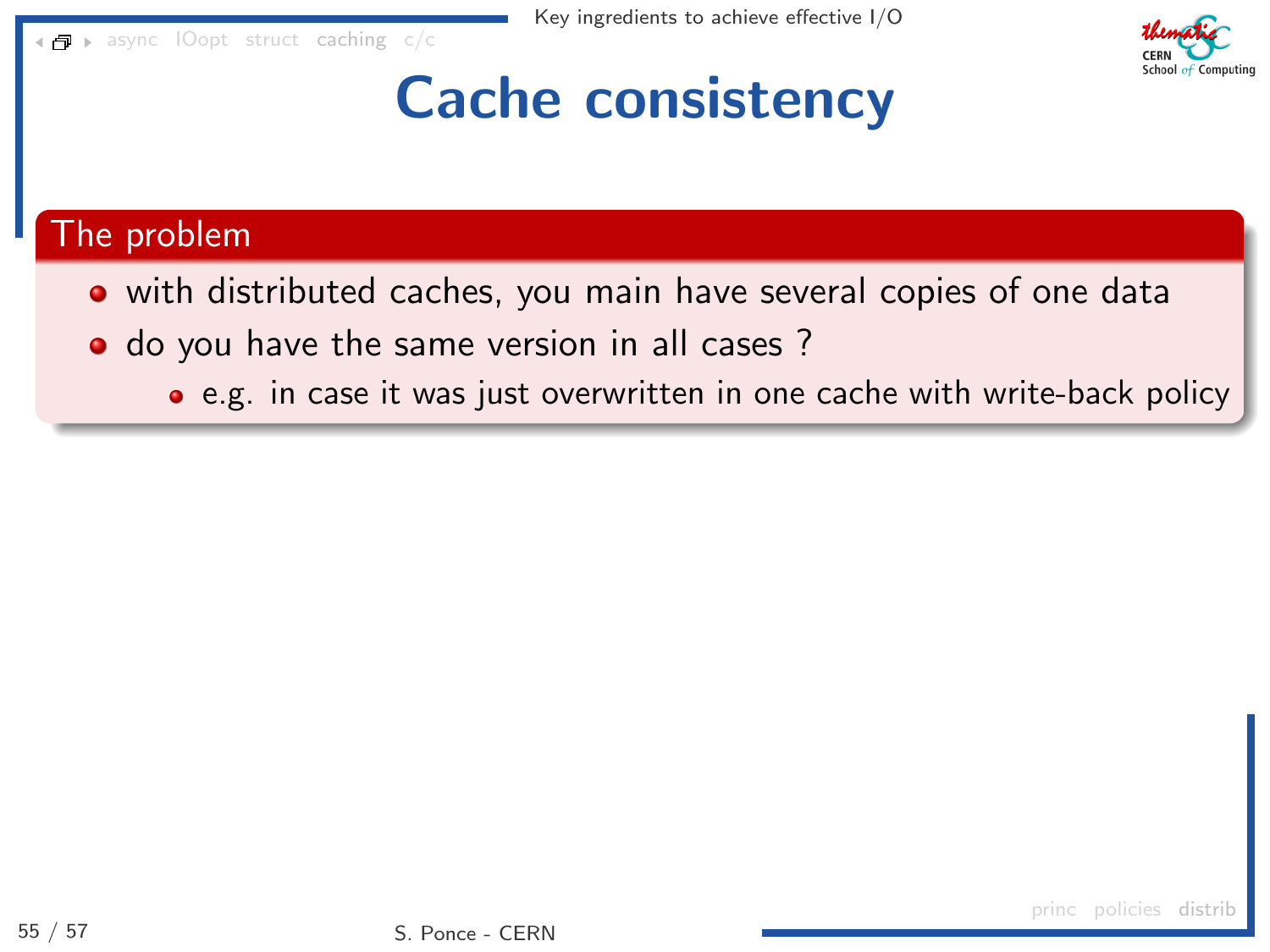$\blacksquare$  > [async](#page-4-0) lOopt [struct](#page-70-0) [caching](#page-107-0) [c/c](#page-122-0)



### Cache consistency

#### The problem

- with distributed caches, you main have several copies of one data
- do you have the same version in all cases?
	- e.g. in case it was just overwritten in one cache with write-back policy

### **Solutions**

- use write-through policy
- $\bullet$  not caring
	- e.g. in case of web browsing for pretty static pages
- add cleverness
	- inform all caches when setting a dirty flag
	- syncing all caches for the given data when retrieving from backend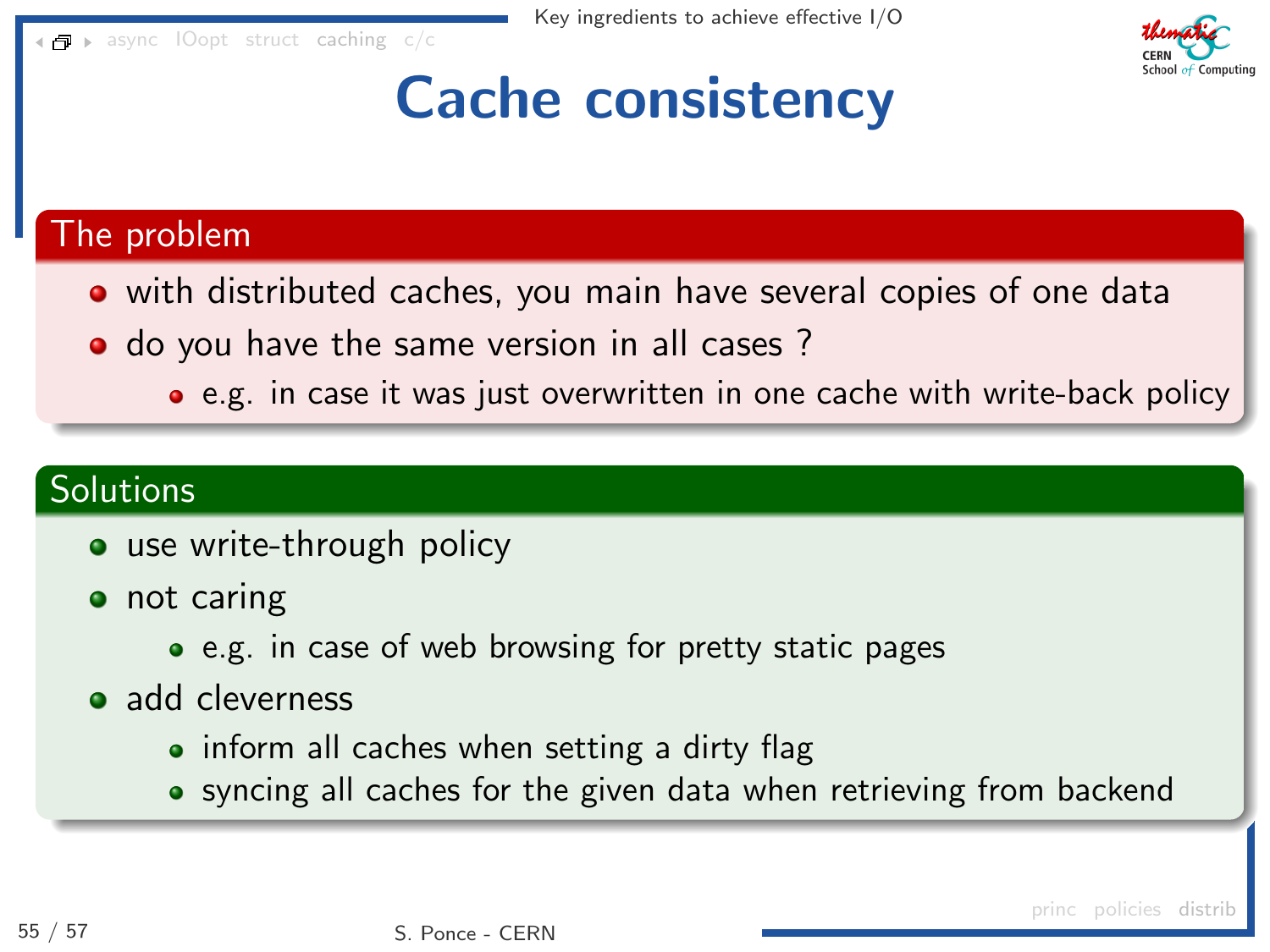

## **[Conclusion](#page-122-0)**

- <span id="page-122-0"></span>1 [Asynchronous I/O](#page-4-0)
- 2 [I/O optimizations](#page-33-0)
- [Influence of data structures on I/O](#page-70-0)
- **[Caching](#page-107-0)**